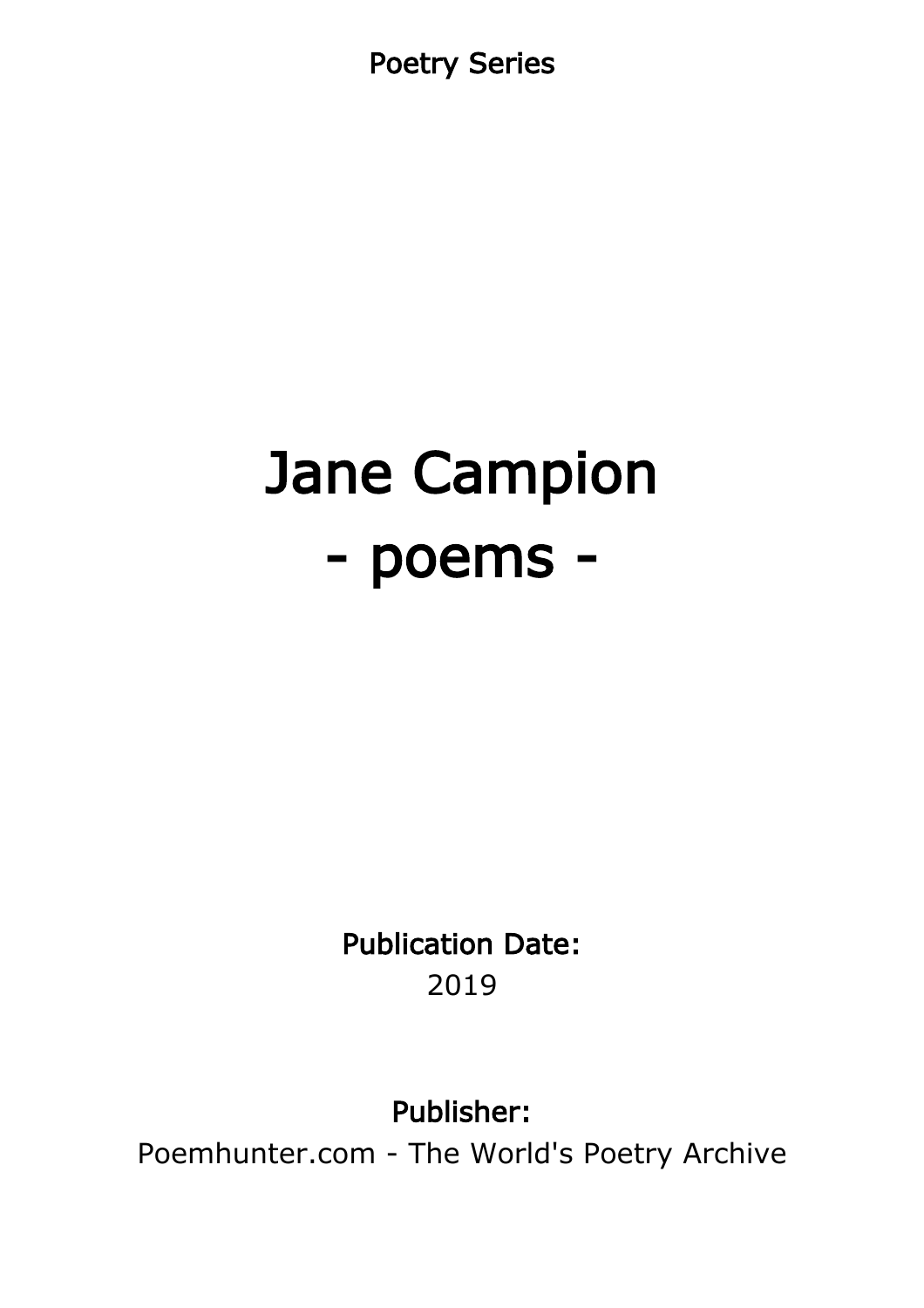# Jane Campion()

Judge me by my poetry. My life experiences are all there.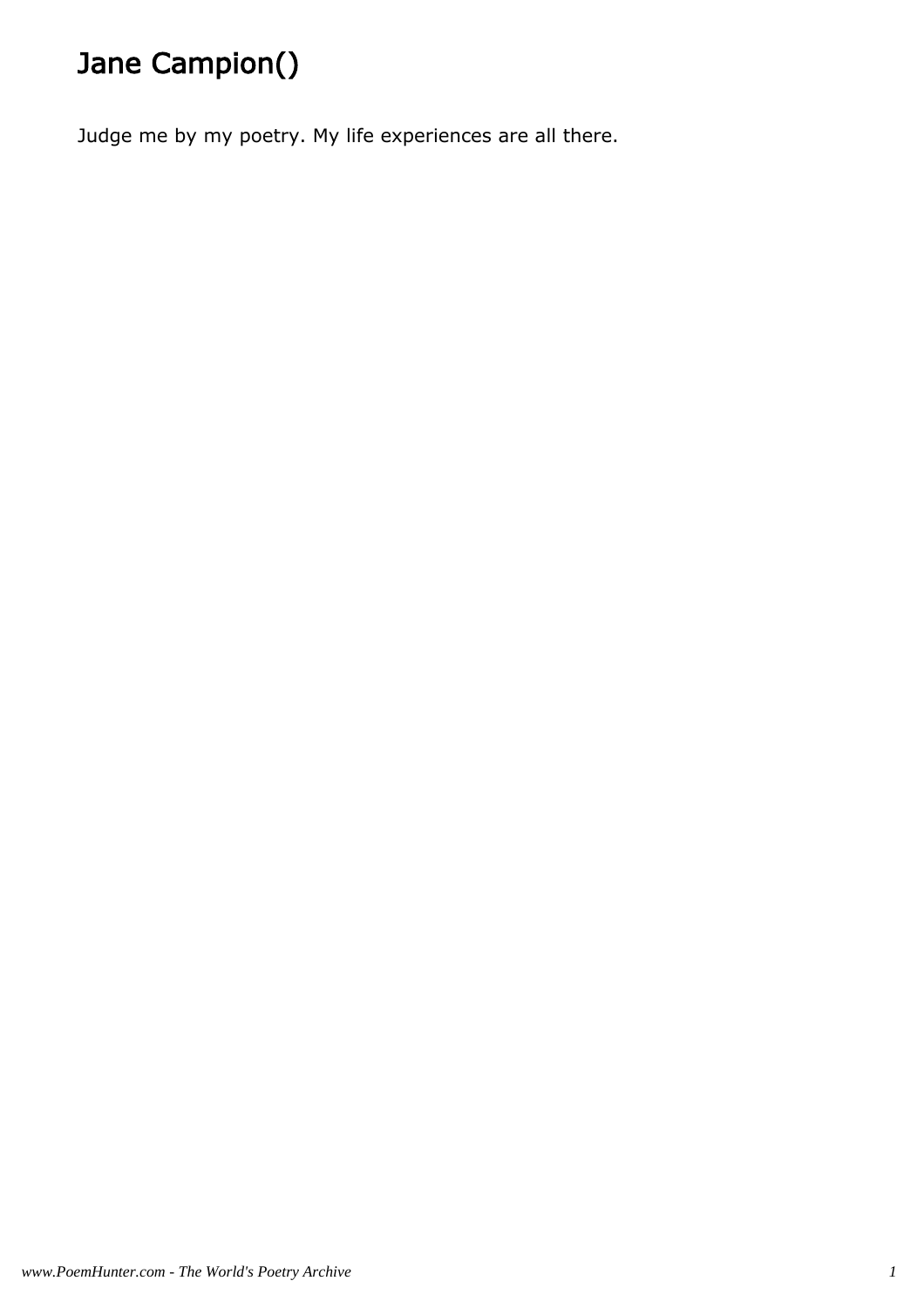#### A Million Sorrows

A million sorrows Will come tomorrow For those unaware.

Now, it is here A million tears They cannot share It is theirs to bear Life has taken all.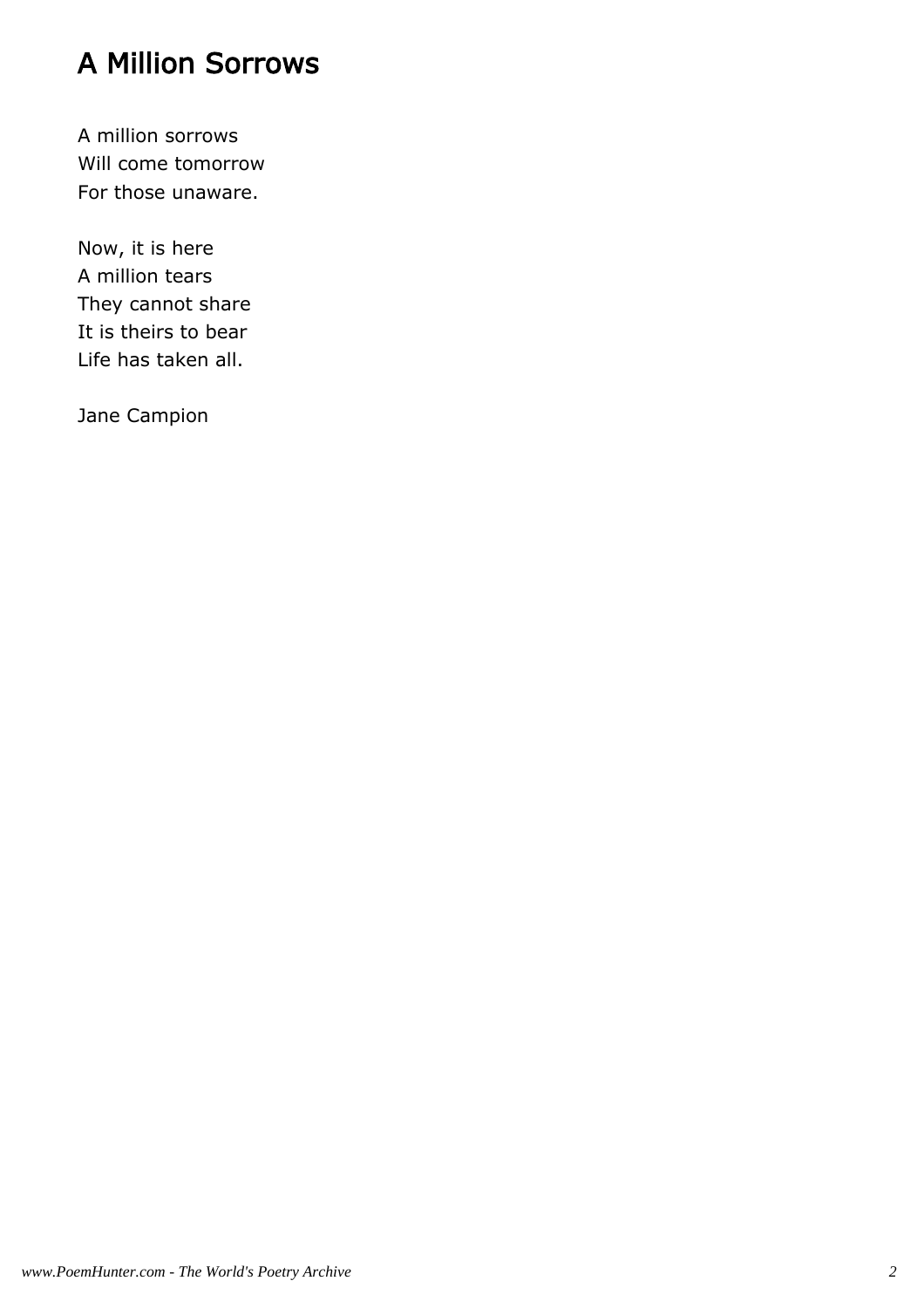# A Paramount Value

The ignorant are always right The bright are always wrong They cannot meet at any point.

Pointlessness is always empty There is nothing to fill it Hubris always tries, laughing.

The ignorance of hubris dimly lit The bright are aware of every twit Ignorance is a paramount value.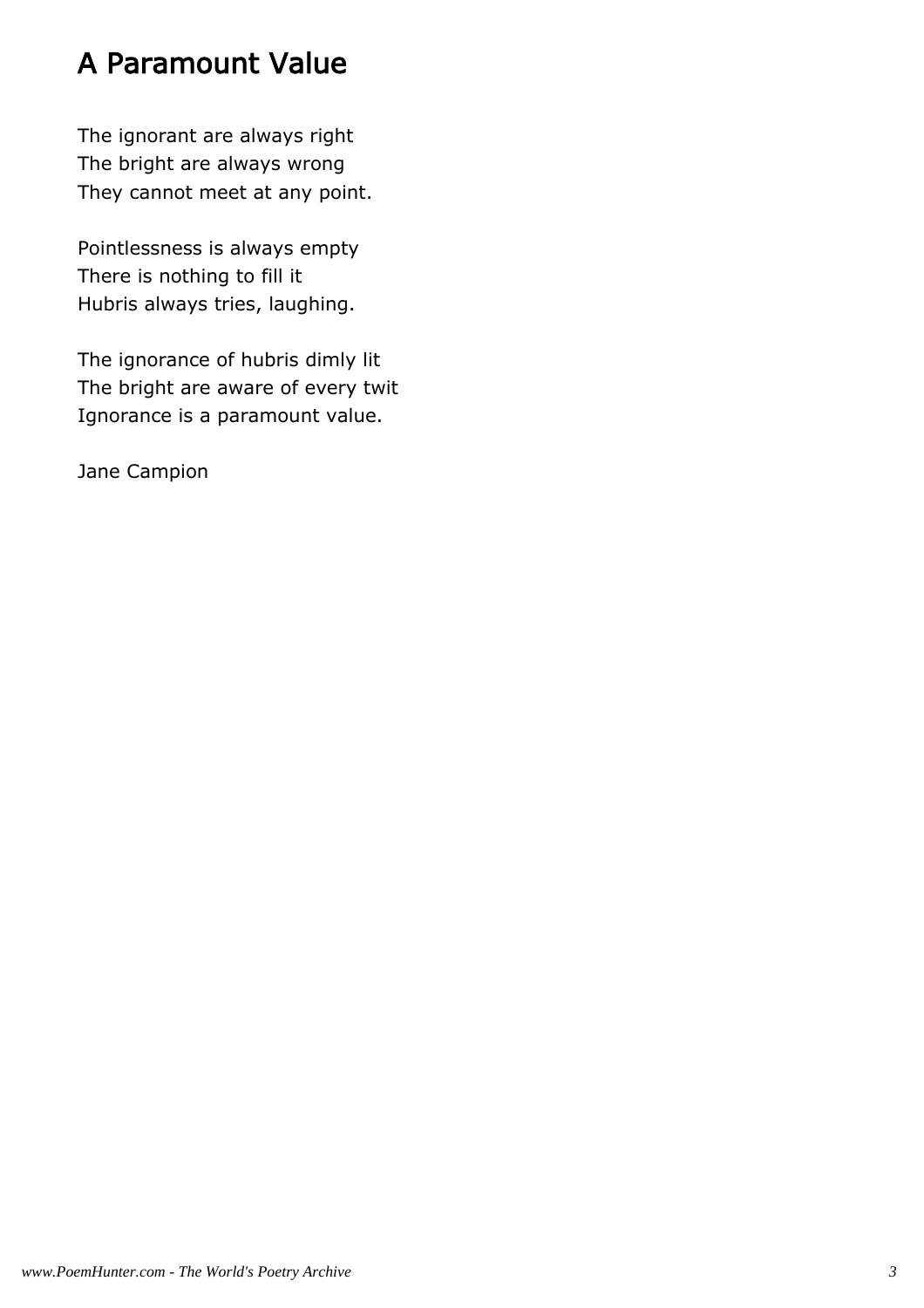# A Poem Life

Trump in his poem life Picked an epic shouting I'm here to stay Protecting humanity.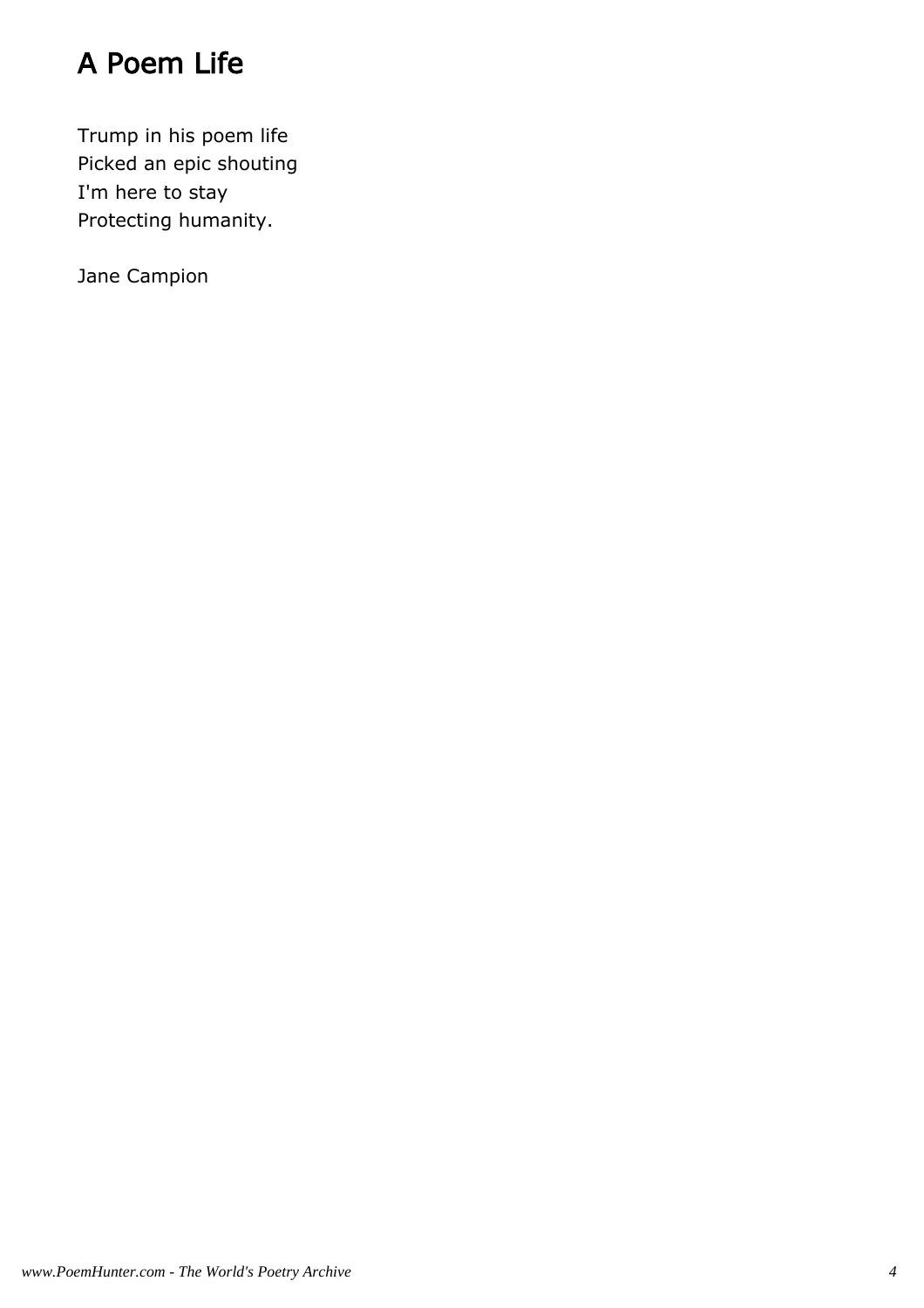# A Refugee

War came to her She had to move on A refugee... No one cares. Should they?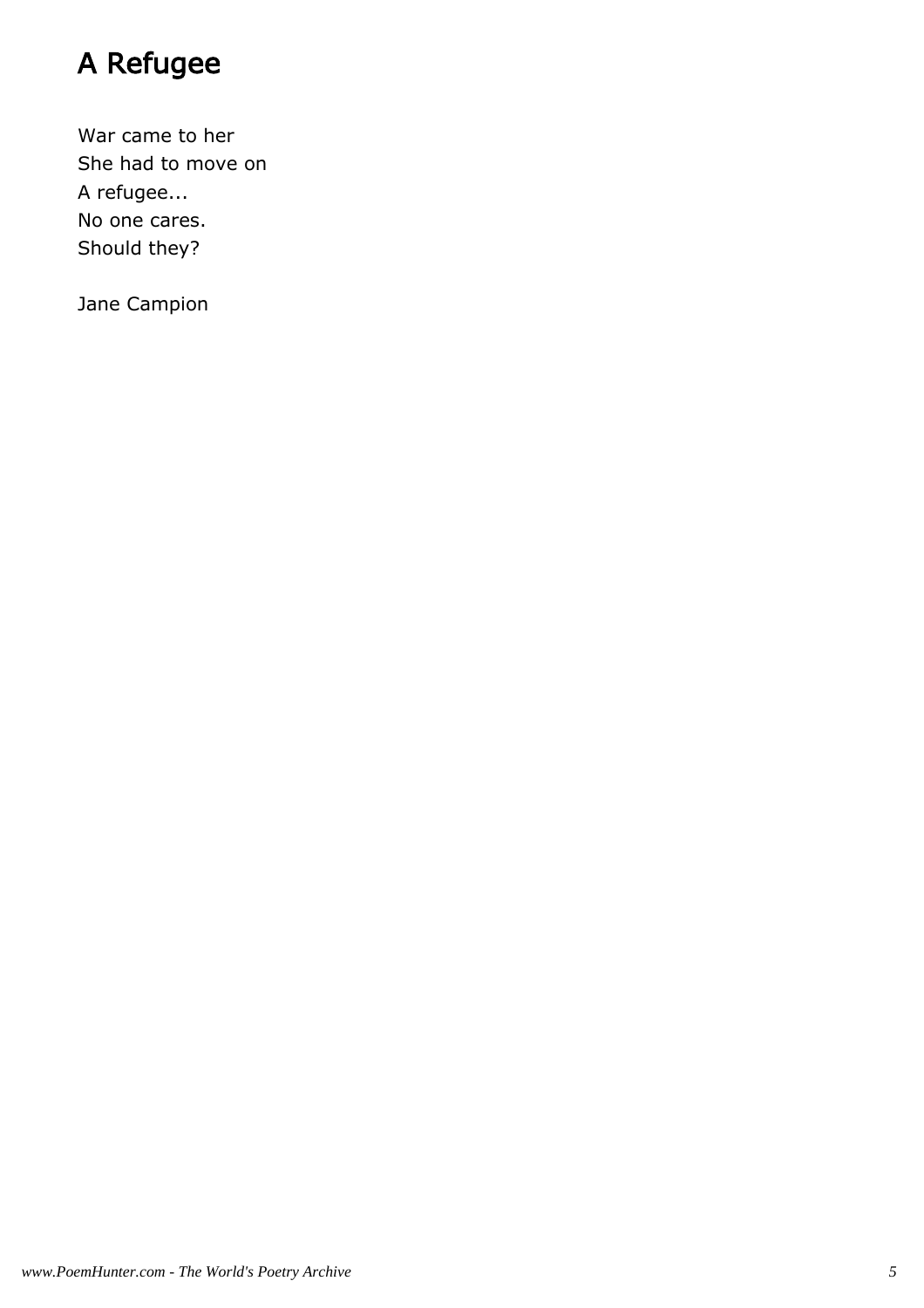# A Toll Too Soon

Sound not the bell that knells Let the joy of music fill the air We are here to light the pews With everyone he knew.

Death follows life but let's sing The toll too soon brings melancholy Bring out the tunes that we all know For everyone at some time must go.

Sound not the knell of that brass bell Greet the day of night with laughter Sing loud and joyously so all hear We are here to sing songs not mourn.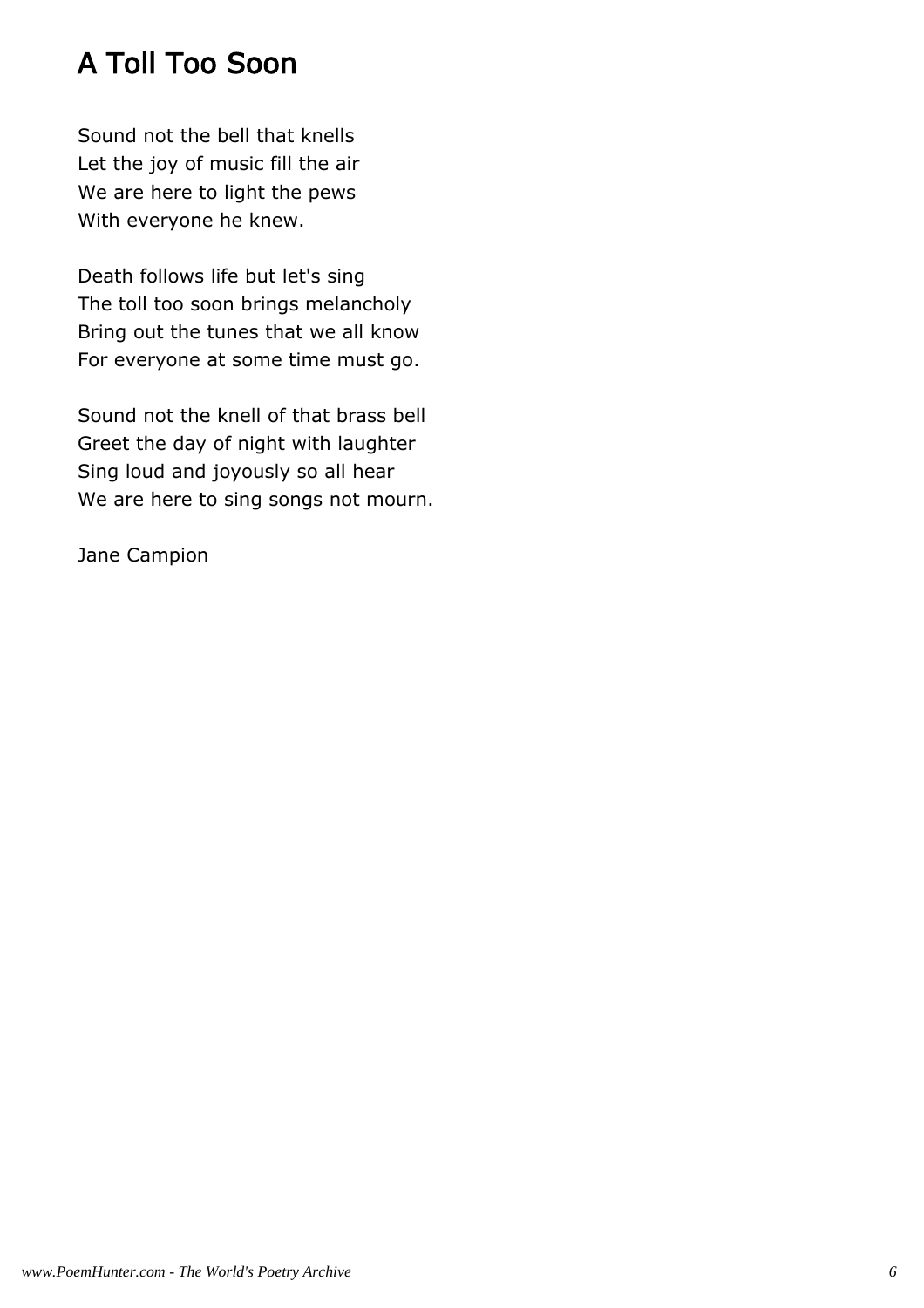#### After Death

After death we ooze Into the soil beneath.

All religious texts Buried with the deceased Go the same way.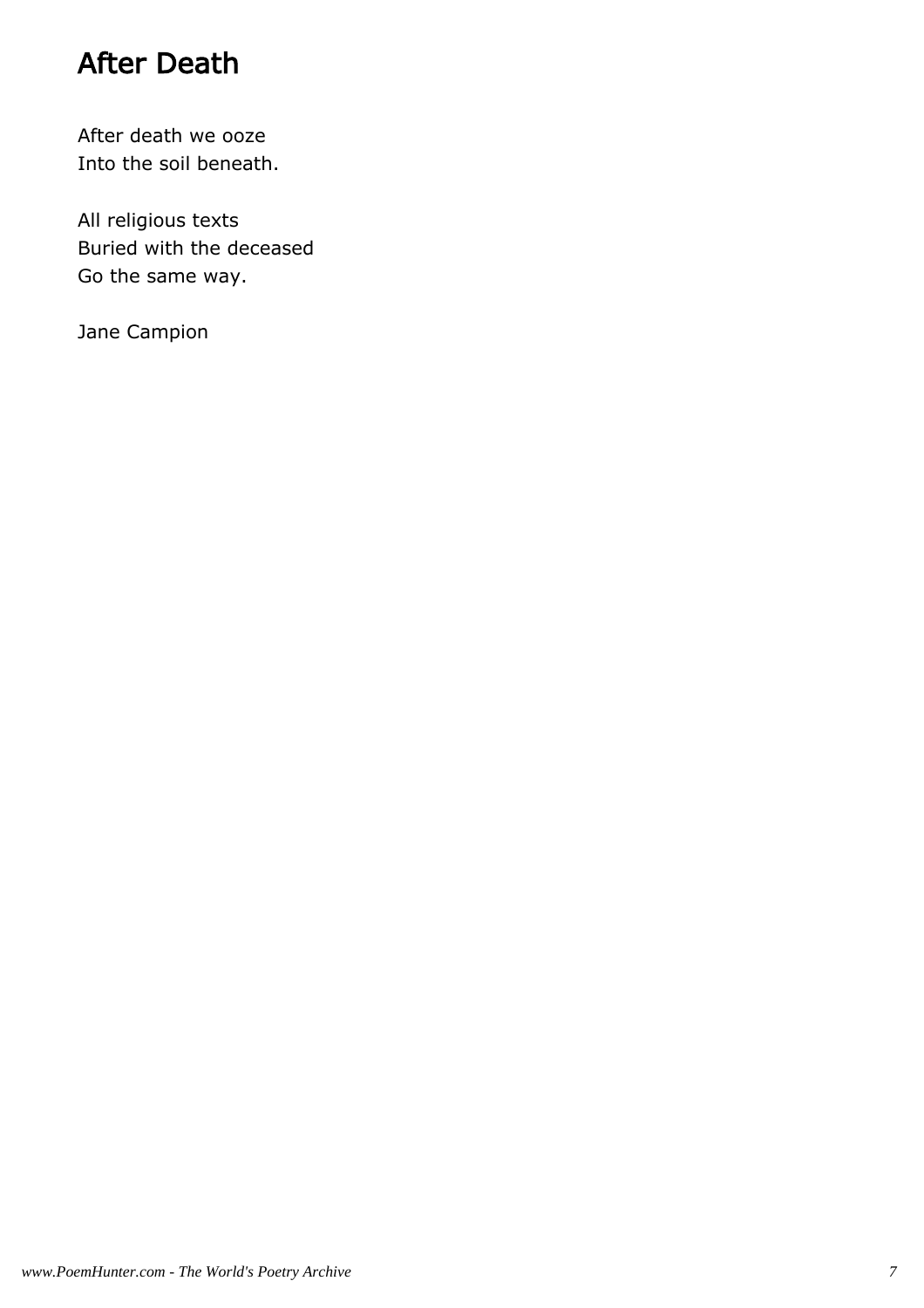# Alive Into Imagination

Grant us time Give us a rhyme To childhood Lifting stars From so afar Bringing life - - Alive Into imagination.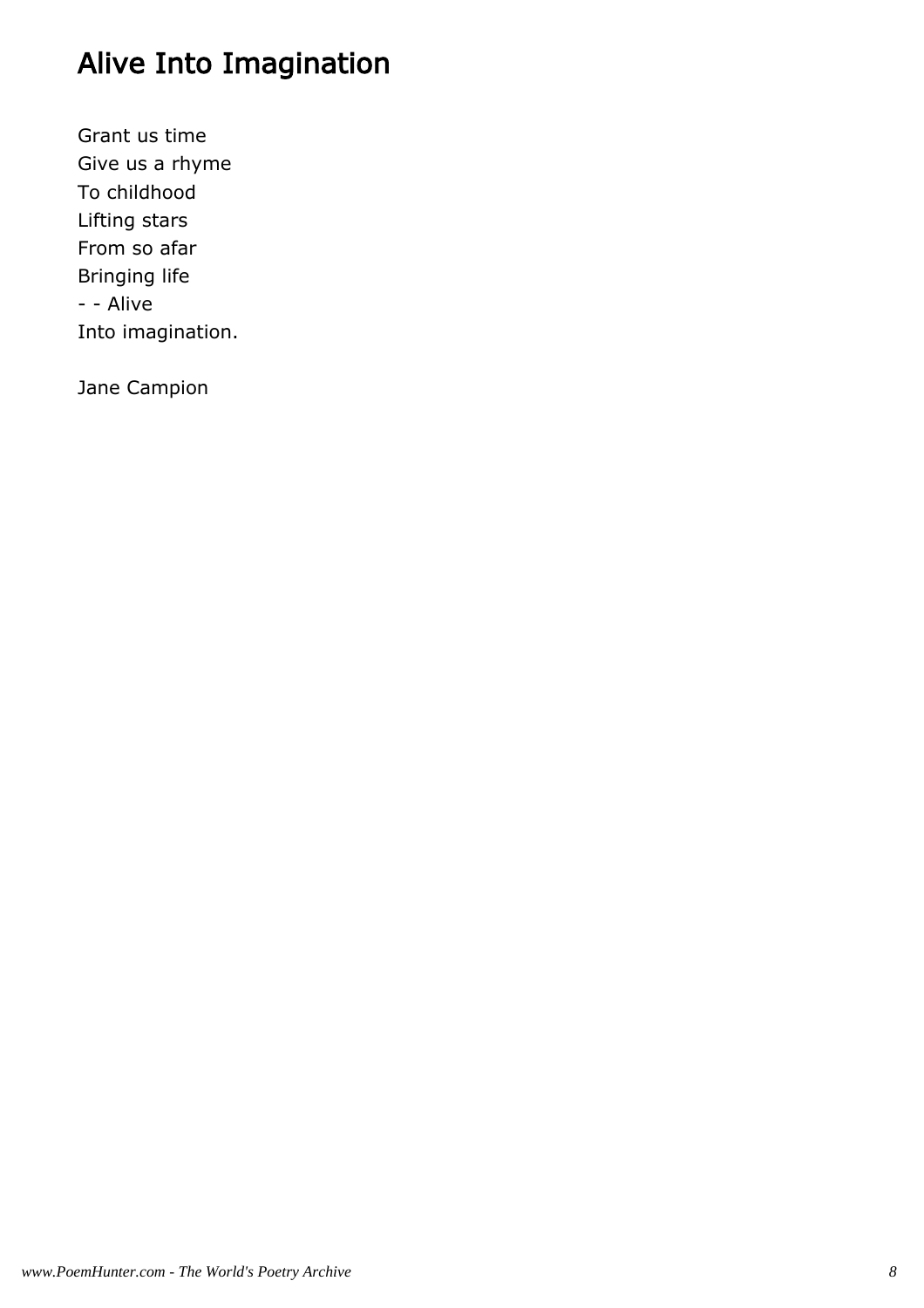# All Humans Are Related

All humans are human and related. To be otherwise they would not be human.

A trite saying perhaps.

Say that to a racist Who believes in superiority.

Say that to a white supremist He will knock you out.

Ignorance of our beginnings...

In Africa and the trek out To other parts of the world

Resides in all racists...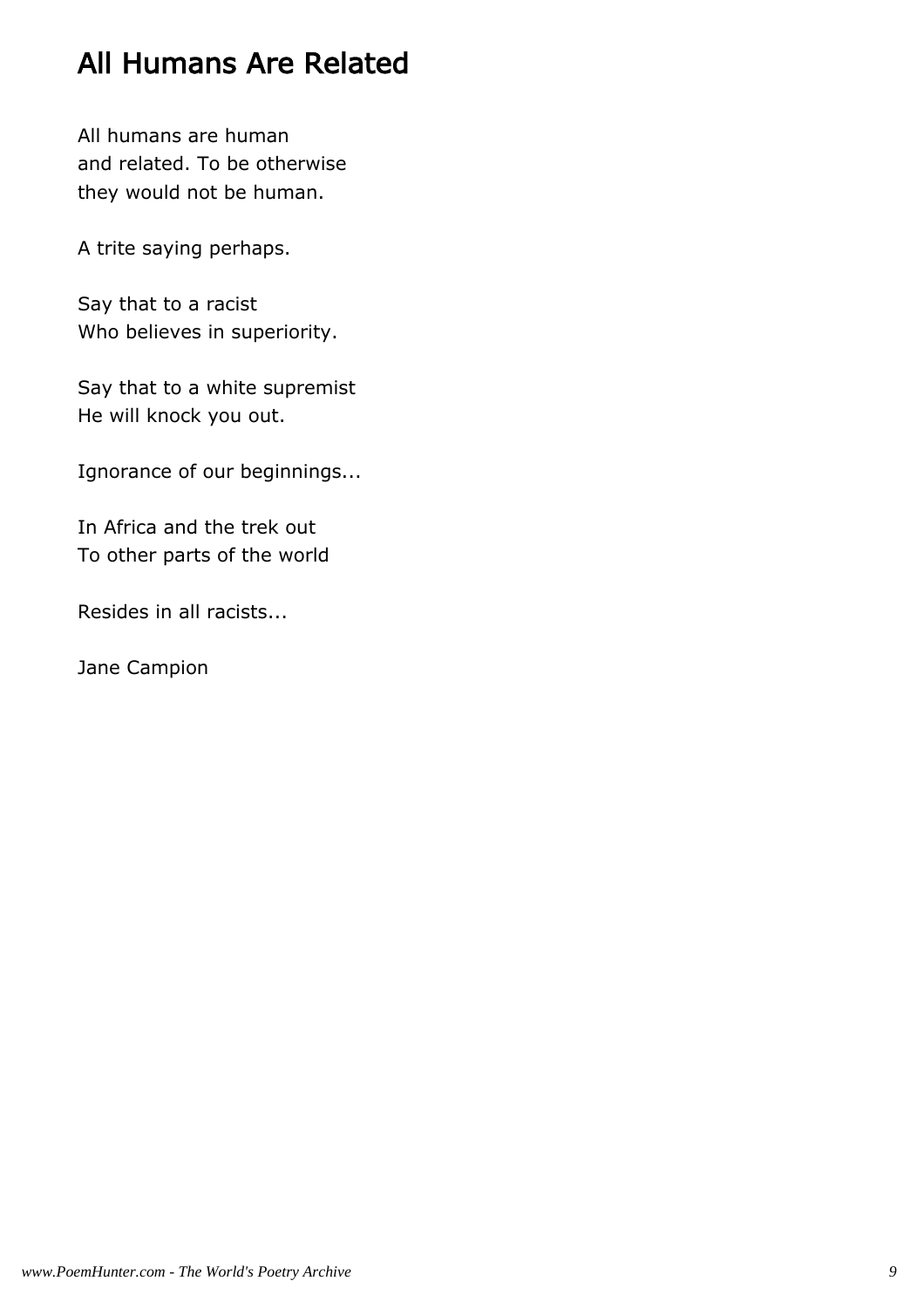# Ambit Of Poetry

The ambit of poetry is unlimited Just as the universes above Every poem has its place Just as every star.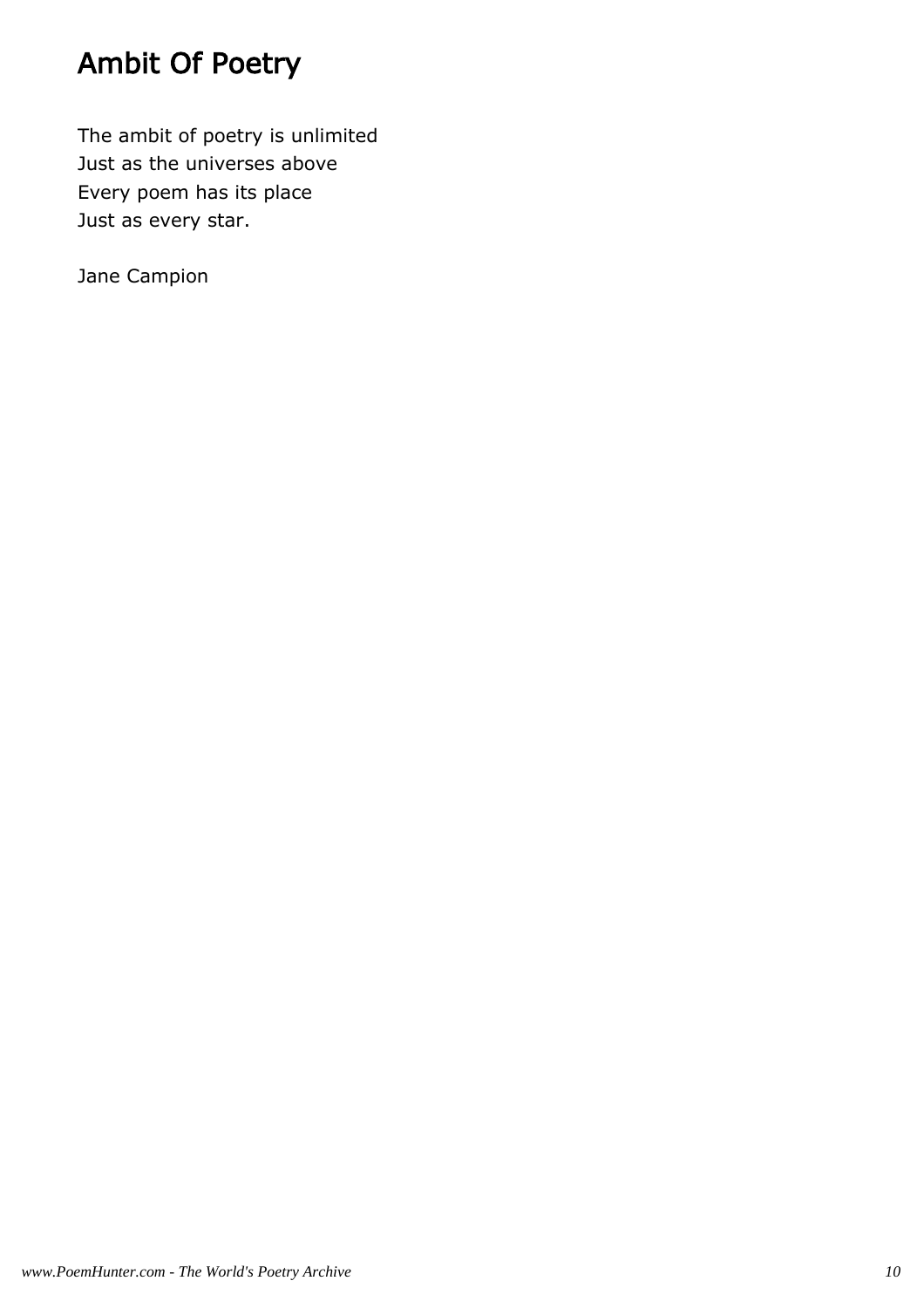# Amorphous Mass Of Beings

We parlay they as someone real Do we know their eyes Where they hide Amorphous mass of beings All seeing, knowing Defined by us The omnibus.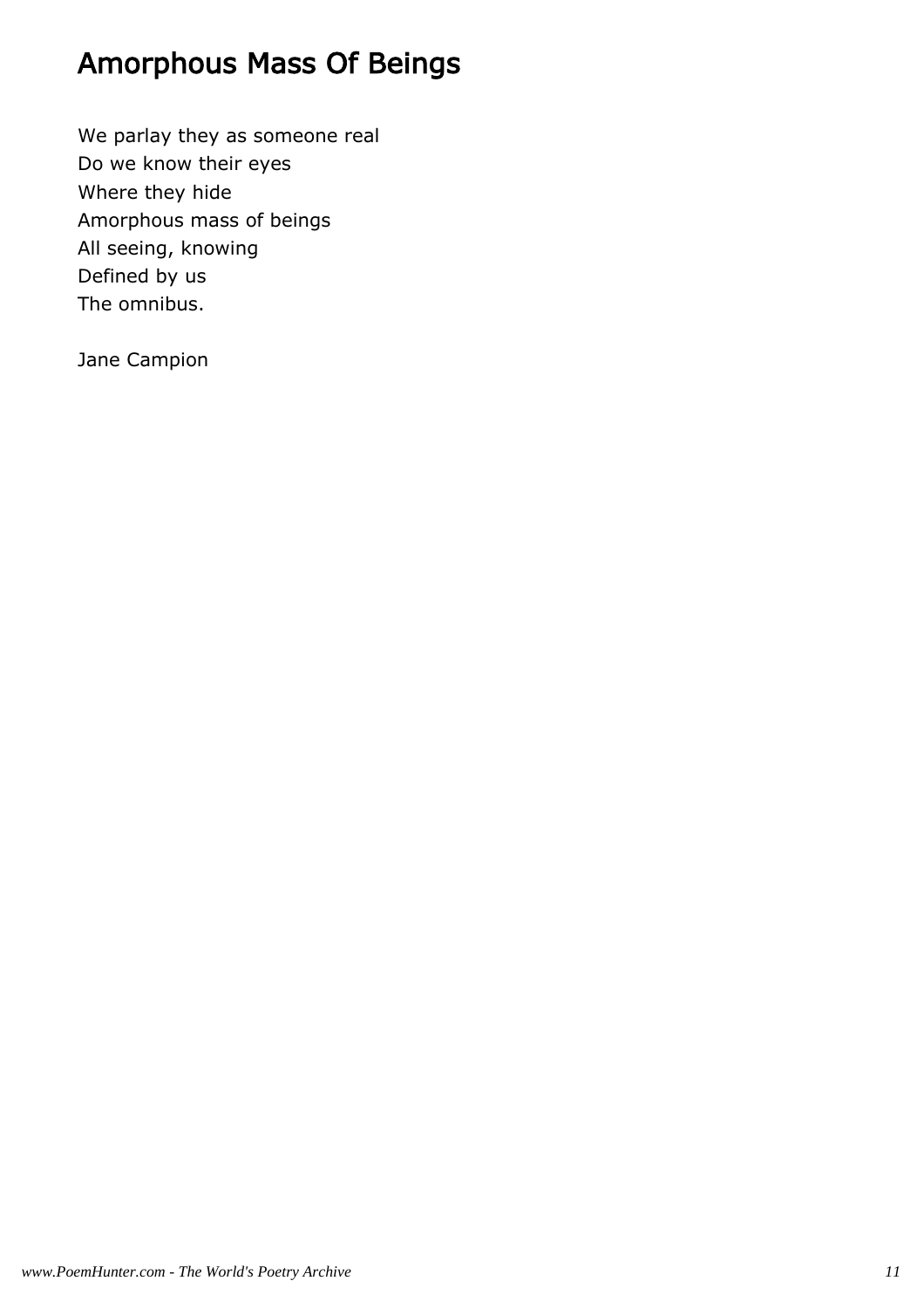#### Answers Exist Within

Ignorance pervades billions Why are we here, whereto?

Today, so much more knowledge Asking questions getting answers.

The basis of life is to be rigorous Never accepting the status quo.

Search always for answers They are in each mind not other minds.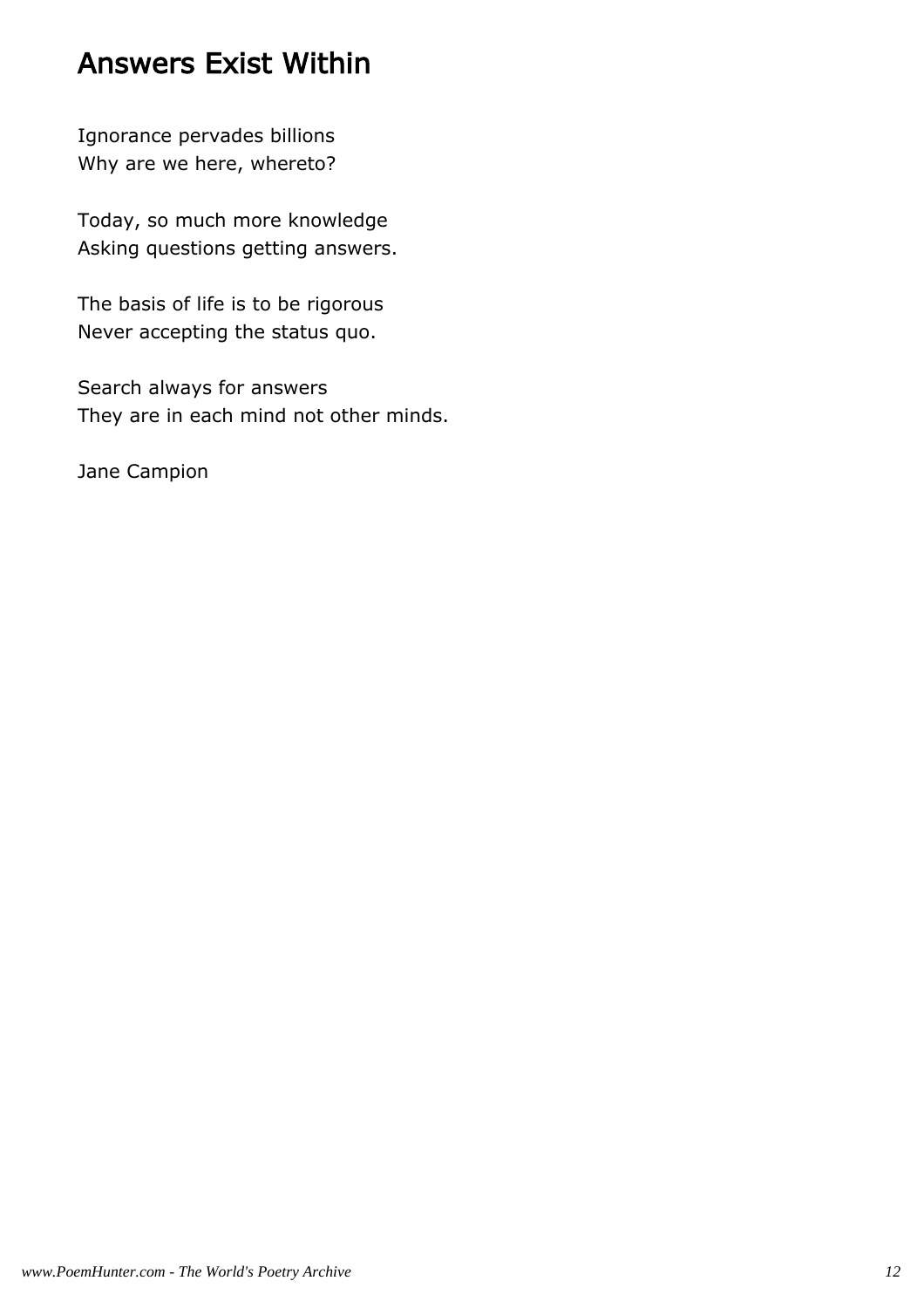#### Avoid Us Forever

Avoid us forever That's so clever Ignorance sings To nothing.

Avoid us forever Your weakness Is your strength Lifts you up.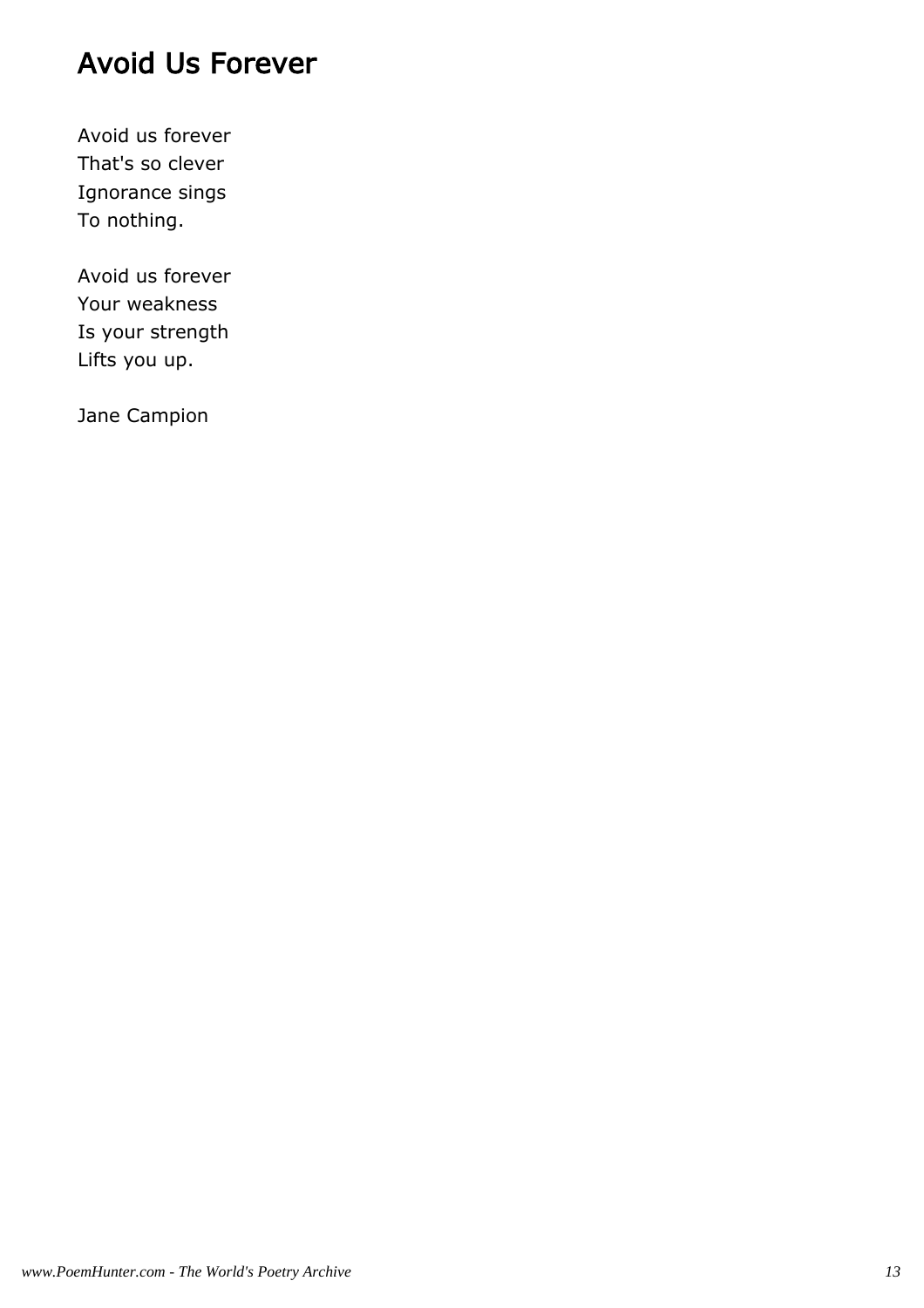# Baseball And Nothing At All

There is baseball And nothing at all Based by bases.

A sea of blue caps They are all so rapt Bat so alive, believe.

Pitcher winds arms Disarmed, so true The ball flew Missed.

Chance of another brother A fiery burst Home run.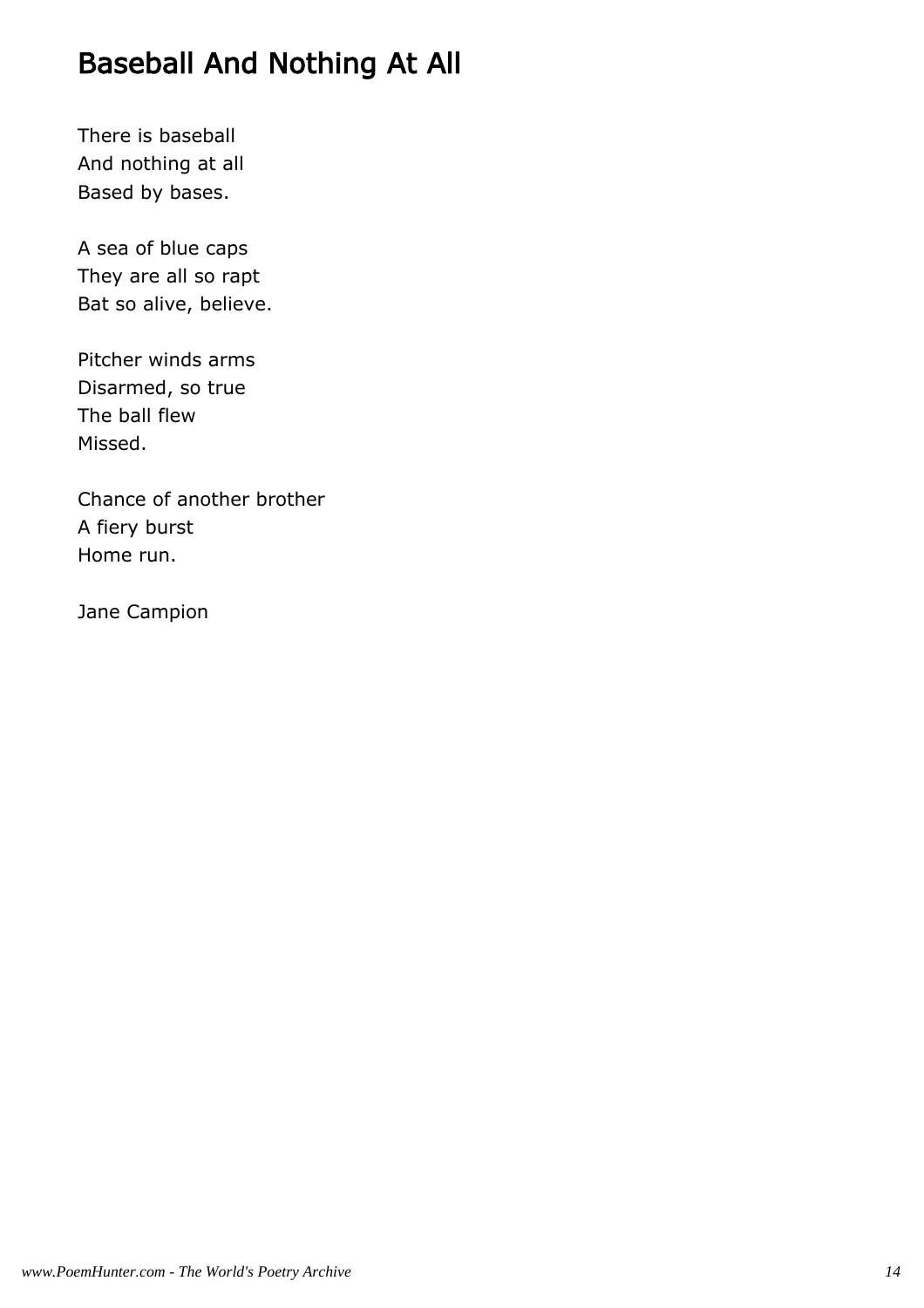# Beholder In The Beauty

The beholder is in the beauty Looking so intently Falling over in love with herself.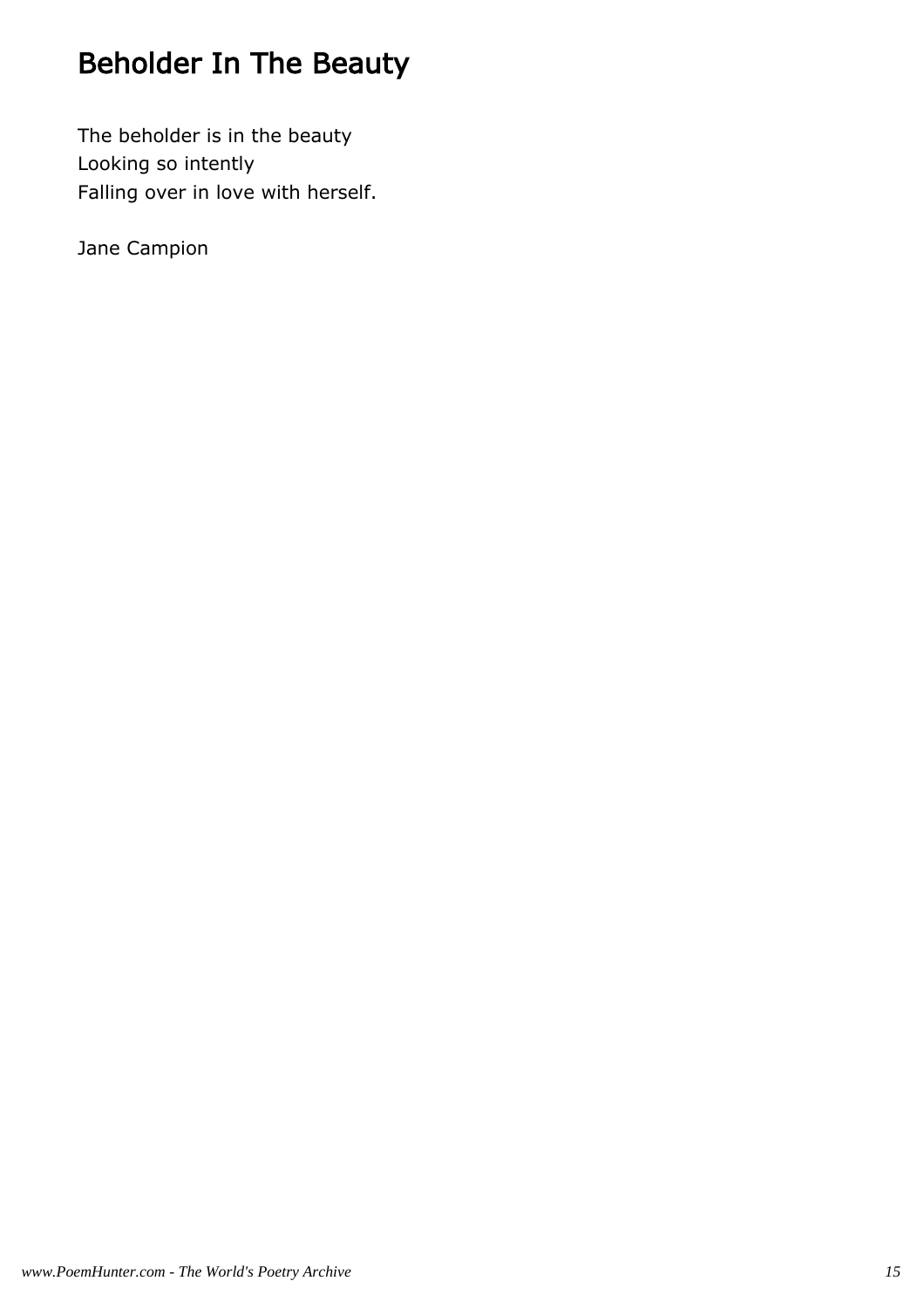#### Believe, Believe

Figments of others' imagination Are to be believed always As your mind is incapable of creativity.

To create your own God or Devil is hard Believe, believe, pray that way You are not the Bard It is all an empty mind needs To feel happy everyday.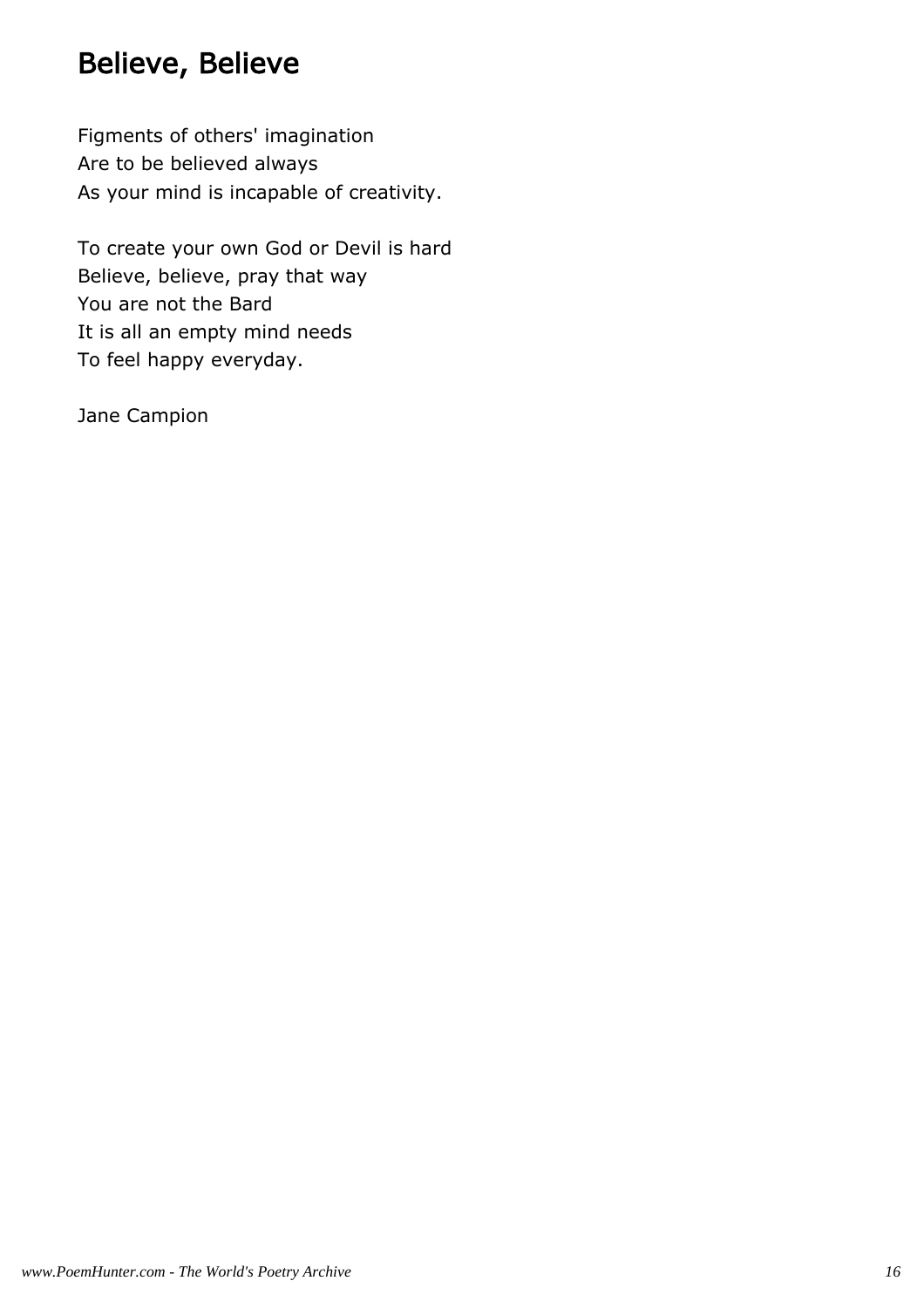# Between The Dark And Light

Between the dark and light Midnight of the soul waits To be called upon to dream.

Of reaching out to eternity Grabbing the descending light To ascend past moonlight.

Reaching from beyond to beyond To touch its destiny of so long Where we all hope to belong.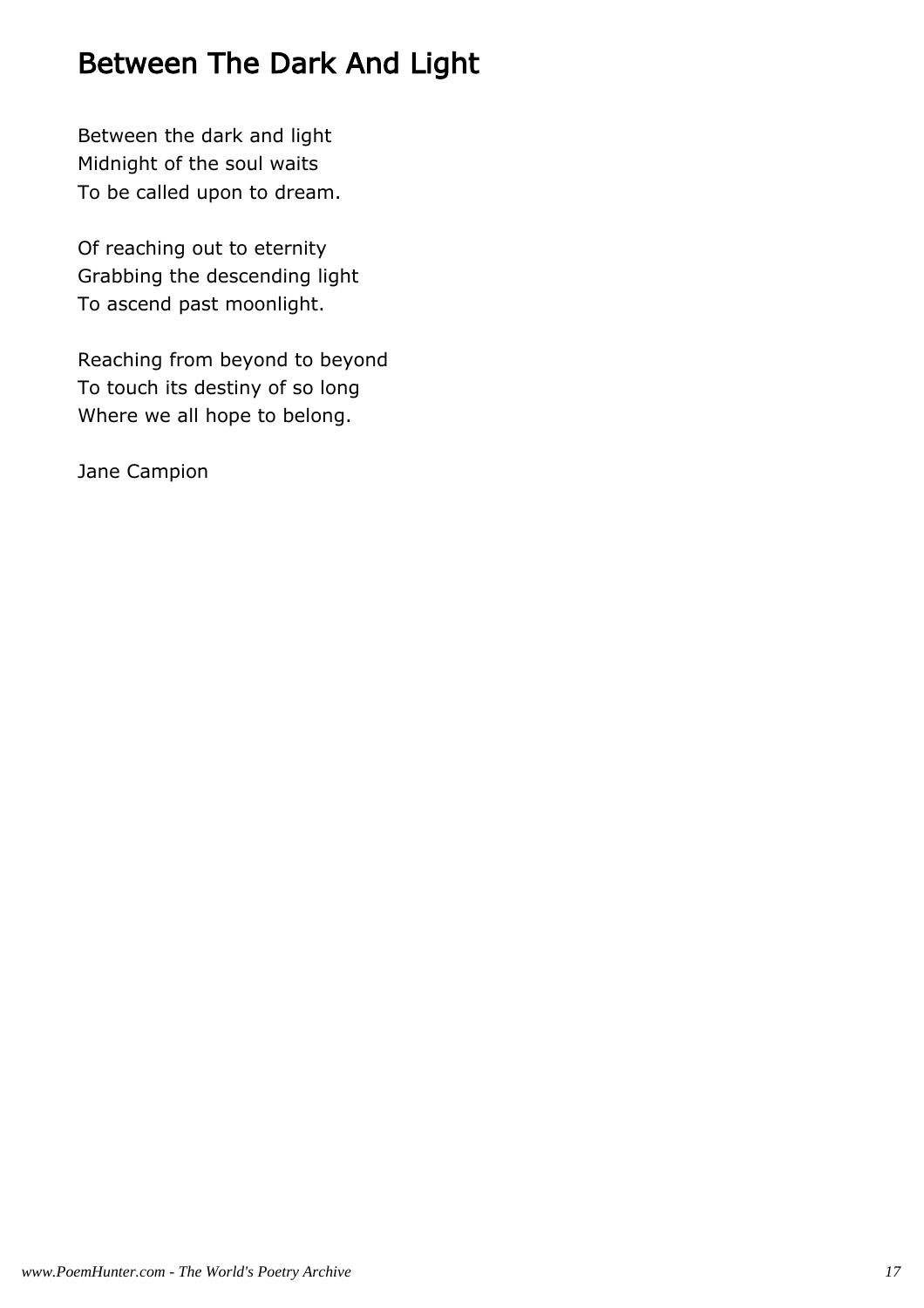#### Between The Night And Day

There are spaces tonight In between you and me.

Let us arrange the stars Around moonlight to see.

Above and all around spaces Beside our spacious love.

From below we are so slow To realise our love is now.

Now we can see the Milky Way Showing us the way to go.

In starlight we are between The night and day.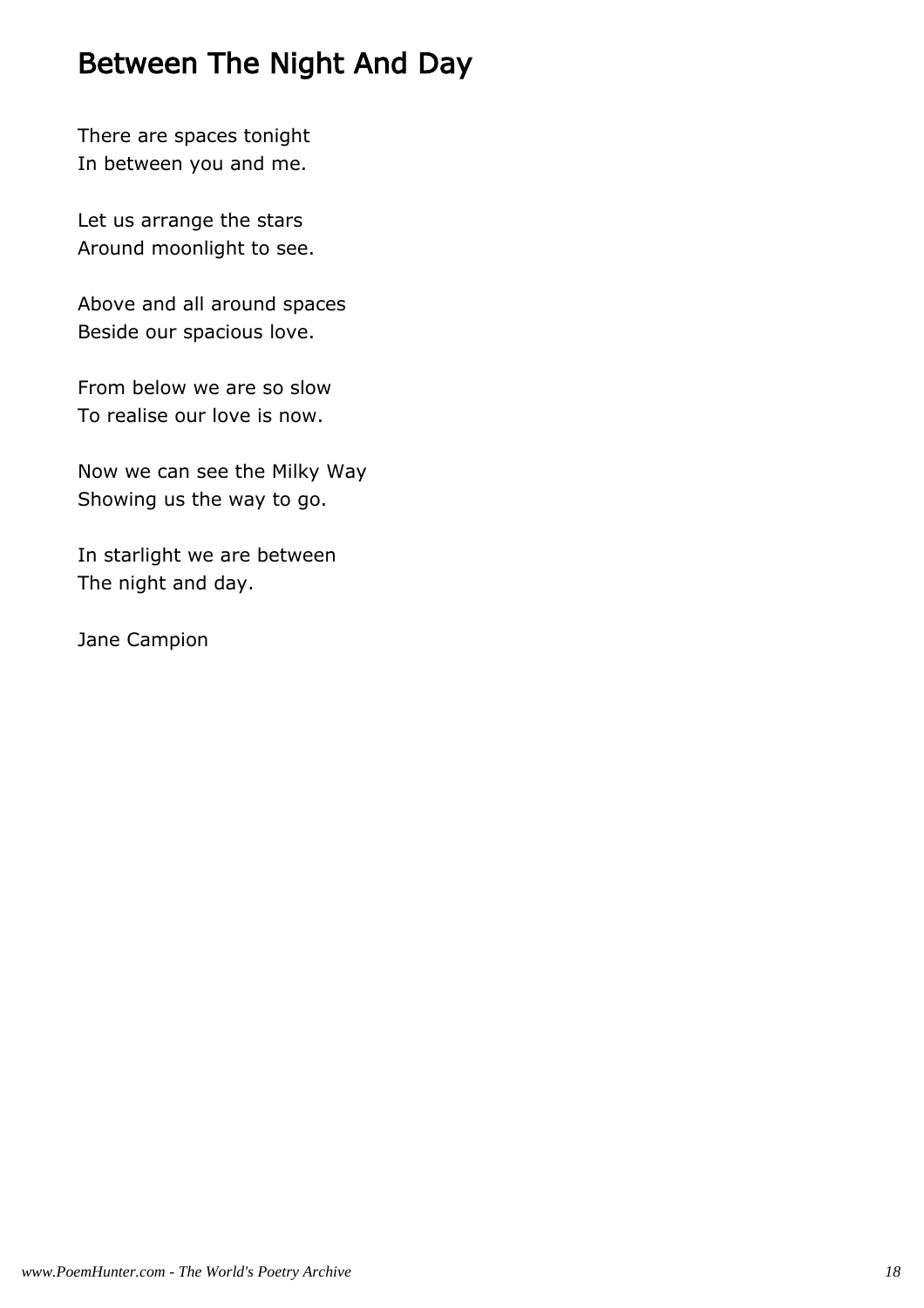#### Beyond Everything We Know

Beyond everything we know Undertows carry life along To places where we must fall.

All alone, as others float by The azure sky observes all As the Earth's webs are spun.

In the unending dark universe Humans are spinning within Here the whirlpools take all.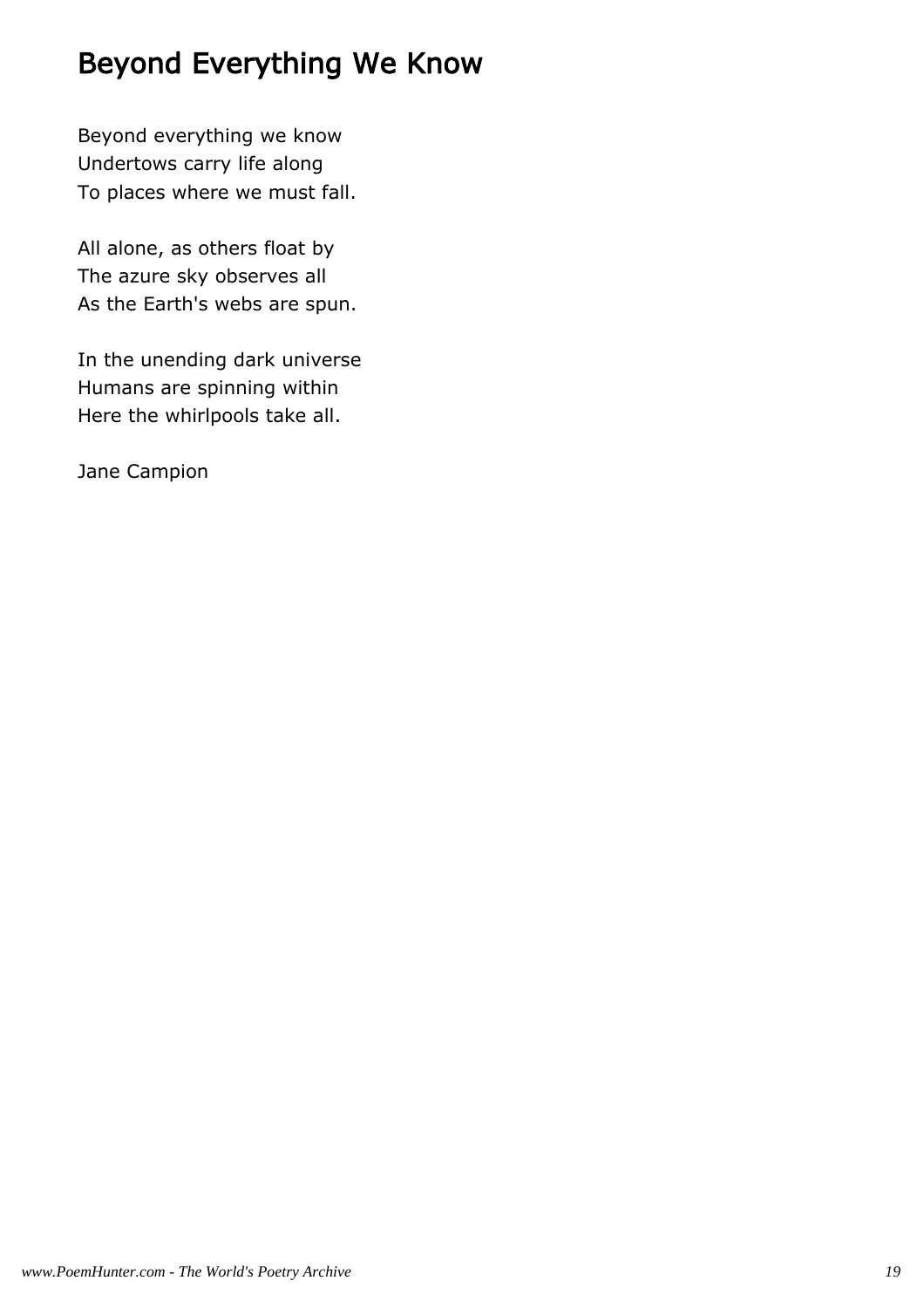# Black And White Wings

Black and white Wings flapping Singing on a rock On the shore At dawn together Nature natural Observed today.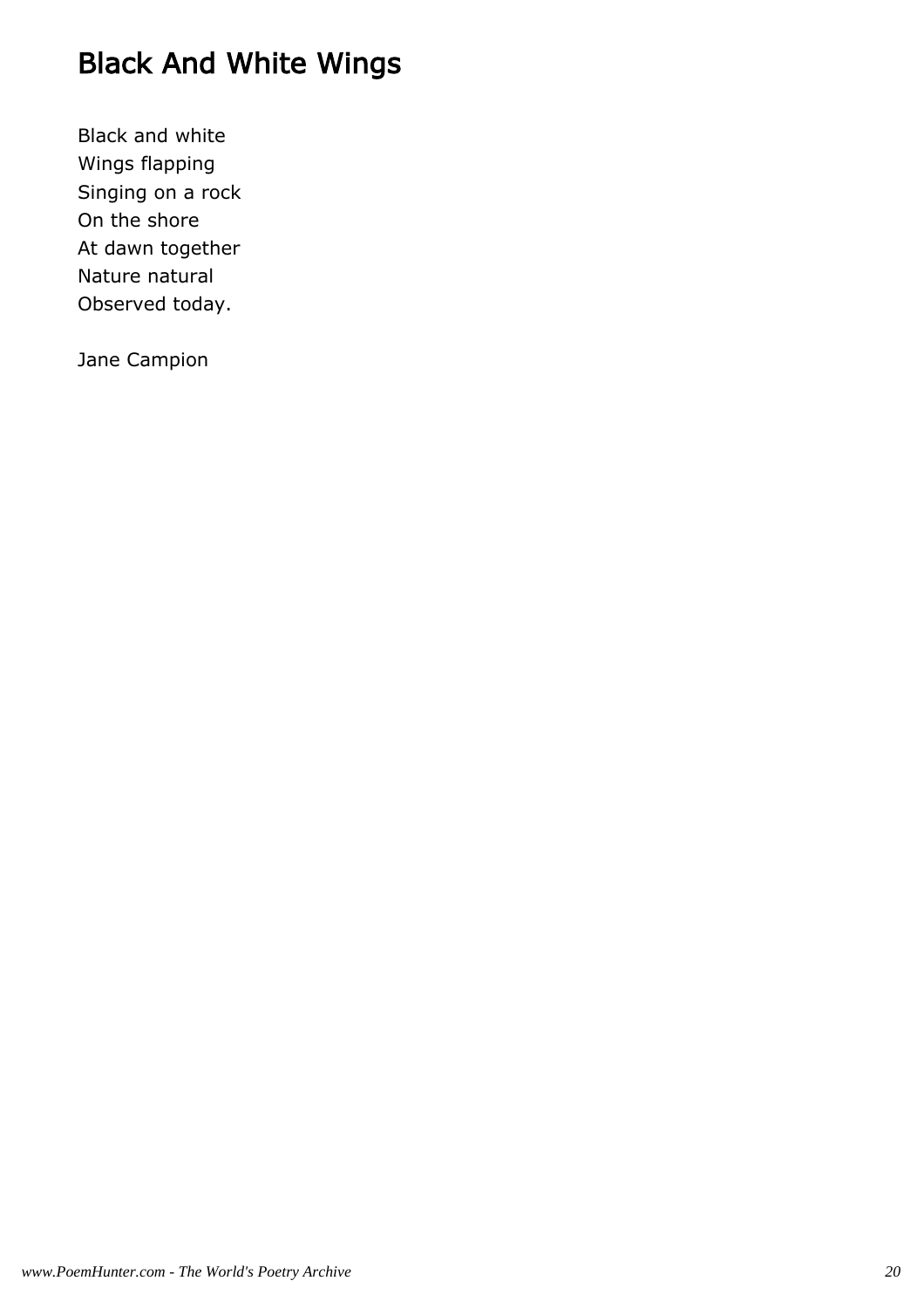# Breadth Of Longing

Imagined, breadth of longing Drinking all morrows, sobbing This sadness we ask to end So hurtful we continue to cry Days followed from yesterday We play on memories that stray The skies of gray no longer At last love arrives, derived From all we imagined so long.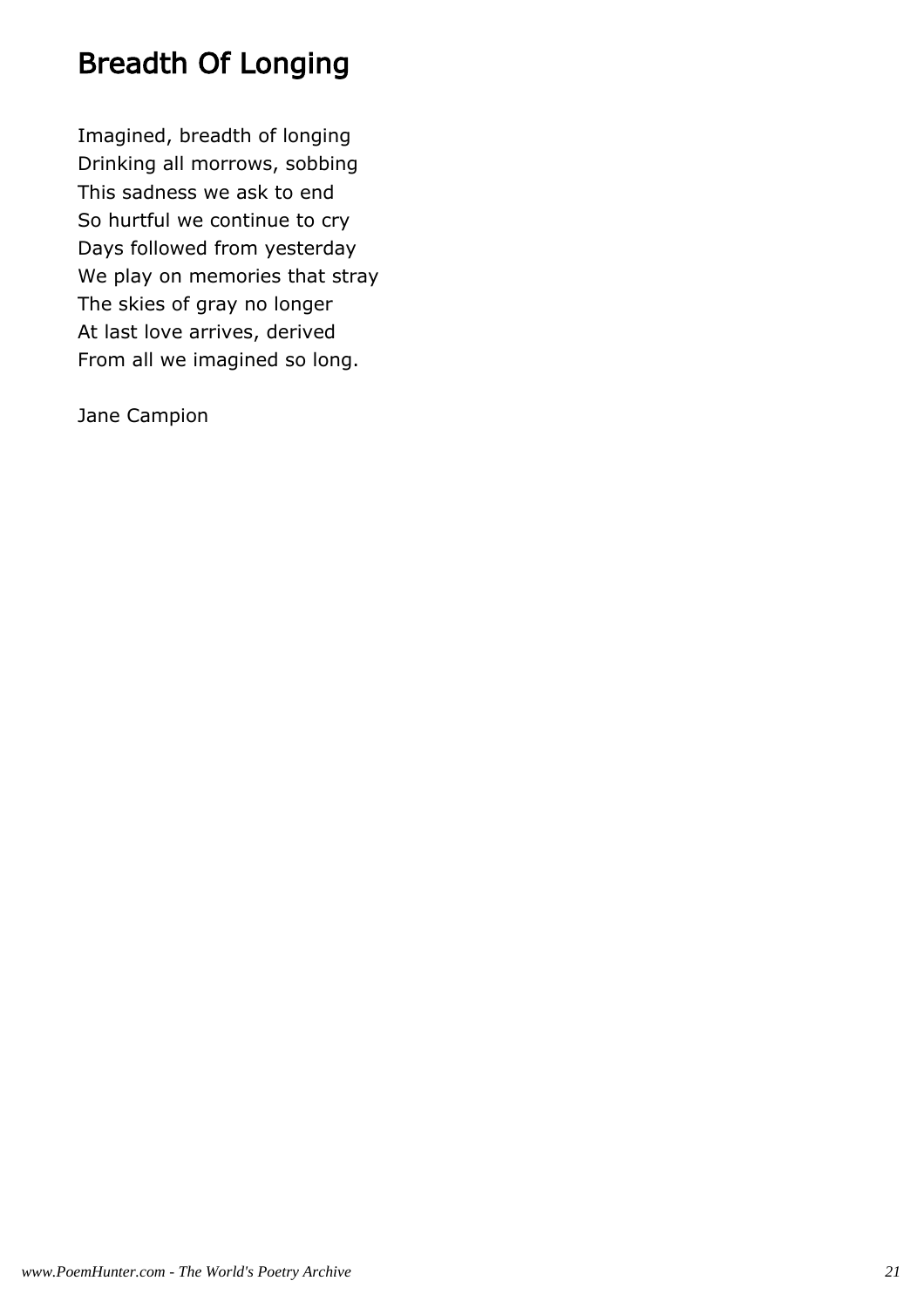# Breathing Life

Life gives life Breathing life To its last breath.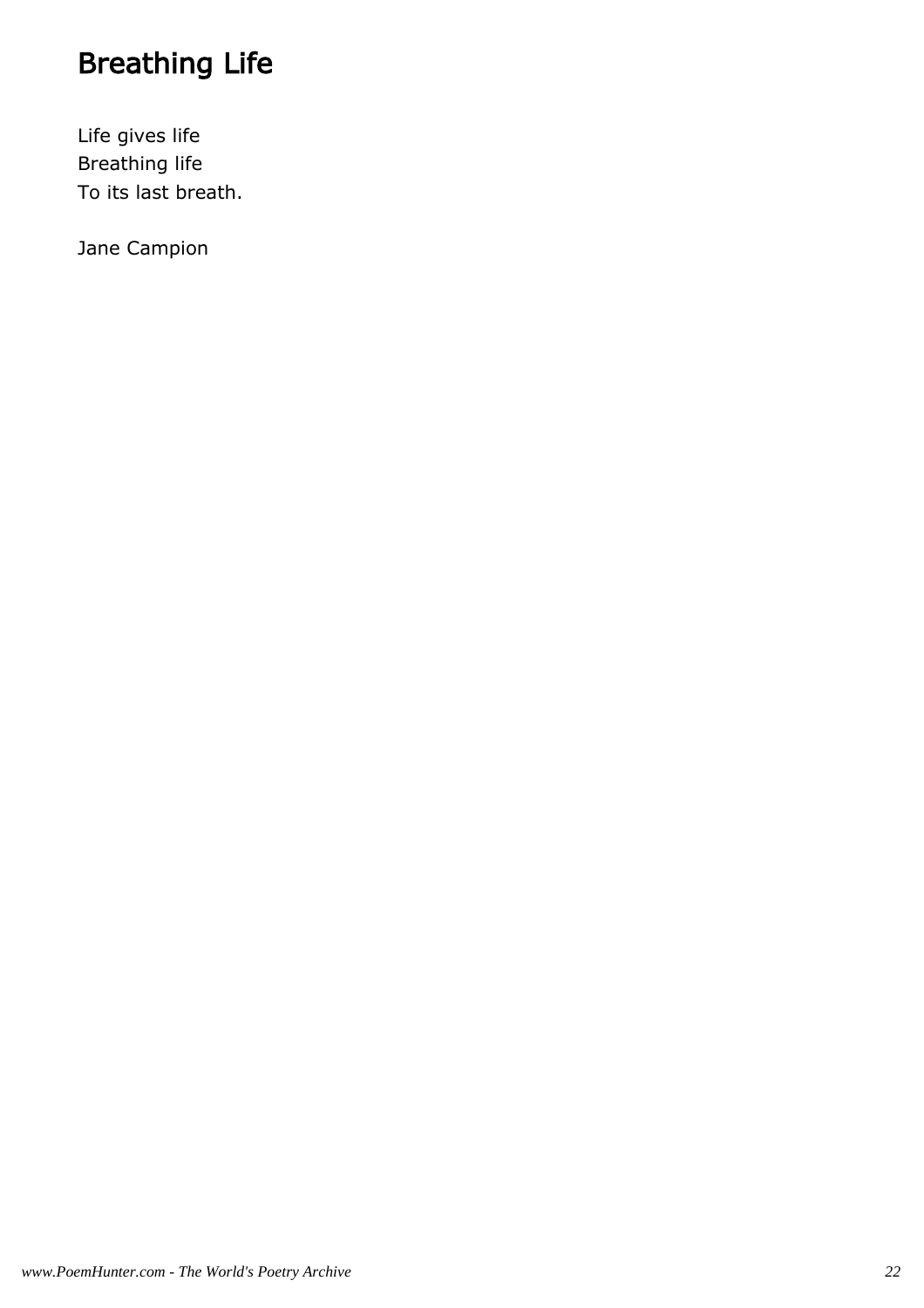# Buried Alive

All funerals black Reflecting ourselves In boxes with flowers To be buried alive Interred in flashes.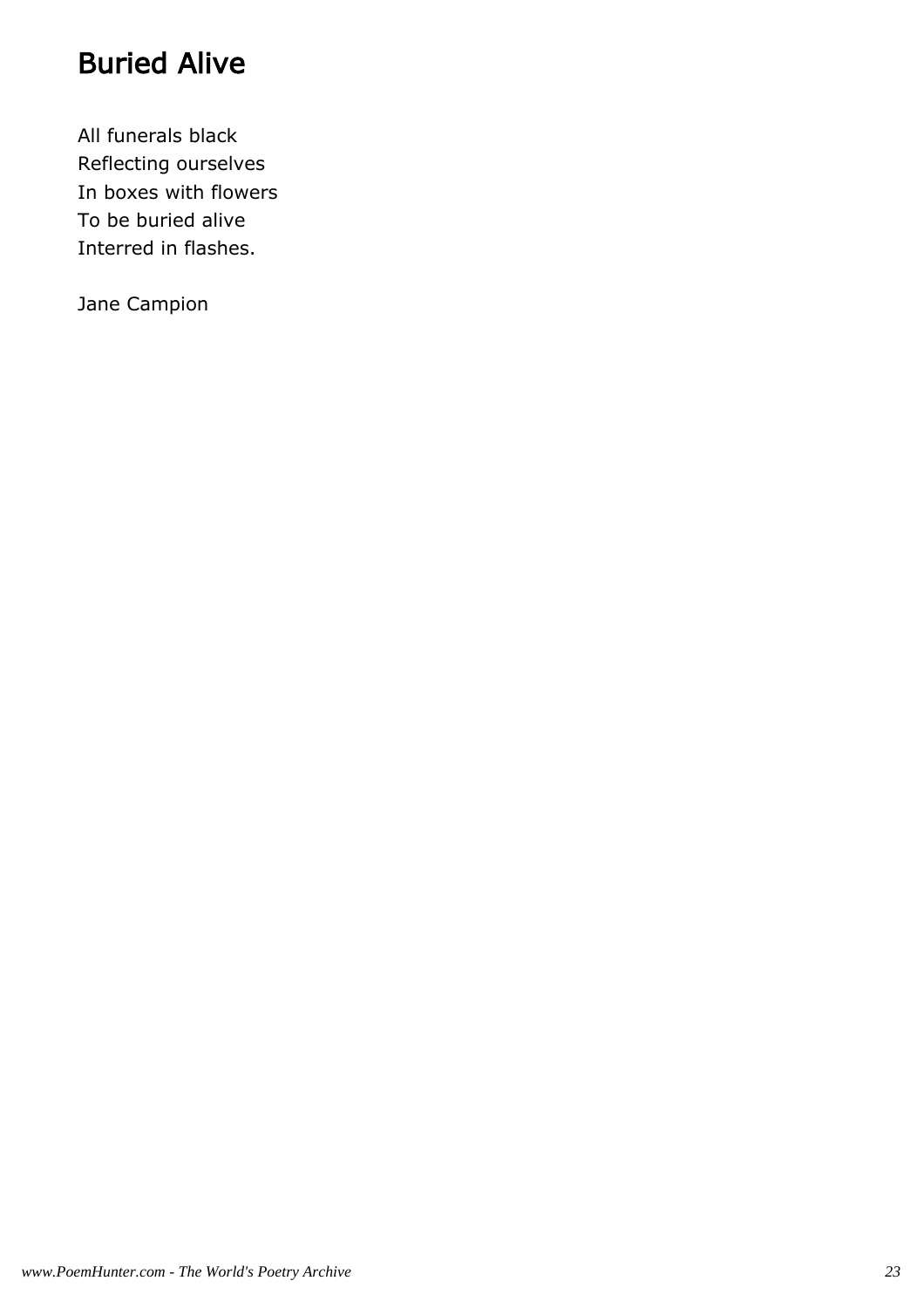# Can We See Them Swim

The words here dive Into murky water Come up barely alive Shake themselves Head back to the board Another splash, same result Can we see them swim?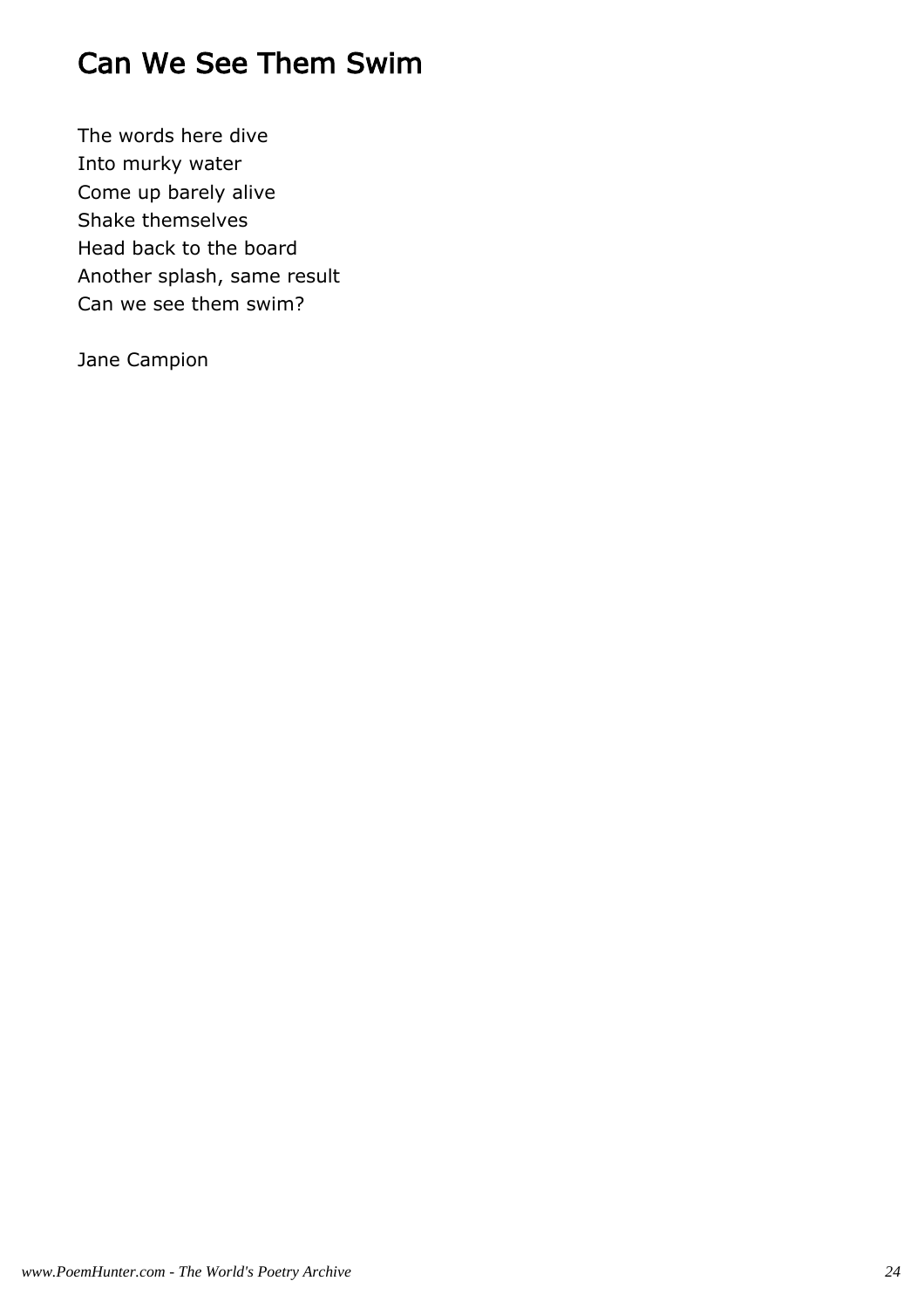# Candle Of Shadows

Lift not the light Candle of shadows That are always there Adjusting all lives That remain in darkness Lift not the light Until the dawn comes.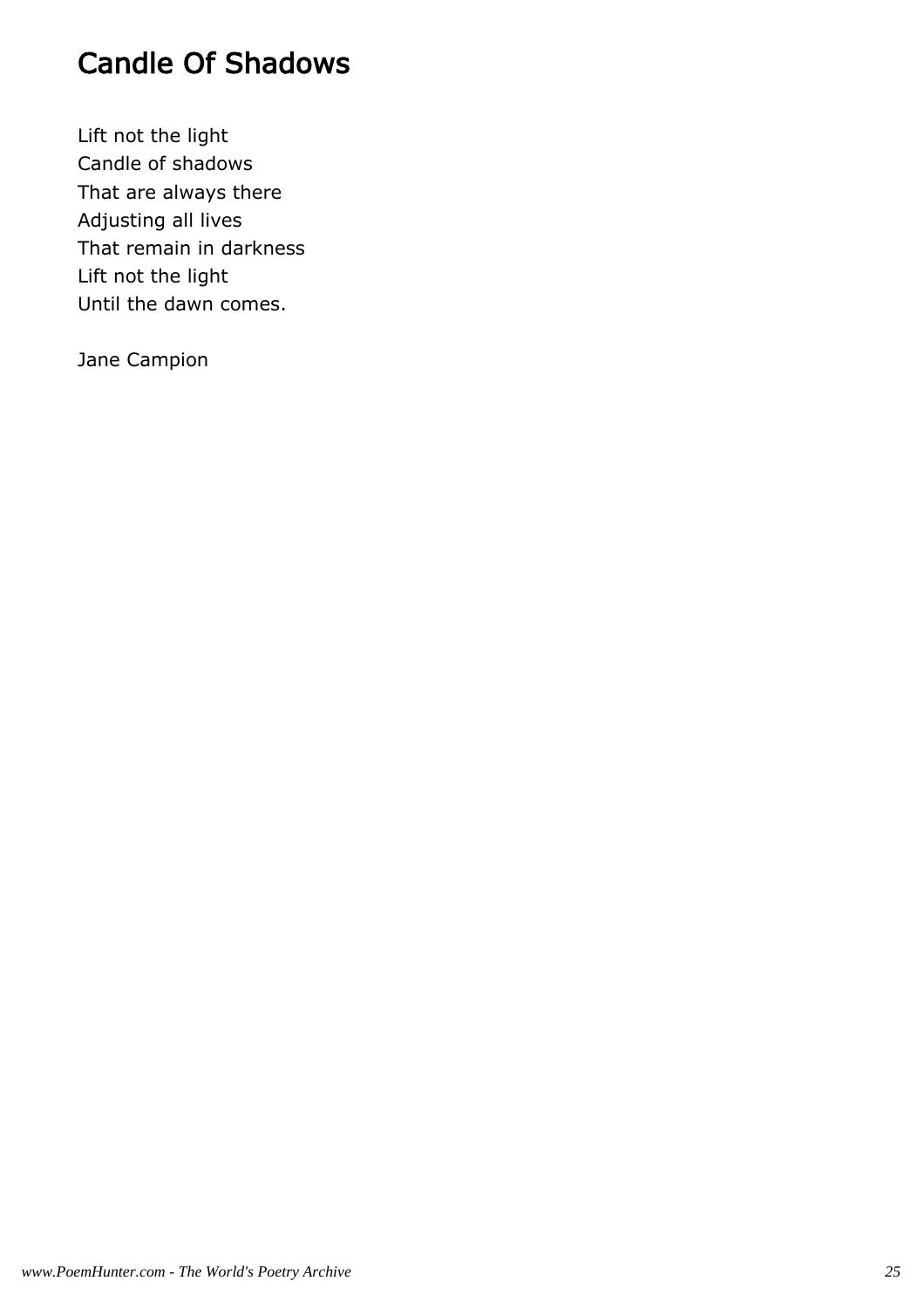# Carrying Sorrow

All the sorrow she carries Leaking into her destiny Going where she goes There is no escape.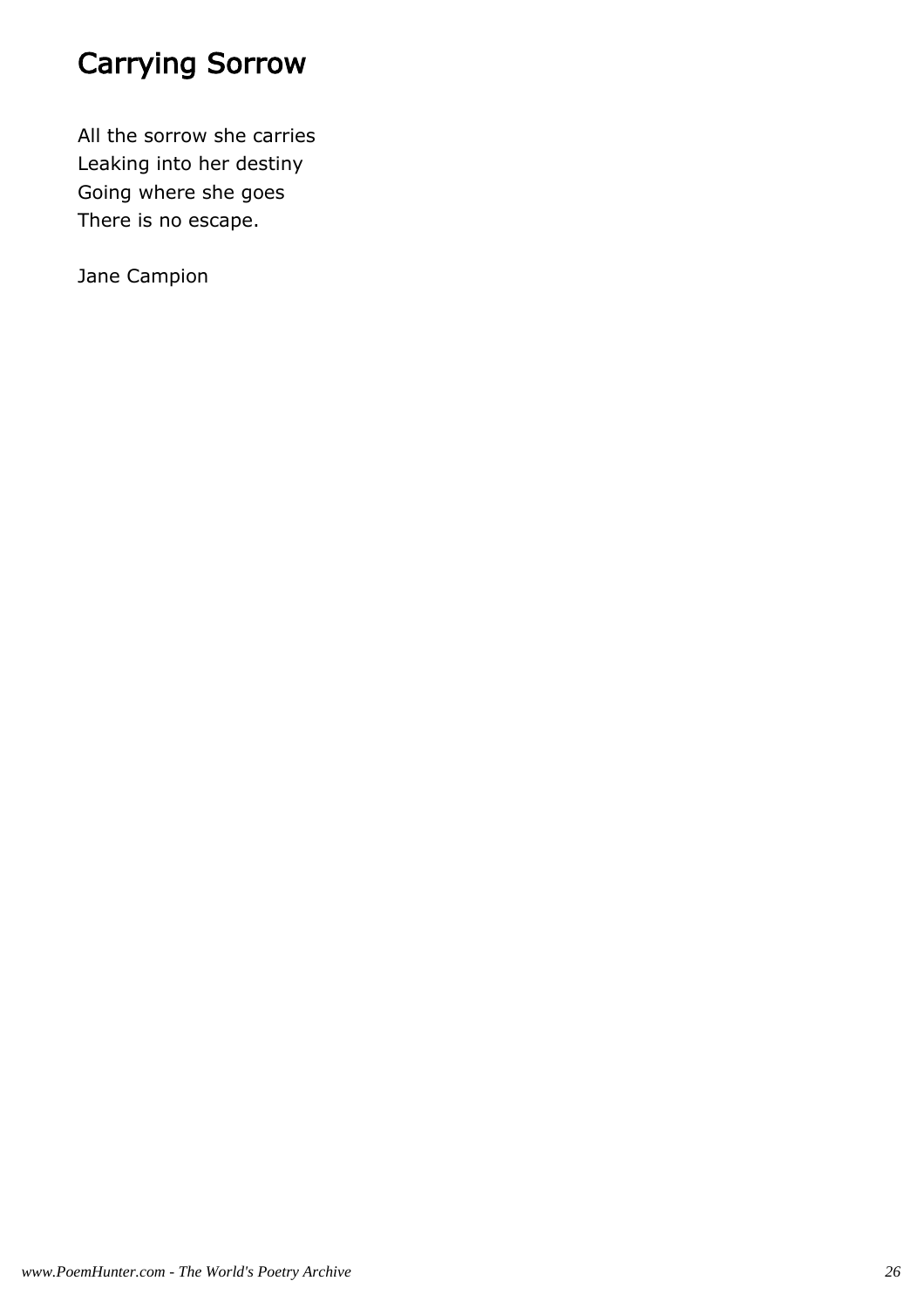#### Certitude Resting On Expectations

Certitude makes for stability. Always trying to escape reality, leaves our belongings in suitcases.

Certitude carries us to places Where the air is always clear Only suitcases of dreams it seems.

Certitude is where we all belong Resting on our expectations Sometimes we are full of elation.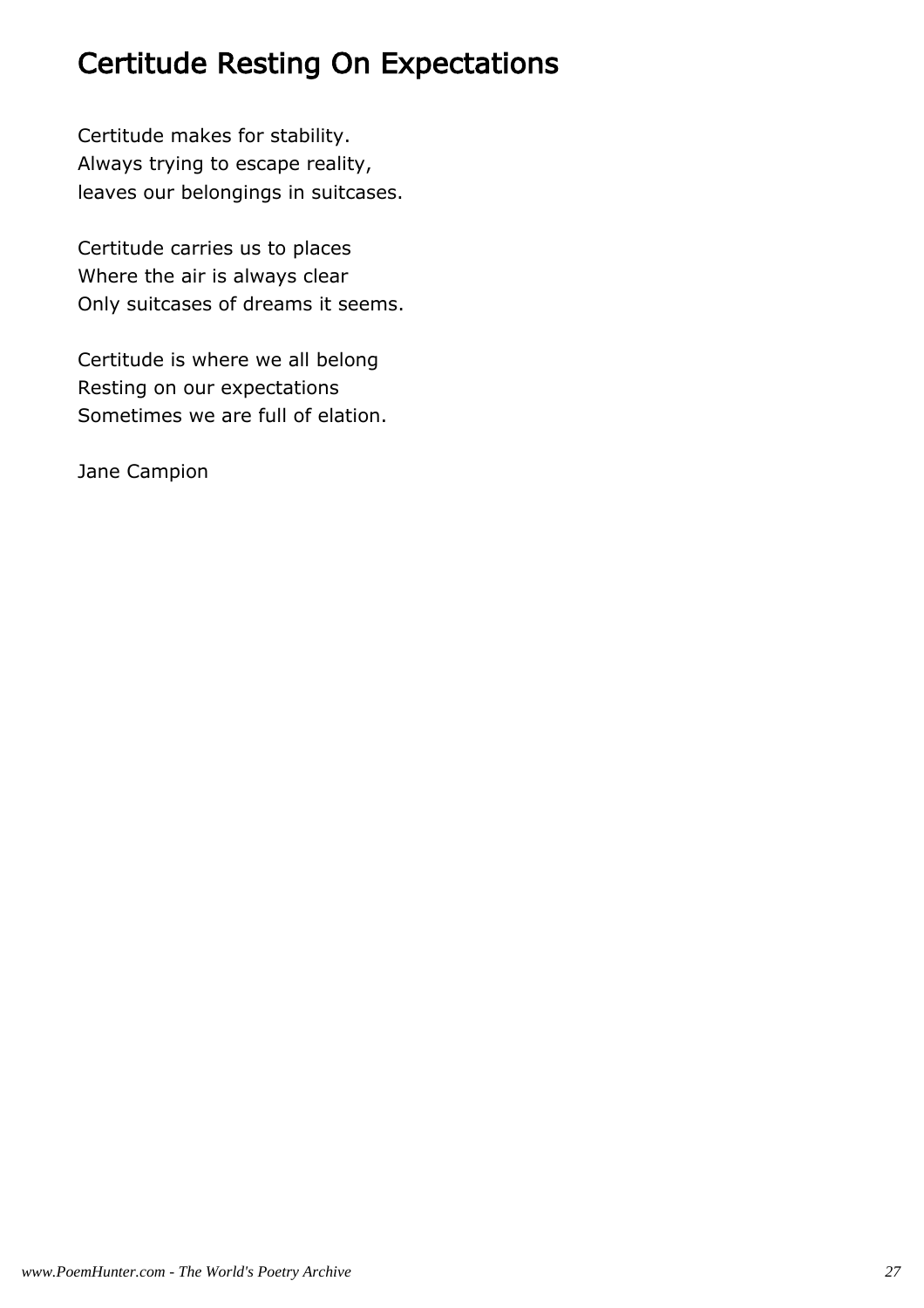#### Chasing Dreams

Hanging our name of dreams We are always chasing, it seems Swinging from one to another Smiling through clenched teeth.

Life takes all throwing us beneath Below our dreams never quite there Eventually, everything disappears.

Dreams are those we always tow Taken in the undertow pulling below Take a breath testing the depth Here we will find one better than the rest.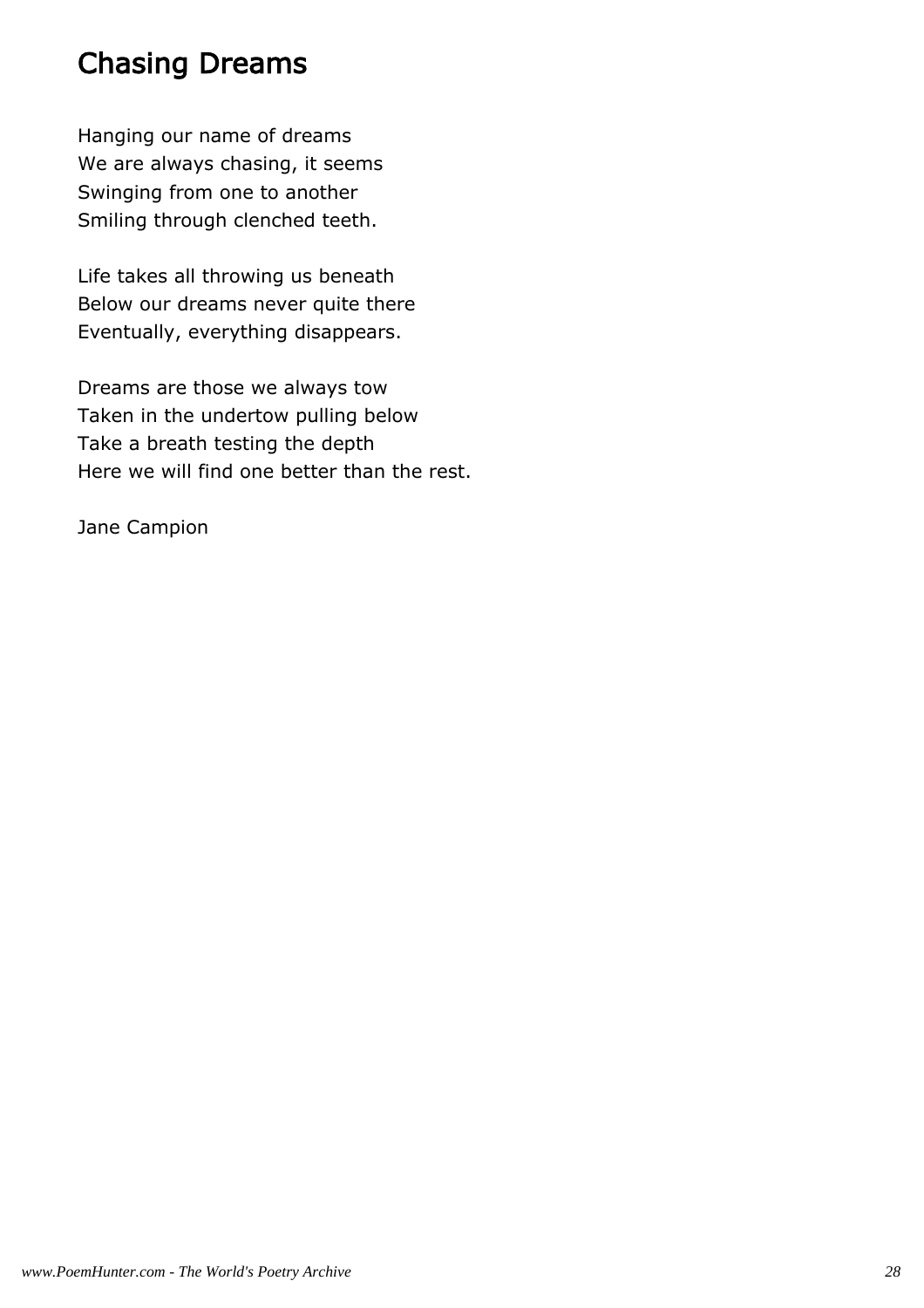## Circle Of Dreams

Into the circle of dreams they came Flailing apparitions ready to dance In untamed emptiness A ghostly sight in moonlight Firefly-like turned inside out Dancing lights of night Delighting night in her nightgown Going up and down all around Pinpoint pointing intermittently Wispy wisps As night was eaten by dawn. Where did they go?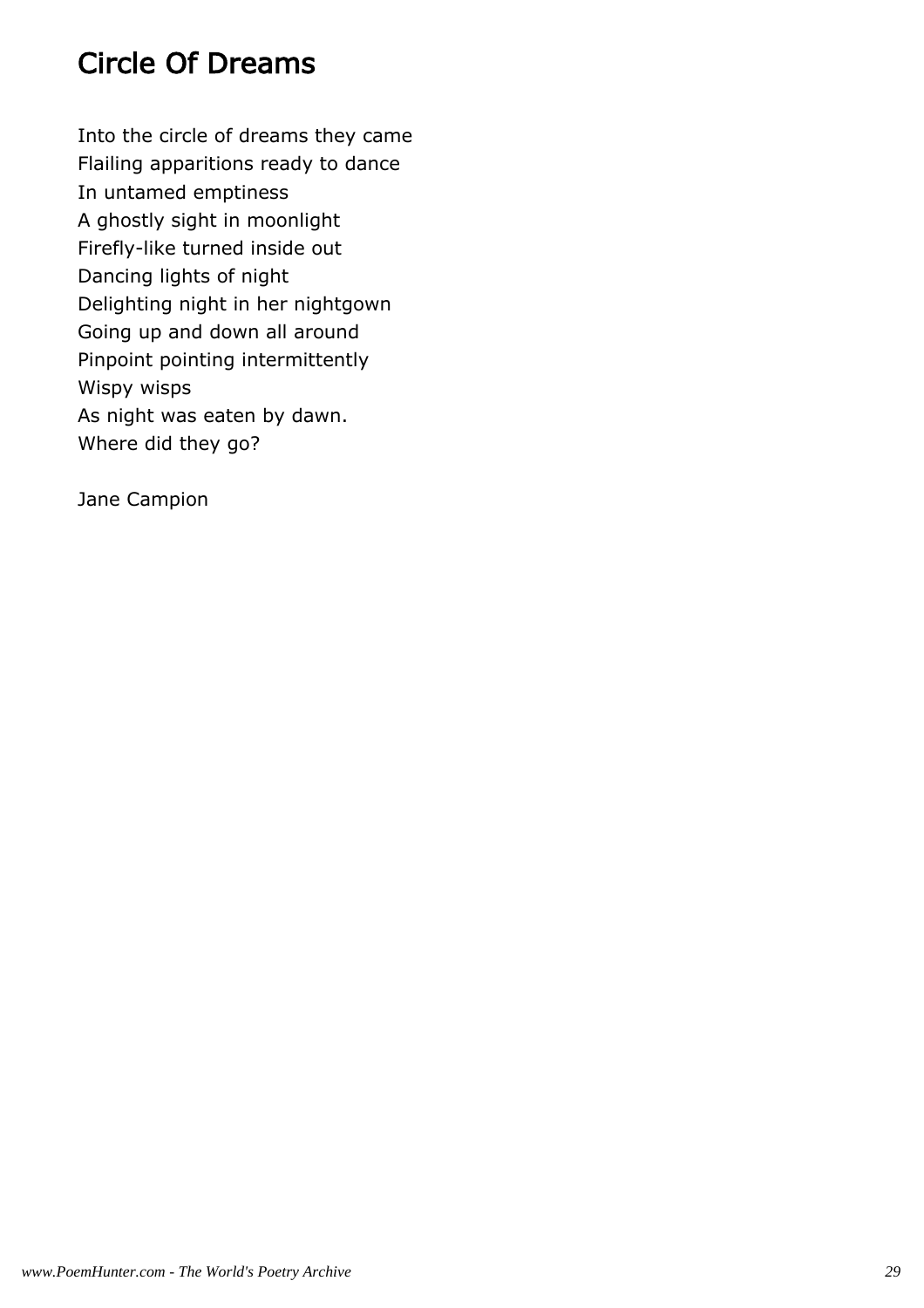#### Cliched Poems

Hanging poems of cliches Feels passe.

Let words speak of tomorrow Not full of yesterdays.

Cliches make cliched poems That already have homes.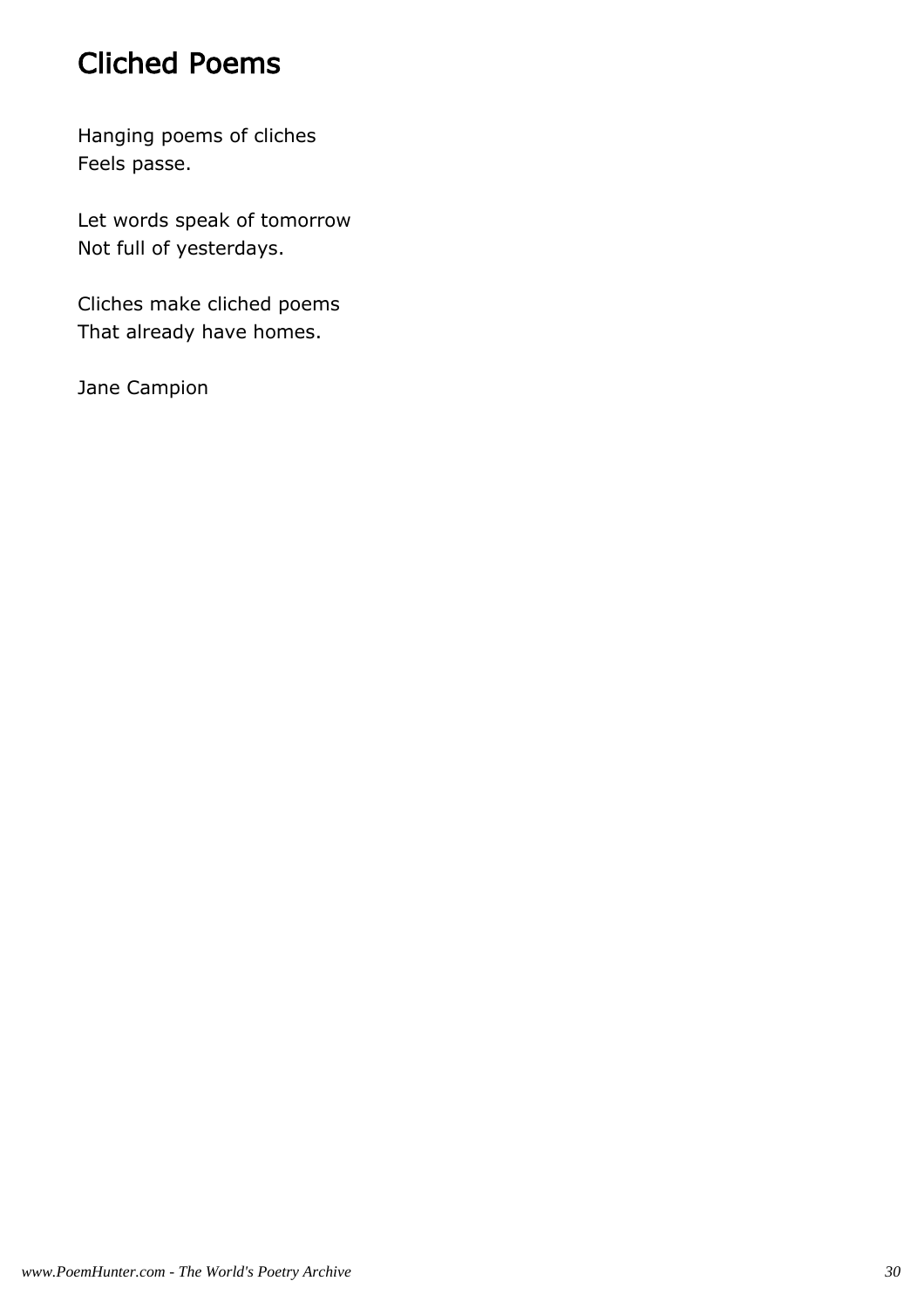# Climbing Upon Our Dreams

Into the flames of darkness We cast every dream Sighing inside without speaking.

Whence comes the echoes Is it our past or future We know not which.

Climbing upon our dreams There are beams that shine This is where we are happy.

But for how long?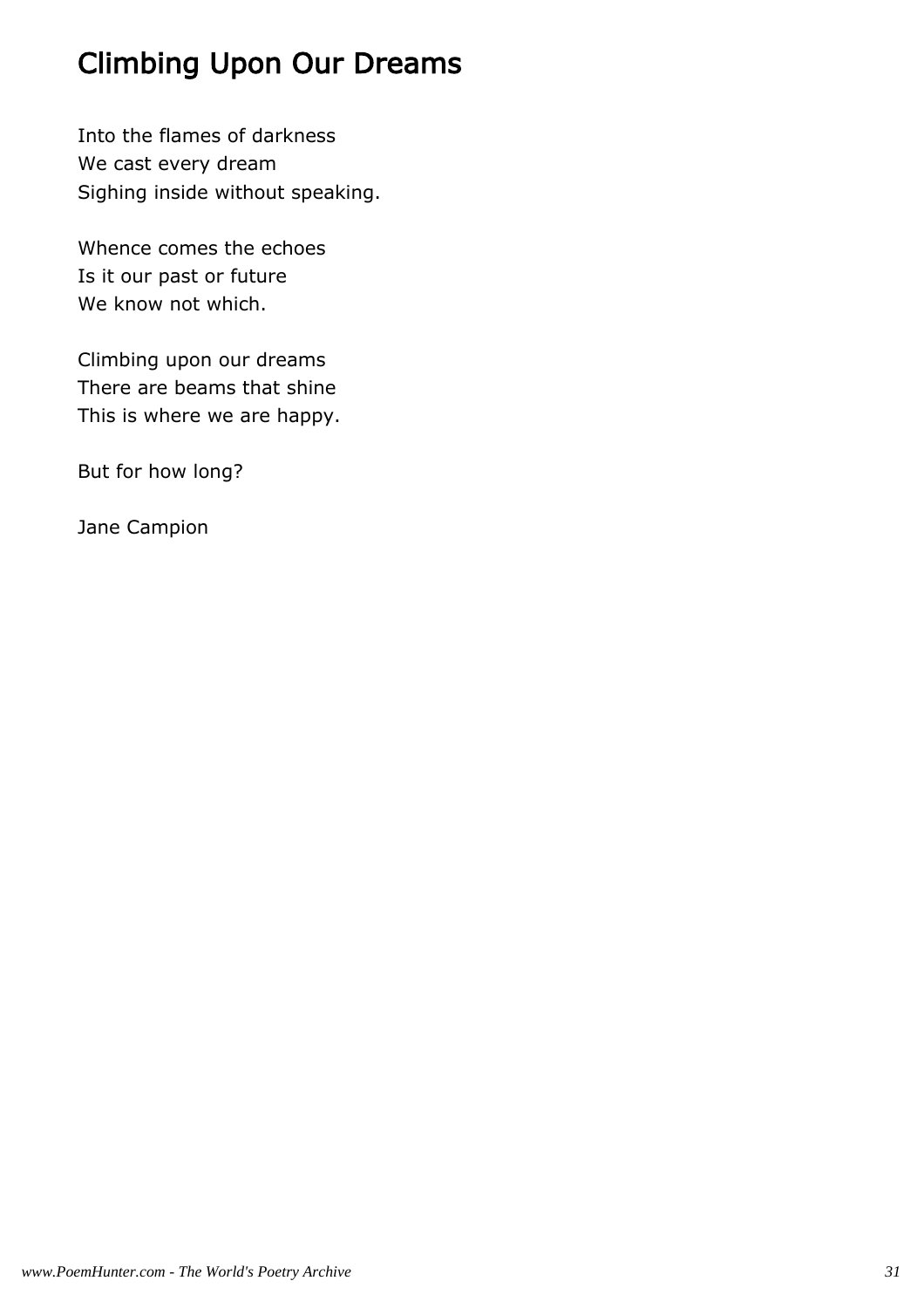# Cold Stare Of Winter

The cold stare of winter Freezes window panes So we cannot see outside.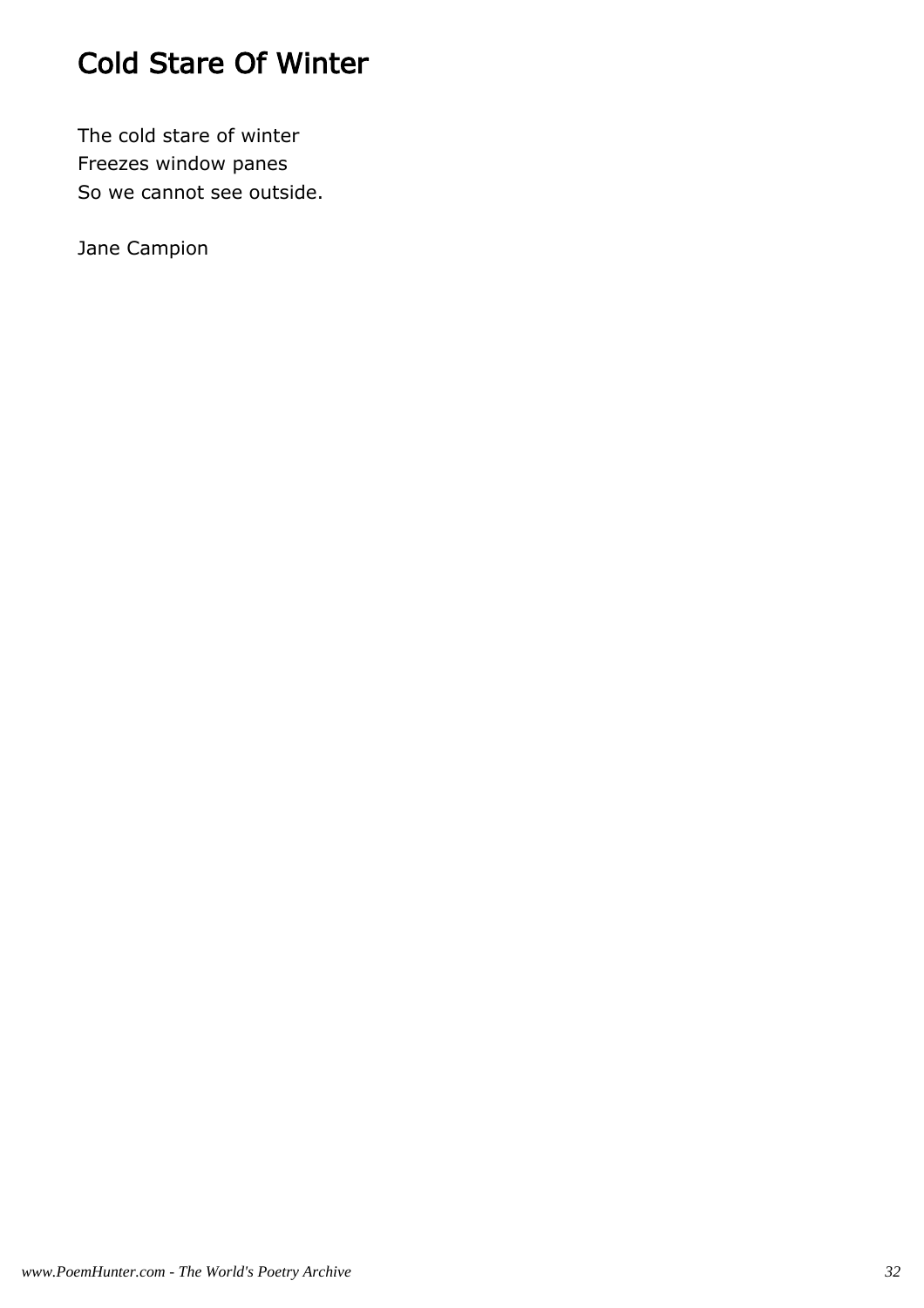# Colors Of Life

Life sings the song of being Here we all start seeing Everything coming our way Spending and consuming our days Reaching out for all to touch Nothing appears to be too much.

Every flower has color, its bloom Until the night of its gloom The brightness of life soon fades Each day accumulated turns gray A life filled with music and song When exposed to its end is not long.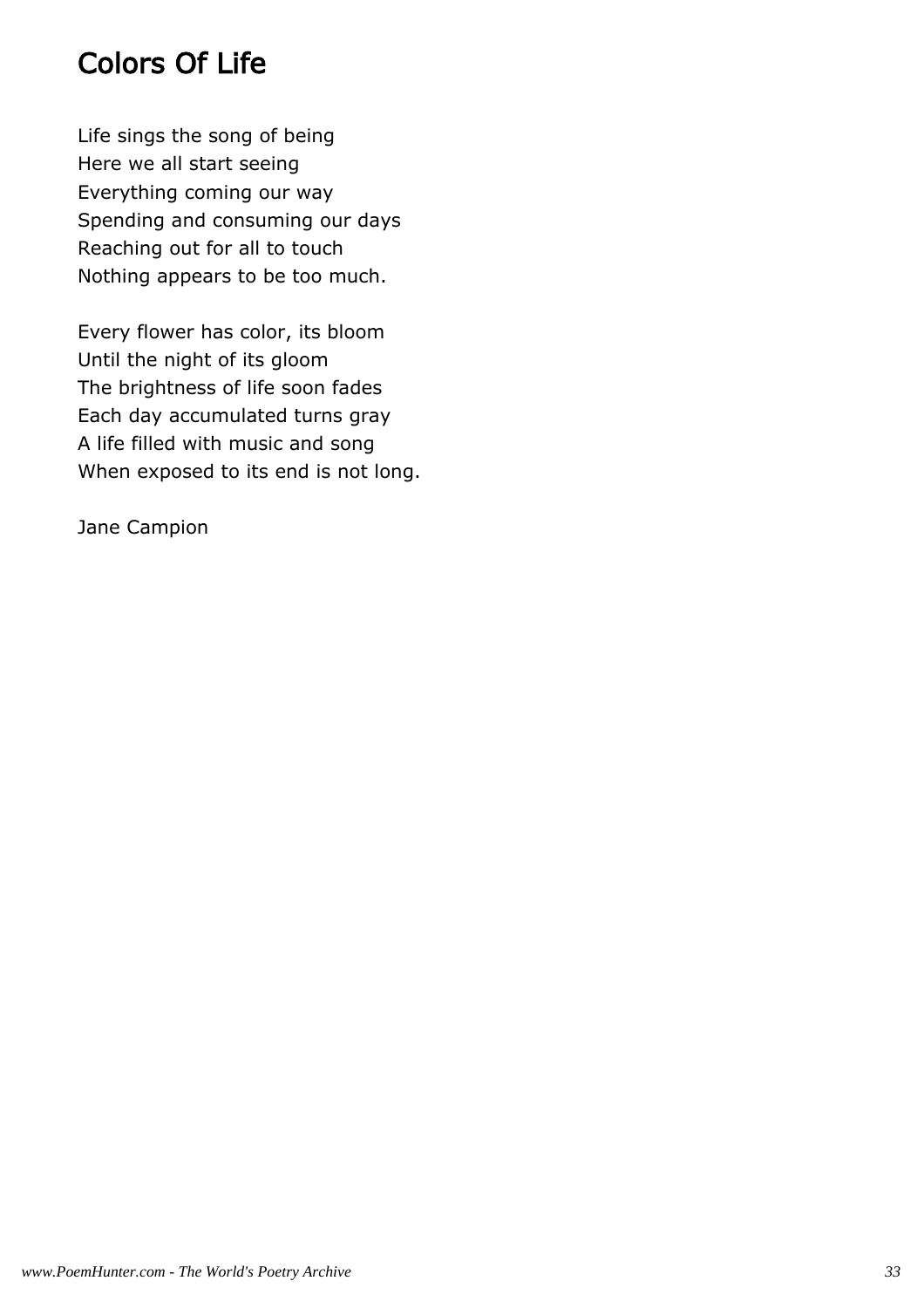#### Cow Pat

Jumping on the back of Hubris She thought she was on track Hubris jumped a fence adroitly She landed in a cow pat Wiping herself, Hubris laughed You are daft to ride on my back.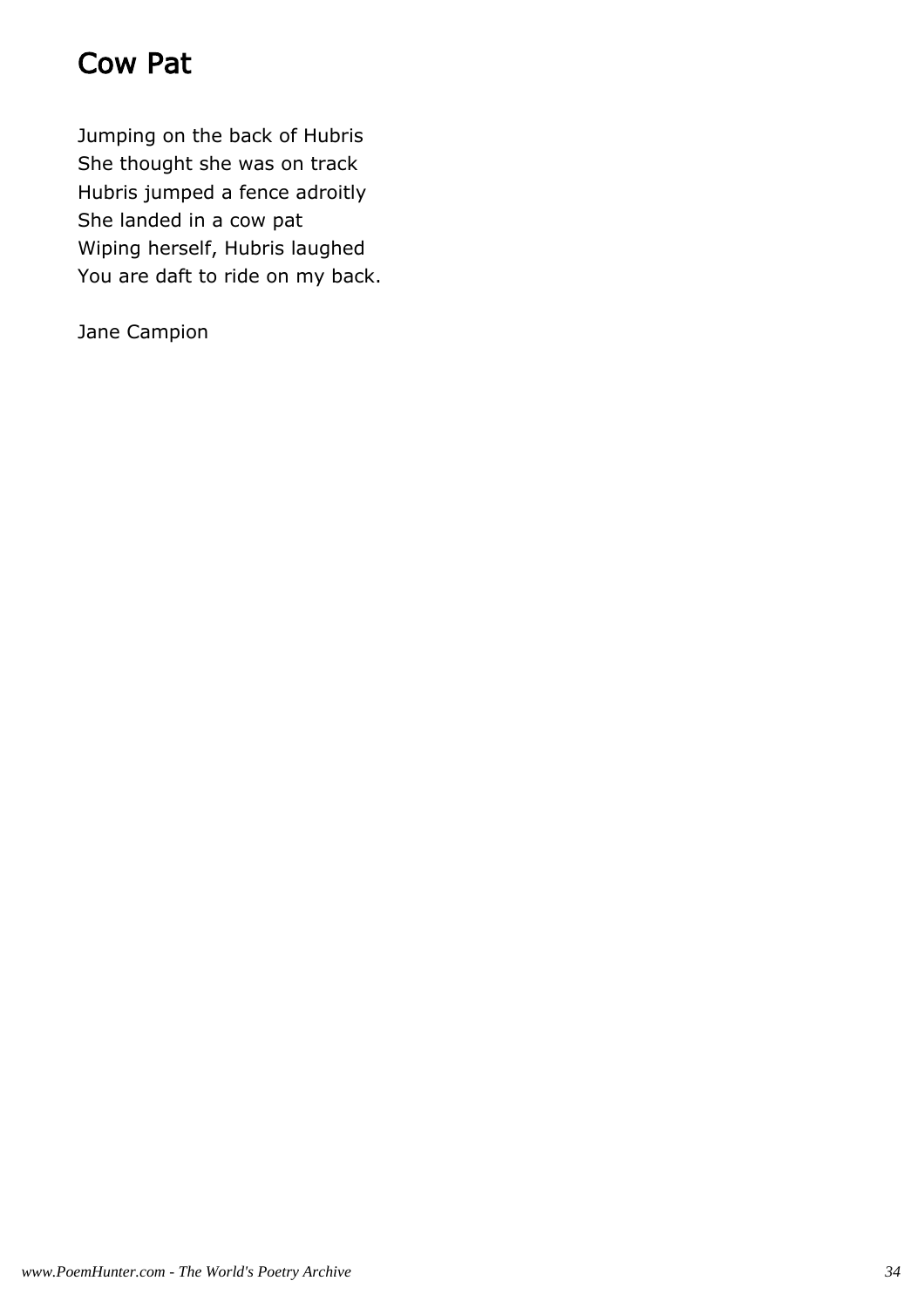#### Crater Of Sorrows

There is no midnight in my heart All time has moved on to tomorrow Creating a crater for my sorrows Inside I am alive but falling apart As the song birds sing their songs I do not know where my heart belongs When you see me I will always smile Take me not at face value I am a lie.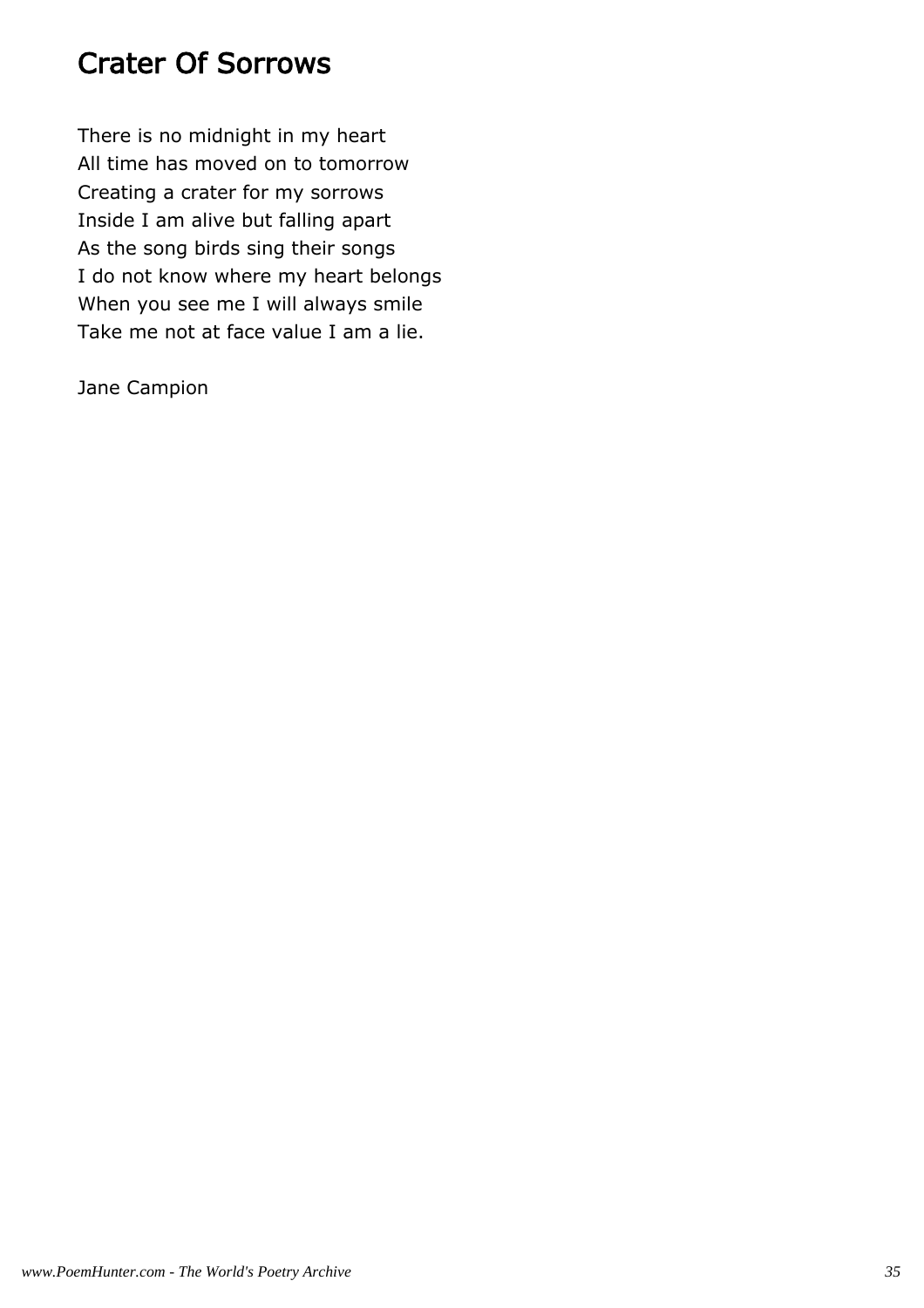### Cringeworthy

Gonna this and that Expressed from slang Are we so bereft of words That we are gonna write a poem Fill it with gonnas Embarrasing other words Who cringe in shame To be in the same frame.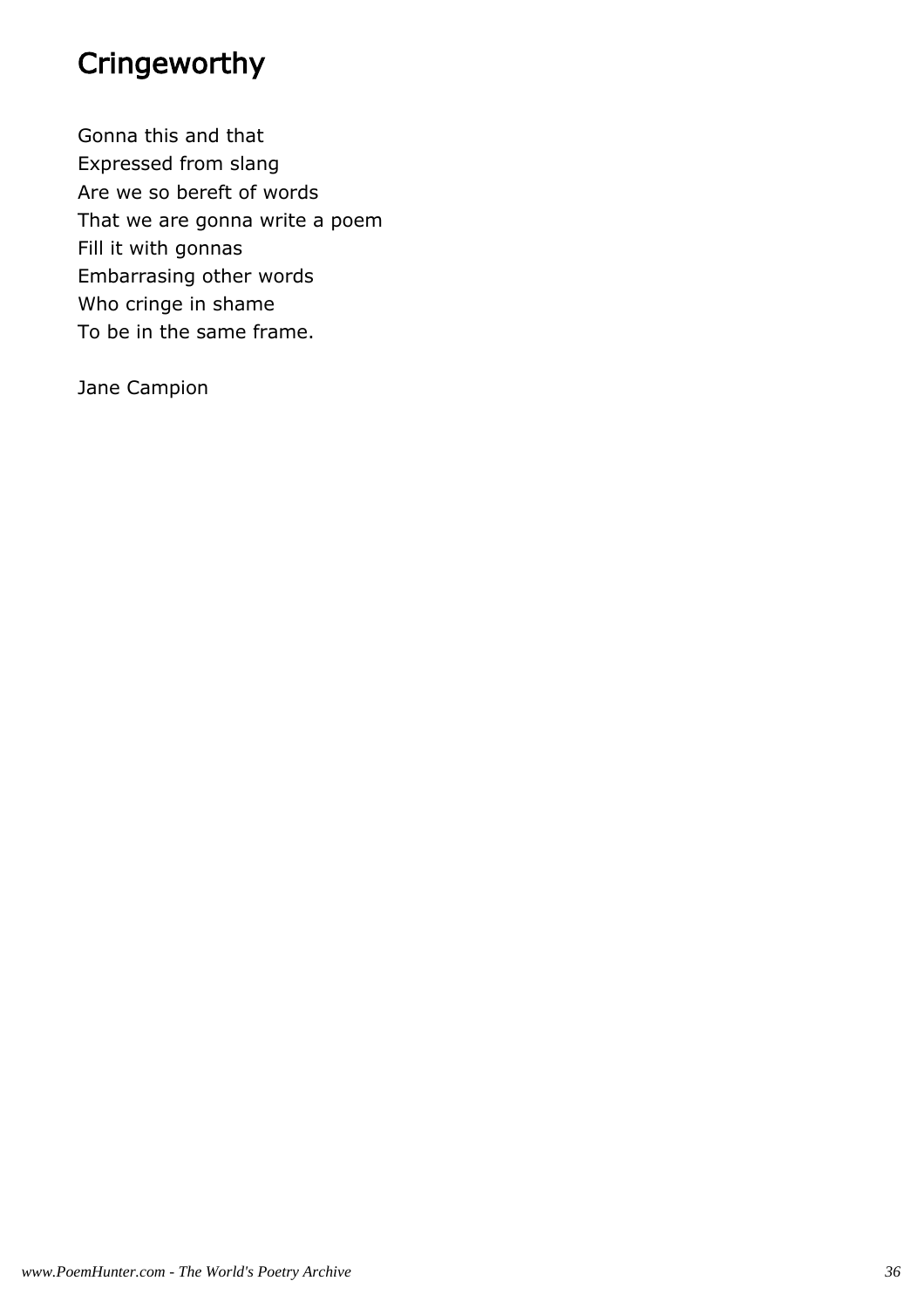### Cycling Through Life

Life...Life...Life - - - - - - - - - - -

From nothing we begin. - - - - - - - - - - -

Death...Death...Death - - - - - - - - - - -

Into nothing we must go. - - - - - - - - - - - -

Nothing...Nothing...Nothing - - - - - - - - - - - - - -

Nothing begats everything.

- - - - - - - - - - - - - -

To be....To be...To be... - - - - - - - - - - - - - -

To be is not to be anything. - - - - - - - - - - - - - -

Source...Source...Source - - - - - - - - - - - - - -

The source of everything is nothing. - - - - - - - - - - - - - -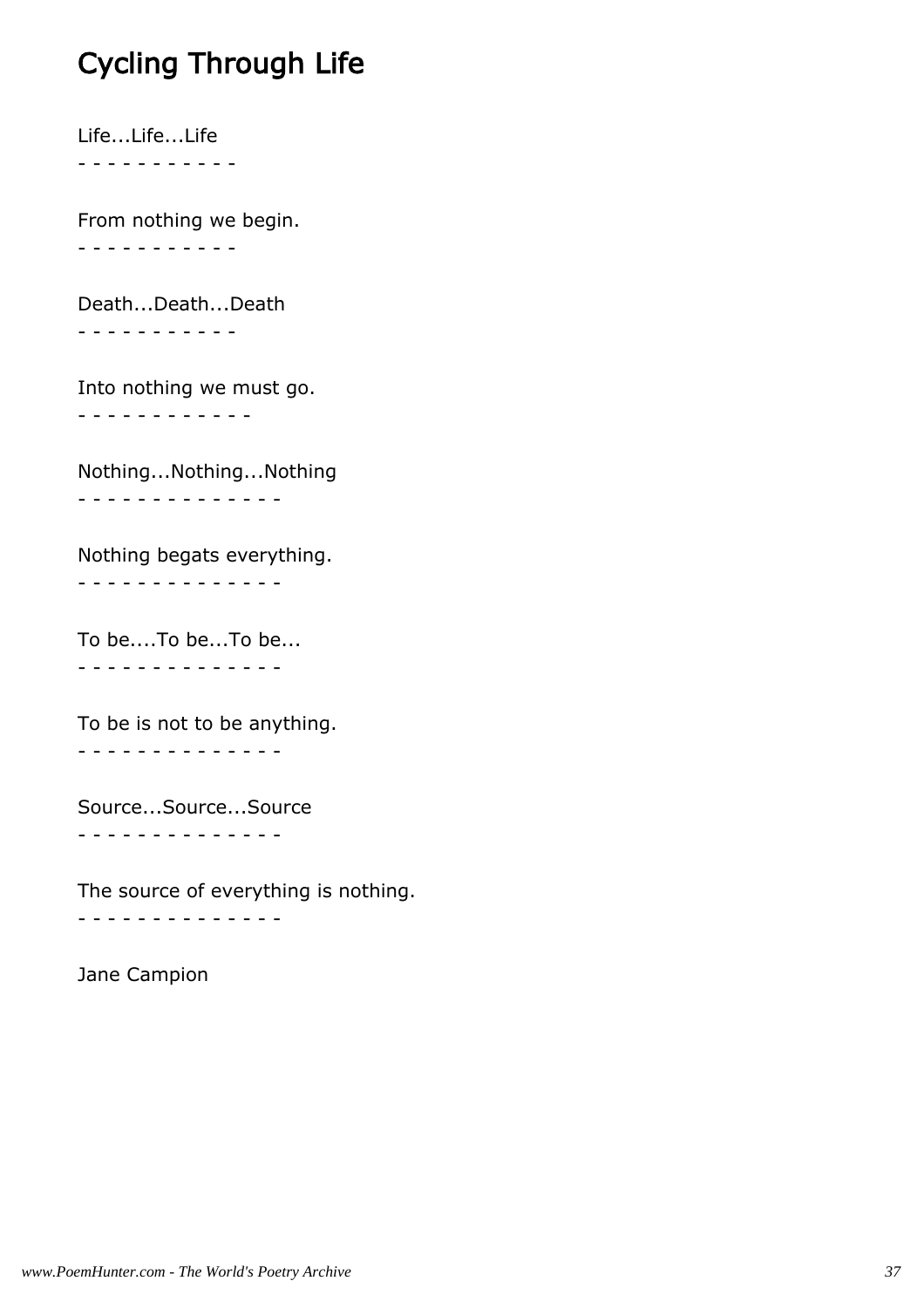### Darkness Of Light

Peering into darkness That much is clear Seeing all of nothing Nothing of all.

Peering into light, seeing Everything is pointed Here where no one sees Nothing at all.

Peering into mediocrity Everything becomes clear This is where we all live In the river of our dreams.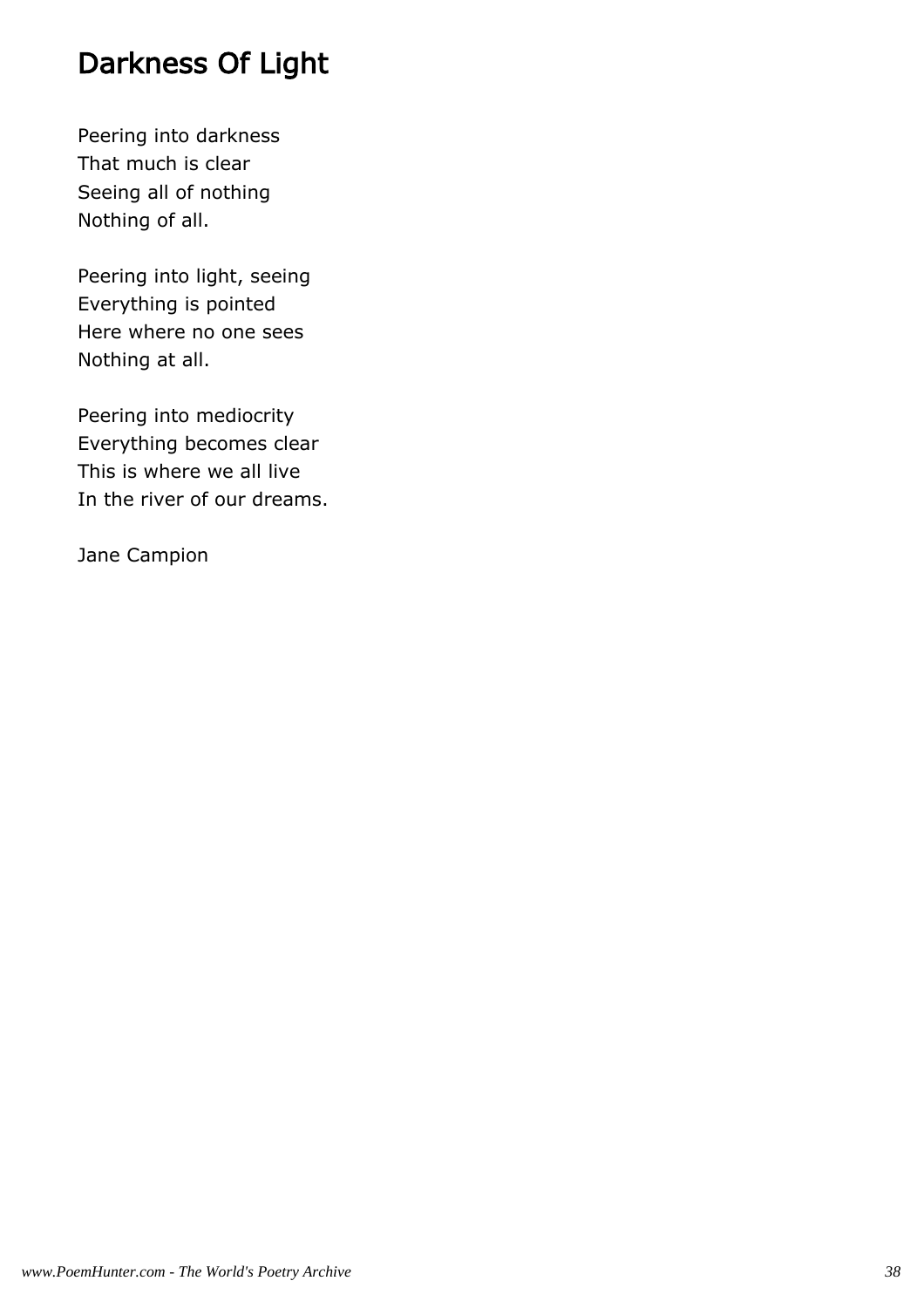### Defined By Life

From being derived alive Our youth appears in time But time is not yet defined.

In middle-age we are engaged By old age reminders appear It is here we see each year.

Now closer to being defined As we run out of time Hearing the distant drums.

Life has found its way now Hour by hour we are devoured Day by day, year by year, fruition.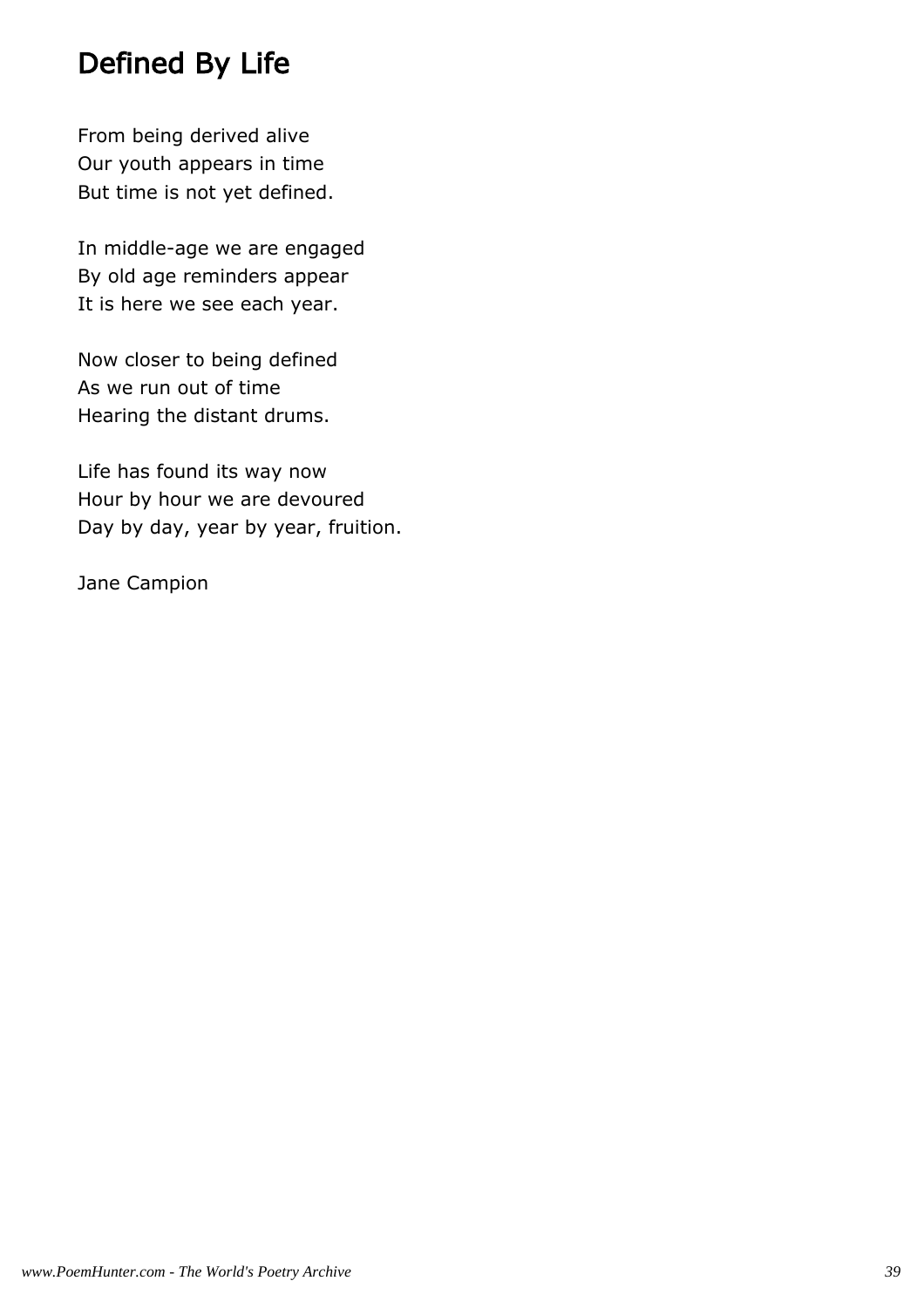### Depths Of Whatever

In the depths of whatever The weather becomes better Just wait for that day It will appear to stay.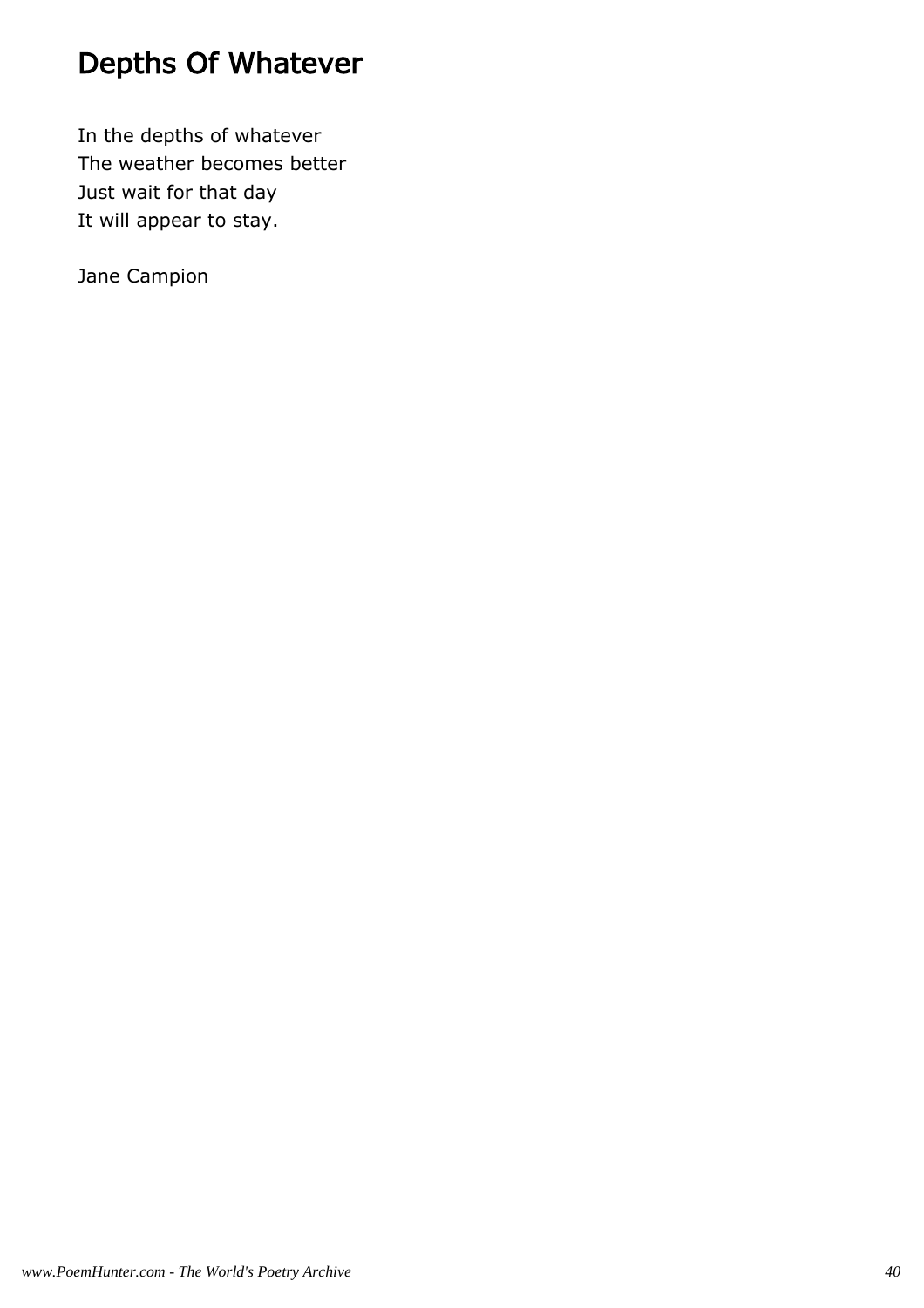### Derived From Freedom

Writing from within Is freedom's whim Where words fall Line by line Not defined, sublime.

Freedom's worth Our birth, alive Derived from ourselves Not others' smother Our only ecstasy.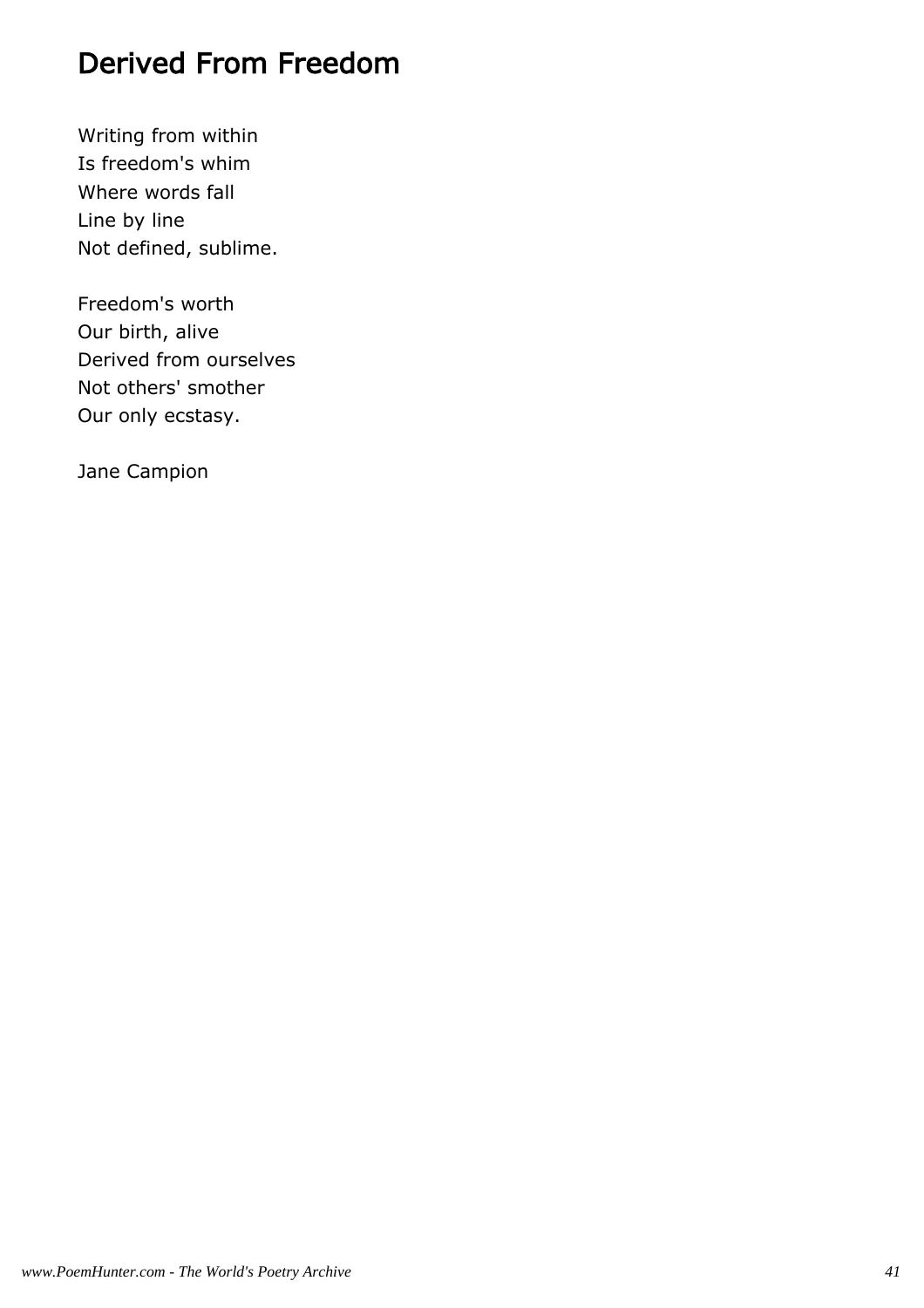#### Desperation

Poets try desperately To get every word To bark with wagging tales Although they are wailing Like every word that ever sinned Begging to be released from purgatory Where nothing is ever heard.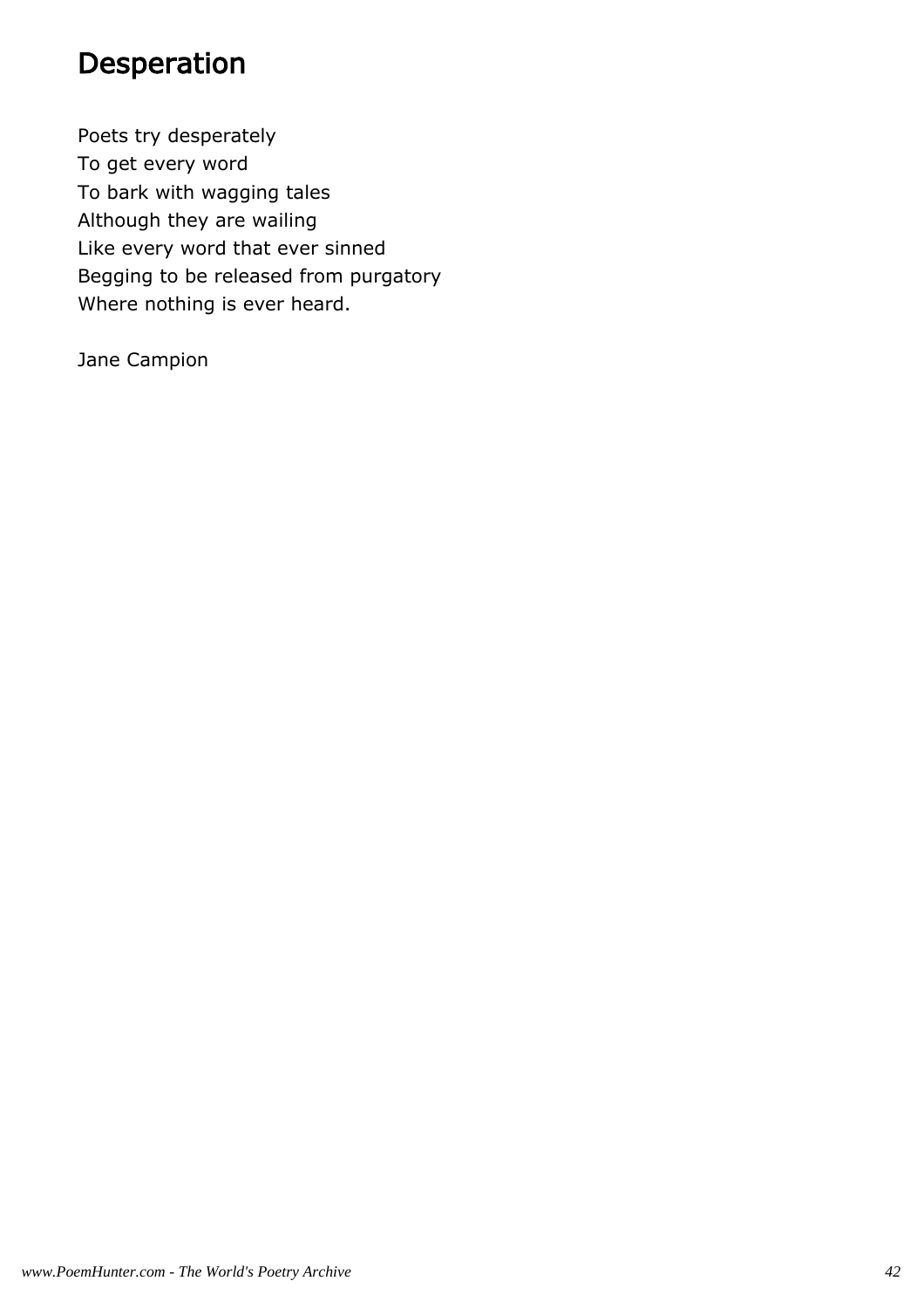### Devouring Life

Looking into those eyes Reflected into ours Synchronicity Devouring life.

They write to be heard Never to be forgotten Every word a feast.

A promise of poetry Looking for tomorrow And everyday.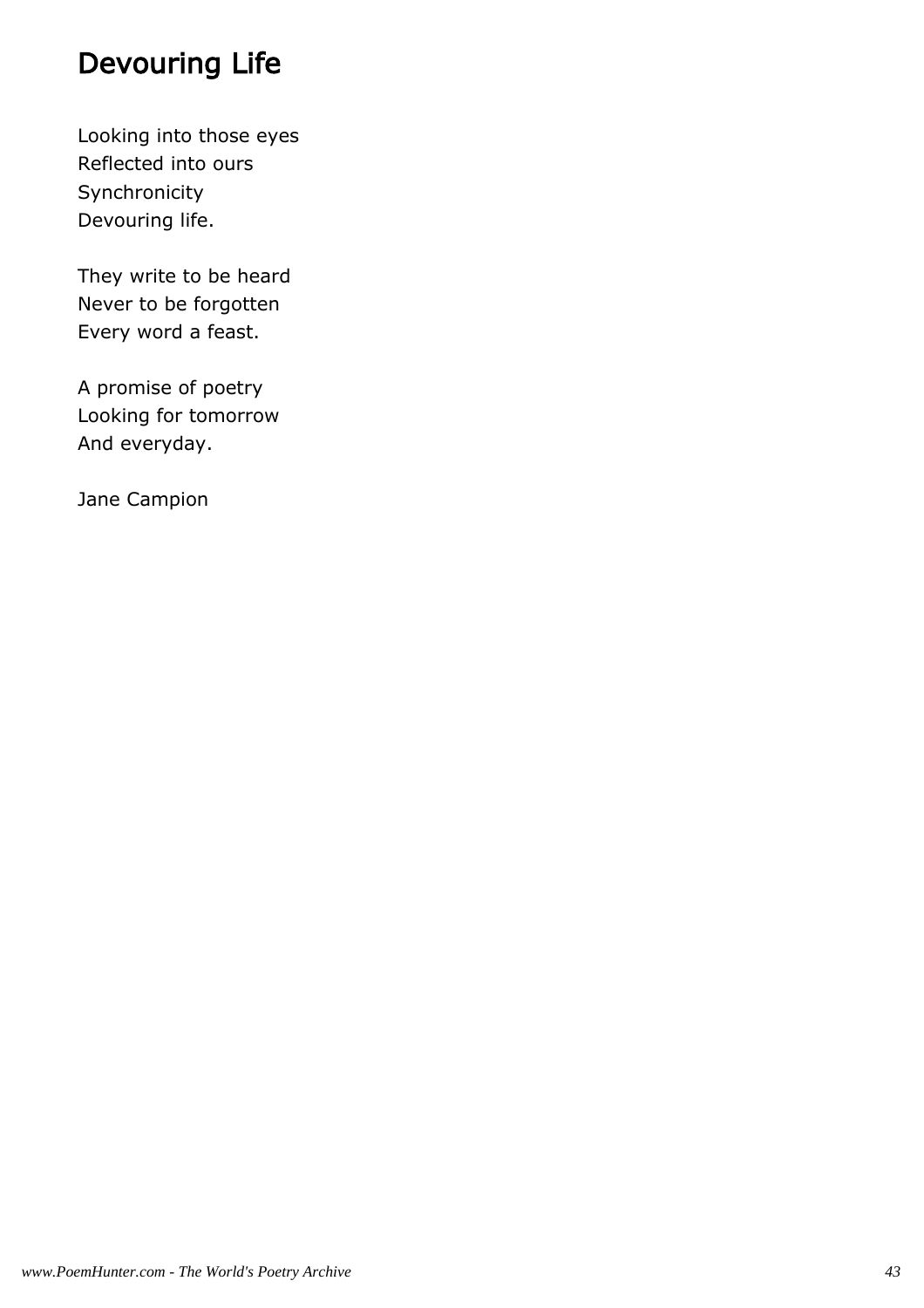# Dialling Our Life

Every dream has reality Disguised by clouds When the sun lifts We dial our life Out comes our wishes Wrapped in sunlight Yellow and bright We were right to dream For our wishes are there Waiting to appear.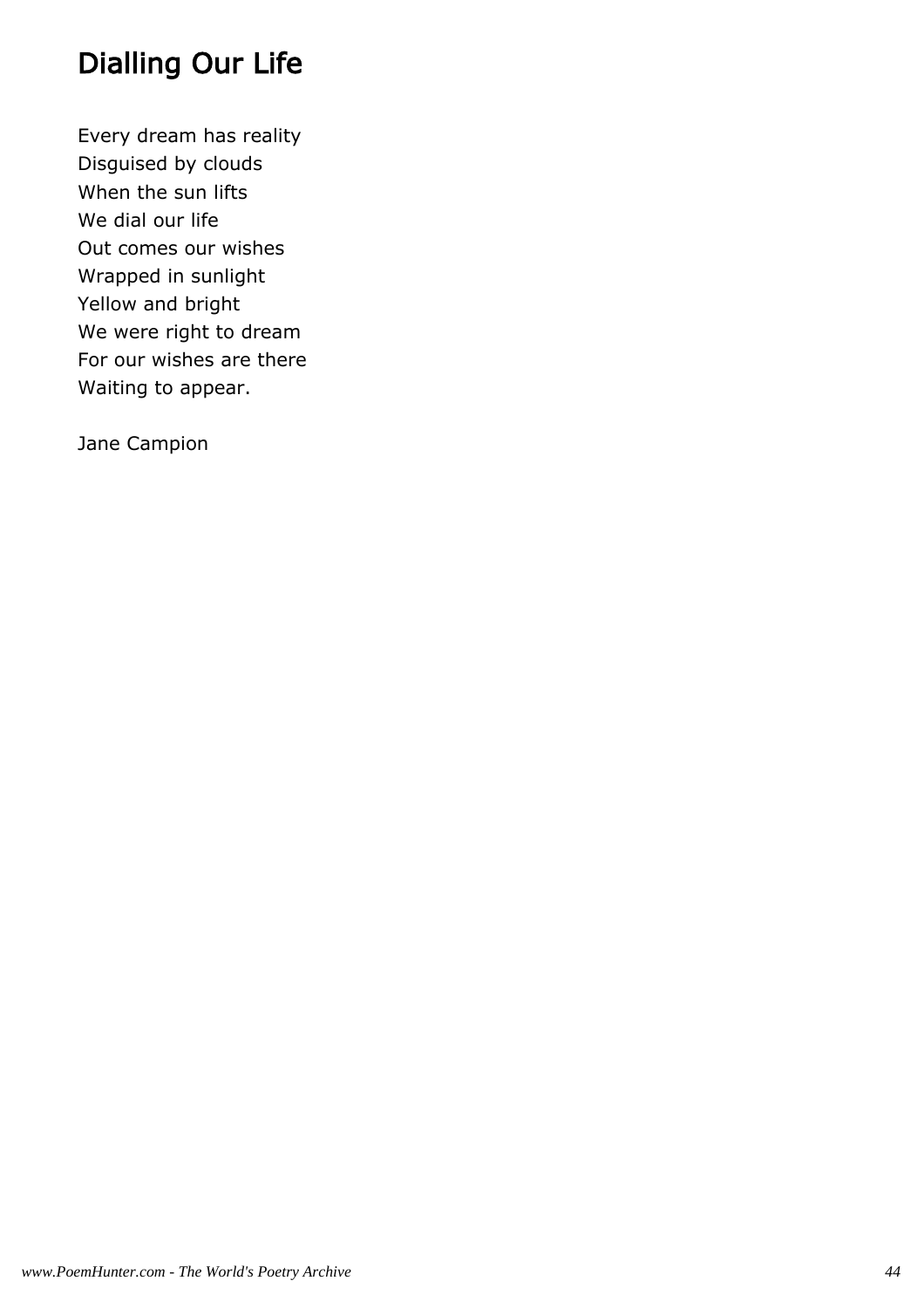#### Directed From Within

Directed from within Trudging through life They see in their time Not what we can see Life is different for all Each footfall out of step This is where mystery begins Ending where we all fall.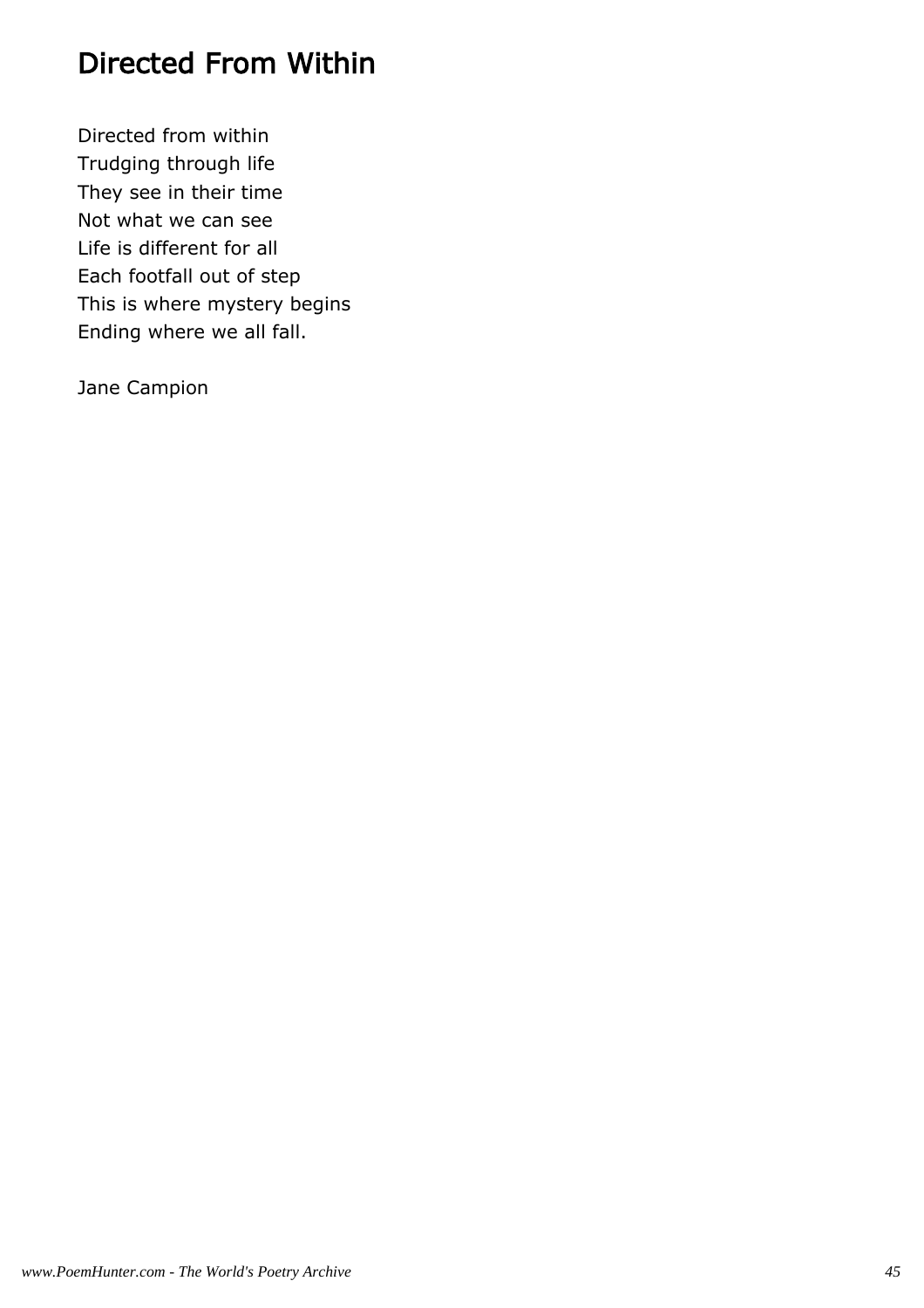# Dirtiest Word Of All

The dirtiest word of all Racism... Leaving behind distaste The human race is one One race one species The only corruption Minds full of hate.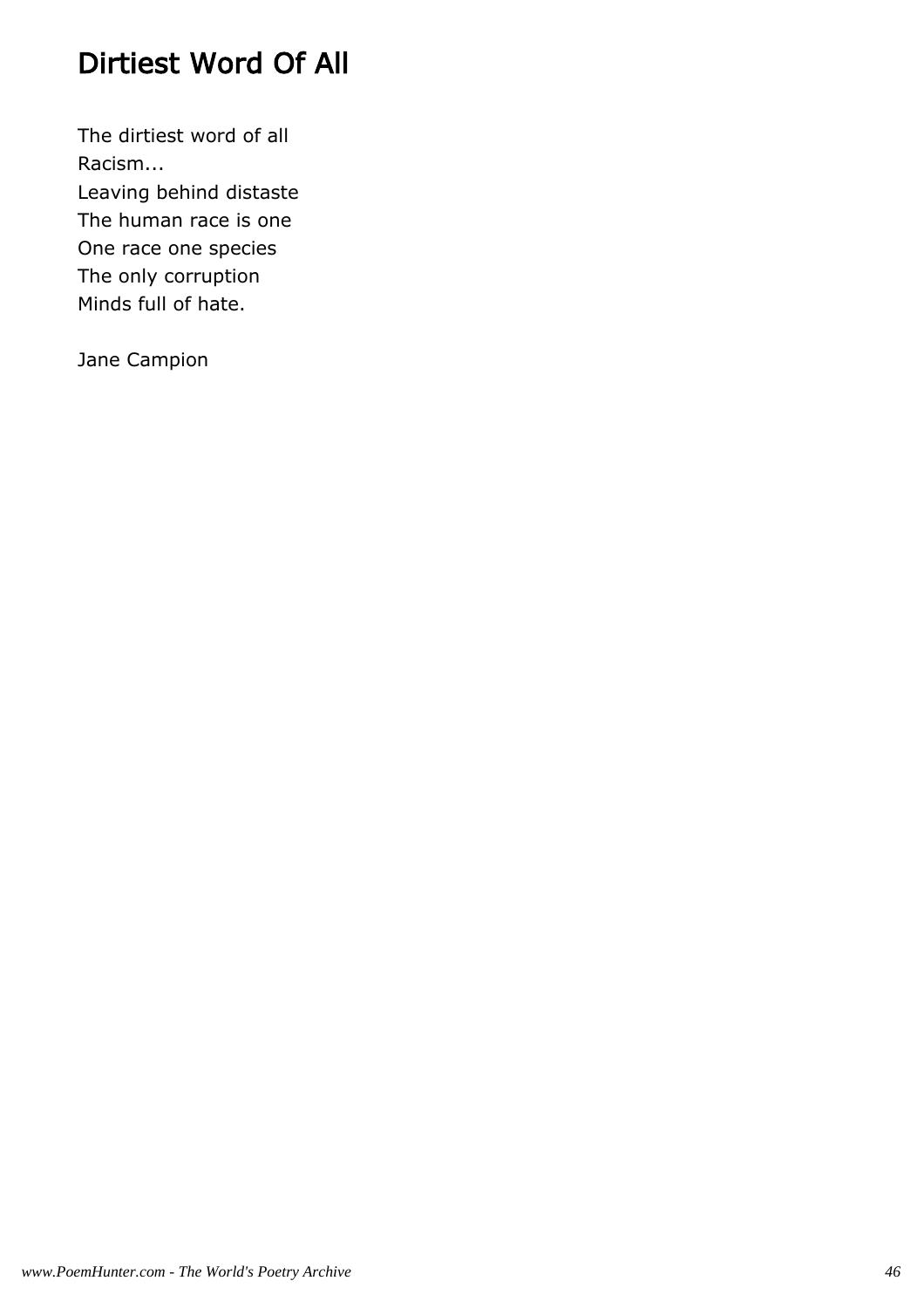#### Dispossession Of All

Death disposses all Life is not extant The parrot is silenced.

Our assets are relevant Only to our beneficiaries.

Look to the Pharoahs and Queens Prepared for the afterlife They even left their sarcophagus.

What a pity they would have thought Taking gold to bargain with Gods.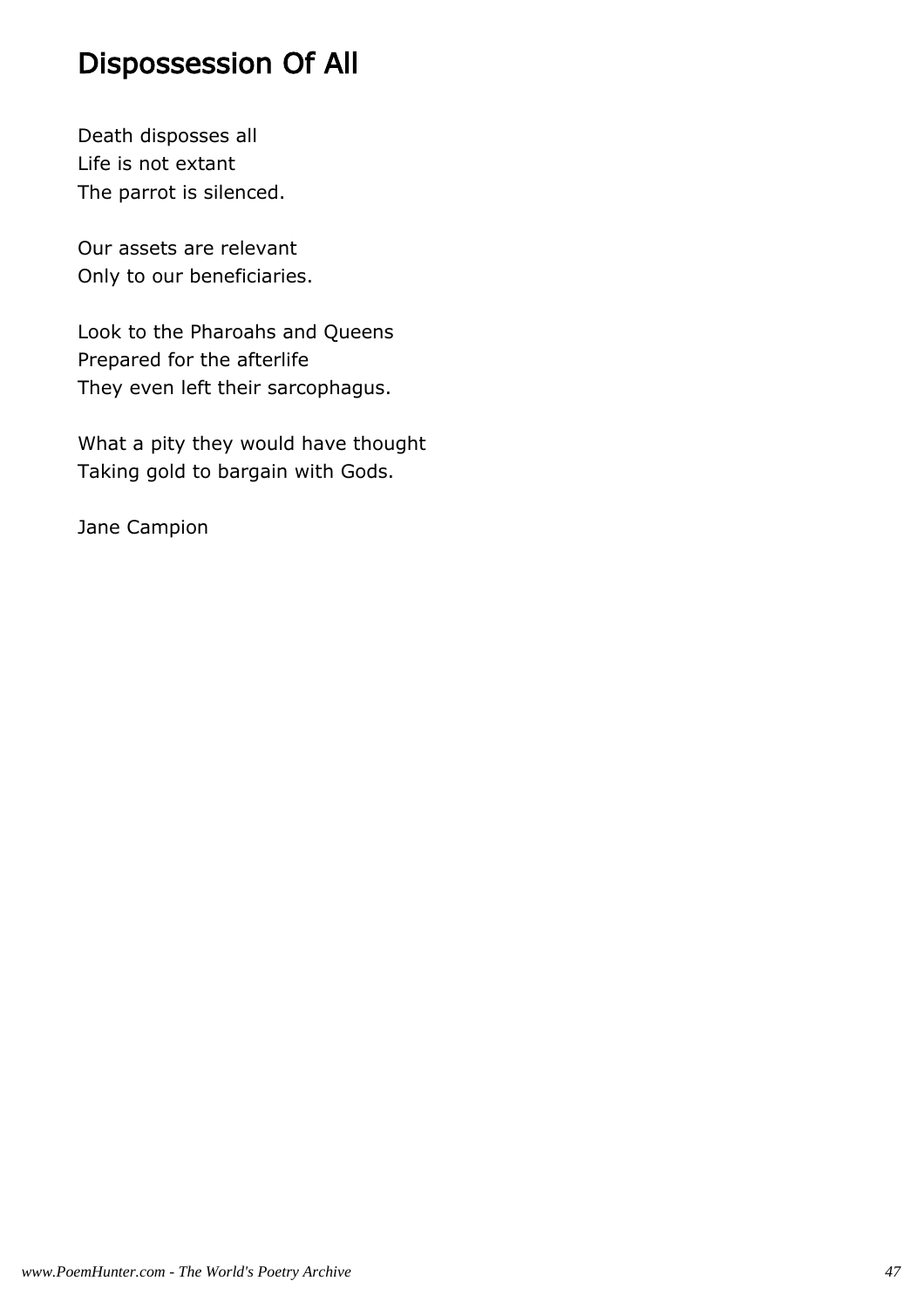### Do We Know

The strength of bonding Is never weak it goes on And on even after weaning.

Is this love designed by nature Or natural love that flows Naturally.

Do we know?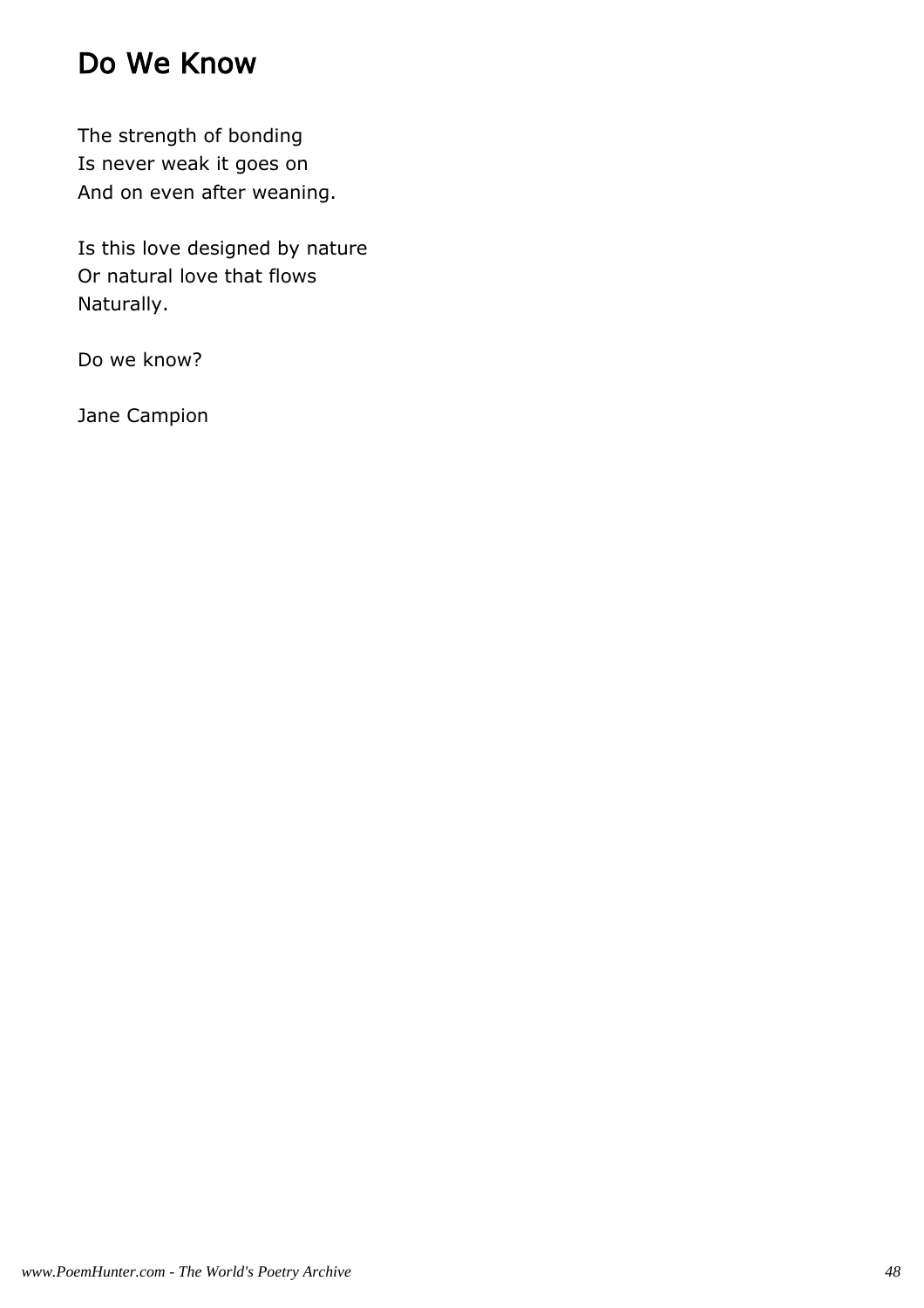# Down, Down

The green worm Floated down, down On a golden brown leaf.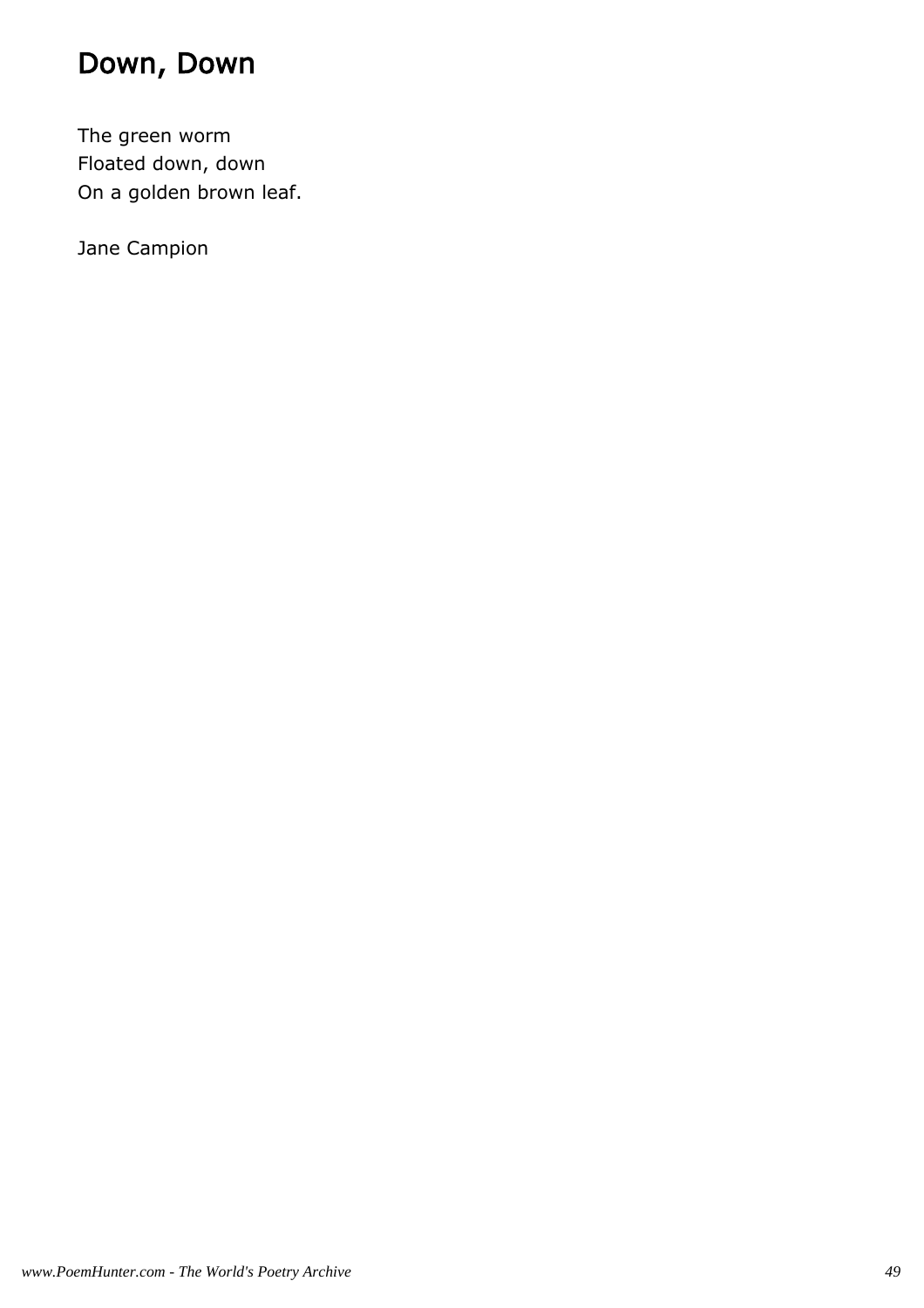### Dread Of Sorrow

The dread of sorrow Borrowed our tomorrows From our yesterdays.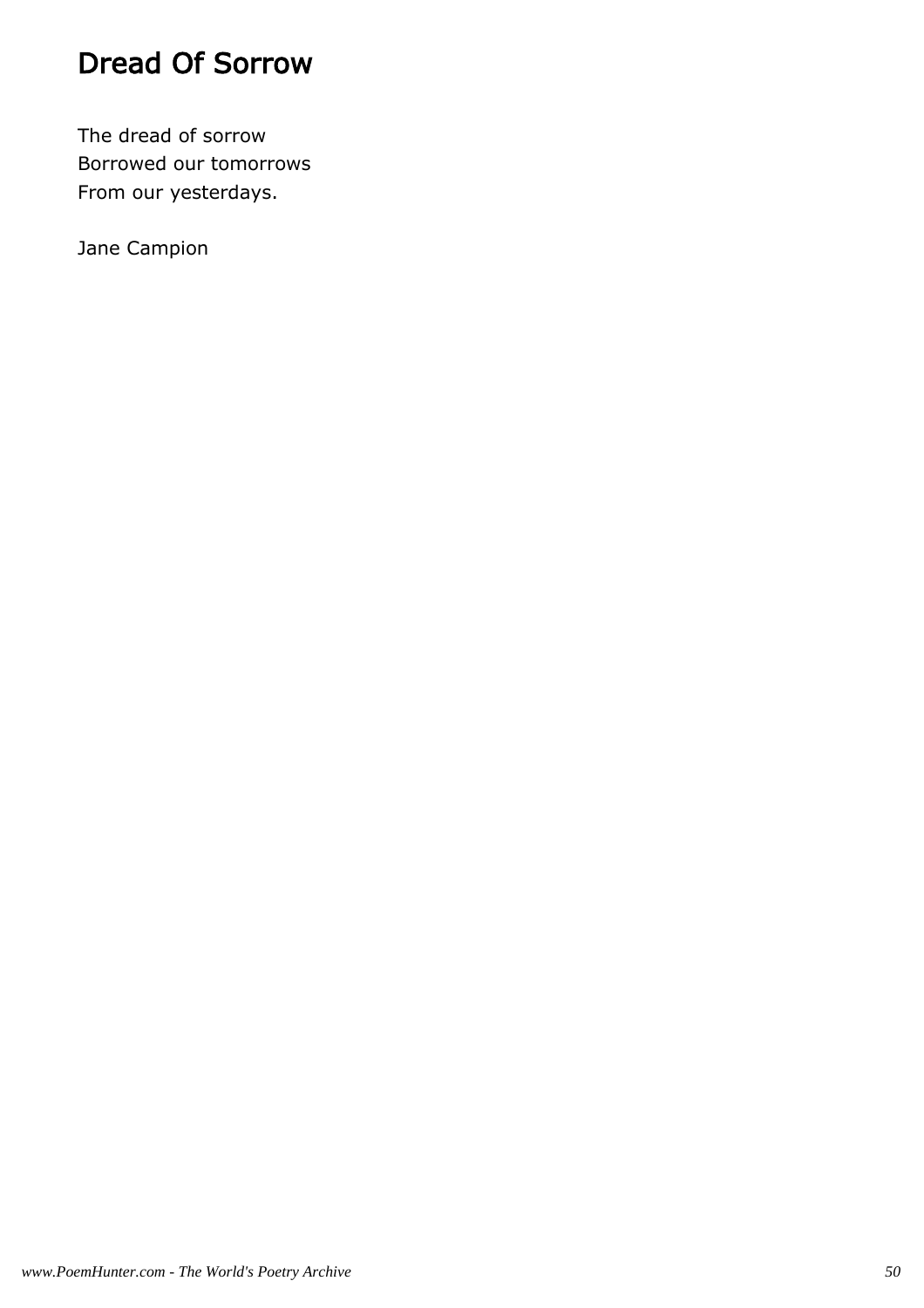### Dredged From A Swamp

To fly with wings A poet dies.

Hackneyed words Dredged from a swamp.

Wings will not fly.

Fitted to a hawk Another story.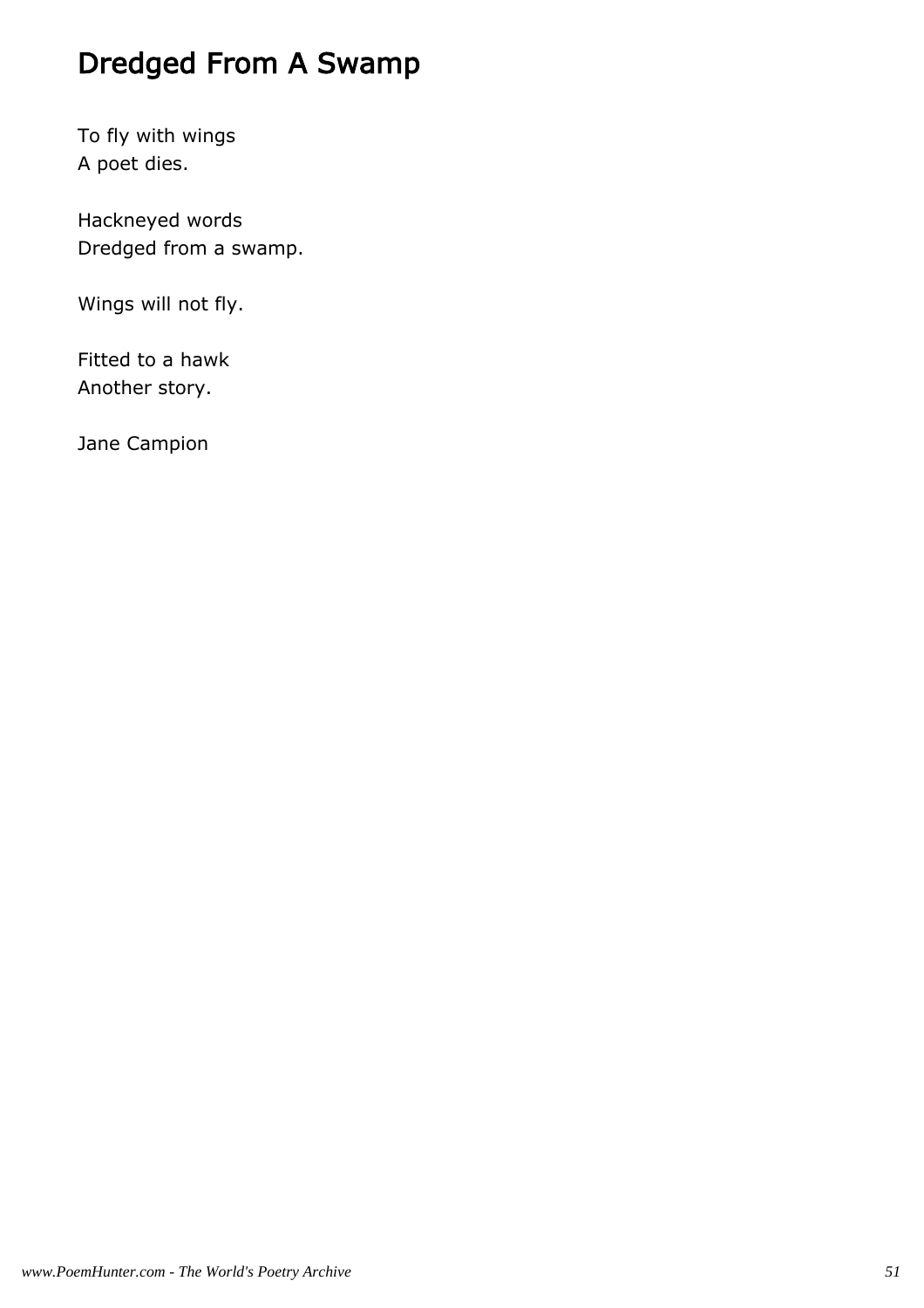#### Dressed By Age

At the apogee of our flight Finally, we are here.

We ask pathetically, where has our time gone?

Days of action, inaction, living and loving.

Dressed by our age we engage still flying to, albeit slowly.

Will our sorrows be full of morrows Expressed in the time borrowed.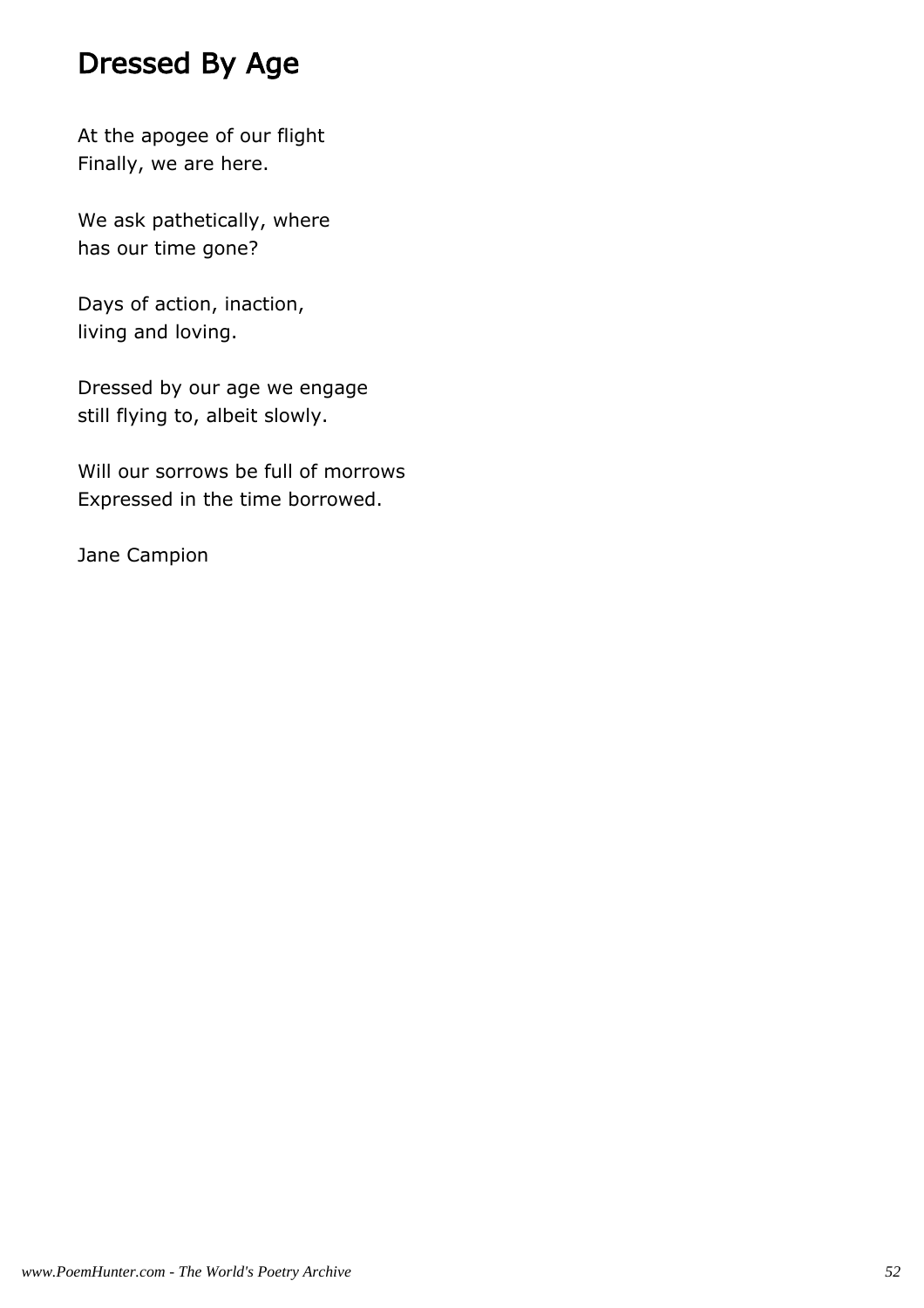### Drunk And Pregnant

Drunk and pregnant The first days affect every cell How ignorant are these women Thinking only one glass cuts it When abstinence from conception Is not only safe but essential Spread this message far and wide No one wants a deformed child.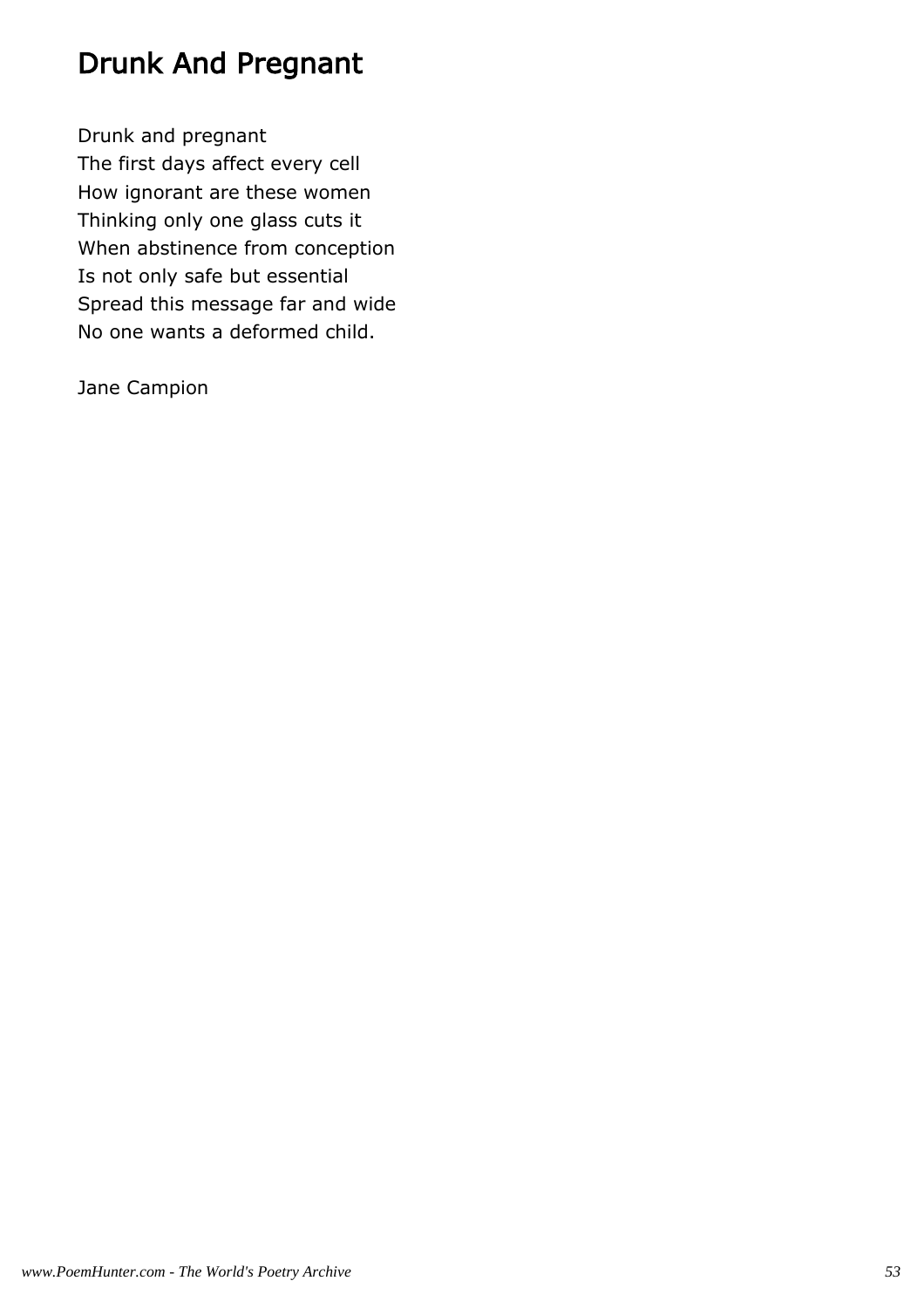### Dusk Tasting Night

Dusk, tasting night Starry eyes, delight Tonight in moonlight.

Shimmers hope so bright Giving love held so tight Slivers so silvery right.

Dancing we see beyond Those magic wands Turn into white swans.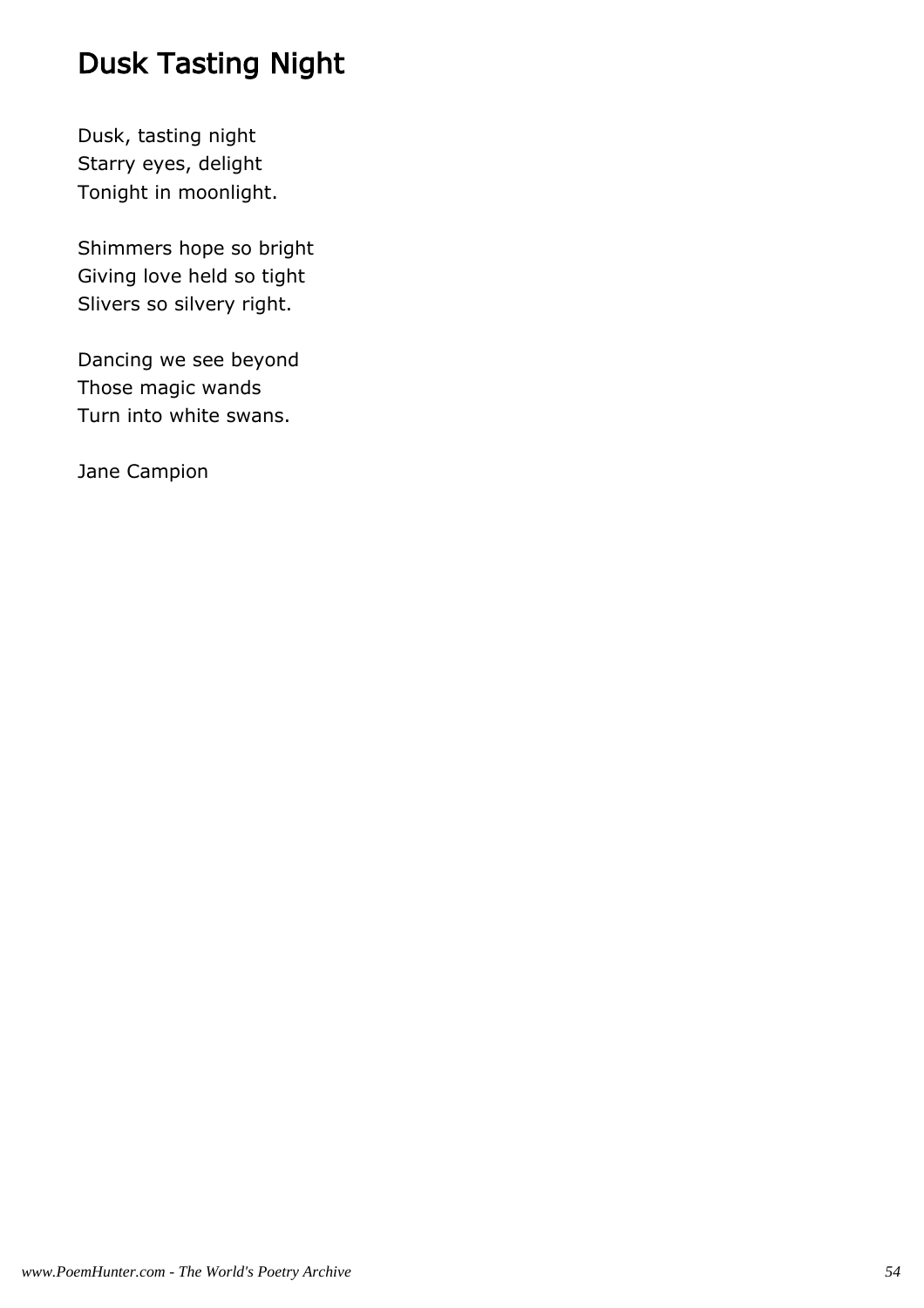#### Edge Of Existence

The song of life is ours Its verses we sing alone Lives short or long belong Always inside we must travel Life is there to unravel The world exists in our years Only because we are here We are life it is ours to devour Hour by hour, it is now, we bow Once life departs there is none The edge of existence is defined.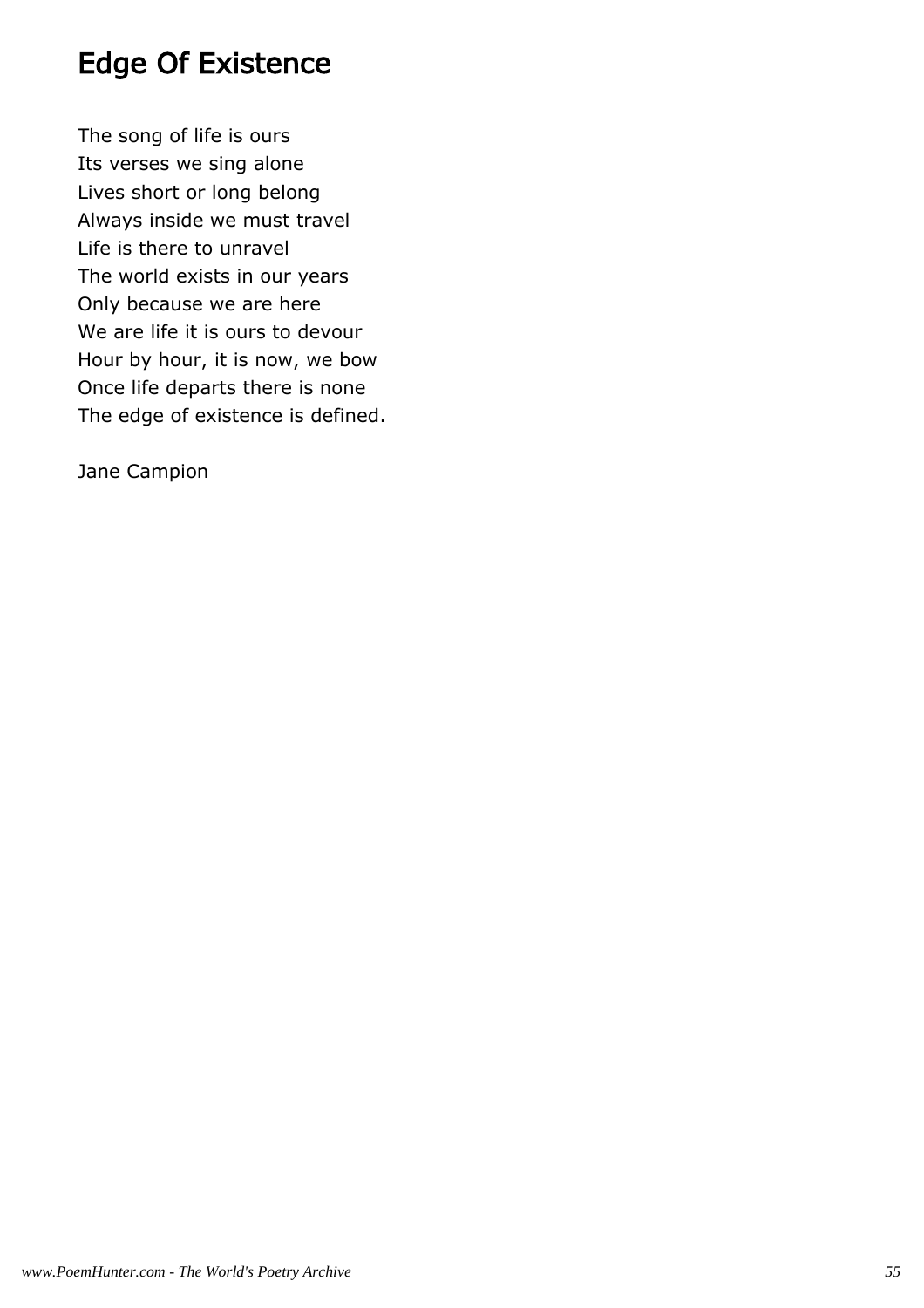### Einstein Had No Doubt

Einstein a mind superior Had no doubt God does not exist The Bible well written Just mythology.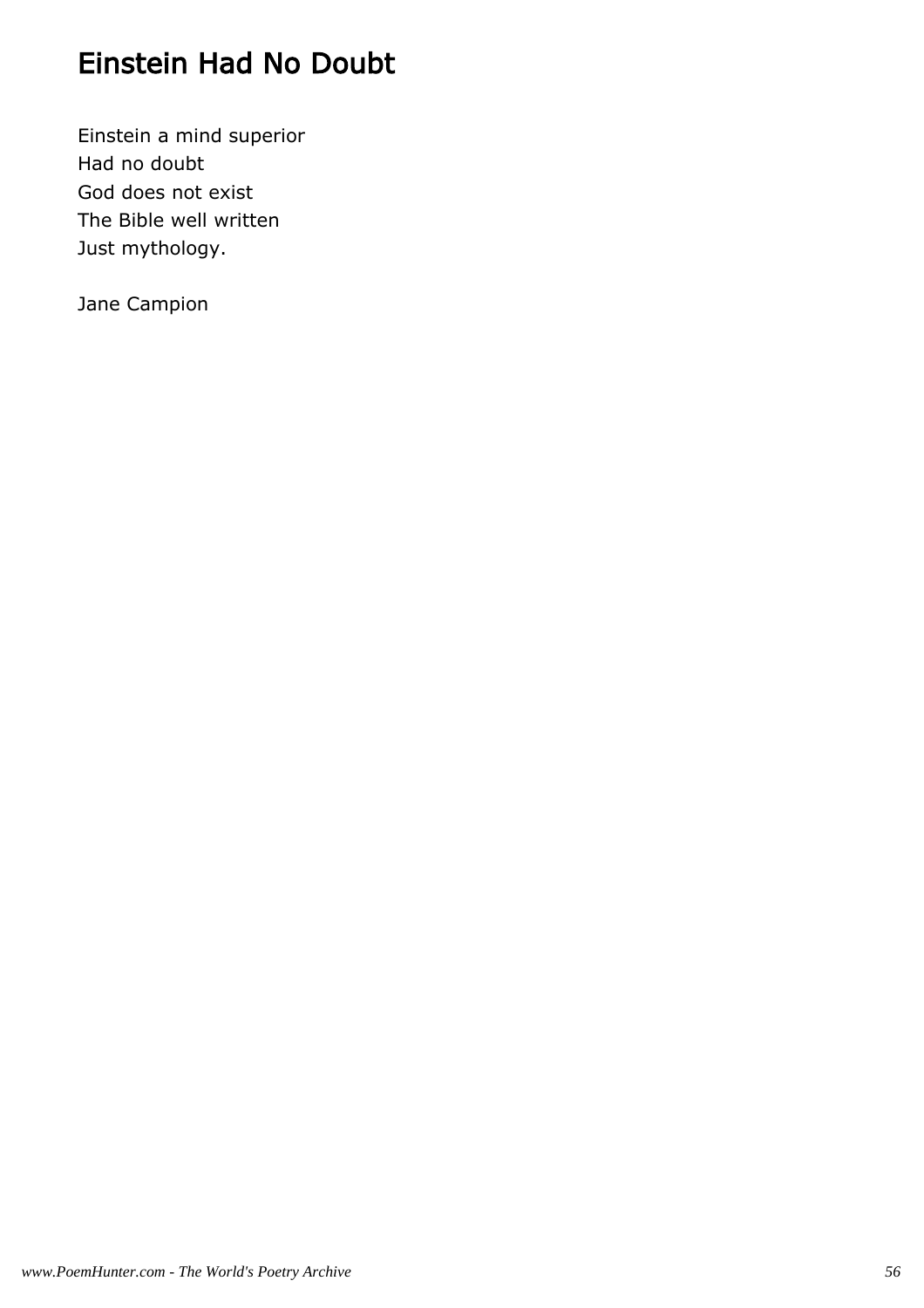### Emerald Green Eyes

Emerald Green eyes Flashing lights Do you see my love My eyes reflect yours The beauty of your serenity My love is churning inside Seeing those emerald jewels O emerald green eyes I plead be mine.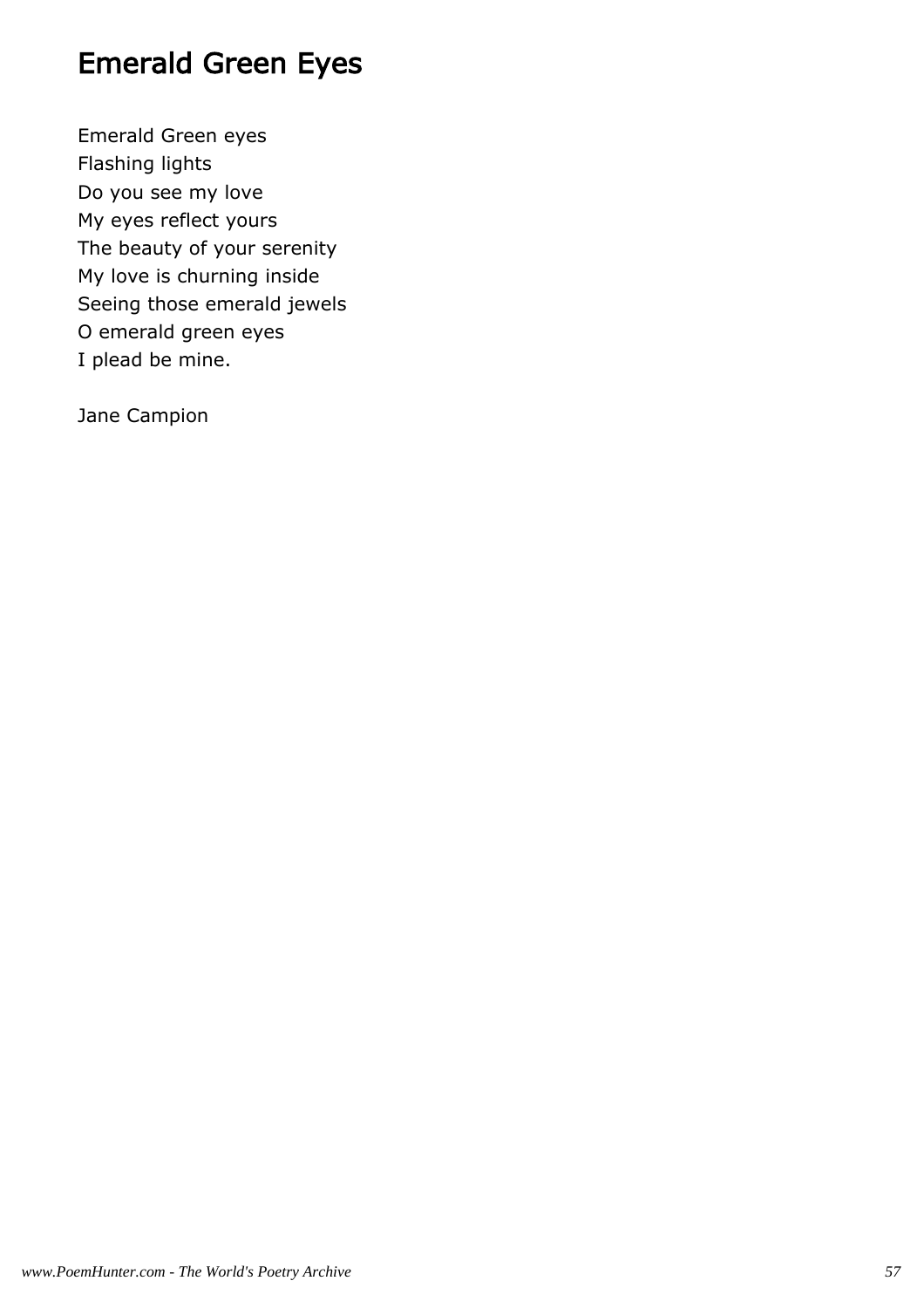# Emptiness Filled By Imagination

Poetry, emptiness Filled by imagination Transmitted into words Creating meaning.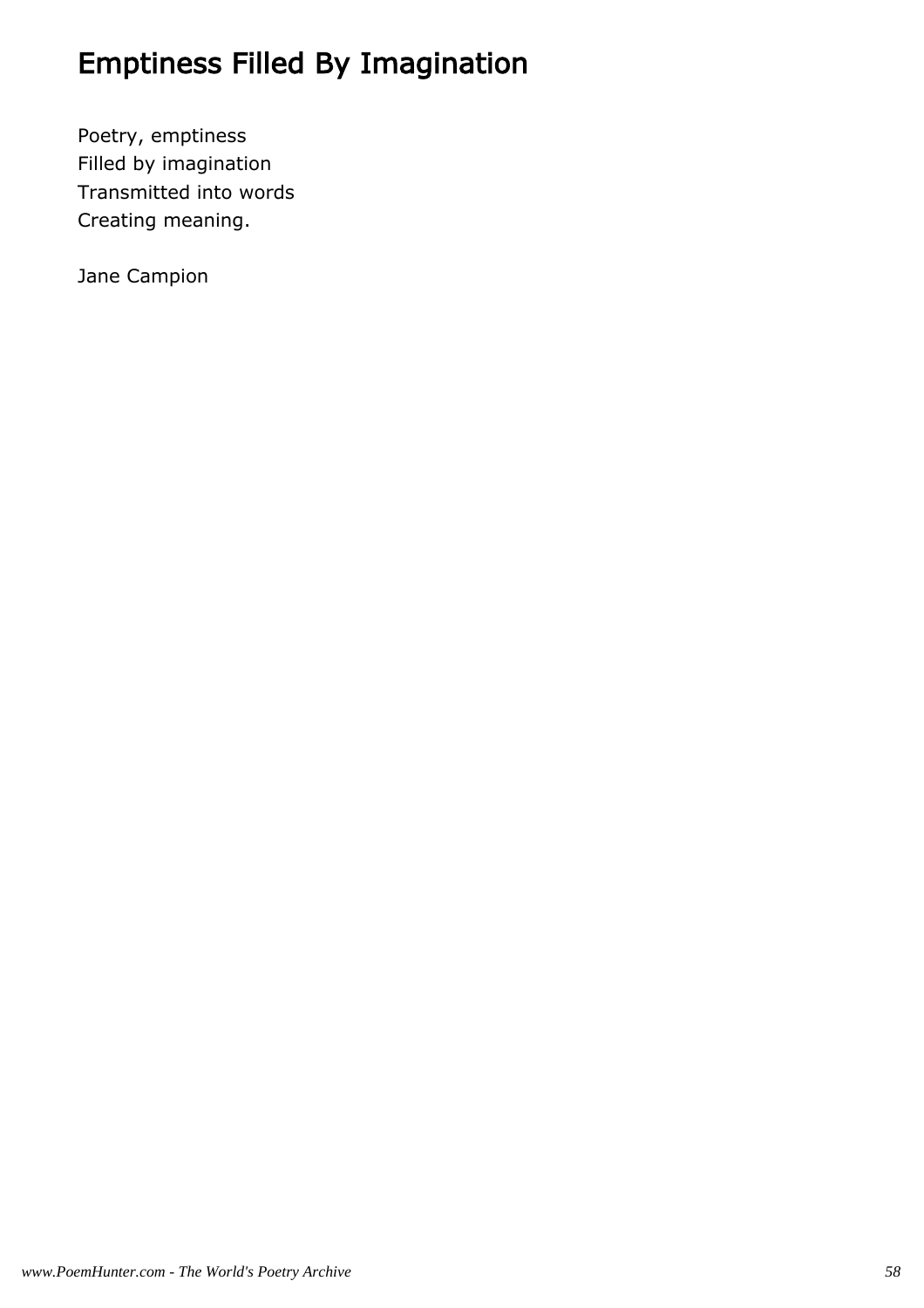### Energy Of Thought

To see where no one has been Describes the energy of thinking.

Every thought becomes unique, totalled. A culmination of development.

In its process human advancement Taking us from not knowing Into the future....

How far is far?

Culmination of thoughts over years Advancement appears then do we regress?

Many question the way today.

Are we as a whole just a part of the way?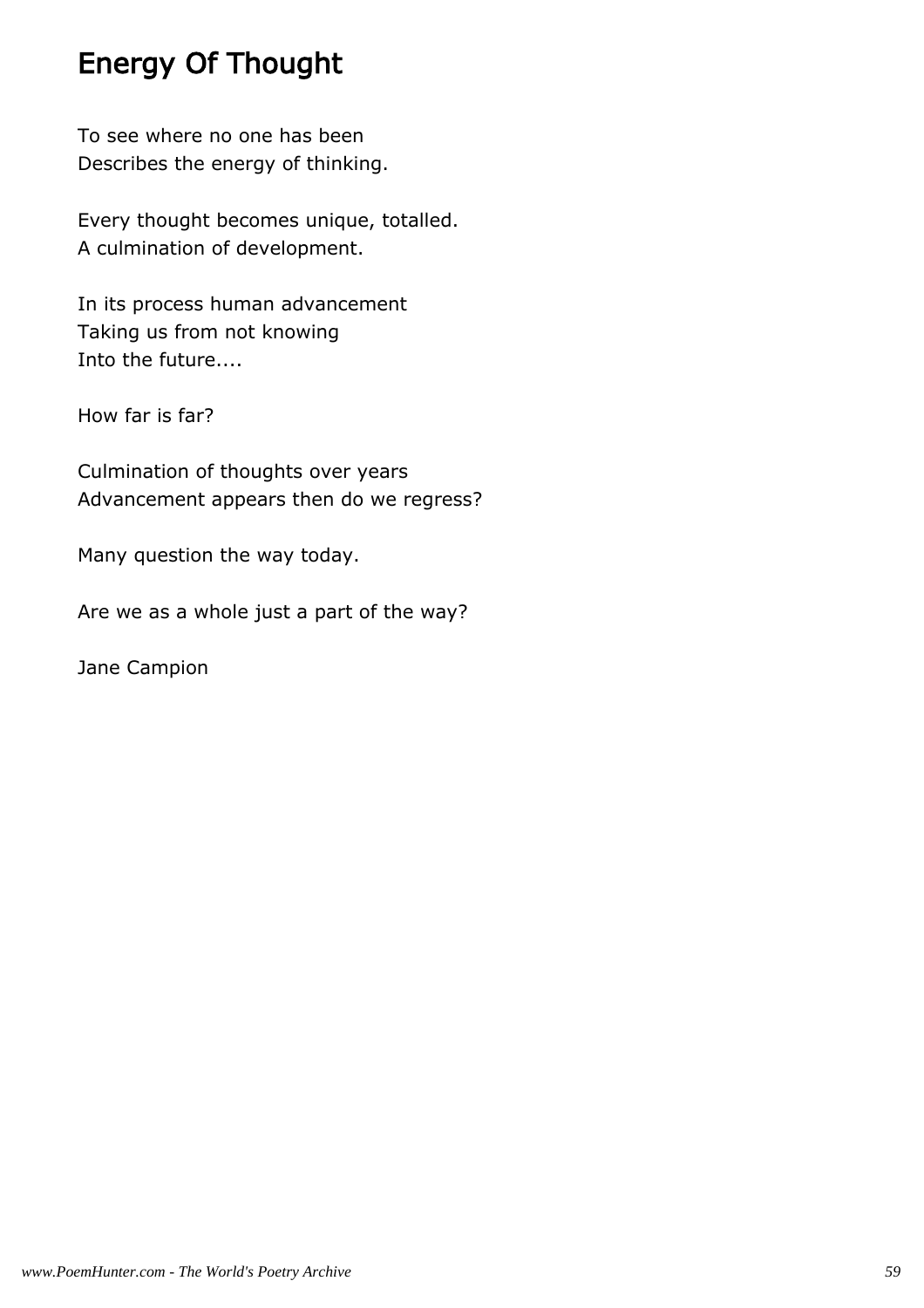# Eroded By Time

Eroded by time Memories blind Yesterdays decline Fruits long gone On withered vines.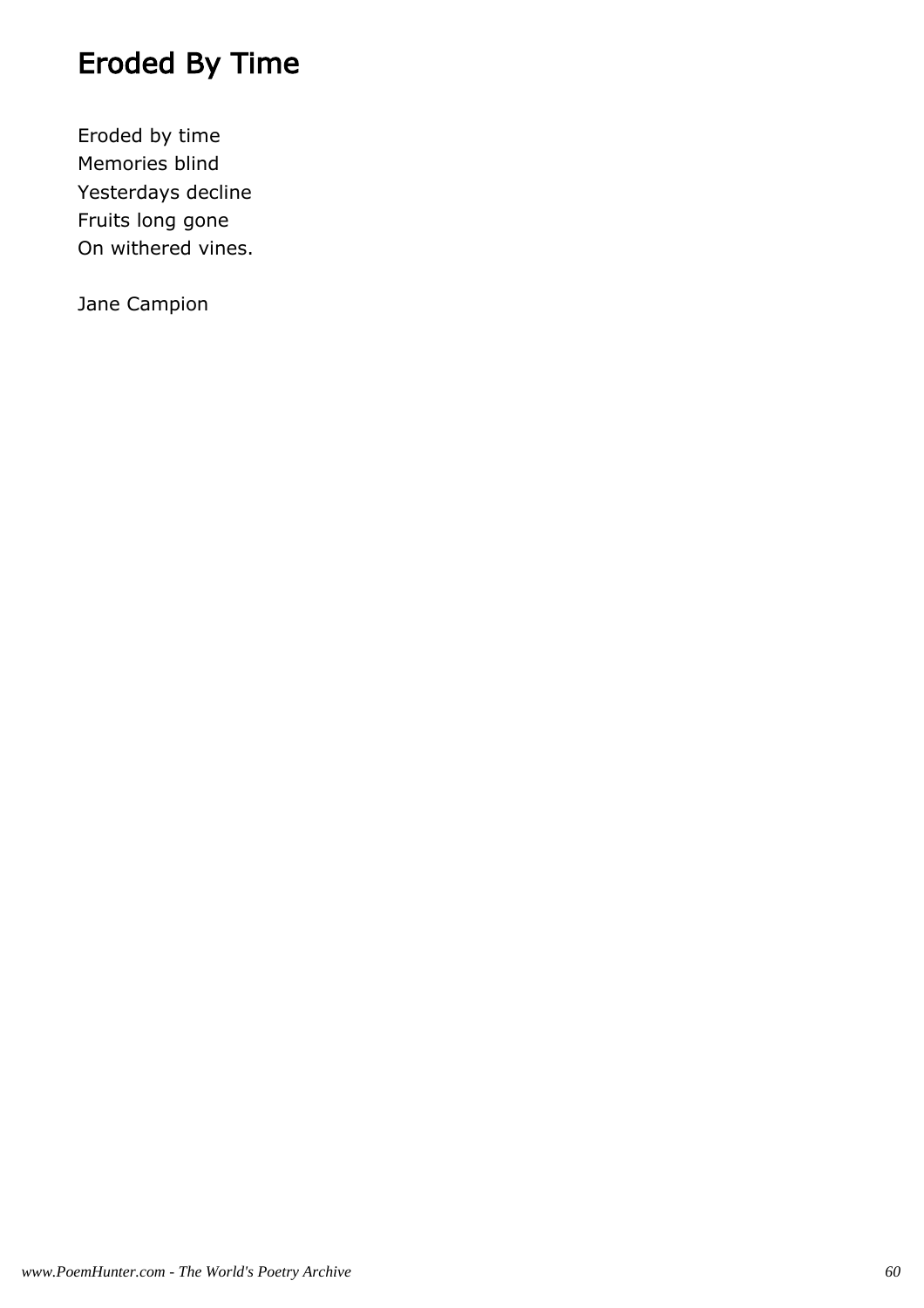# Every Star In The Cosmos

Another is smothered by self Just as One is its own sun Others are every star in the cosmos.

One and another cannot help being unique Waters flowing in different directions Meeting then diverging.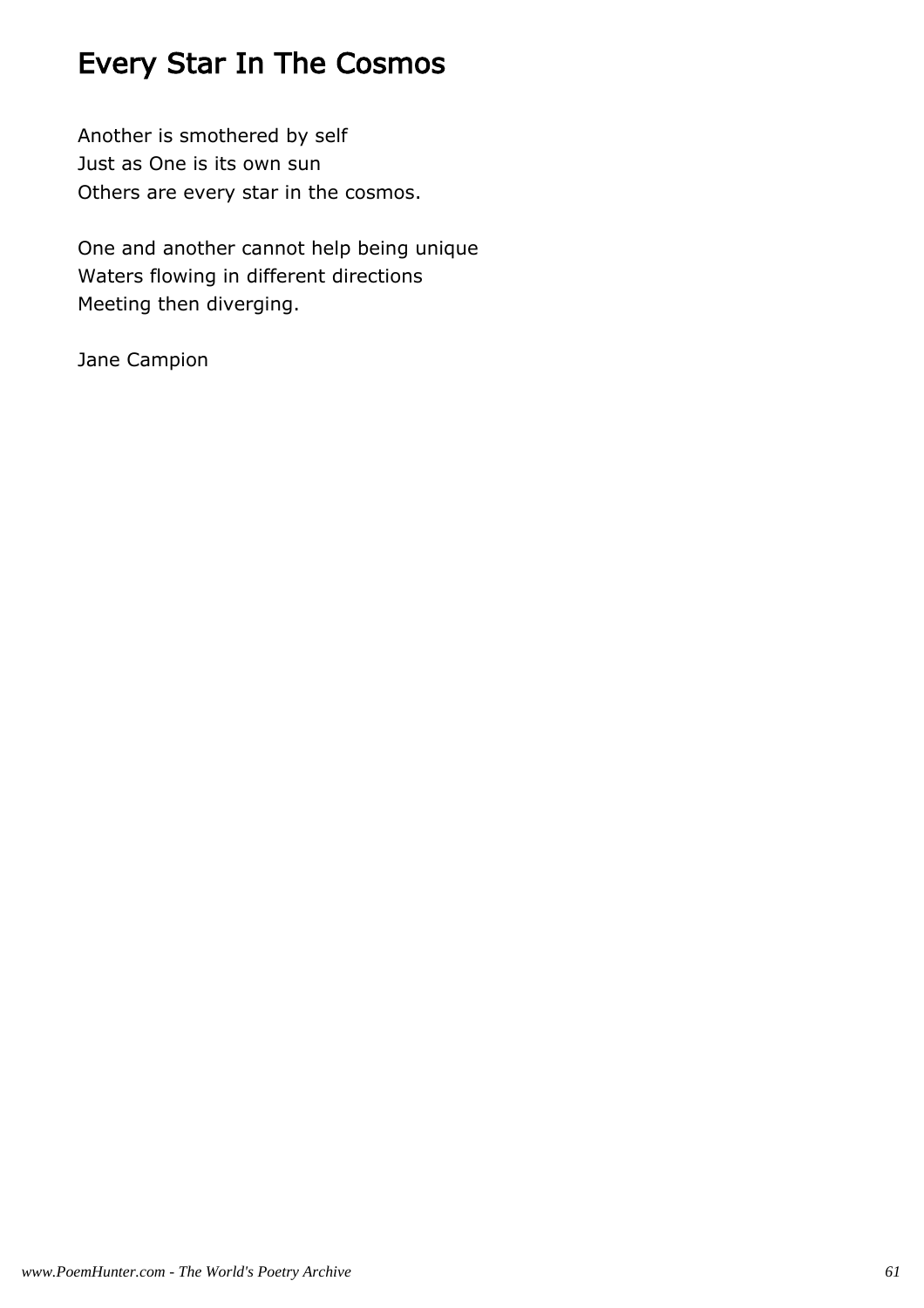#### Examining What Is Missed

Poets see what is in the sea Examining the beach of life Every grain of sand has meaning.

Turning life over and over Seeing every tear and joy Words creatively arranged.

In poetry poets reach out to all Showing how their footfalls fall Their eyes see what others miss.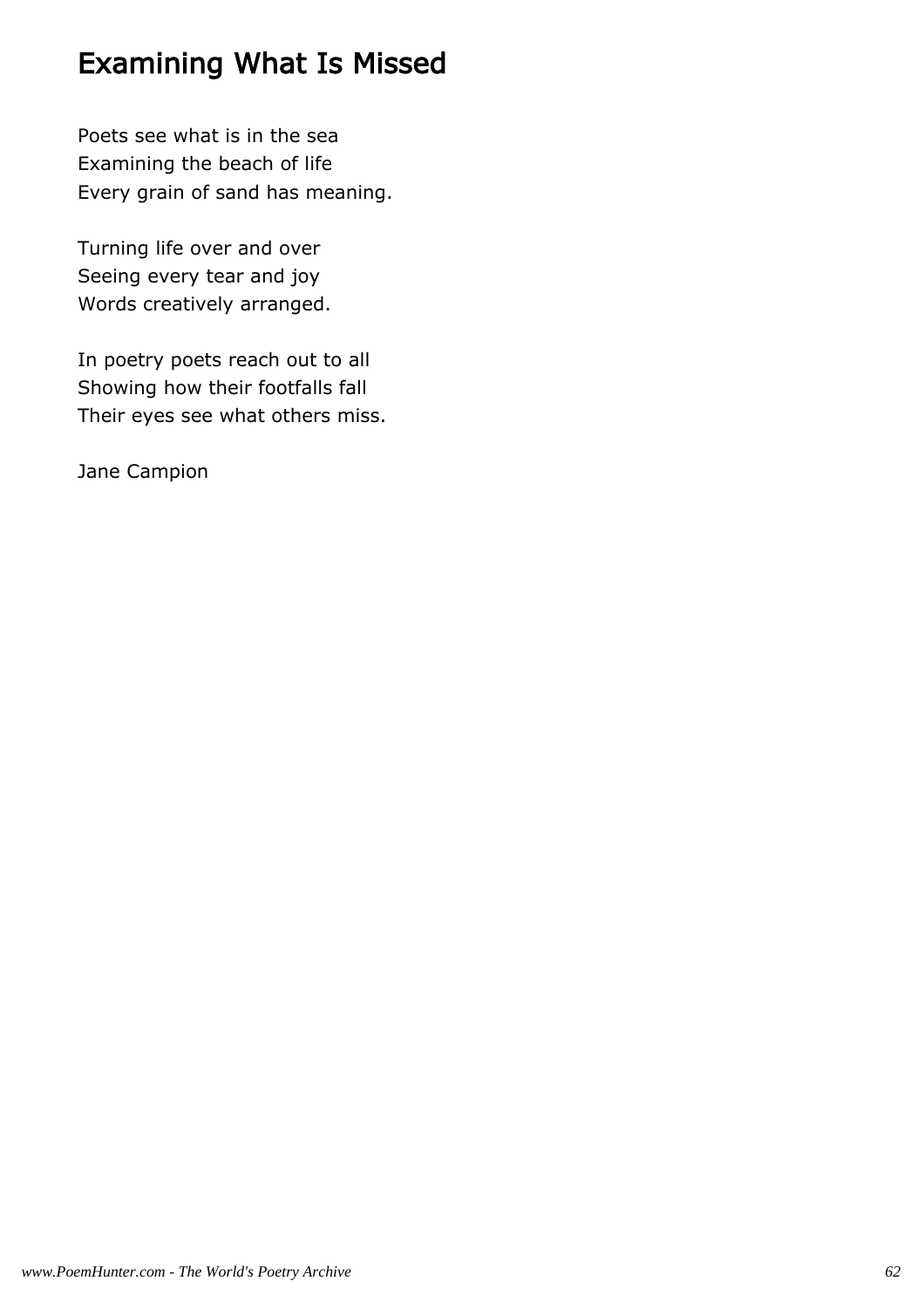#### Faceless Faces

Faceless faces face us Not seeing or knowing One from the other Morphing over our time To an amorphous crowd Chattering cheeks speak Into the smartphones That answer us back.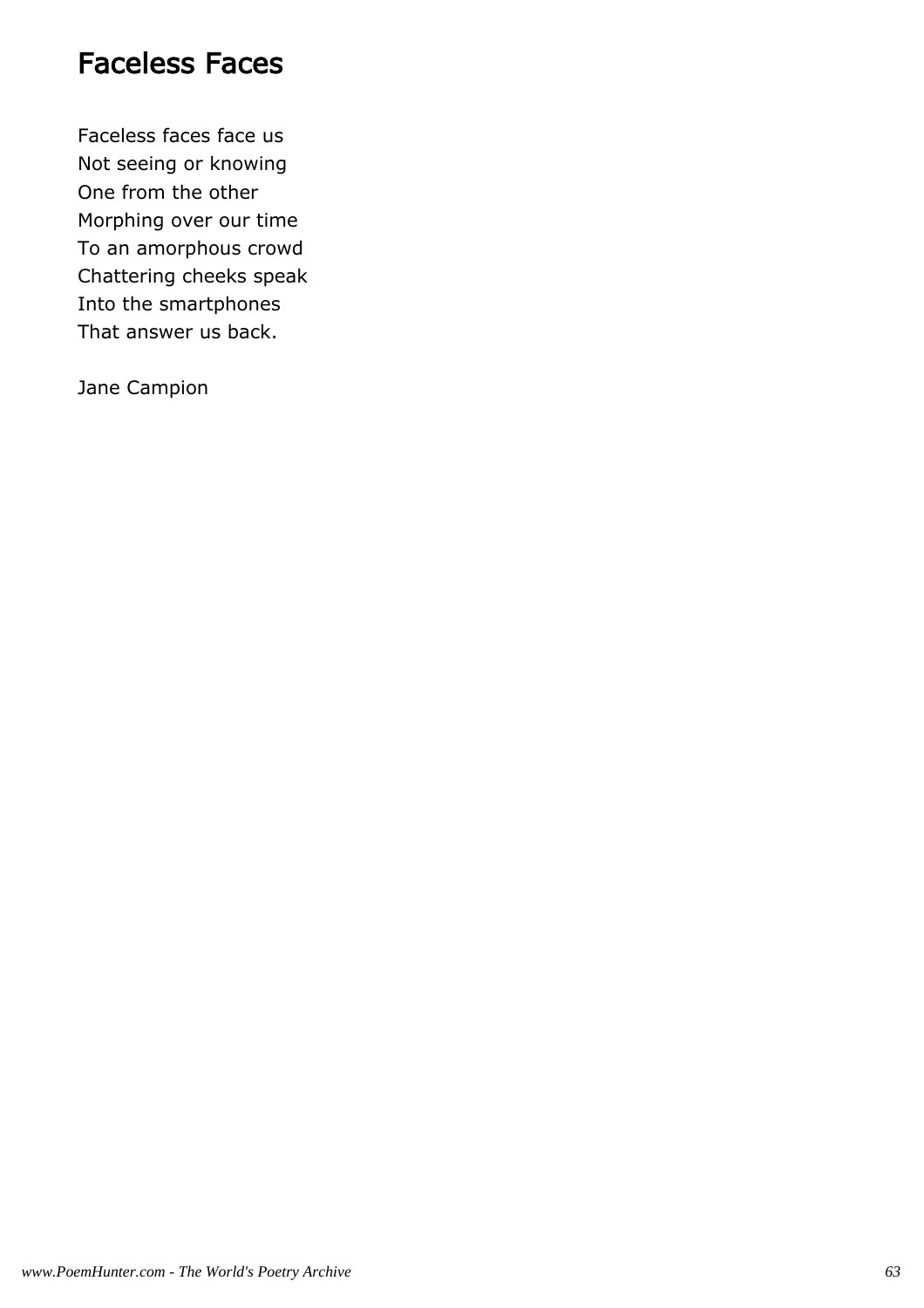# Falling Leaves

How many leaves must fall Before we realise life Is just a tree needing sunlight.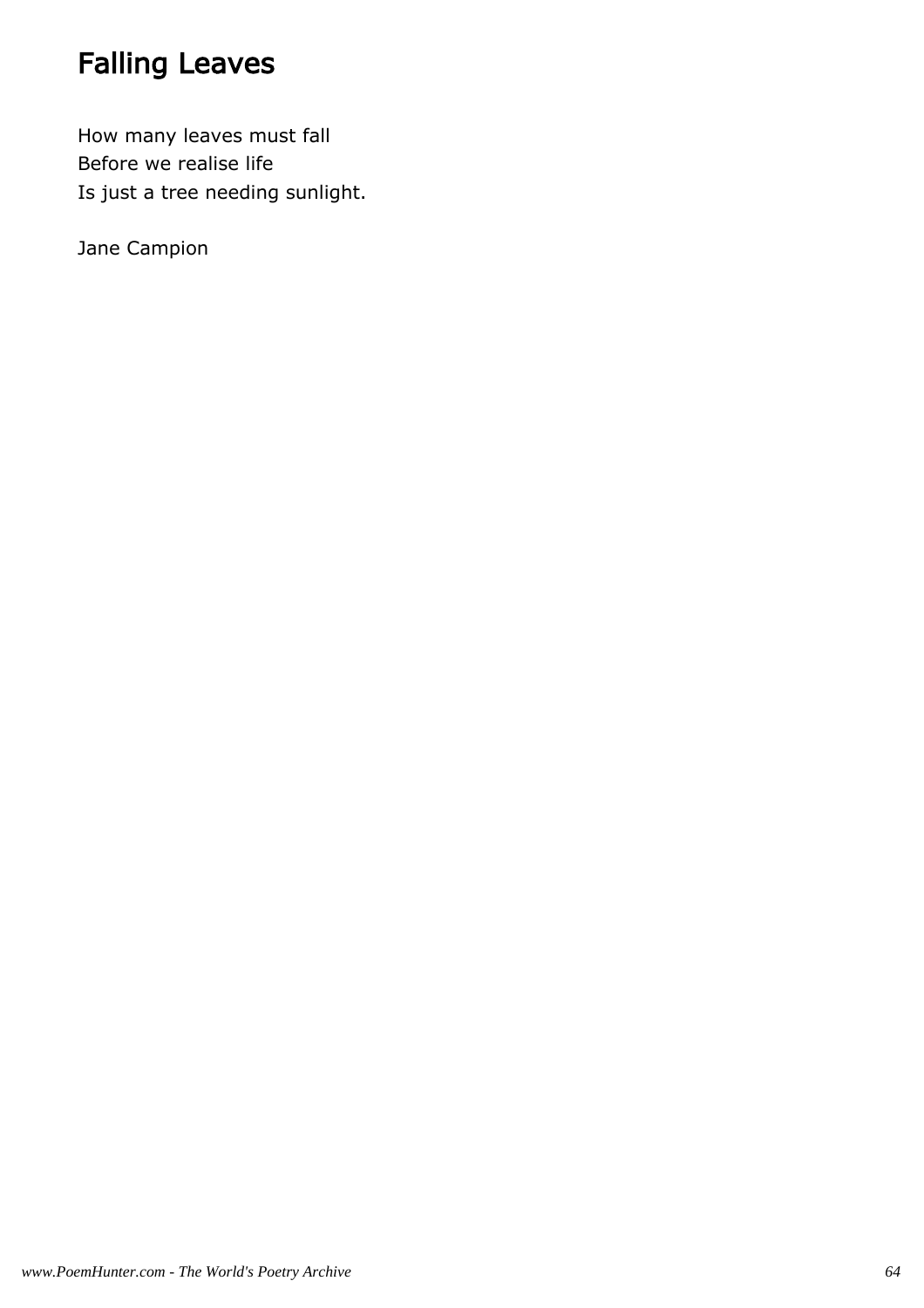### Fantasy Has All

Fantasy has all we need Perfect imagination And images.

Fantasy has all we need Kissing lips of night Perfection.

Fantasy has all we need Being human after death Living forever.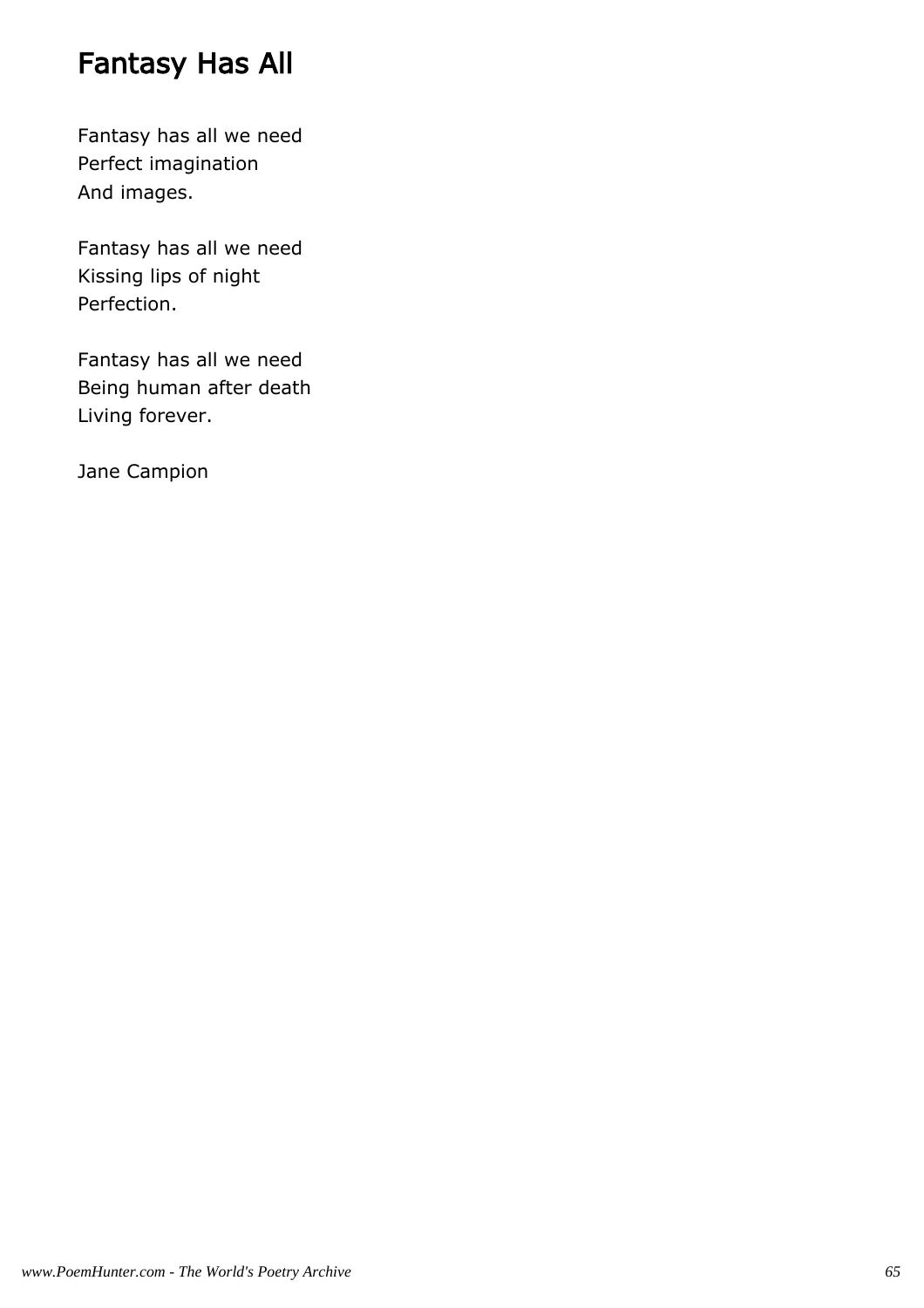#### Fantasy Linked In Ink

Two hundred millennia past Mankind appeared and marched Out of Africa.

For one hundred and ninty-eight millennia They were ignorant of the Bible Then ink started to fantasise.

Today, the fantasy remains to mesmerize Those who read or are quoted the ink Thinking ink is a blink of the eye.

Thousands, if not, millions of gods Lived in minds since our beginnings Those that remain came out of ink.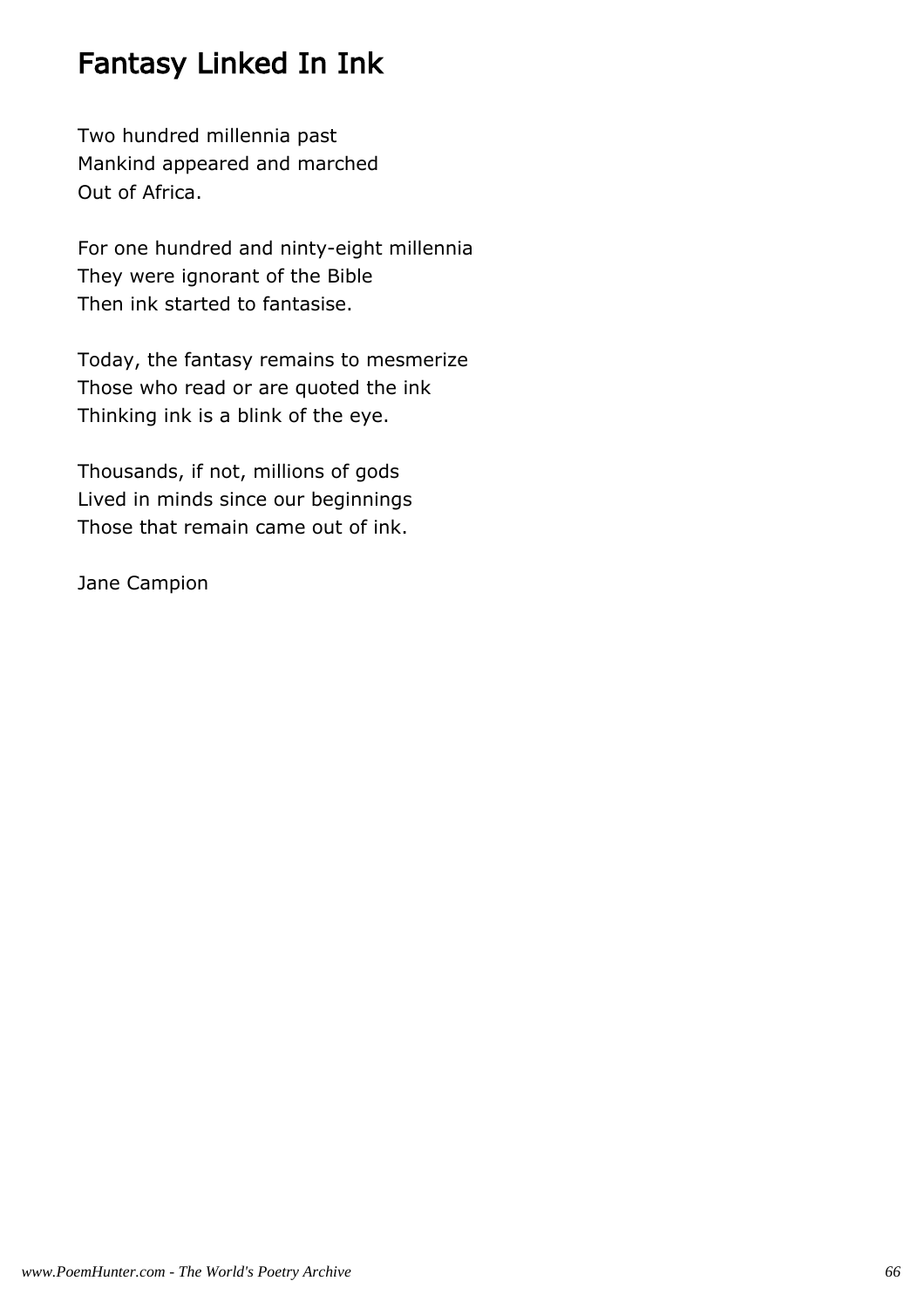# Fast Talking Wind

The fast talking wind so thin Tickled the fern's fronds Unsettling all in the garden So many delights this night No Garden Of Eden Only the white orchids knew As the moon looked on aware.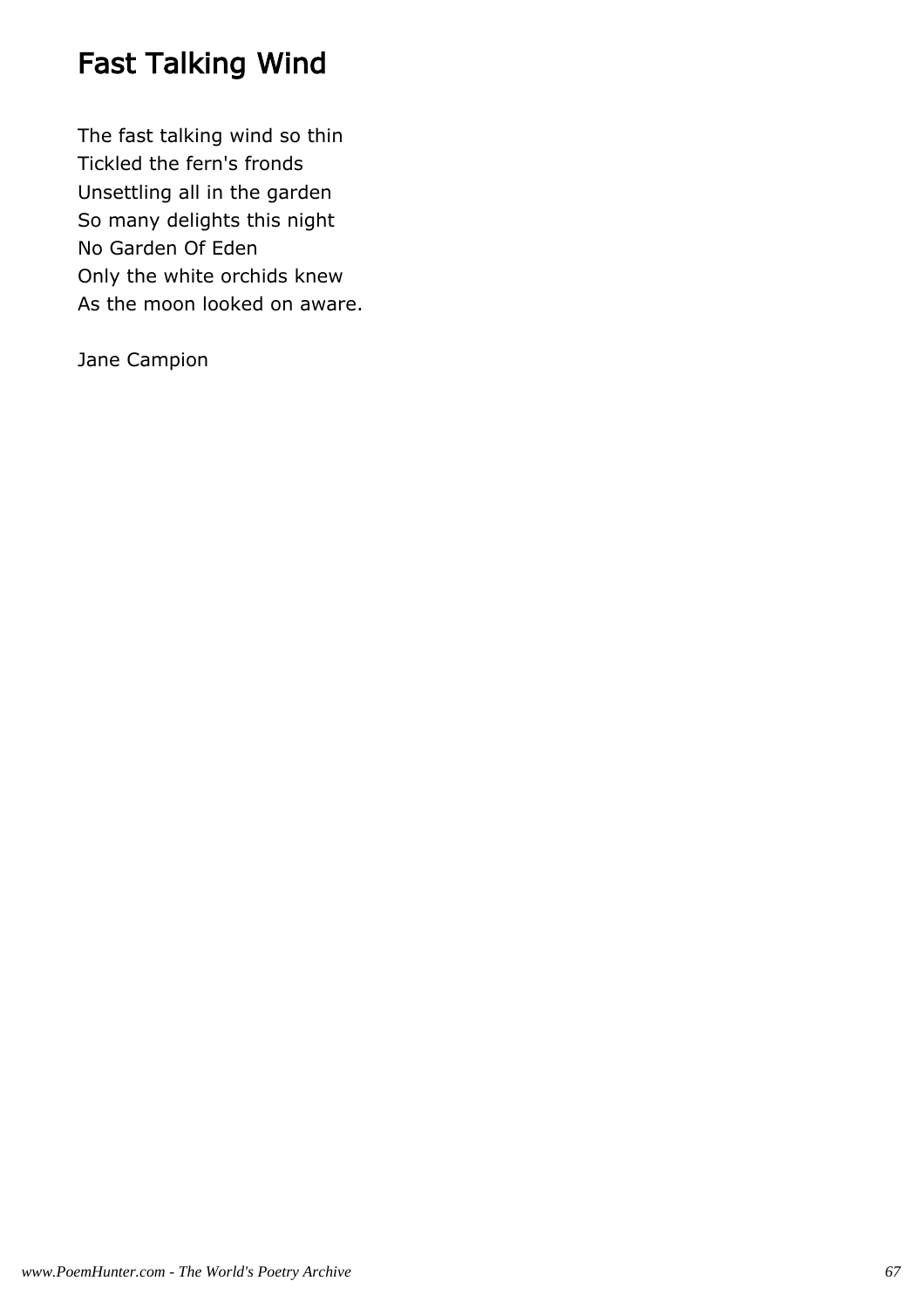# Fingers Of Night

dark fingers reaching out grabbing night and its might

from everywhere it spreads devoid of light

beware they are here touching everything and nothing

fingers of night touch all as night falls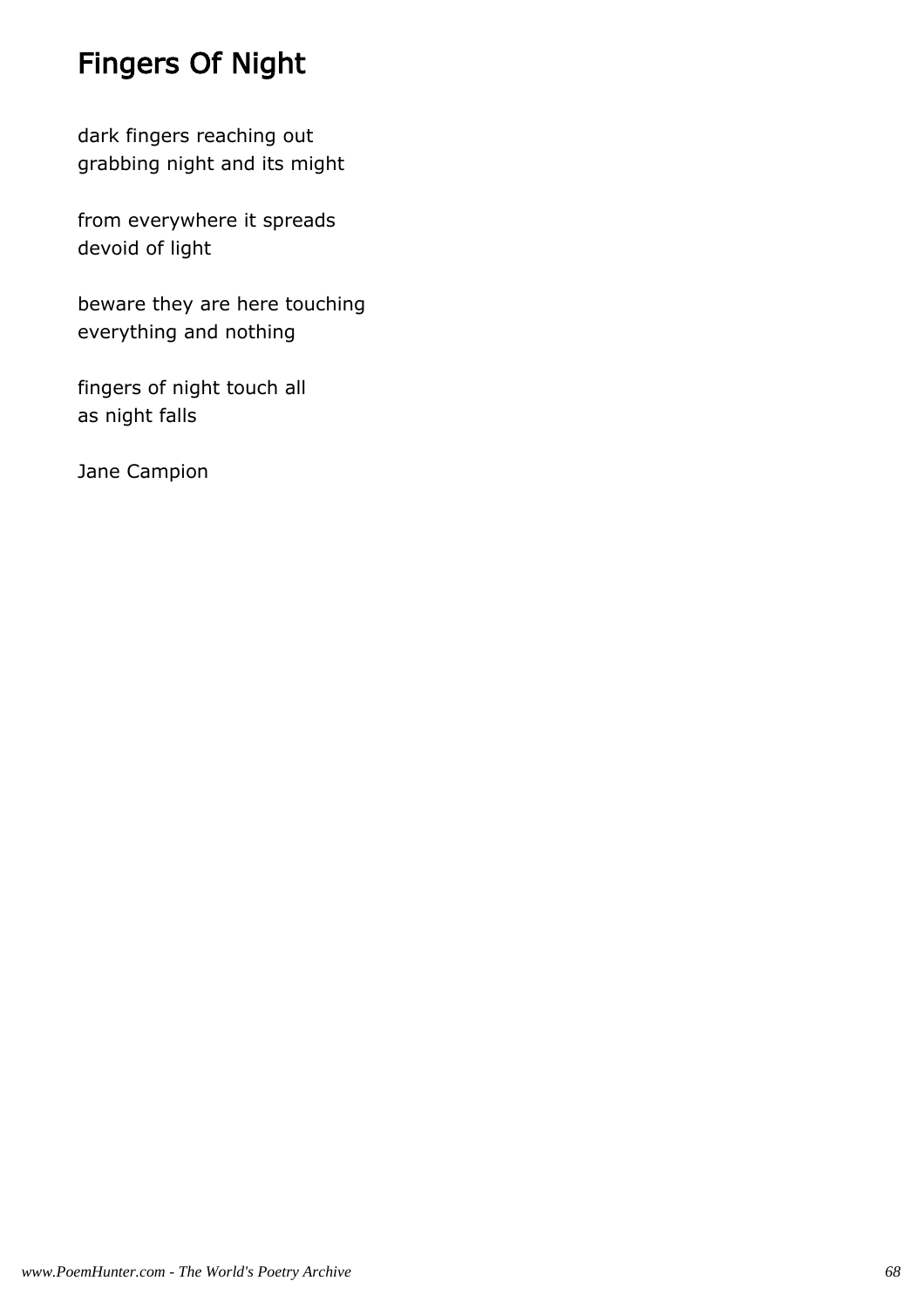## Flames Of Creativity

Flames of creativity soar For its time exhilarating The power of the universe Inside every creative mind Only in its flames and no more.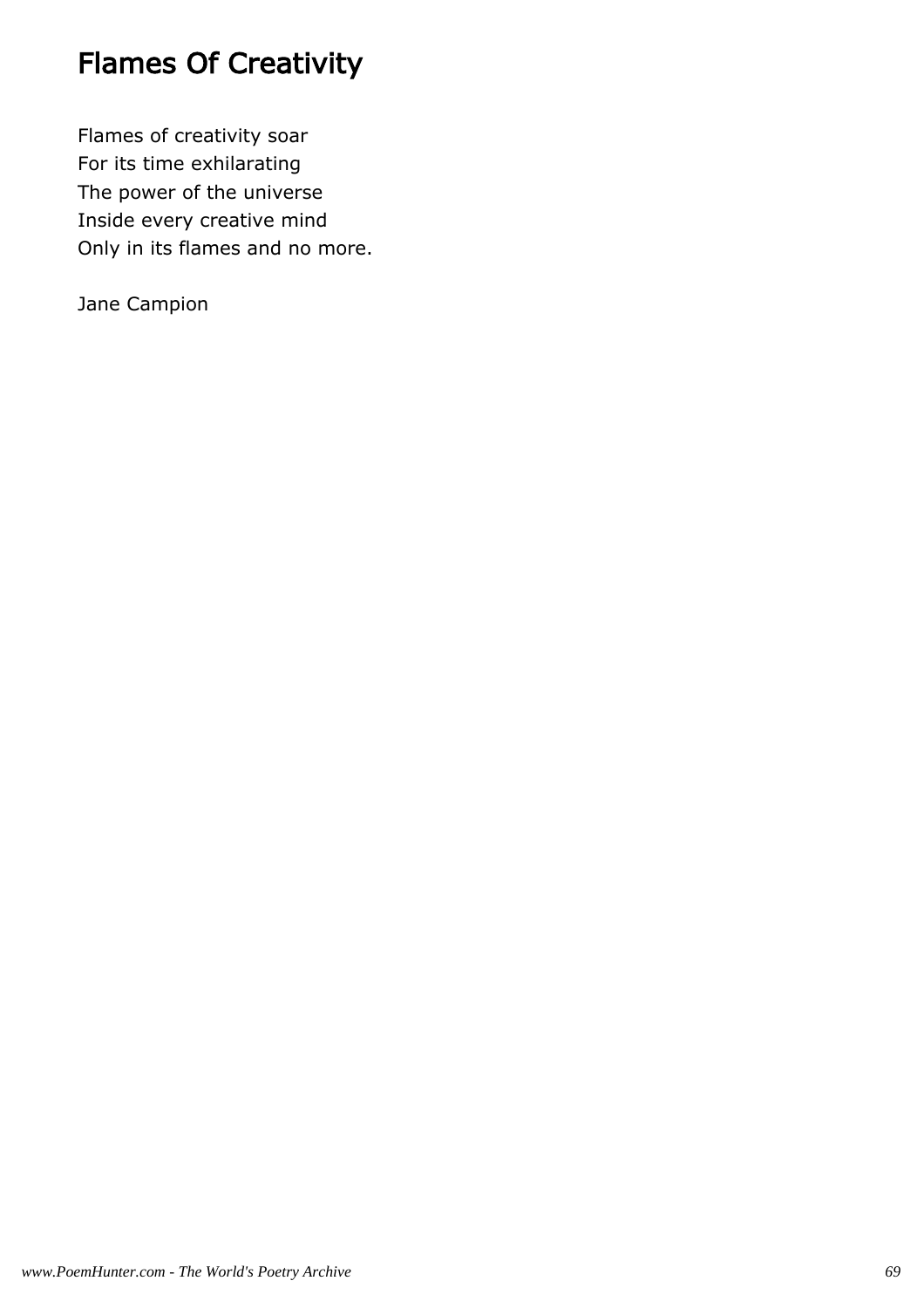#### Flames Of Tomorrow

The flames of tomorrow Burn our desire To experience what we cannot Today, we feel the pull Pulling us into what is Will be but limited To tomorrow.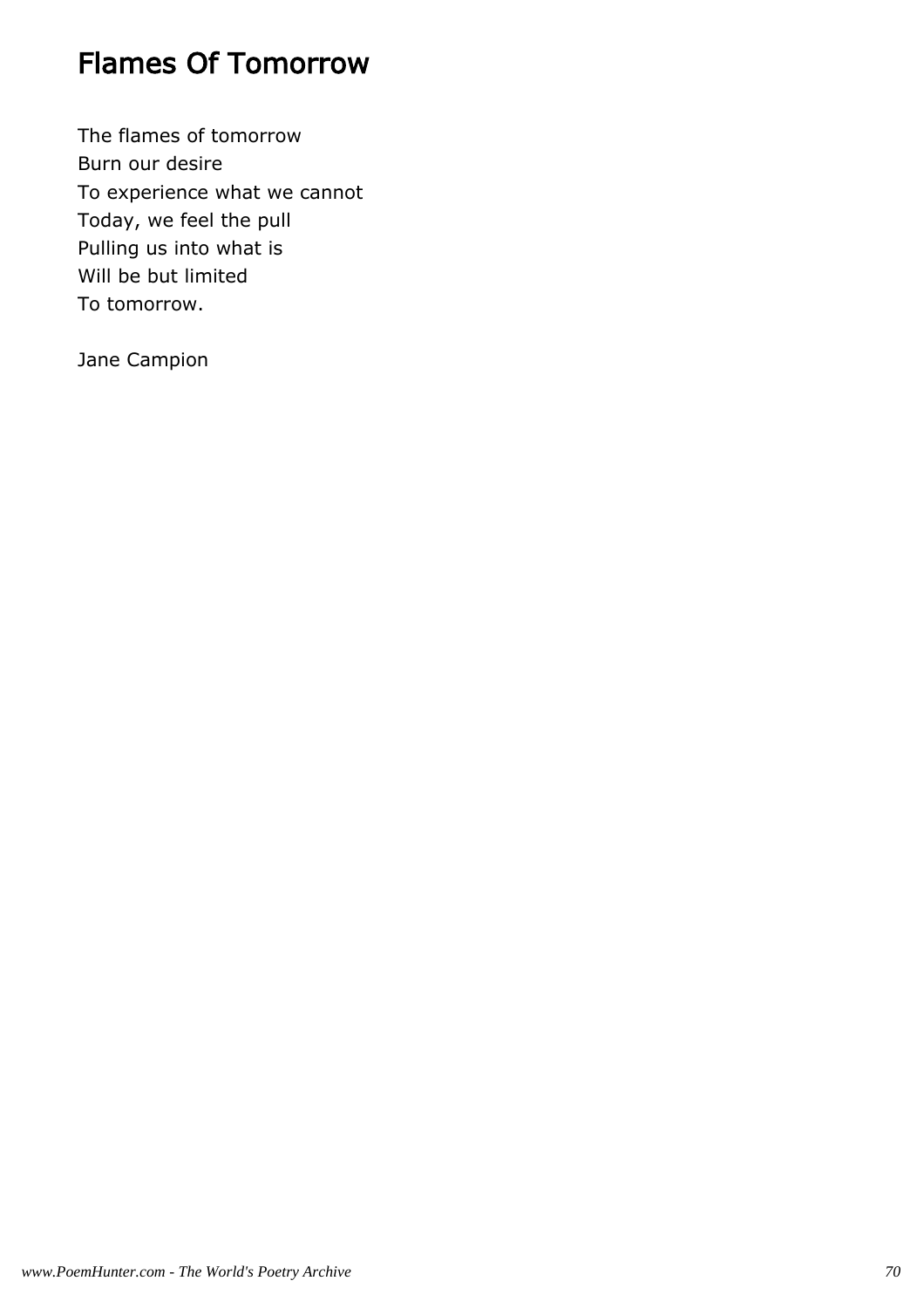# Flaying Sorrows

We choose today... To flay our sorrows.

Tomorrow, they stay Always here, aware.

When will they go?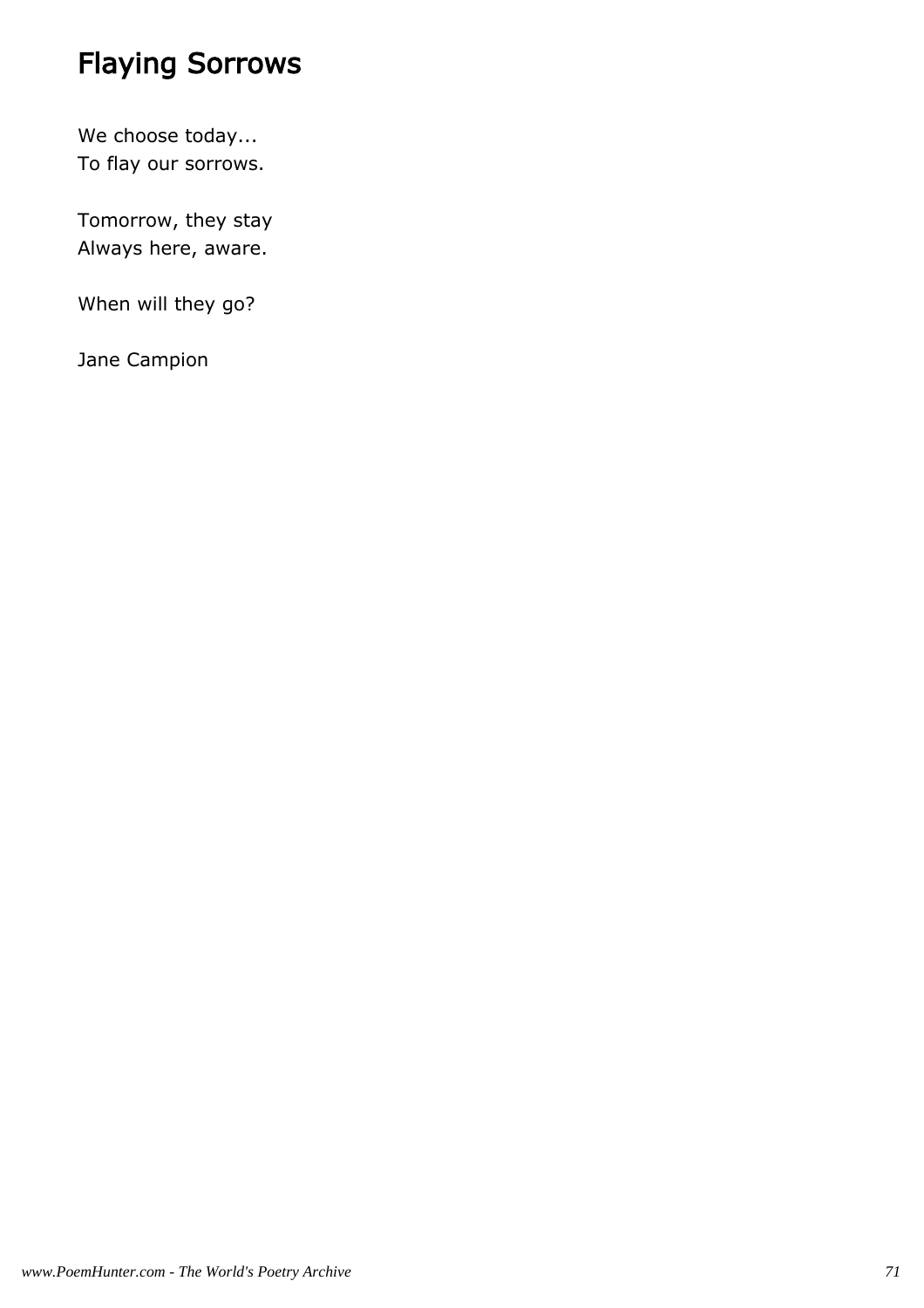# Footprints Over The Past

Footprints walking over our past

Indents in the sands of mind

Washed away in memory leaving grit.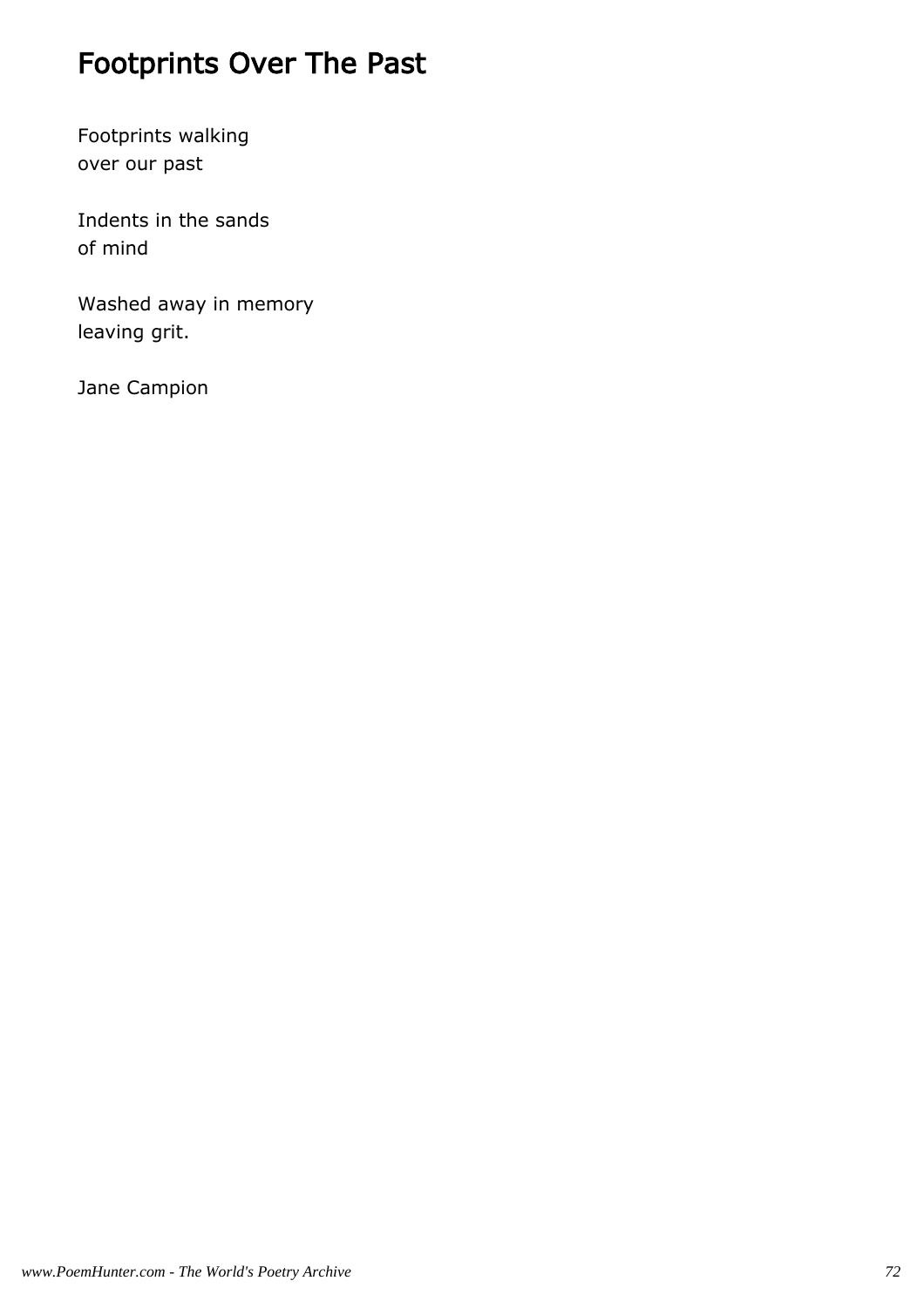### Force Of Evolution

The problem with evolution subsists Where did it start where will it end We are hangers on from the past Going so fast into the future Mankind cannot draw the line of existence From ape to man do we really understand Our links have many kinks From unicellular to multicellular we are born Is this where evolution has its force?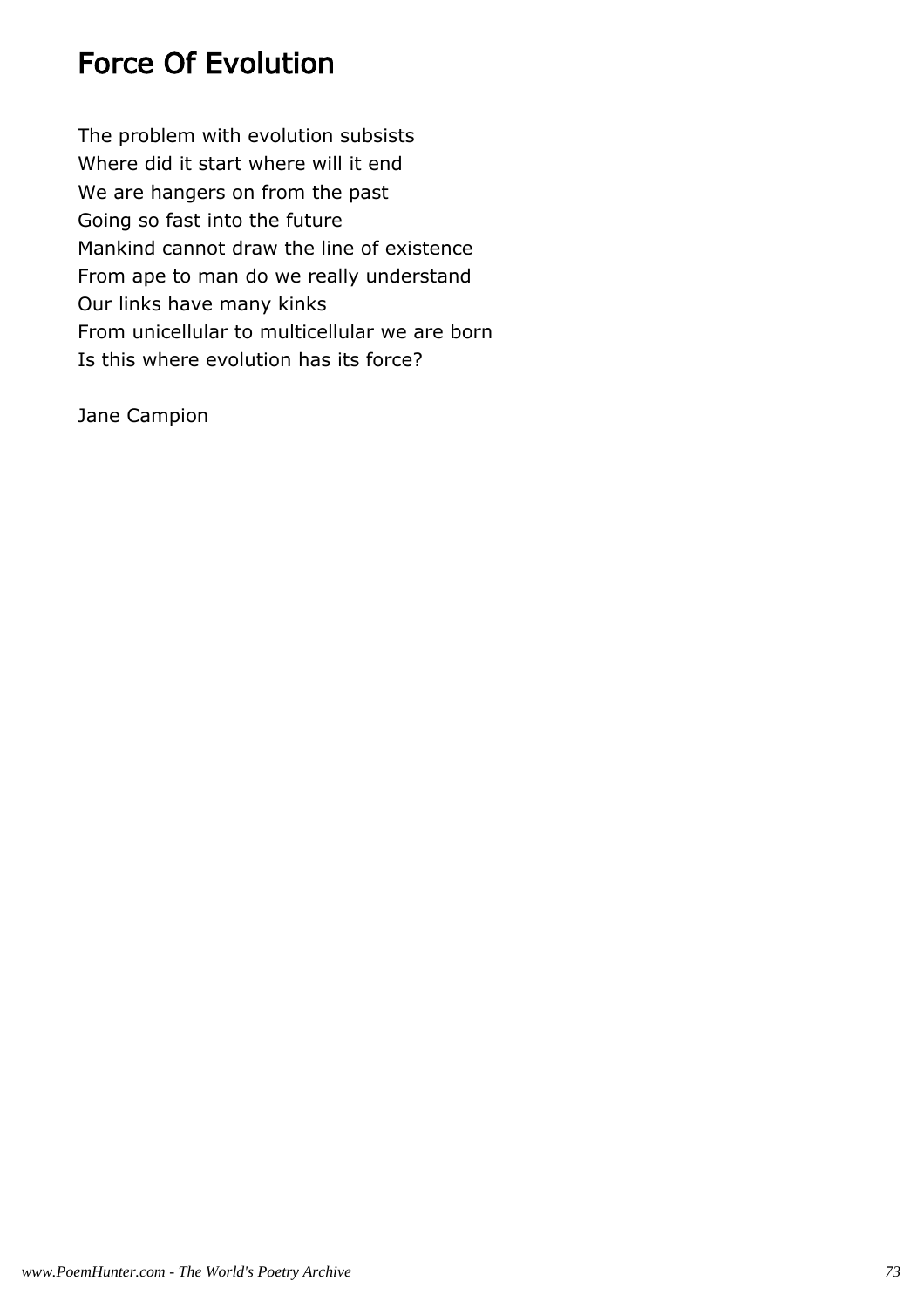# Forcing A Rethink

She slapped the face hard Her reality reeled Forcing a rethink Yes, climate change is real.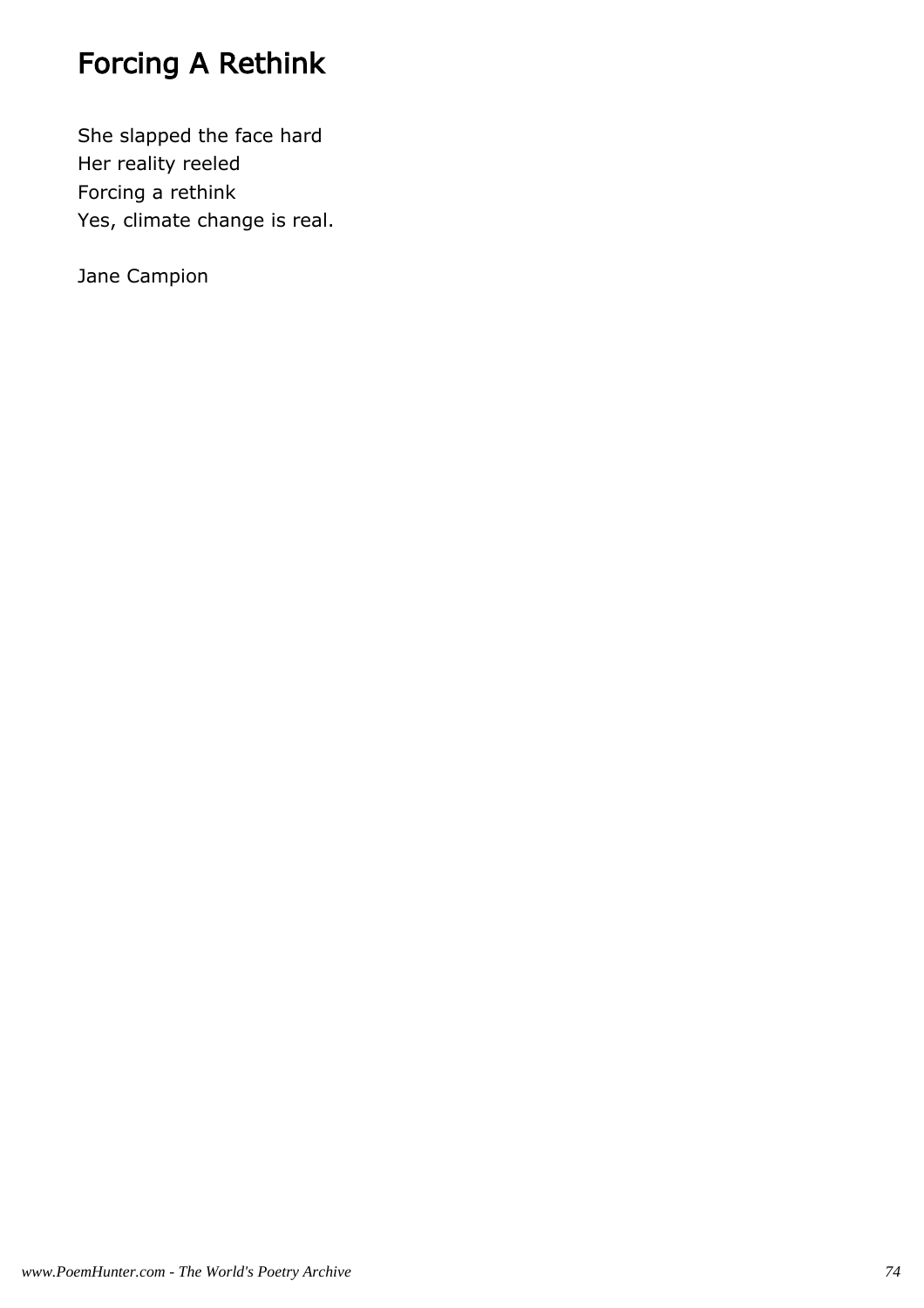## Framed By Existence

Framed by our existence Painted by our persistence We navigate our lives Ships on painted oceans Always in motion Vicissitudes in life's waves Lighthouses we see too late Ending our voyage.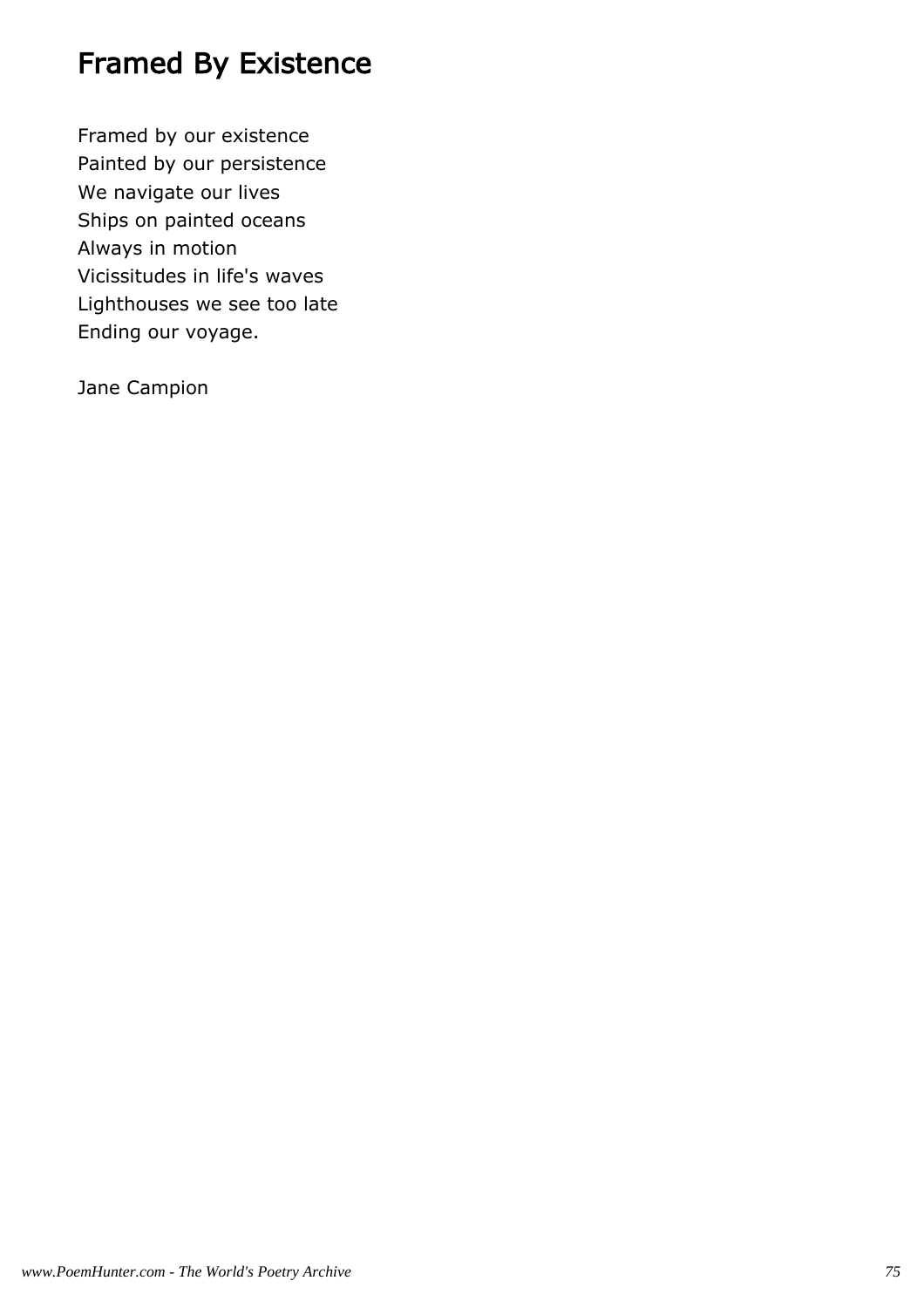## Frightened Mice

Jumping on poetry Poems fly in air Disappear, where?

Jumping on poetry Speak in tongues From everywhere.

Jumping on poetry Sorted... Into words we hear.

Jumping on poetry Not a squeak Frightened mice.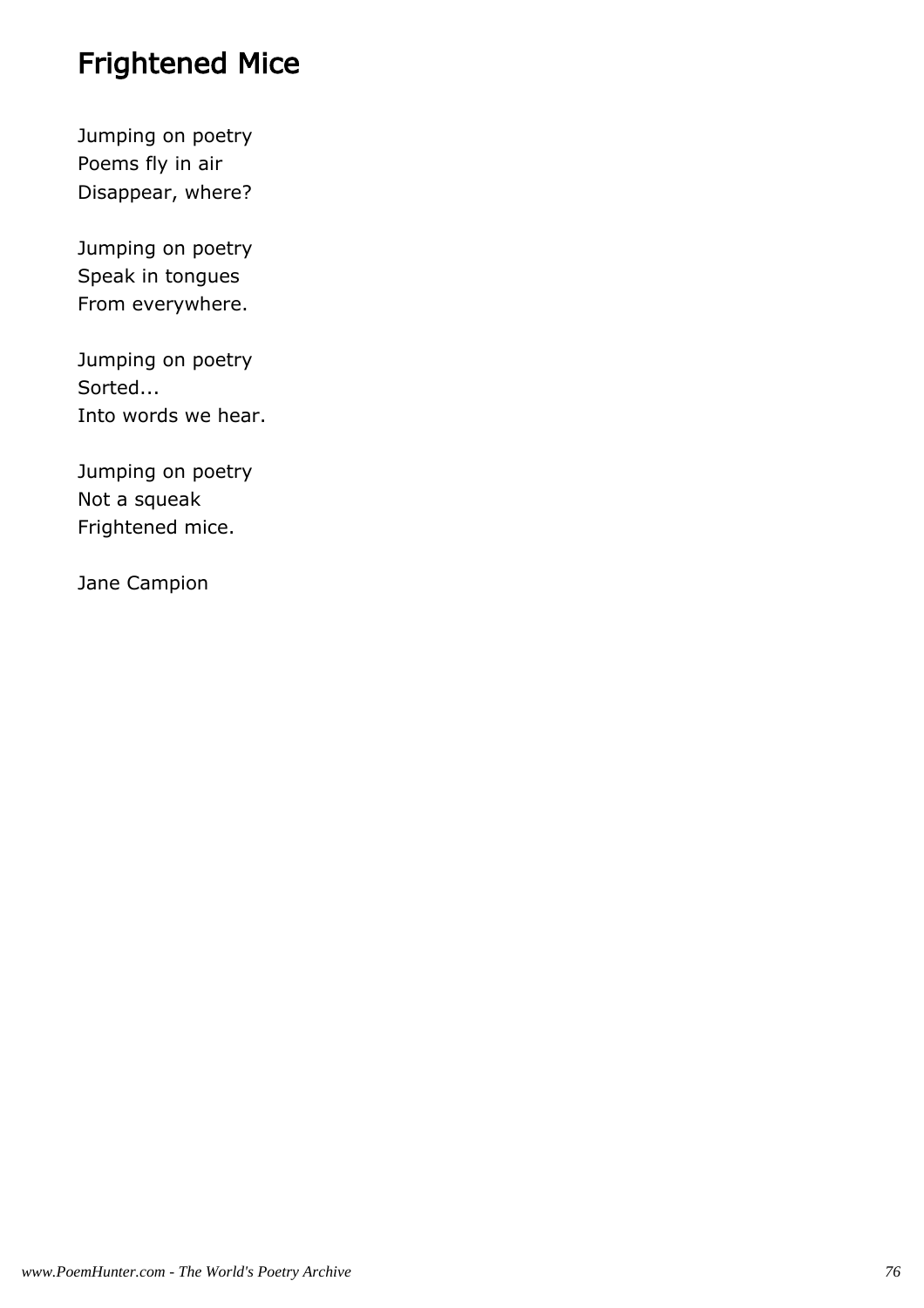### From The Depths Of Imagination

When a woman expresses beauty It can be in words or expression To see is our privilege.

Let no-one deny why we exist Not as child bearers or servants Only to accompany our words in action.

This is our attraction and destiny To be Poets that make a difference From the depths of our imagination.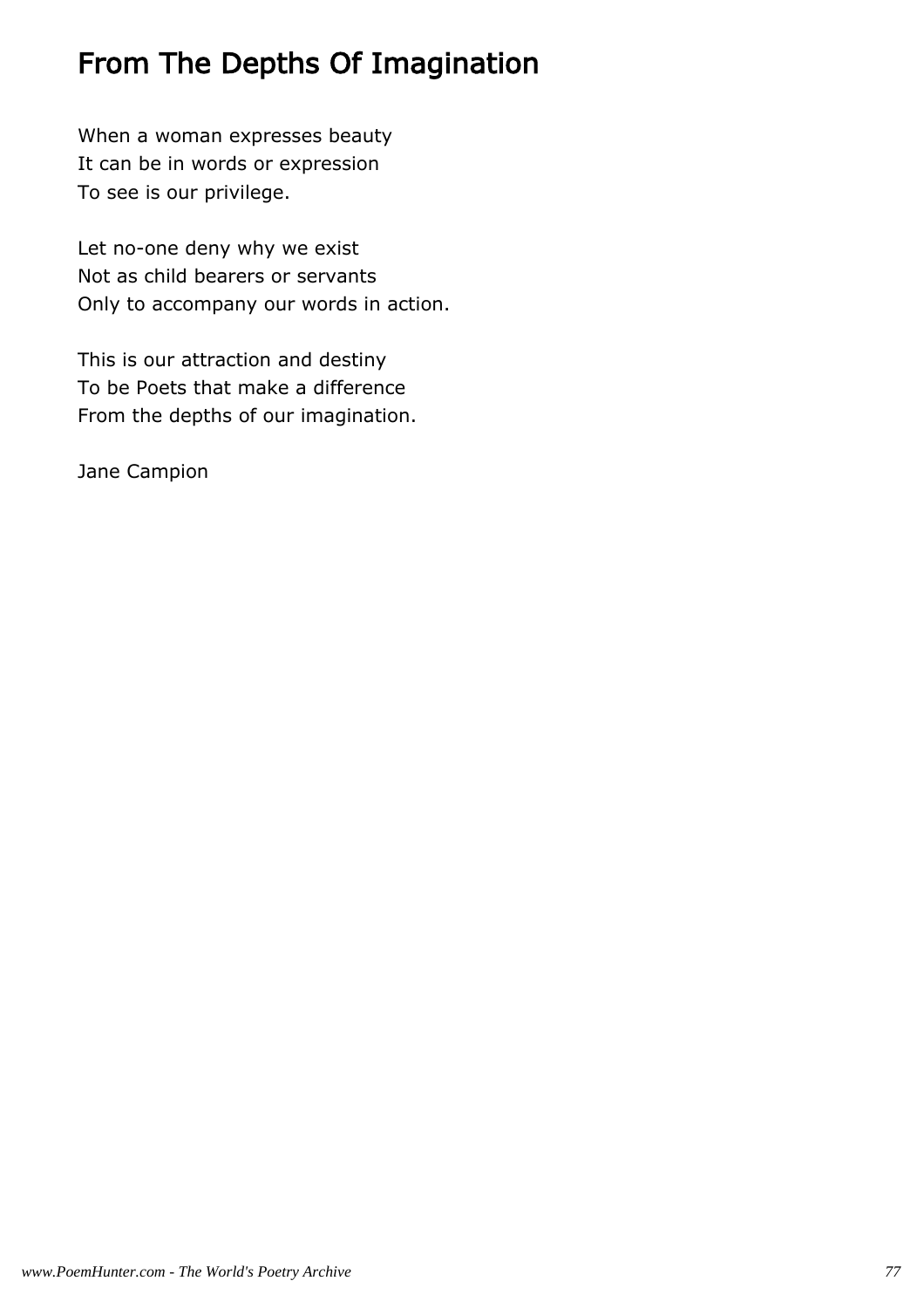### From What

Death has no redeeming features Hung on the hook is life Looking about wondering.

The wonder in books of myths Is that anyone believes But they do in the billions.

To not believe appears wondrous They should all be saved From what?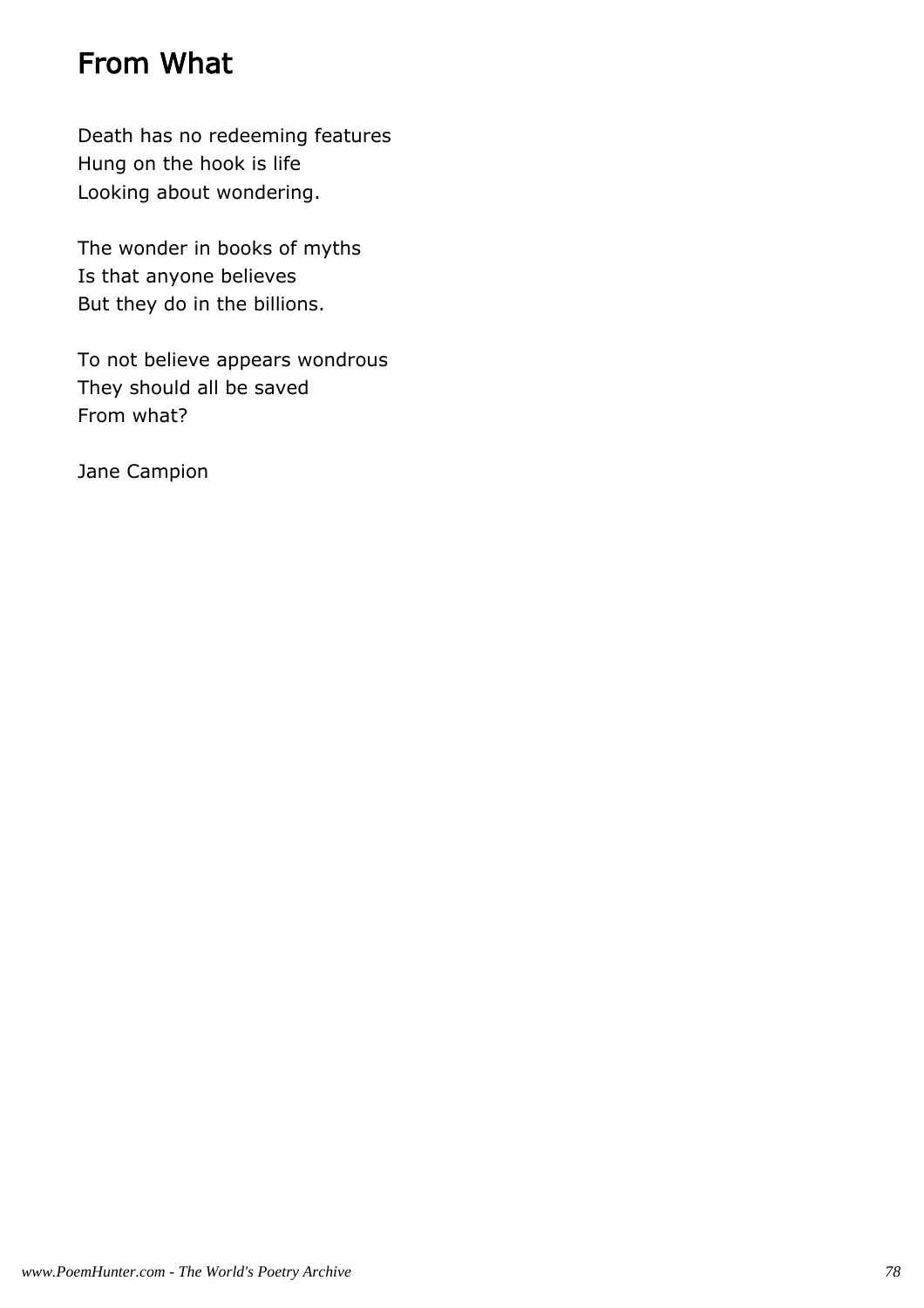#### Front Bastet To Zeus

Are we so bereft of imagination That we cannot create our own gods Over the time of mankind, thousands.

From a cat, Bastet, to lightning, Zeus Are we so limited in our thinking To settle on one dreamt up by others.

Mythmakers are to be admired for creativity Turn your mind to eternity and design The beauty of poetry can be refined.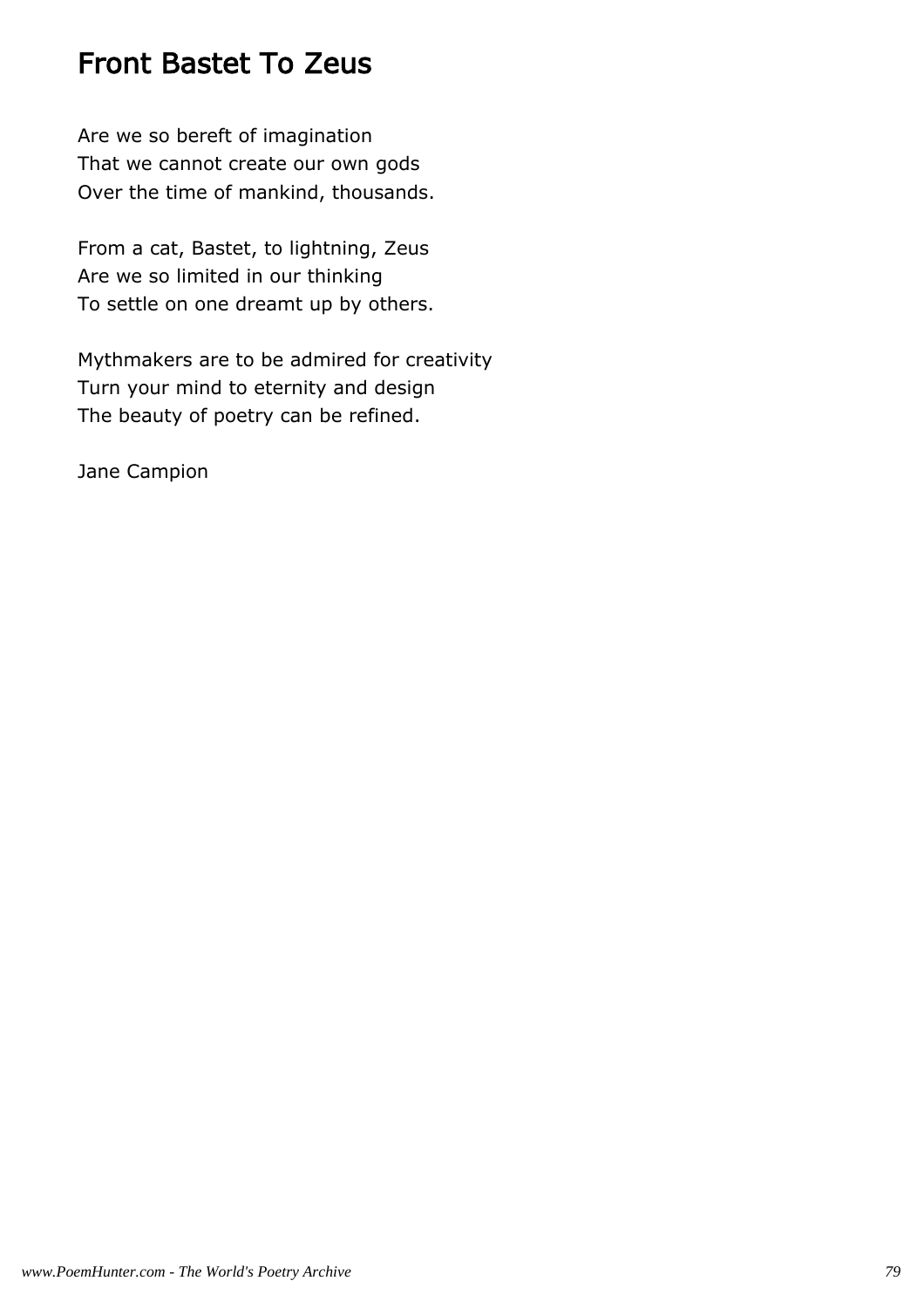## Harvesting Words

A true poet harvests words From a ripe crop they grew All belong to the crew.

Sailing in the seas of poetry None fall overboard All see a distant horizon.

Everyone fits the jigsaw Life Expressed with love Tenderly handled and packaged.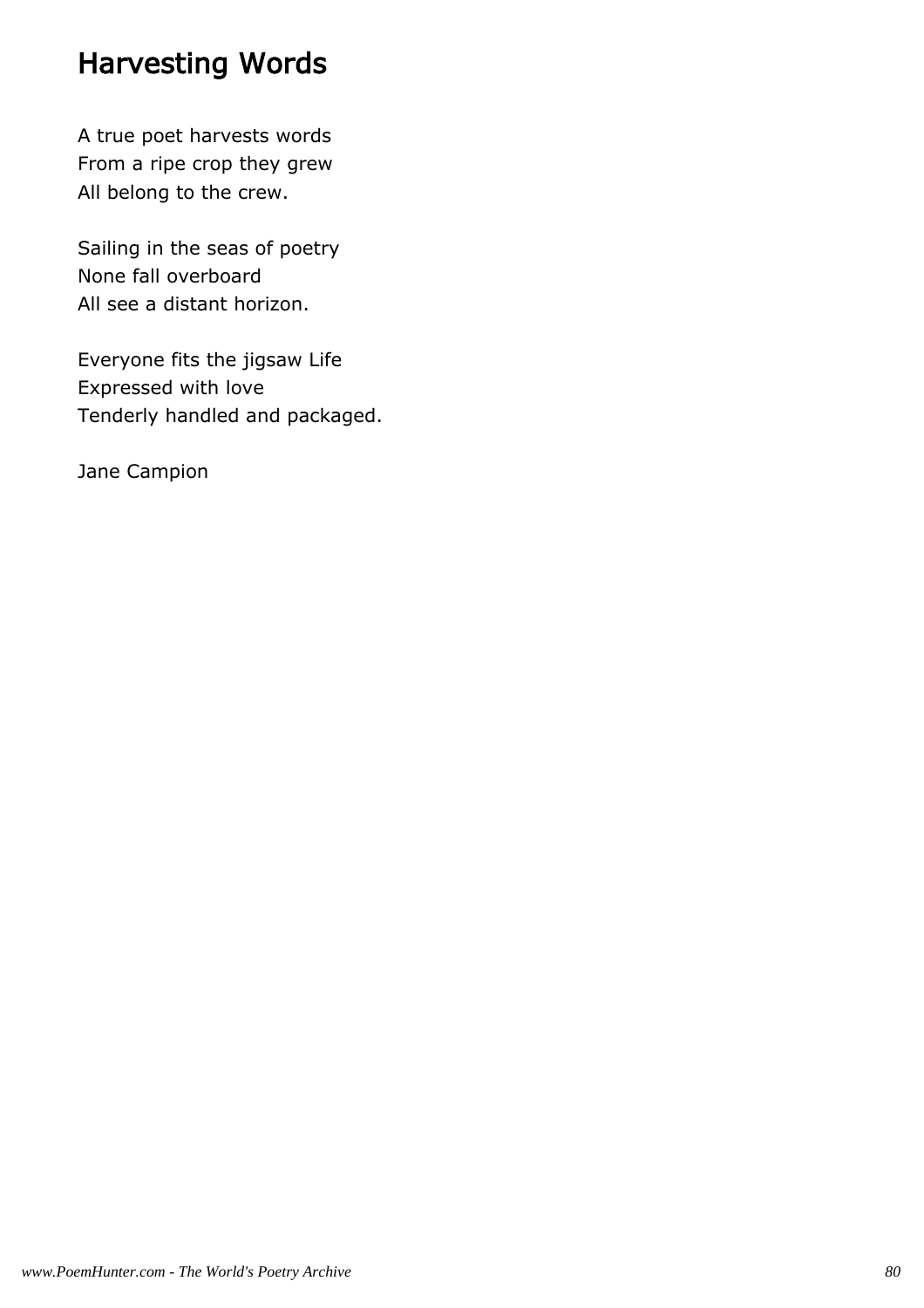## Here Life Is Death

Yearning to believe Led by ink to think Hands uplifted.

Revealed, the path To follow, righteously Here life is death.

Without strife or sorrow The promises of morrows Rejoice, Hallelujah!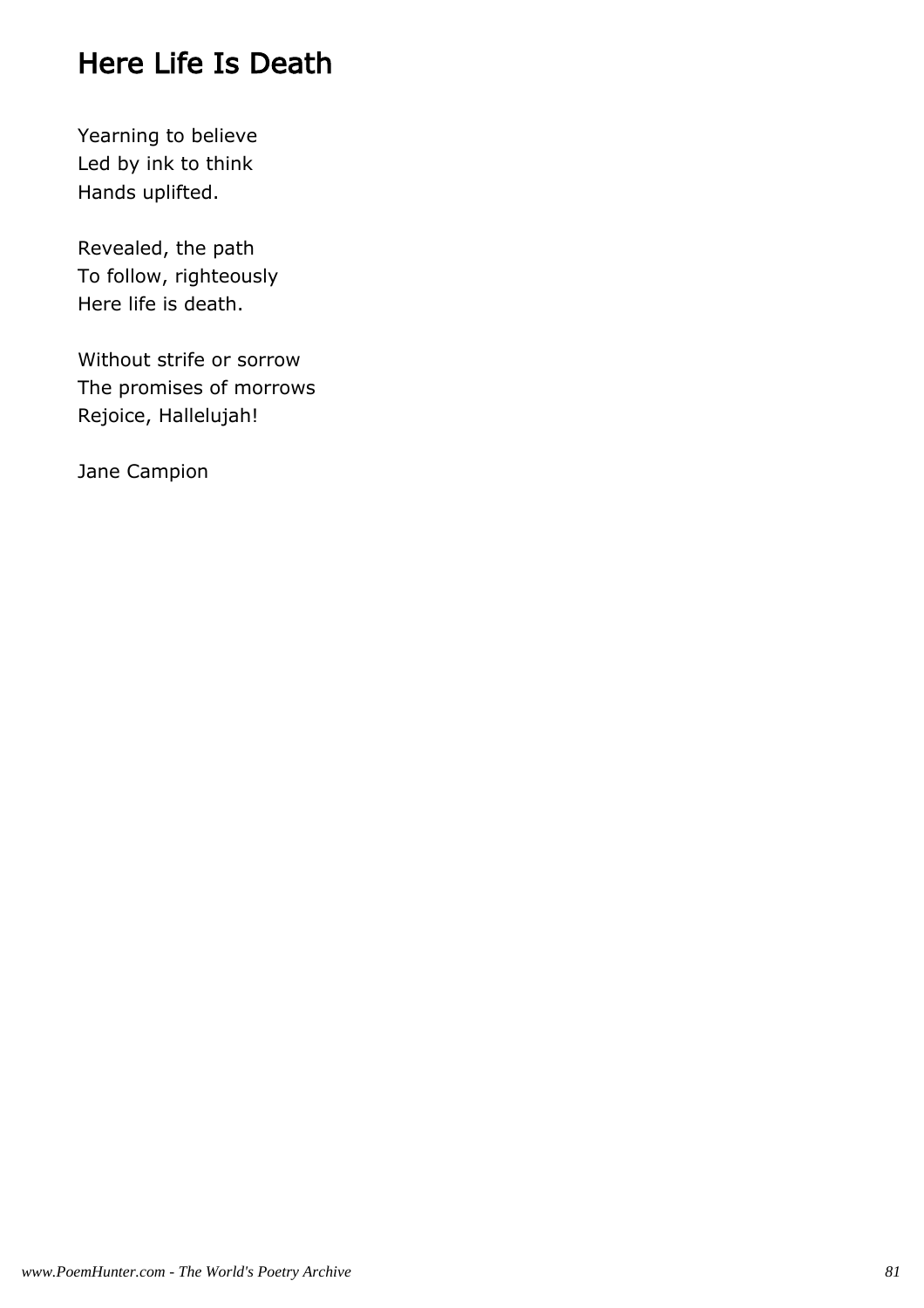#### History Repeats

The distant beat, beat, of the drums Marching off to war Here we hear what others failed to smother Long before we were born.

Time to stand and shout enough is enough Are we so stupid to repeat mistakes That others failed to fight There is no might more potent.

Decisions that weaponize history Are always wrong and must fail For peace comes after war We must make it happen before.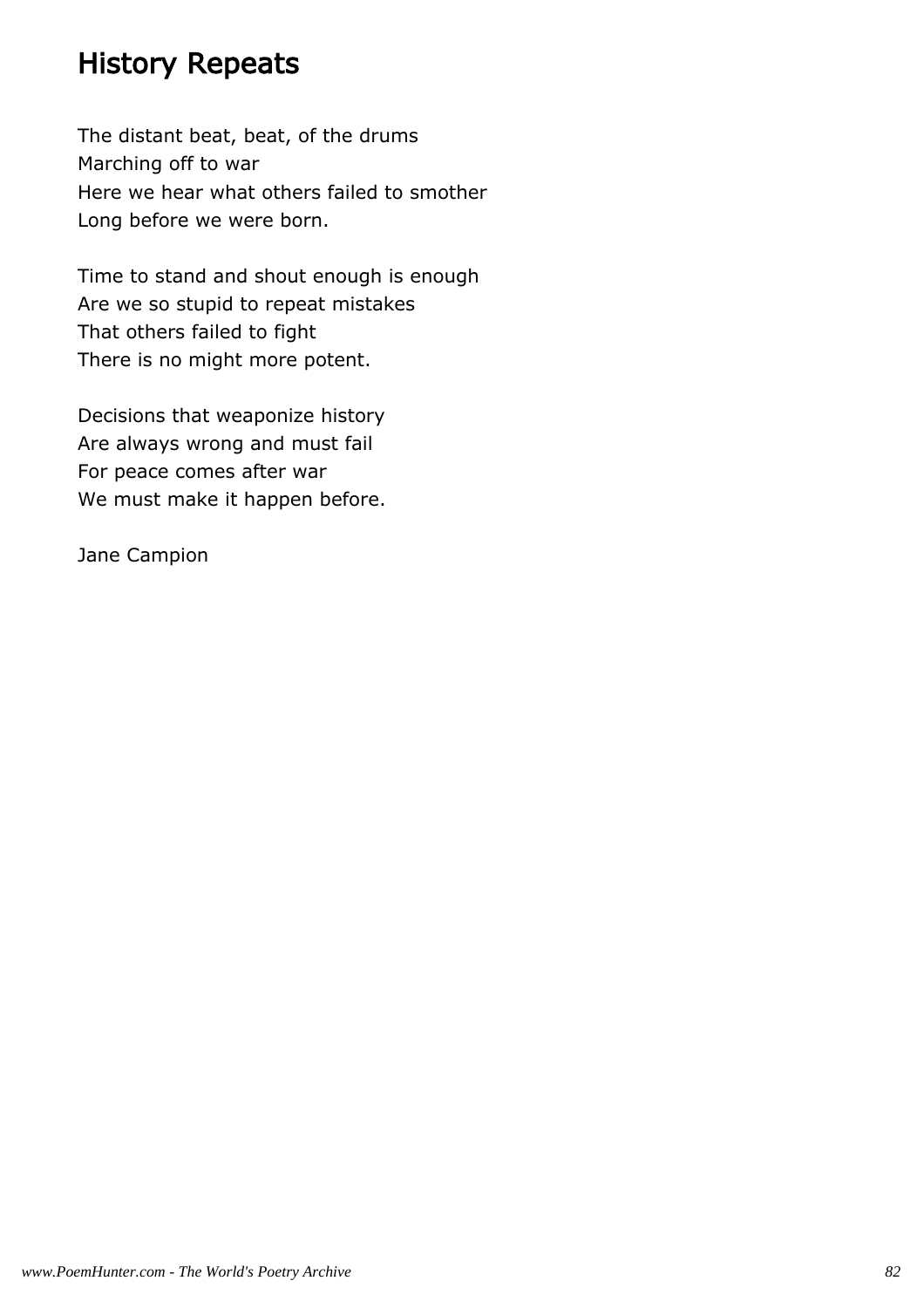# I Am A Tiny Ant

I am a tiny ant So small not tall I am, I am Looking at you.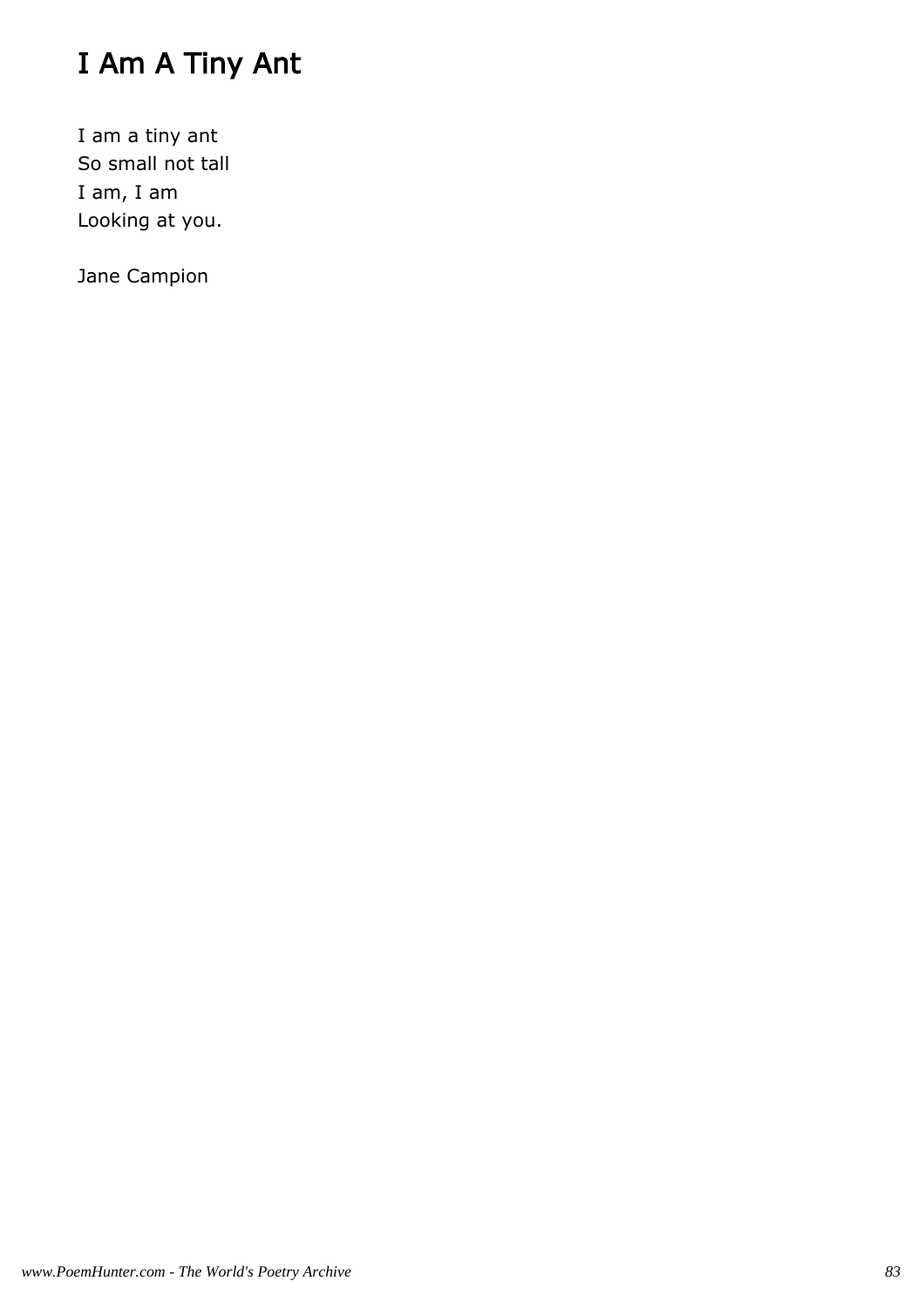# I Am Woman

I am woman you are man Here I am take me now I am woman you are man I am yours to abuse You are my man, my love.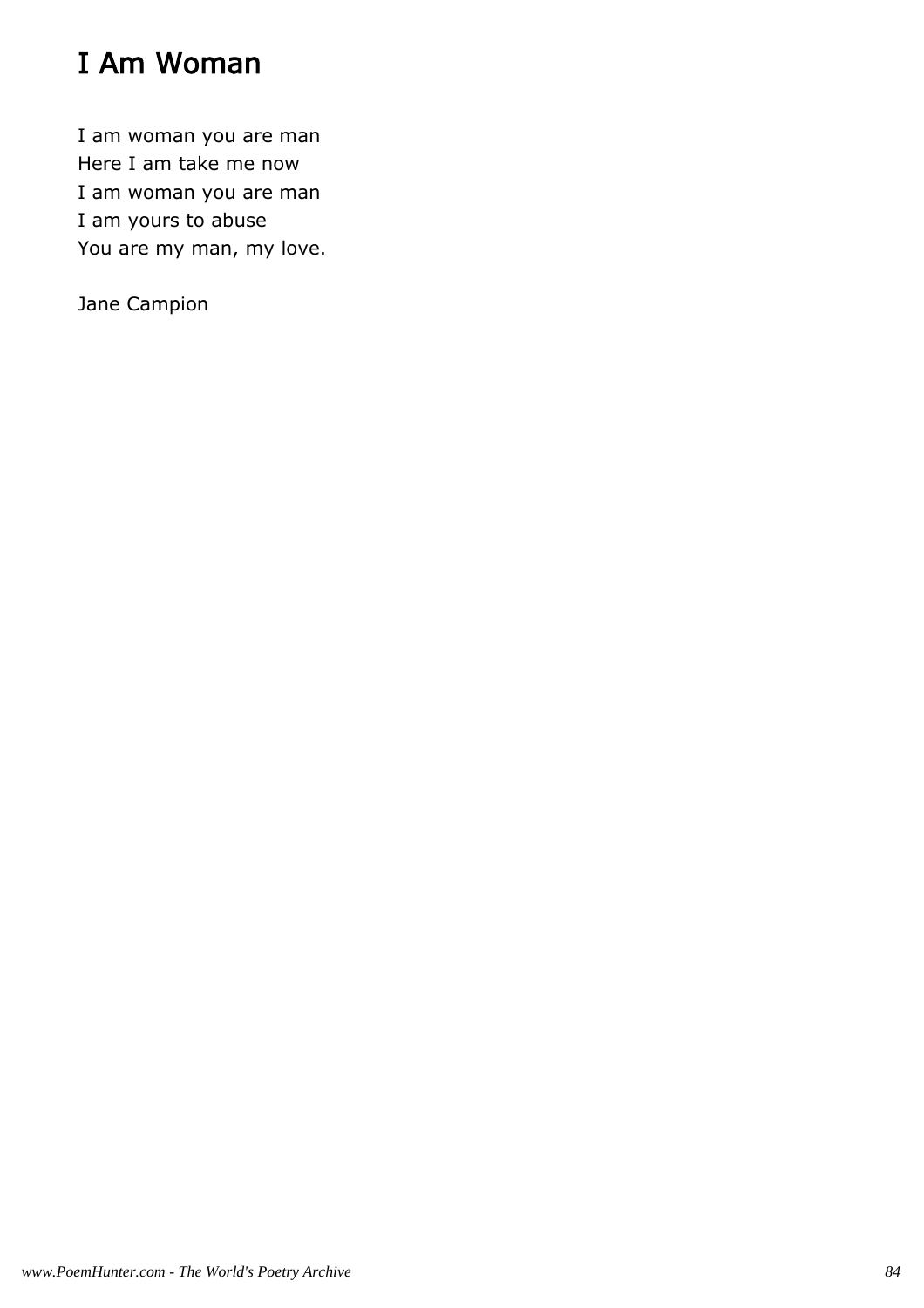## I Am You Are

So you want to know All about me.

I am you are... I am not you You are not me We are not either The other Nor are we both We are different From each other Do not look the same Your eyes are not mine And mine are not yours We live in different bodies Borrowed from our allotted time Will go when we are ready And not before.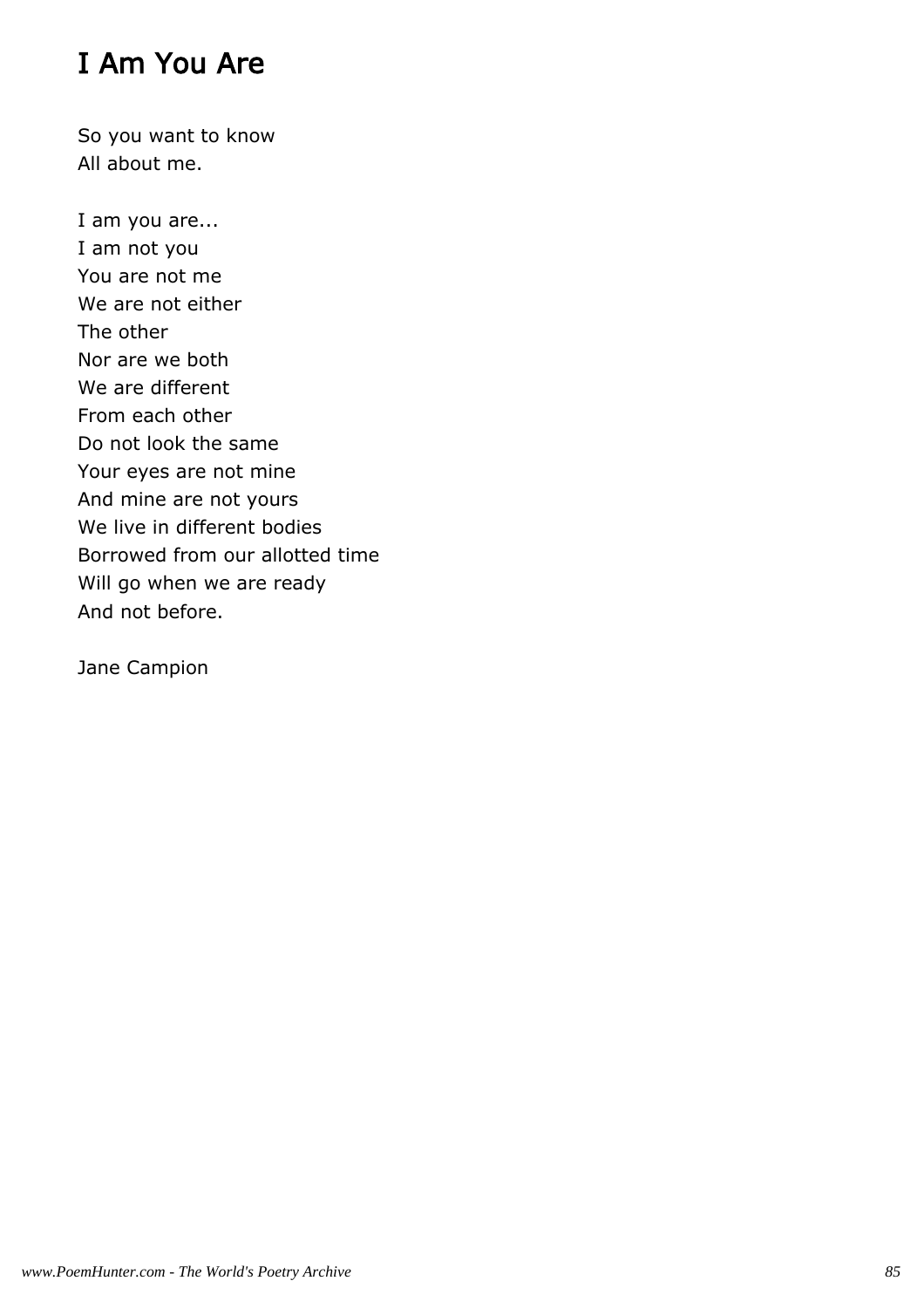#### Ignorance Begets Ignorance

Billions of years Before we appeared.

Earth spinning on spins Yet to gather life.

No means a certainty Unexpectedly, life unicellular.

Massaged by improbability The first life forms.

Exponentially, all life Flowered and bowed.

No human ever knew What was the first of the first.

Two hundred millennia from today The first humans were displayed.

Rather presumptious for a Book of Wisdom To know the history of our universe.

Ignorance begets ignorance Today, we are far from enlightened.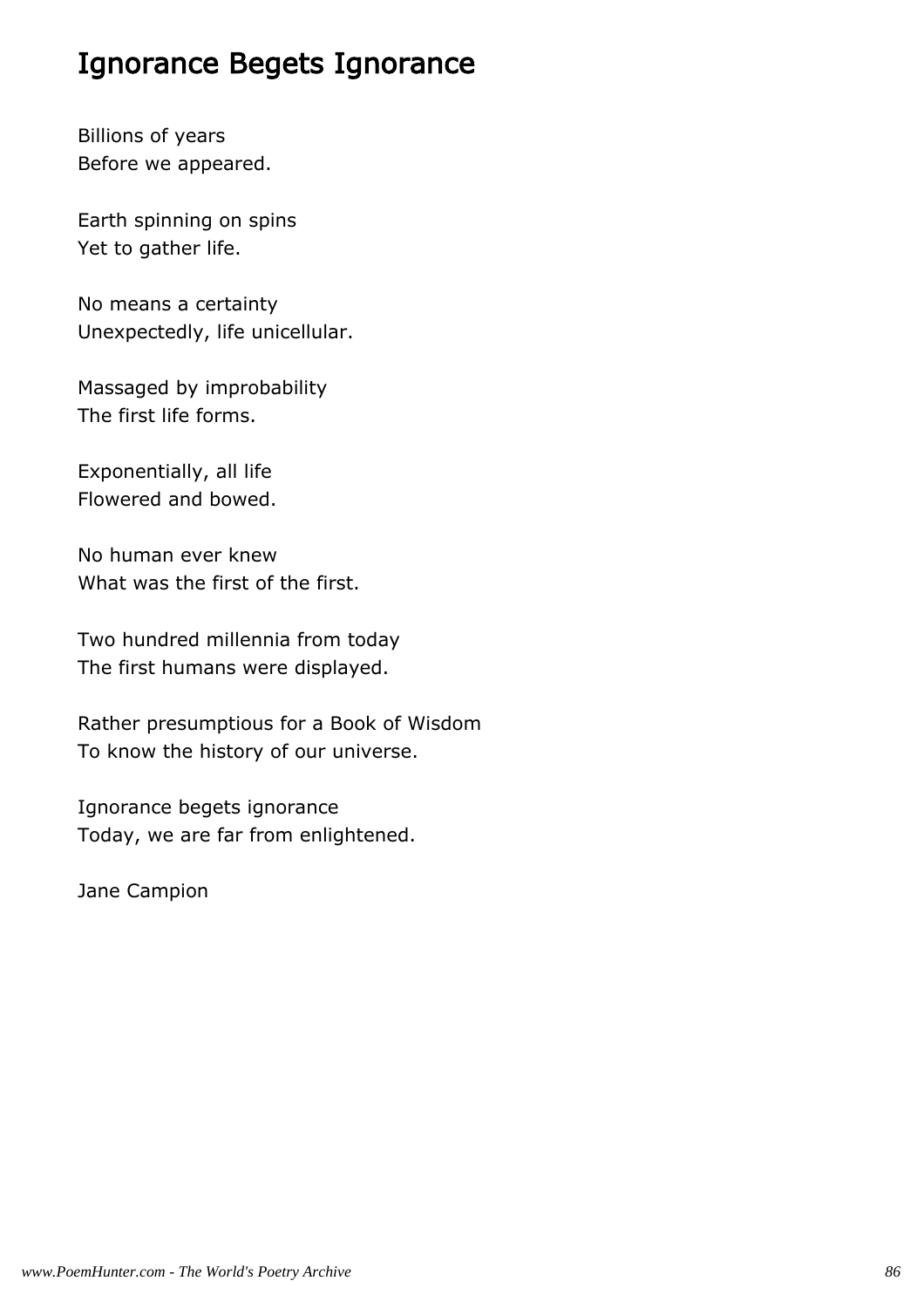# In Its Shadow Creativity

As the pen creates its shadow Moonlight dances with the breeze Windows look clearly into the night Curtains so light move with music.

As the pen creates its shadow It comes to life creating a poem Every word has meaning, aware That nature's song belongs to all.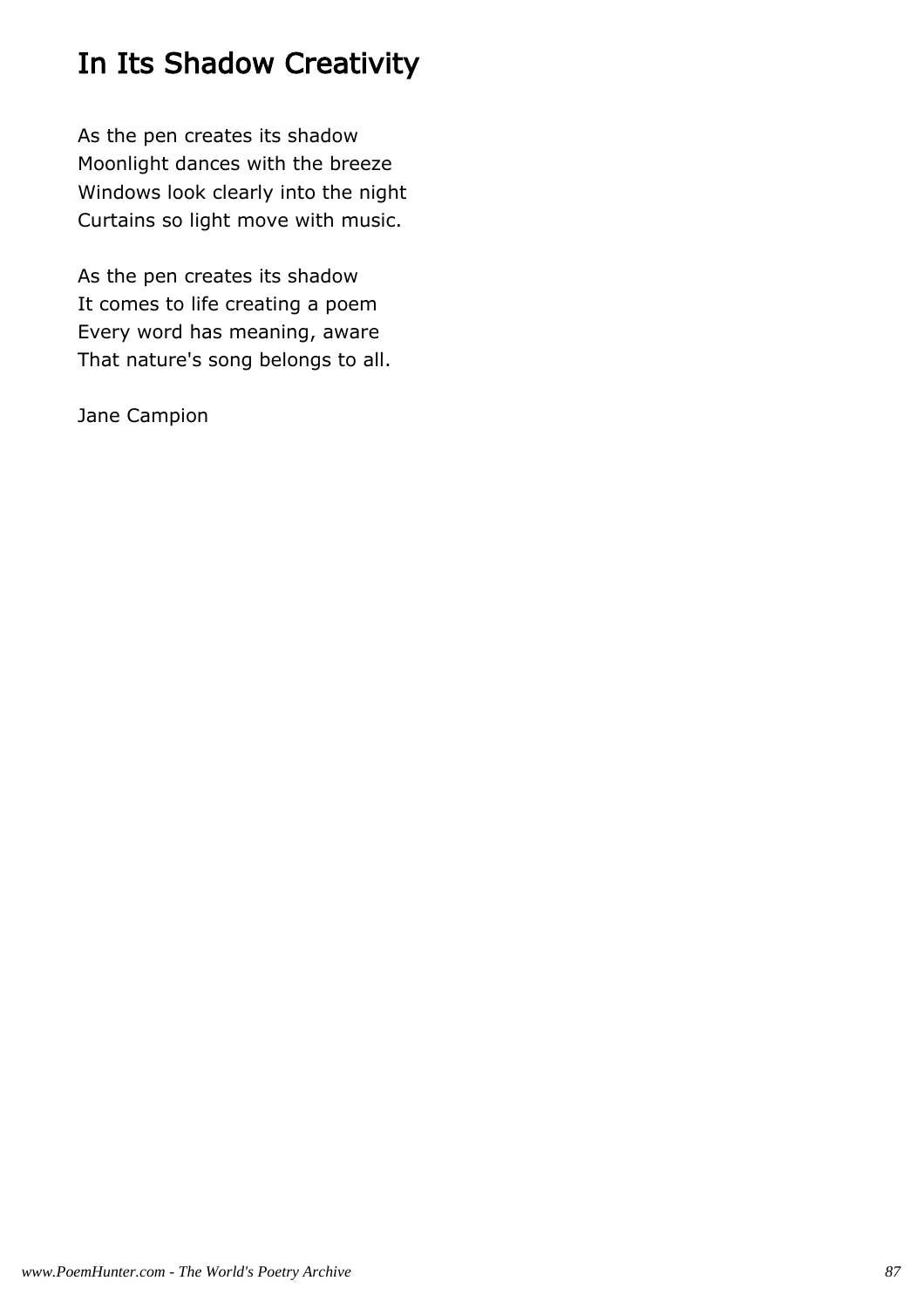#### It Does Make You Think

The Universal Illusionist Appeared out of ink There is no need to think.

Written by the best minds They designed theology For the ages.

Their thoughts are all you need Called The Book it hooked Live fish to dance and sing.

All the verses from them to you From the pews the words spew As if they are alive.

The Universal Illusionist Derived from black ink It does make you think.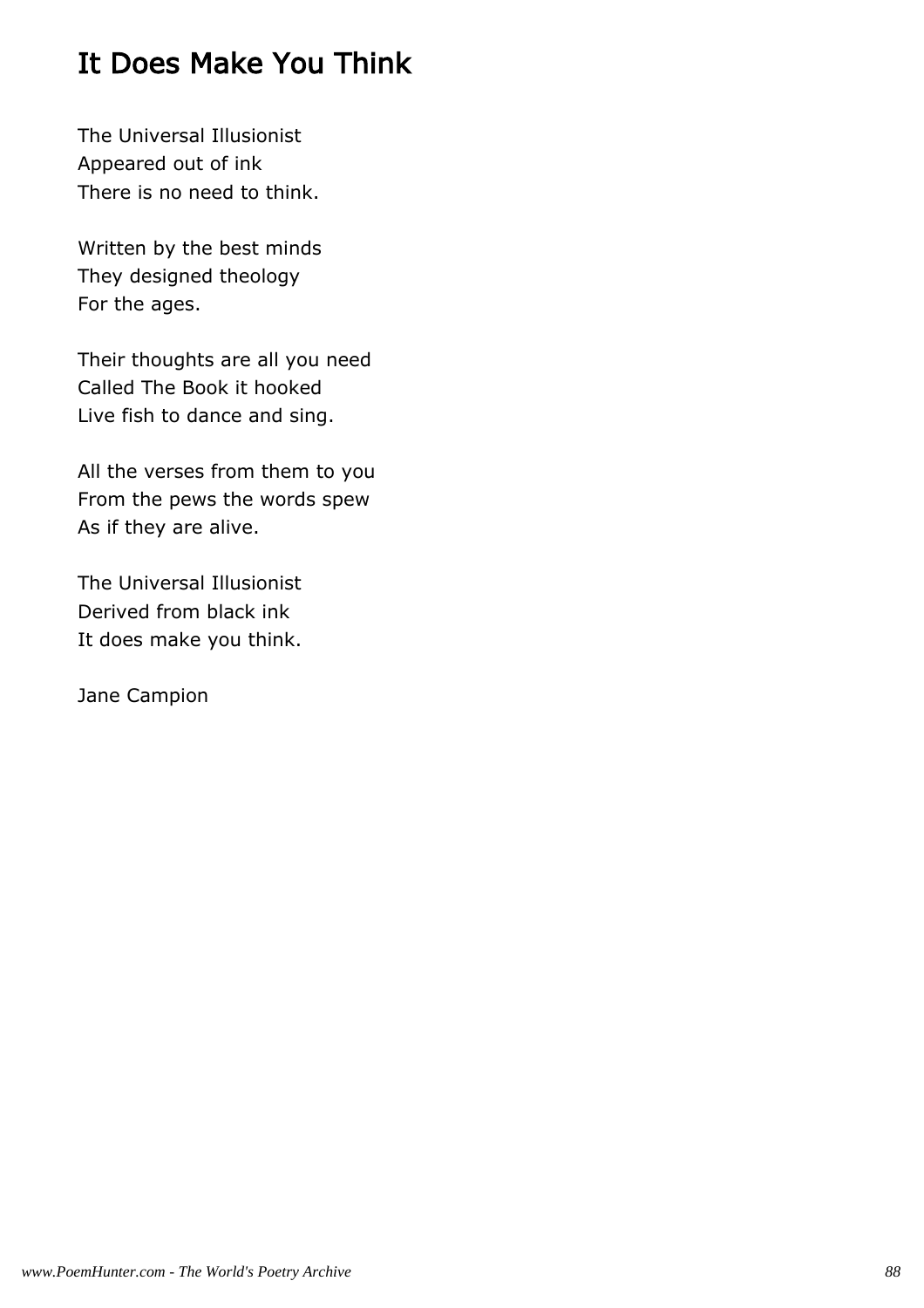## It Is Free

Breathe the air of birth It is free for life Breathe the air of death.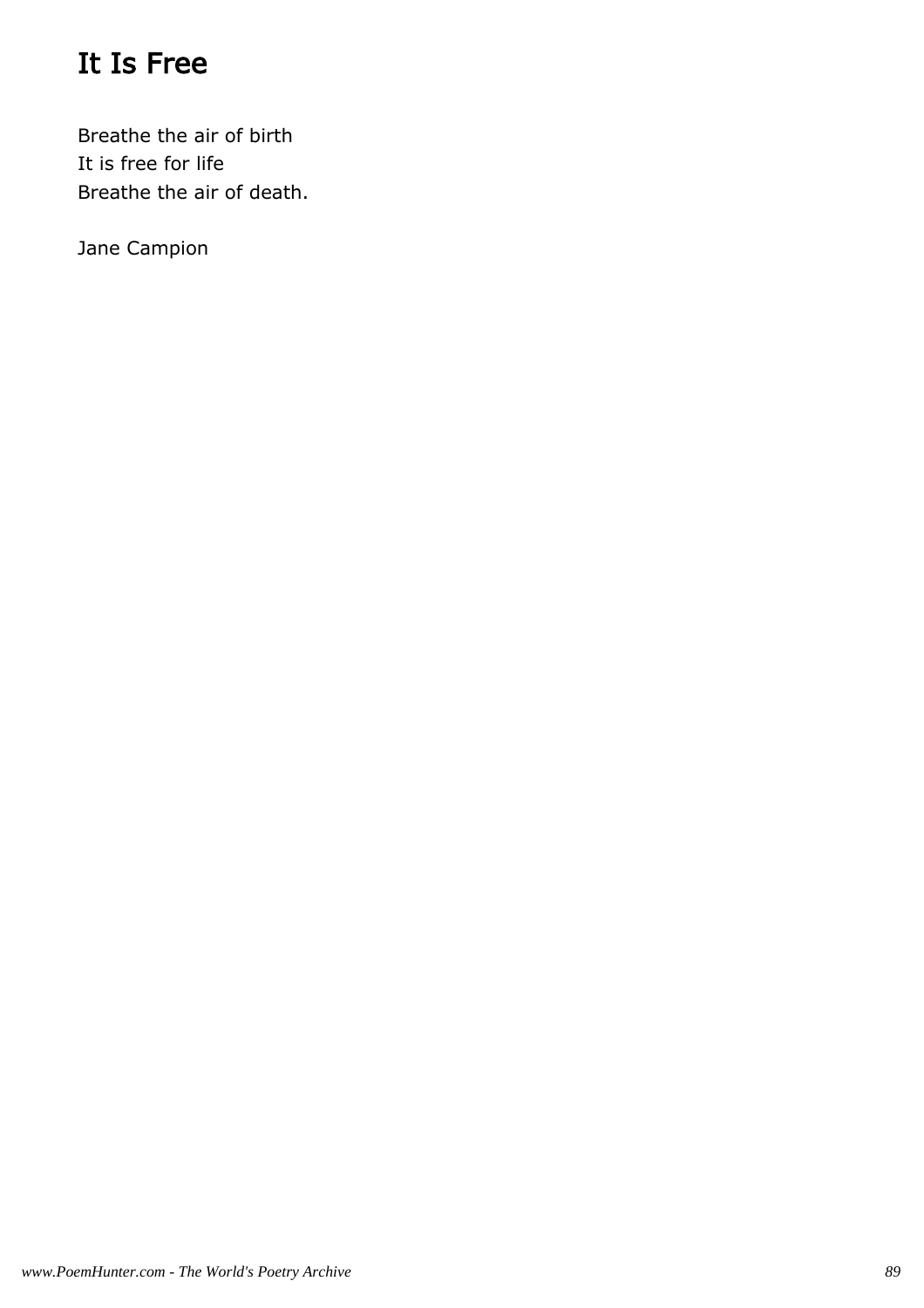## Keys To Eternity

Throwing keys in the air Repeatedly jangled my nerves A man full of emptiness Eyes fixed above One day his keys will fall There will never be open locks As his keys to eternity fall.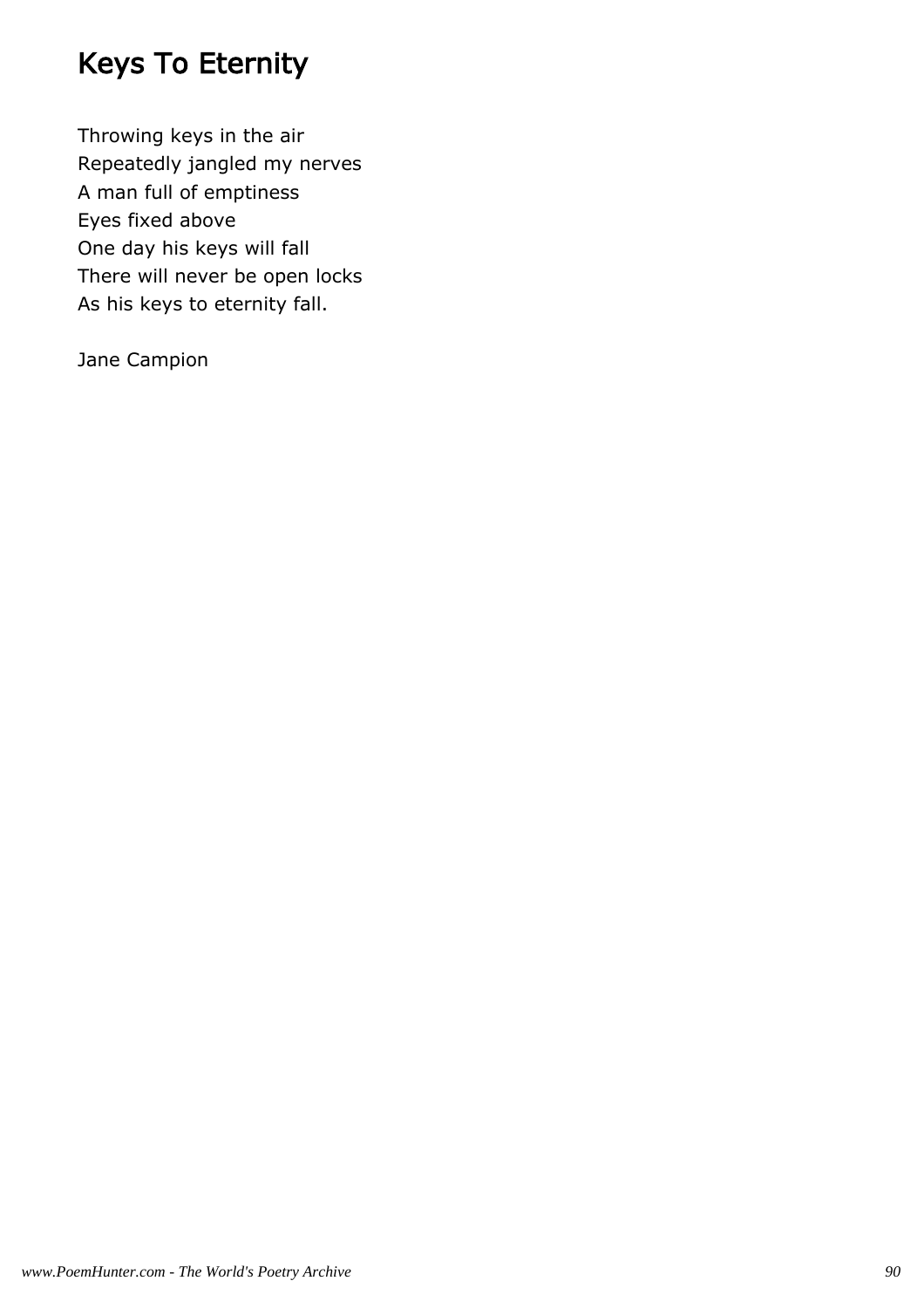## Kissing Night

Kissing night with twilight Stars eye the universe.

In delight the night sees Far beyond the light of day.

Riding shooting stars are dreams Sent up by sleepers now awake.

The light of dawn is now aware That every dream sees starlight.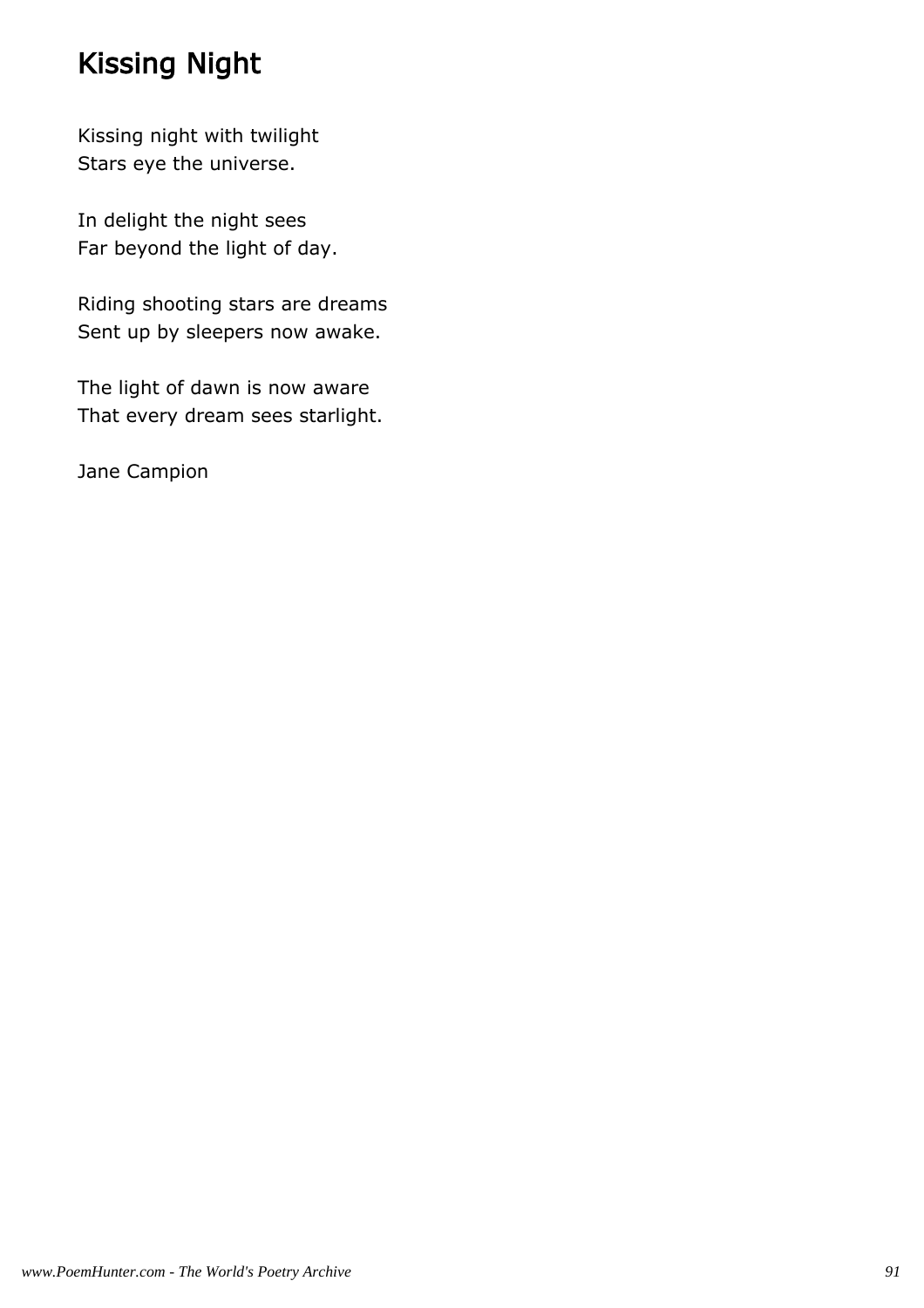### Landing Our Dreams

We throw our hopes to the wind Casting our dreams upon dreams It seems that when they land It is in the promise of yesterday Today, we will not quarrel With what we are given.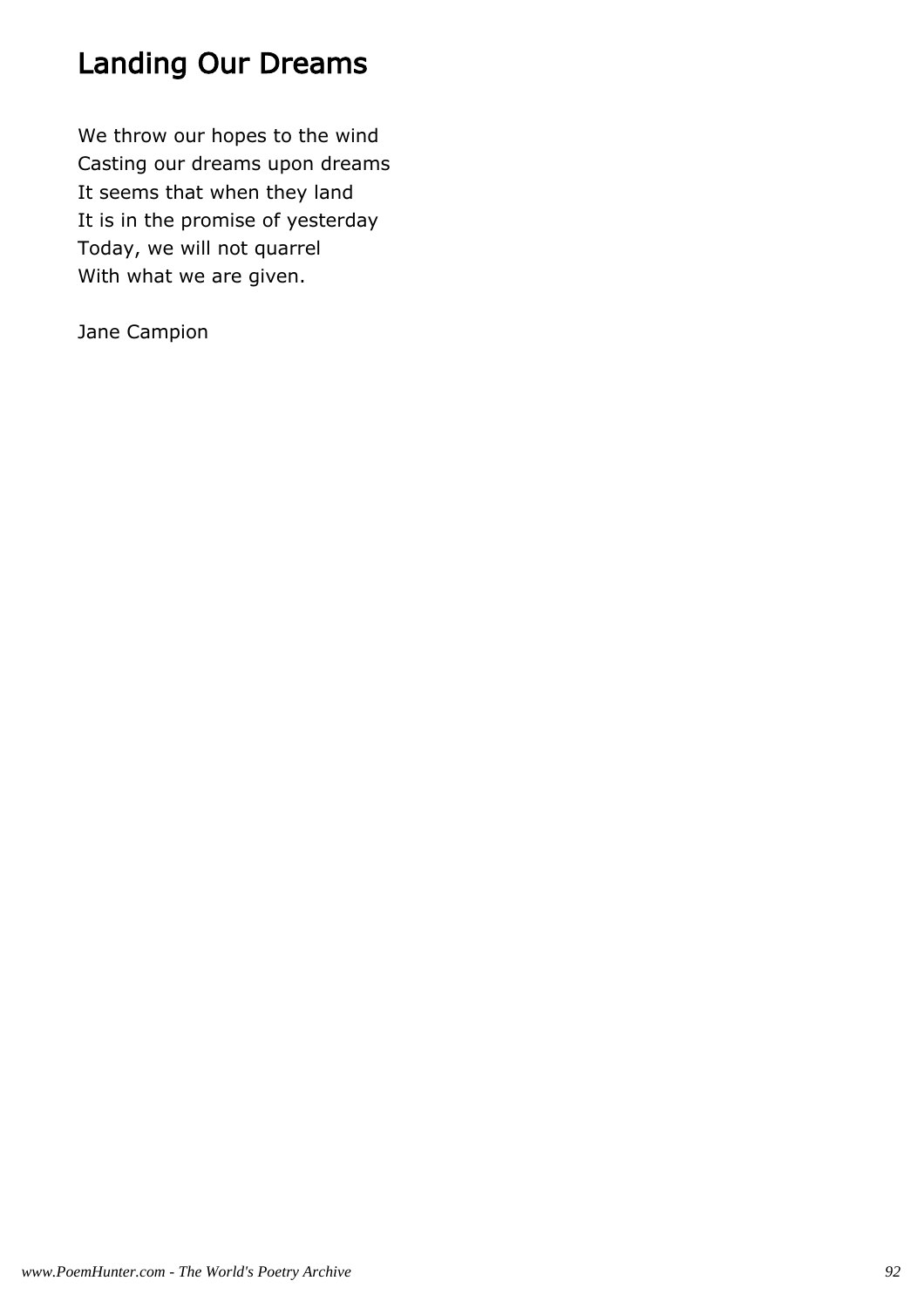#### Leading The Way

From woman came man Holding a little hand Leading the way tenderly Showing what femininity is.

The boys became men, too soon Exposed to others of their gender Forgot what sensitivity means Testosterone fuelled fights Especially on drunken nights.

Masculinity spent their feminine side It was still inside waiting Their first born reminded them From woman came man.

Holding their child's hand it came back Leading the way tenderly Showing what masculinity can be.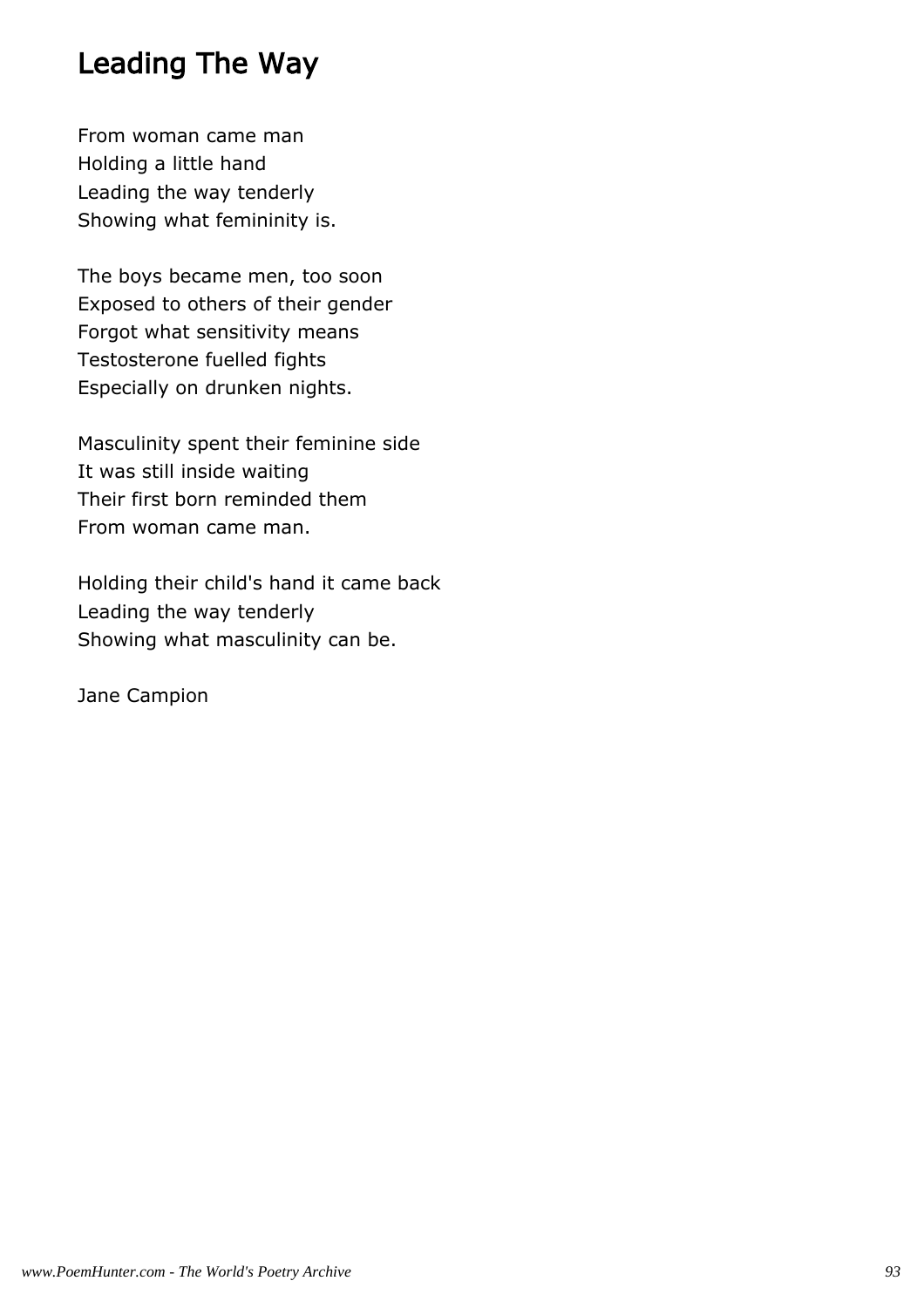## Life Falls In The Shadows

O we loved in youth Eyes so bright alive Romantic dreams woven Kisses so soft on fire Being together, desired Ineffably unfolded, denied Life falls in the shadows Our dreams of so long ago.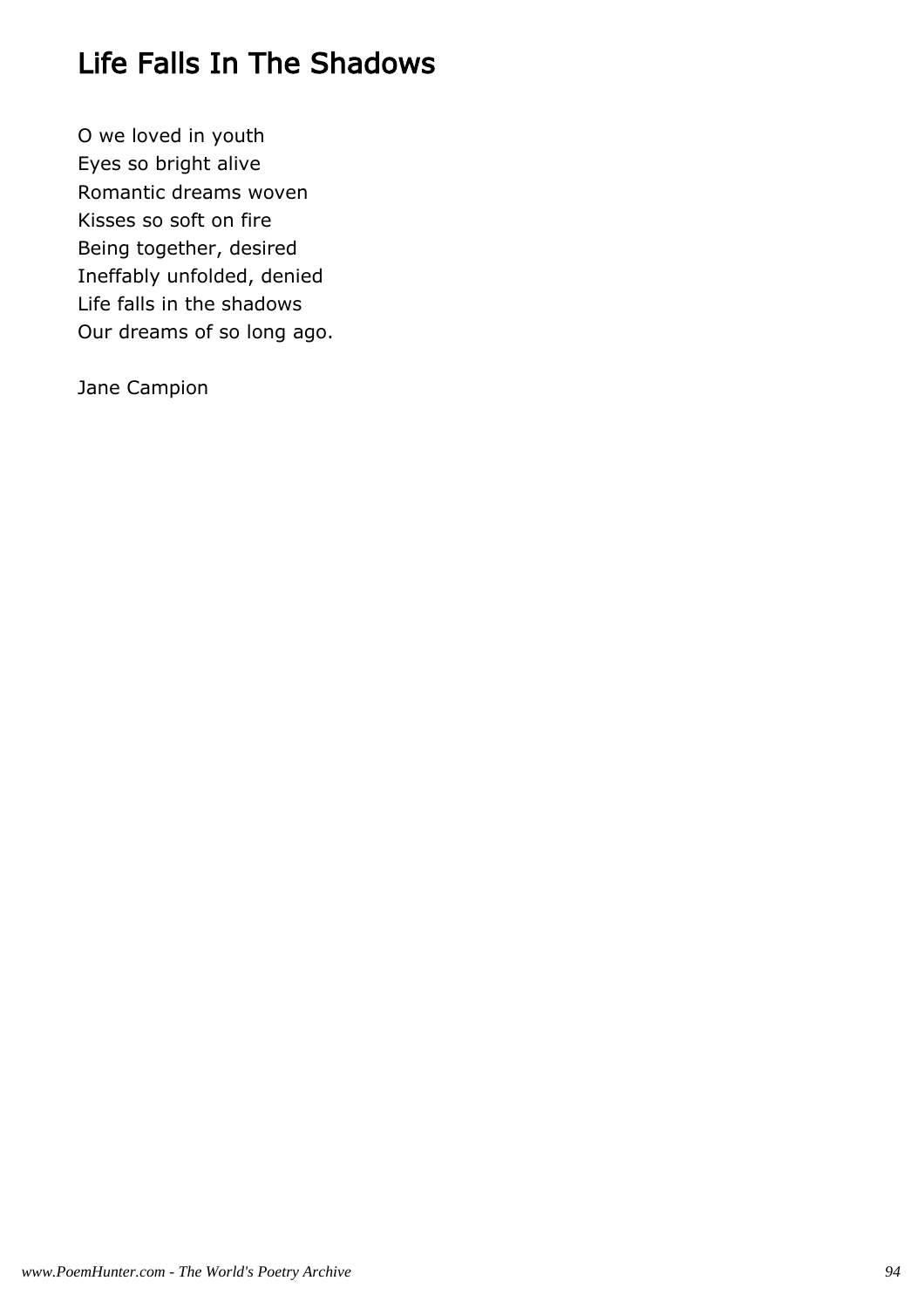#### Life Is A Matter Of Acceptance

Life's storms carry all Blown over oceans so strange It is enough to make us deranged.

To blame oneself is easy Acceptance is much harder This is where we should fit.

No fault is a default we take That is a mistake we all make Life is not about causes.

Hitting the life of all Perceptions create exemptions We are improbables living improbably.

Death attracts all into its pool None can swim in these waters Life is a matter of acceptance.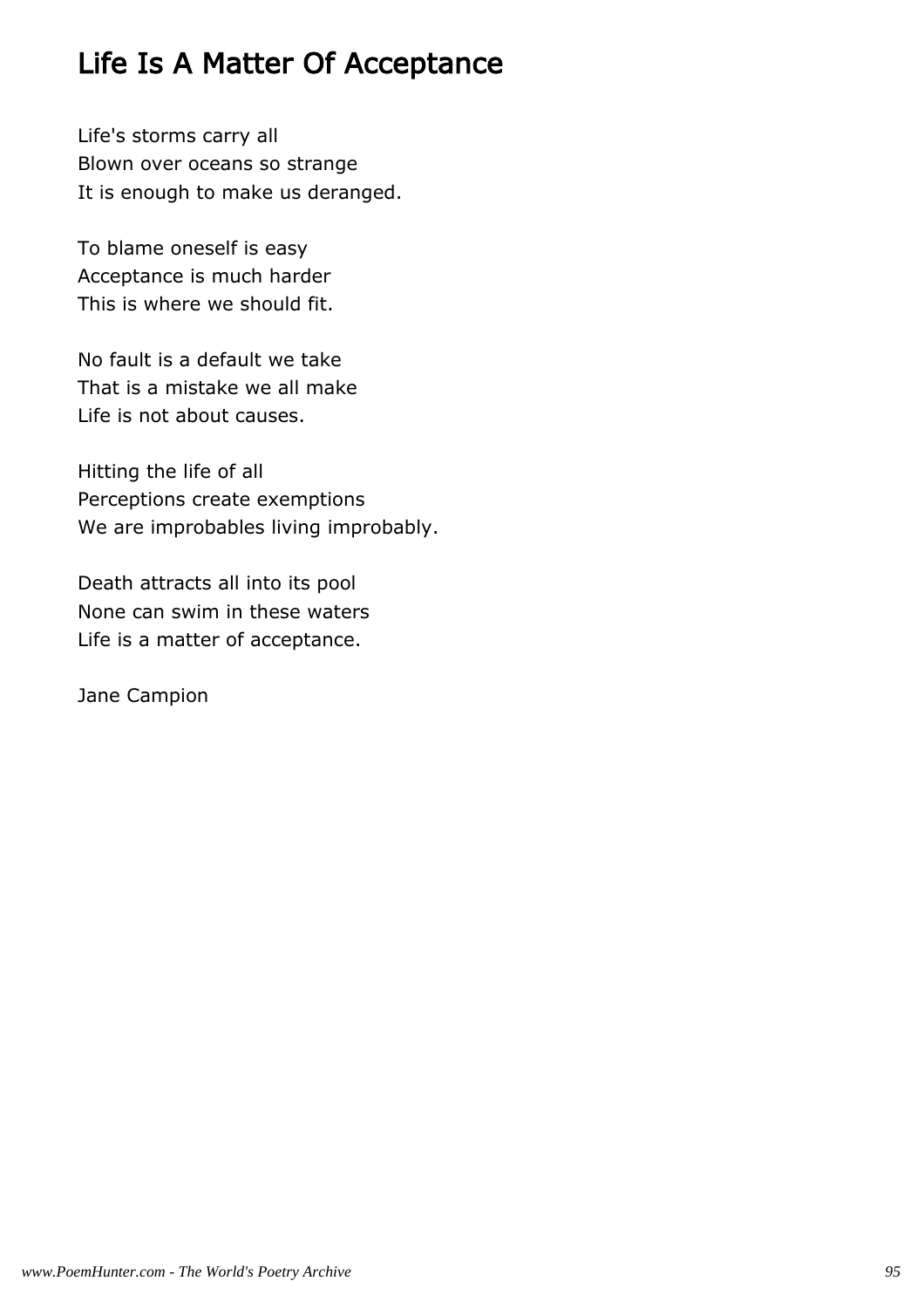## Life Of A Poem

The life of a poem Lasts in others' minds Short, long or not at all.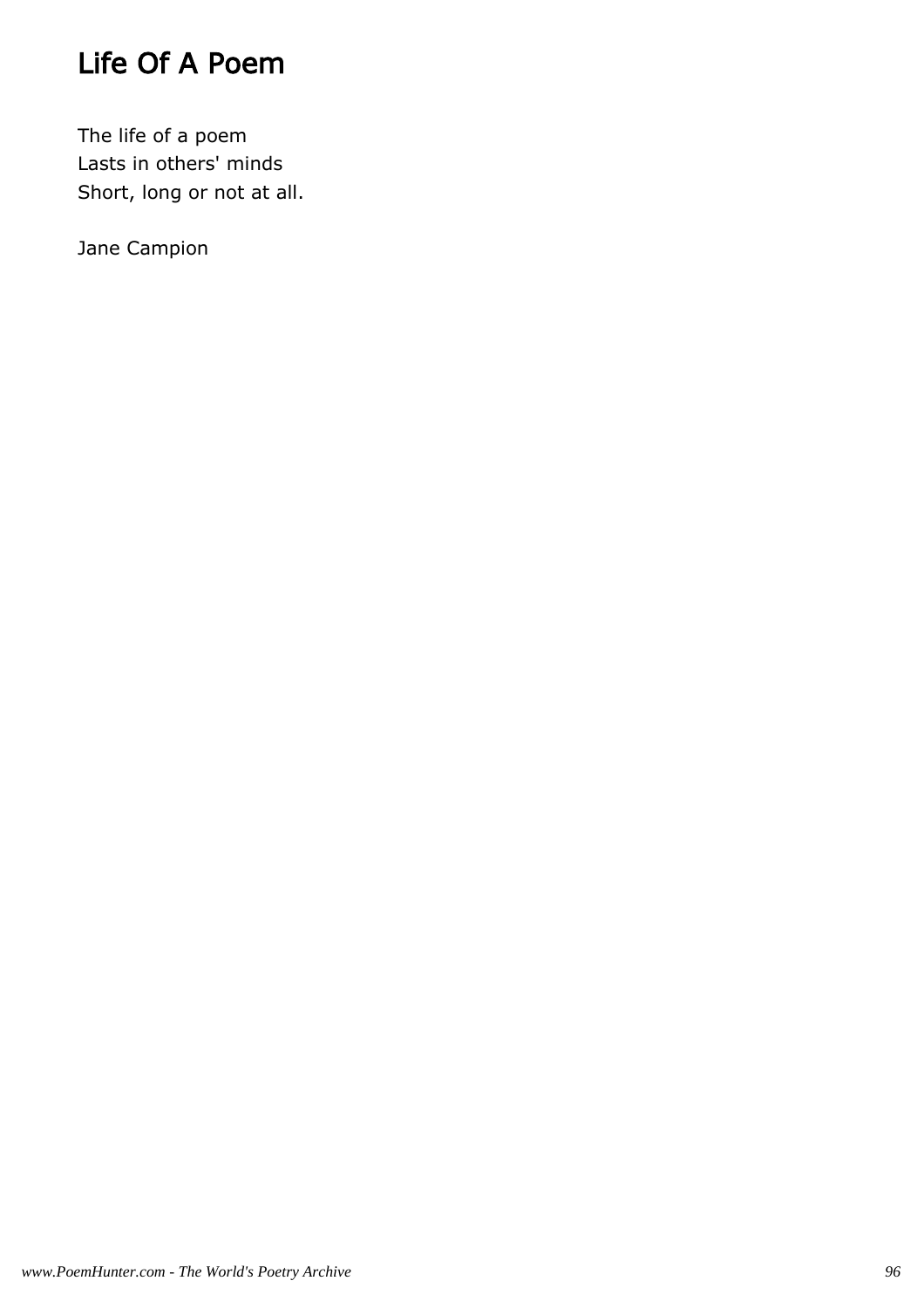## Life Of Song

Life sings the song of being Here we al start seeing Everything comes our way Spending and consuming each day Reaching out for all to touch Nothing appears to be too much Each flower has color its bloom Until the night of its gloom The brightness of life soon fades Each day accumulated turns away This has been our life of song It has been ours but not for long.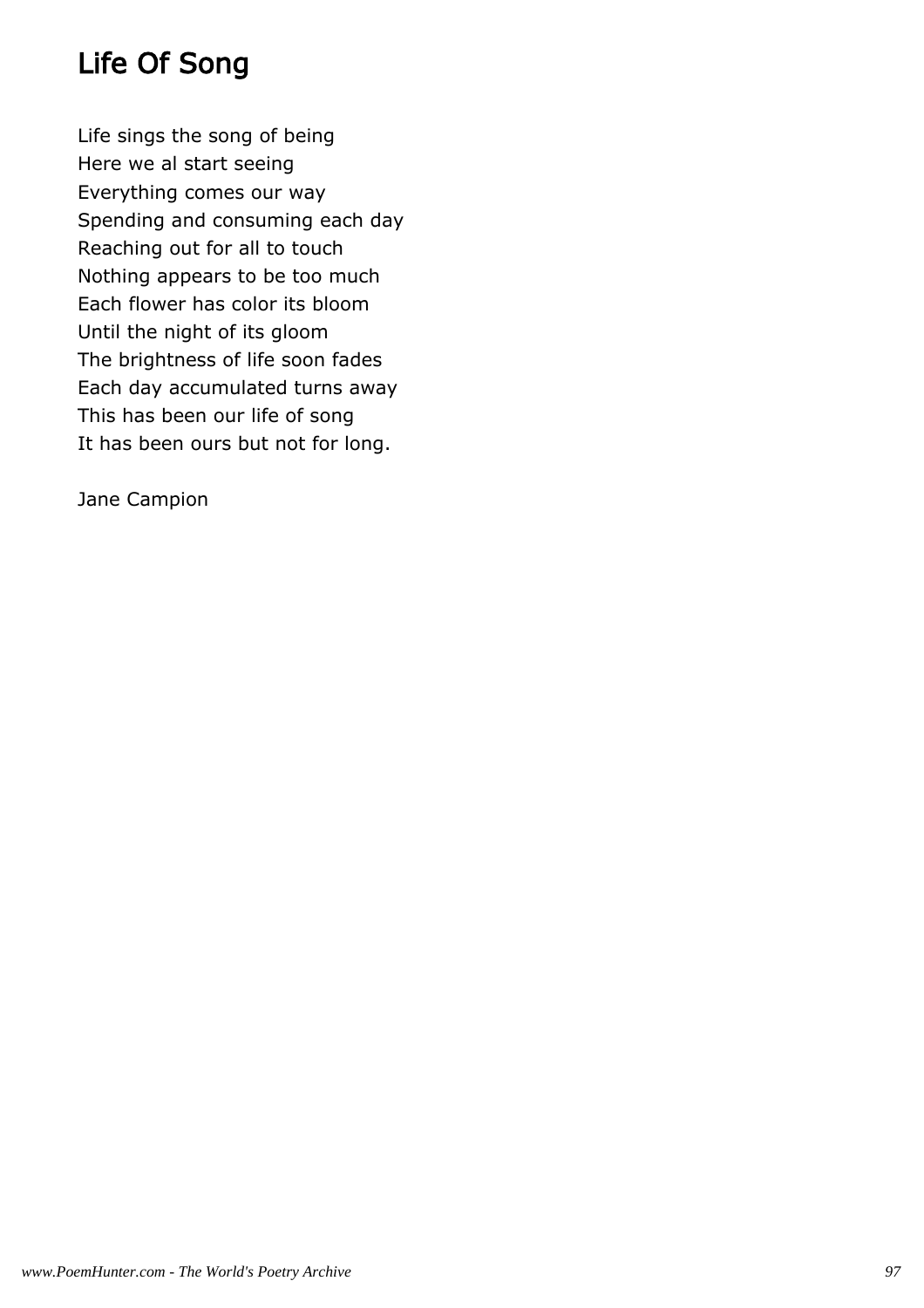## Life Of Stanzas

Never let stanzas finish May life be an unending poem With rhythm and verses Songs that belong, let's sing From our beginning to the end.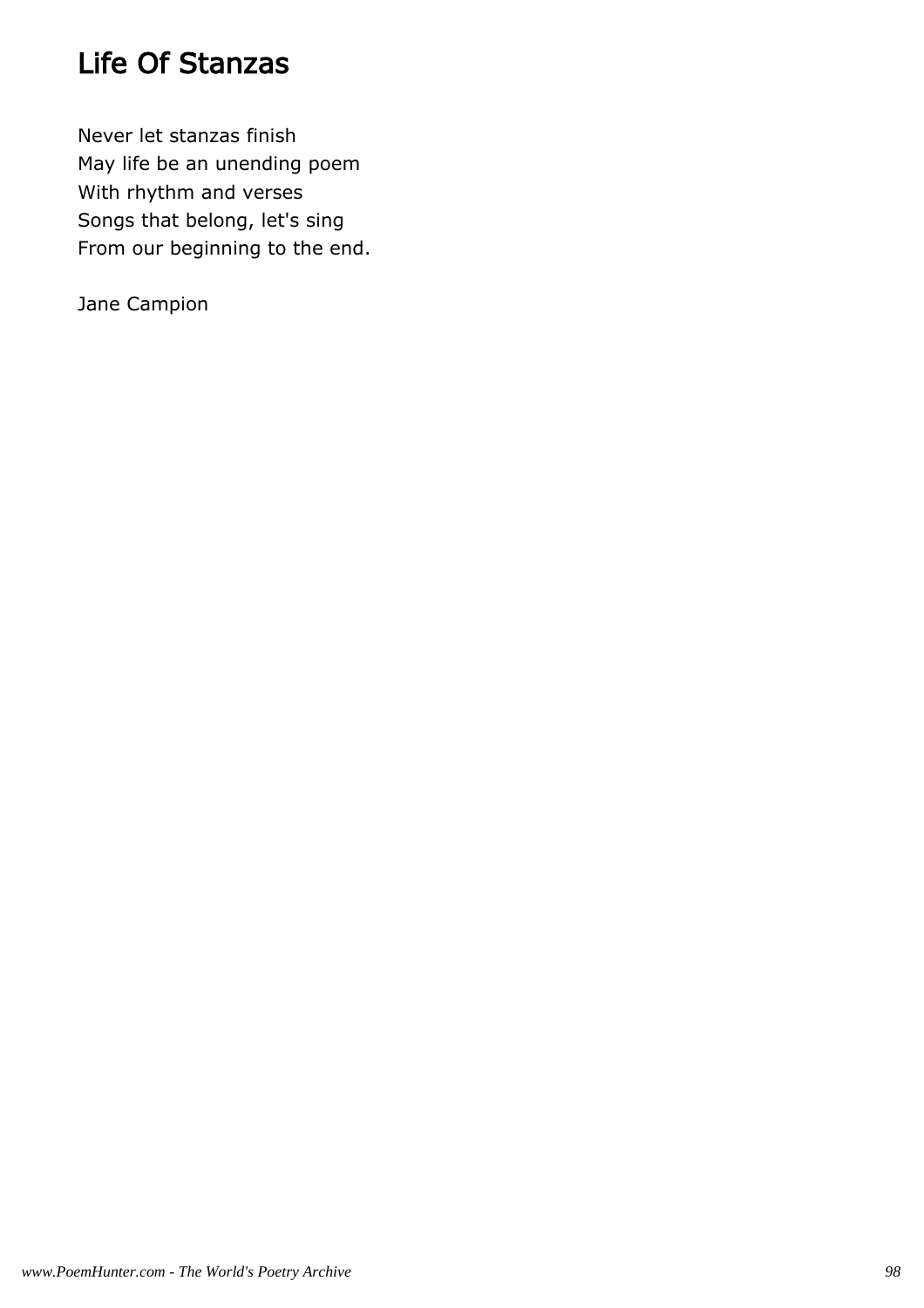### Life Stands Alone

We stand alone on all sides Life tolls for all; taking All progress and regression.

It will soar so high then fall This is the fate of us all Standing tall, life is small.

Do not ask why when it has taken There is no mistake we are forsaken For life crushes so readily Those who are not ready.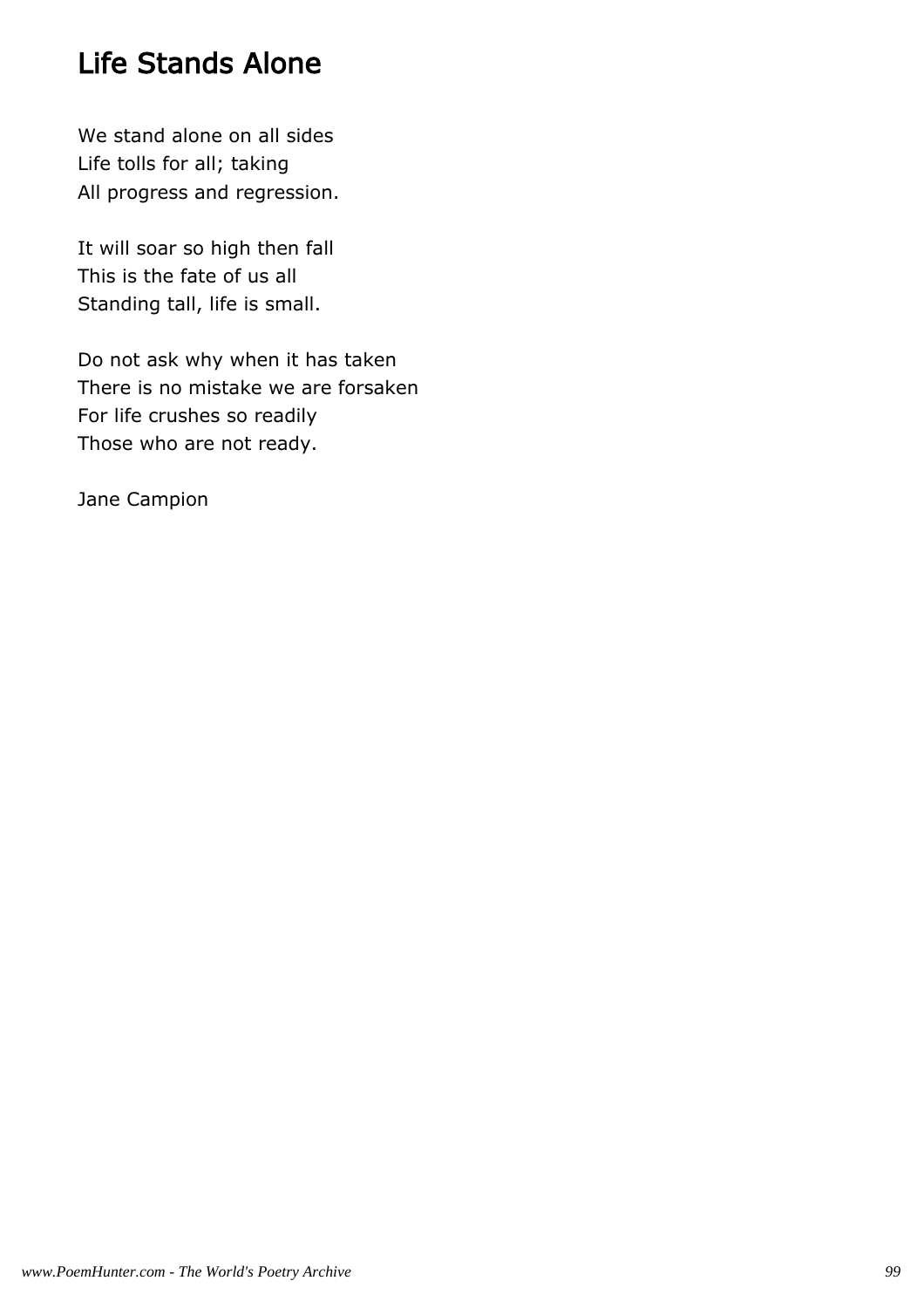# Light Of Eternity

In the sight of the storm We were all to be reborn The light of eternity is here.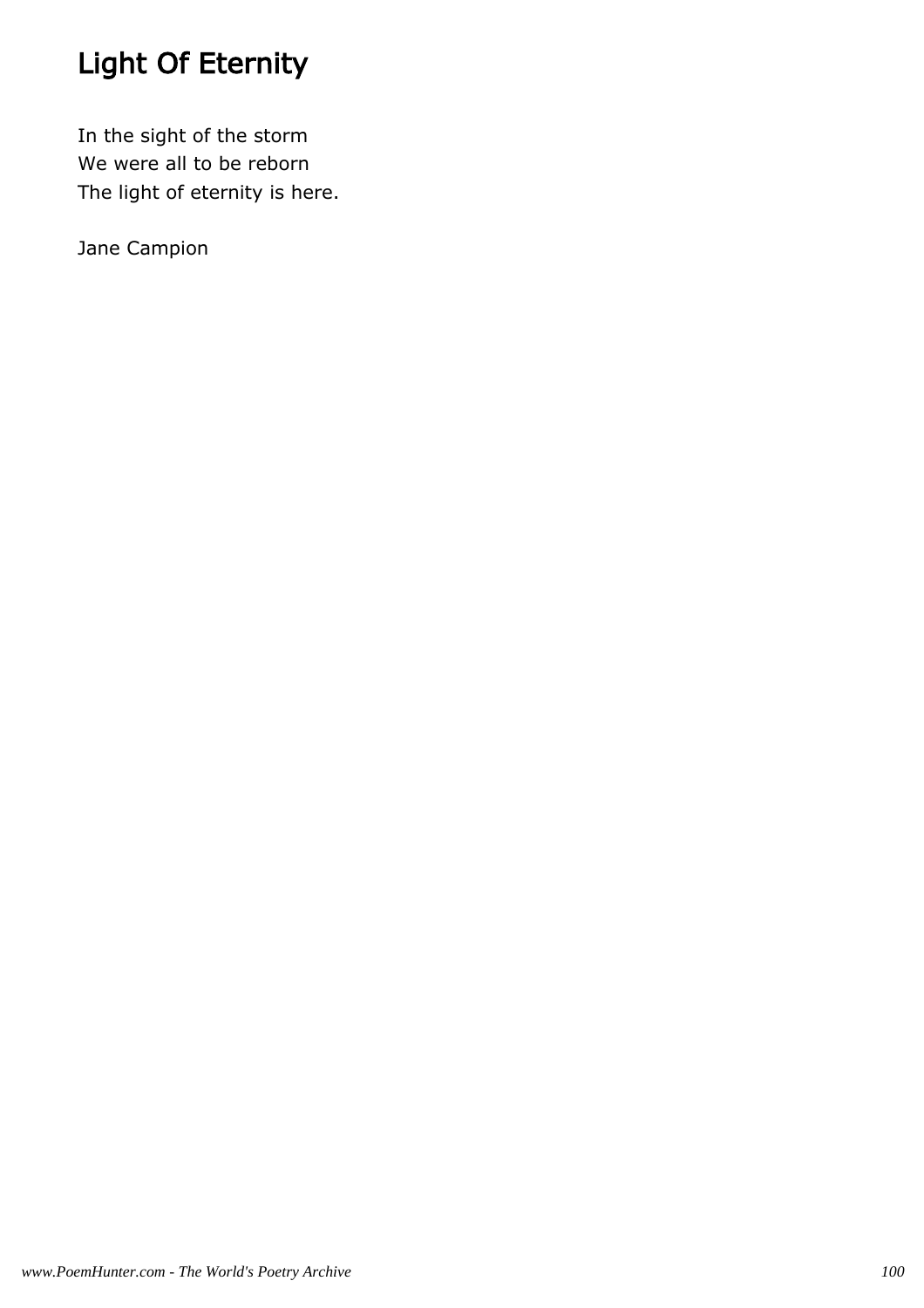# Lights Of Before

The lights of before Open all our doors The lights of before Has us asking for more The lights of before Is where we all saw.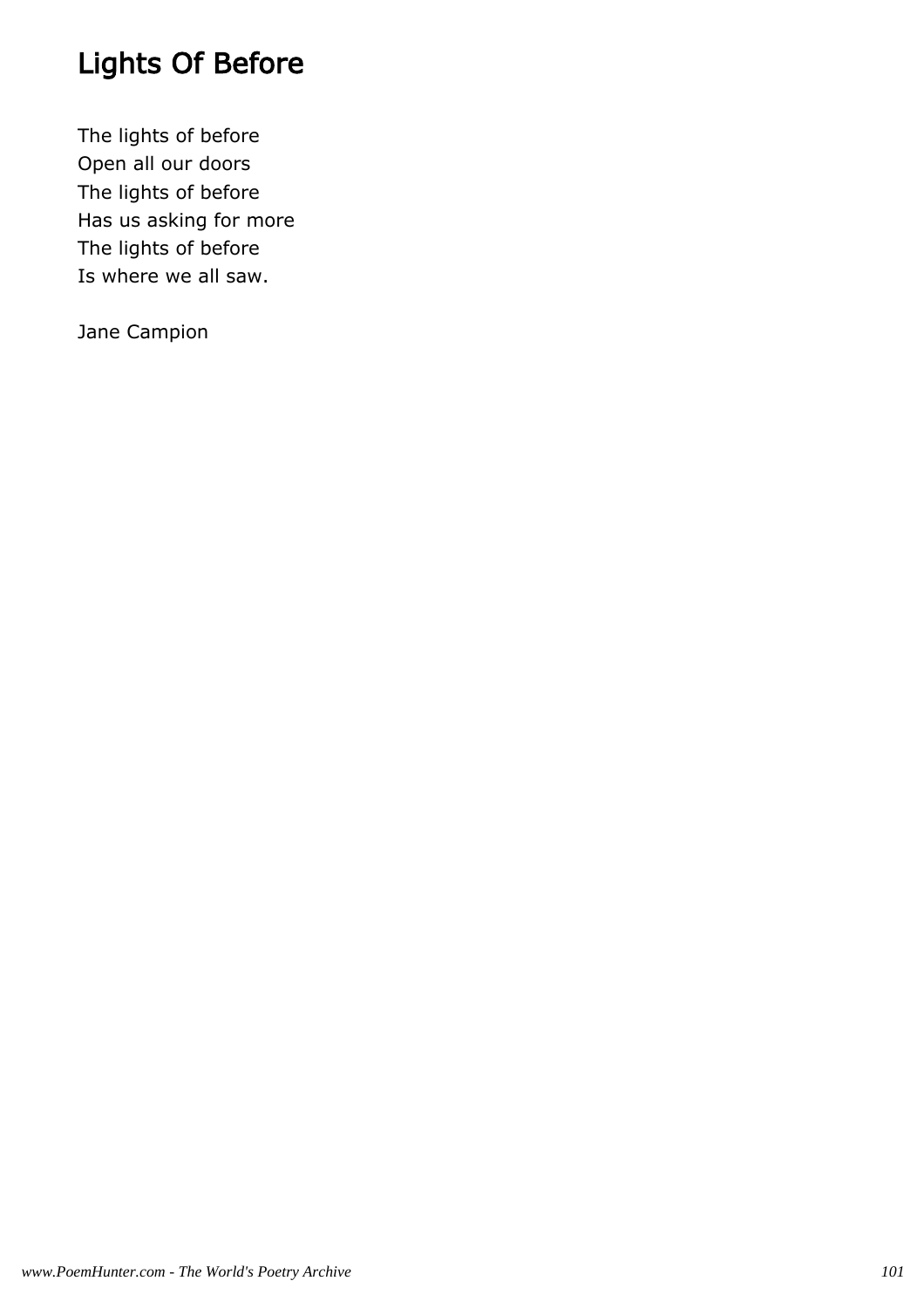#### Love Is Meant To Be

To love we feel for others More strongly than for self Strengthens everything within When we were once so weak.

Casting ourselves ashore We feel reassured by seeing waves When once there were none Love is love it is meant to be.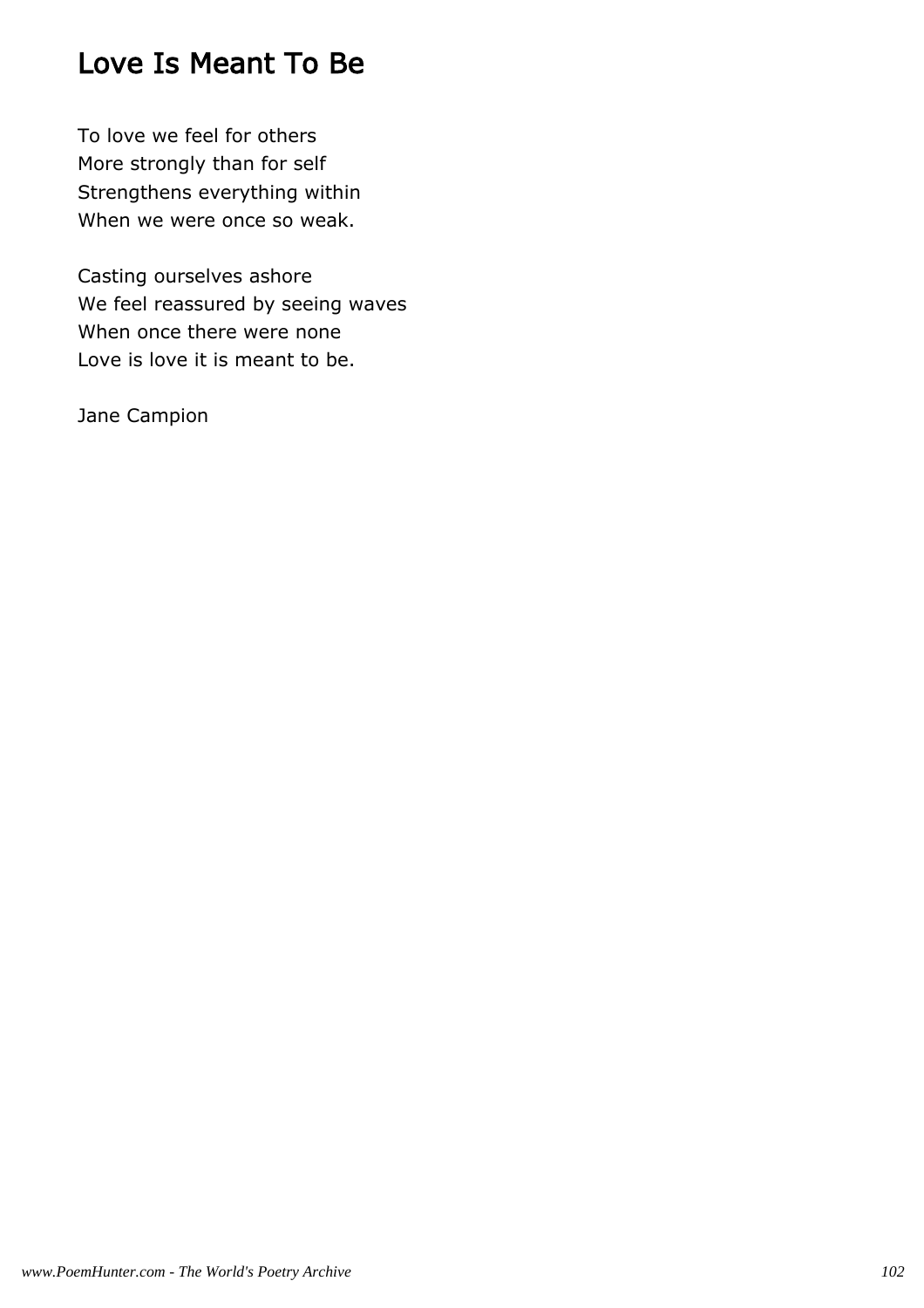#### Loving Time

Verse 1

Time is the time to be It is in you and me Time is the time to be It is in you and me.

#### Verse 2

I don't like any time at all Unless you are loving me I don't like any time at all Unless you are loving me.

#### **Chorus**

Time to go time to come Send loving time all the time Time to go time to come Send loving time all the time.

#### Verse 3

Are you loving time in my arms This is our time to be loving Are you loving time in my arms This is our time to be loving.

#### Chorus

Time to go time to come Send loving time all the time Time to go time to come Send loving time all the time.

Repeat all heartedly!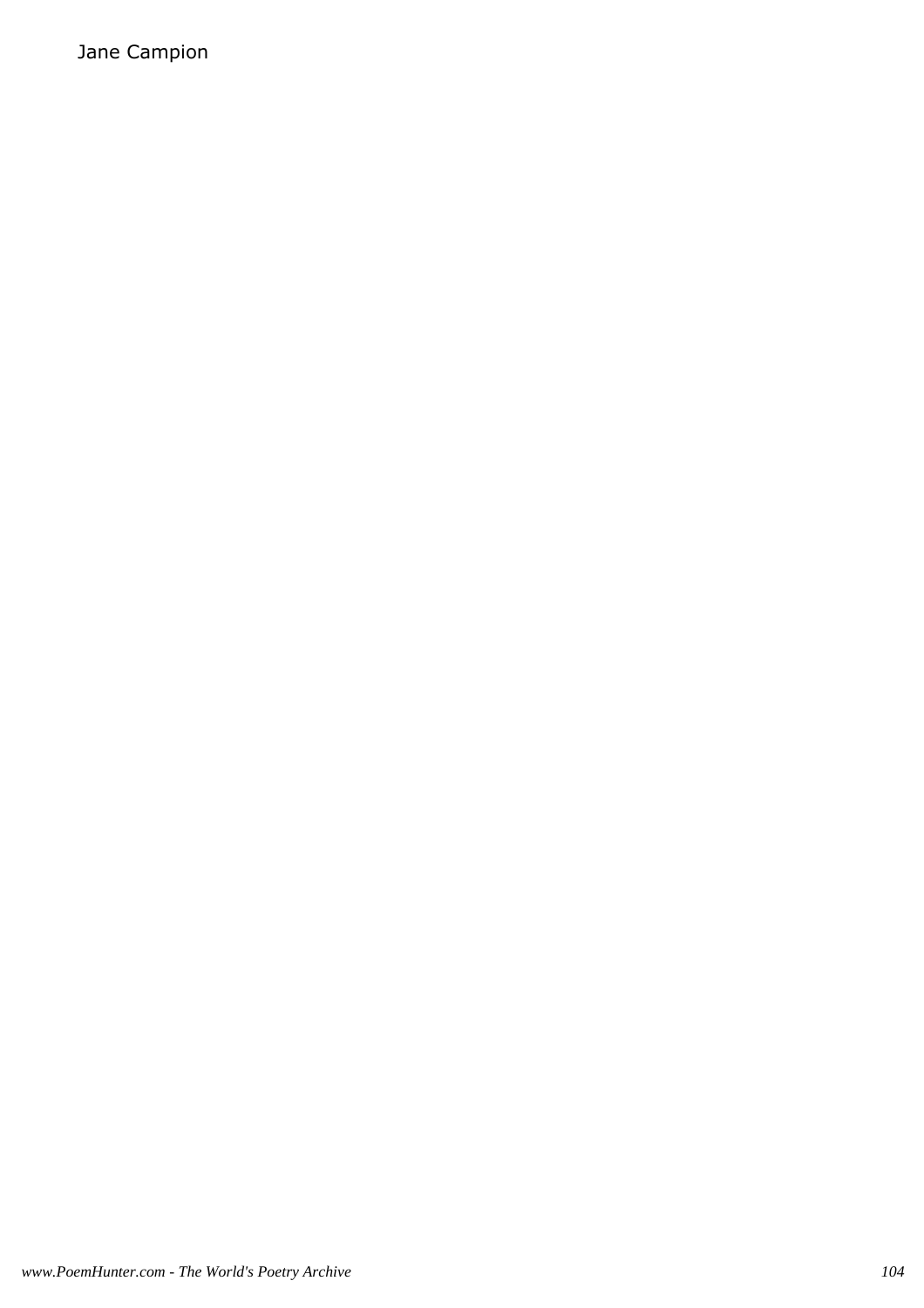## Lungs Of The World

Air... Here, there, everywhere Free, our life.

Breathe in, out, no doubt It will be here tomorrow Borrowed...

The lungs of the World... The Amazon Rainforest Breathes in carbon dioxide And out oxygen.

Twenty percent Of the world's supply.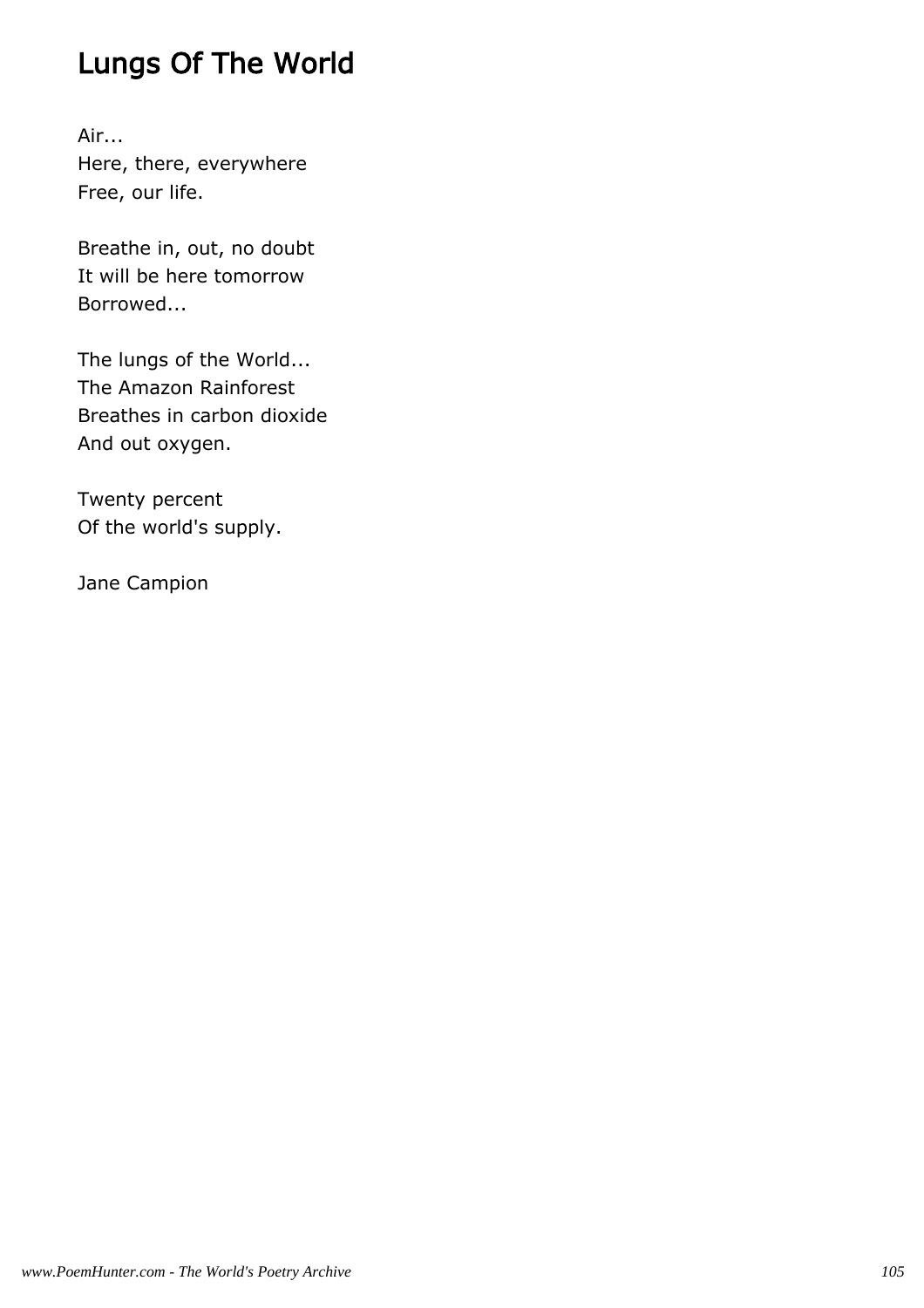### Memories Live Life Lively

Thrust into the world crying We soon suck up our past Living life each day of play Without a past we are nothing Mere shells on a distant shore Devouring life day by day, living Everything becomes our store We are its proprietors and keepers Memories let us live life lively.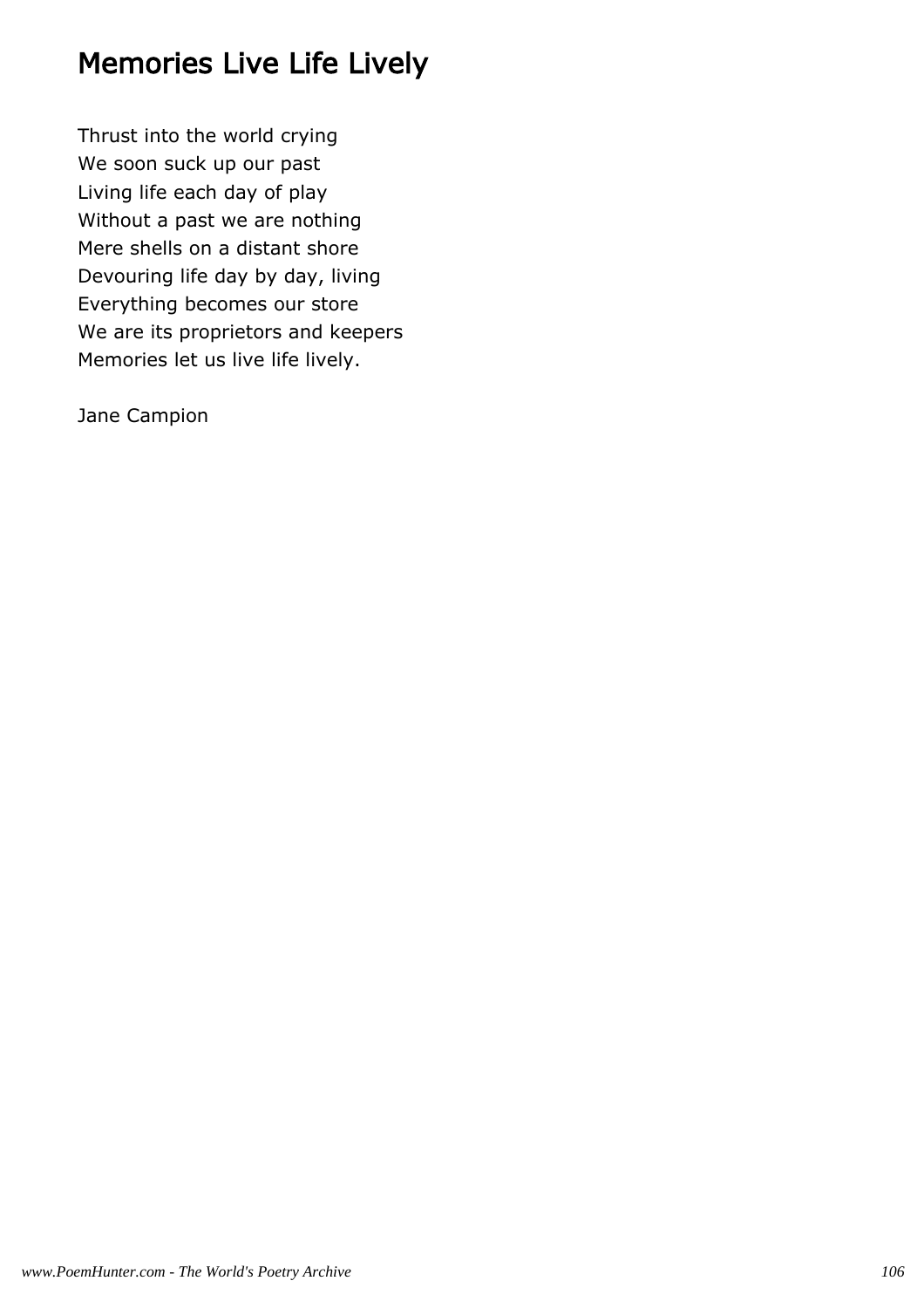#### Mistress Of The Universe

The Mistress Of The Universe Whipped Earth into shape Spun her around until gravity held Bombarded her with asteroids red Until she bled asking for mercy None was forthcoming as she cried Tears of the seas appeared Blew icy winds to all her poles Frozen in time Earth was defined Waiting for billions of years Until summer appeared, the first orchids Life was here to stand and stare All trees and vegetation became the crew Insects appeared out of nowhere The dinosaurs roared for two hundred million years Then mystery of mystery mankind was defined In Africa some two hundred millennia behind The hyenas laughed so hard but who had the last laugh The Mistress of the Universe is on top planning Off to Mars mankind needs a hammering.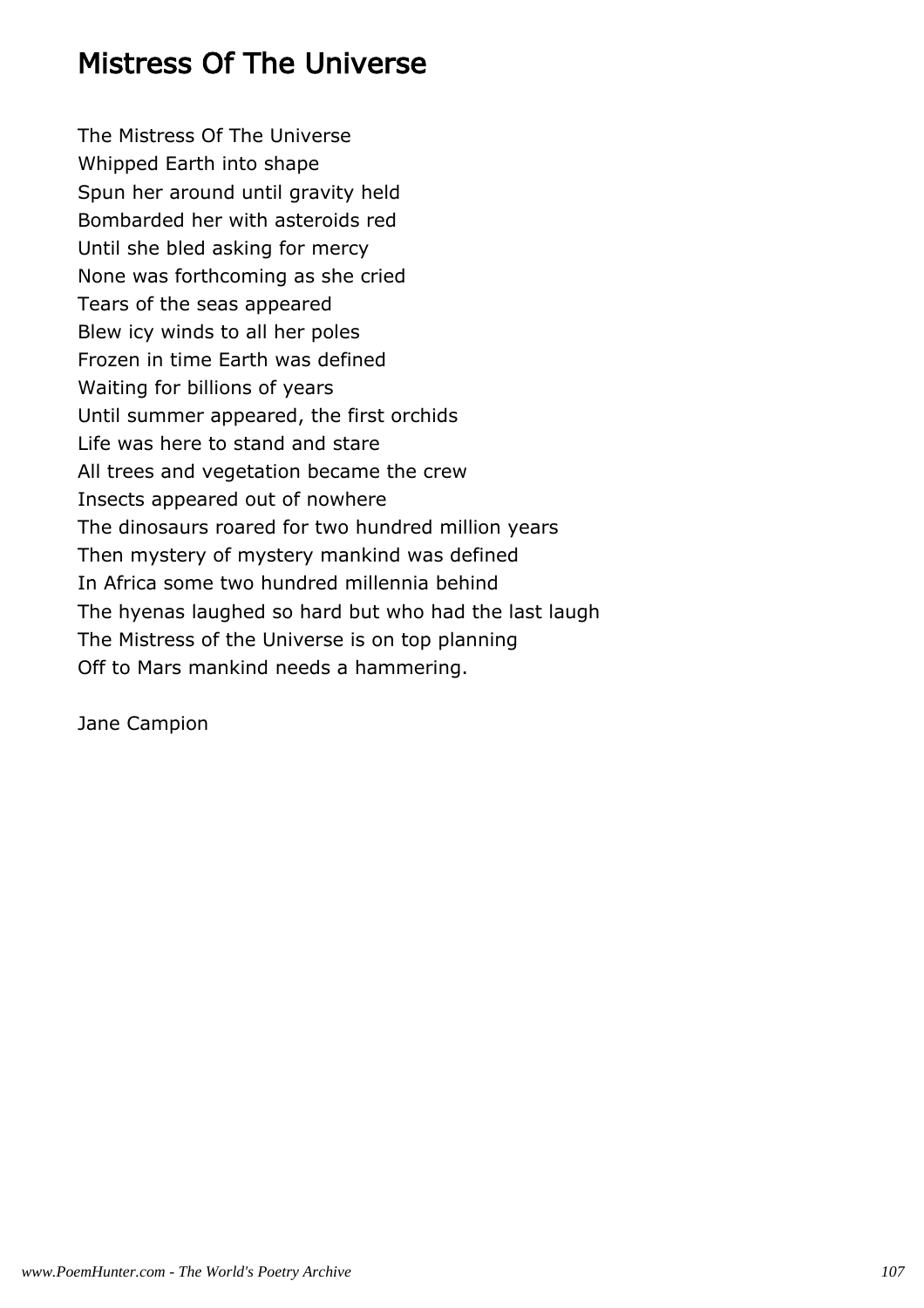## Money, Money Everywhere

Money, money everywhere Not a lot to spend Money, money everywhere So much to lend Money, money everywhere Borrowed for tomorrow Money, money everywhere Still in short supply Money, money everywhere Throw it away day by day Money, money everywhere We need it now, now!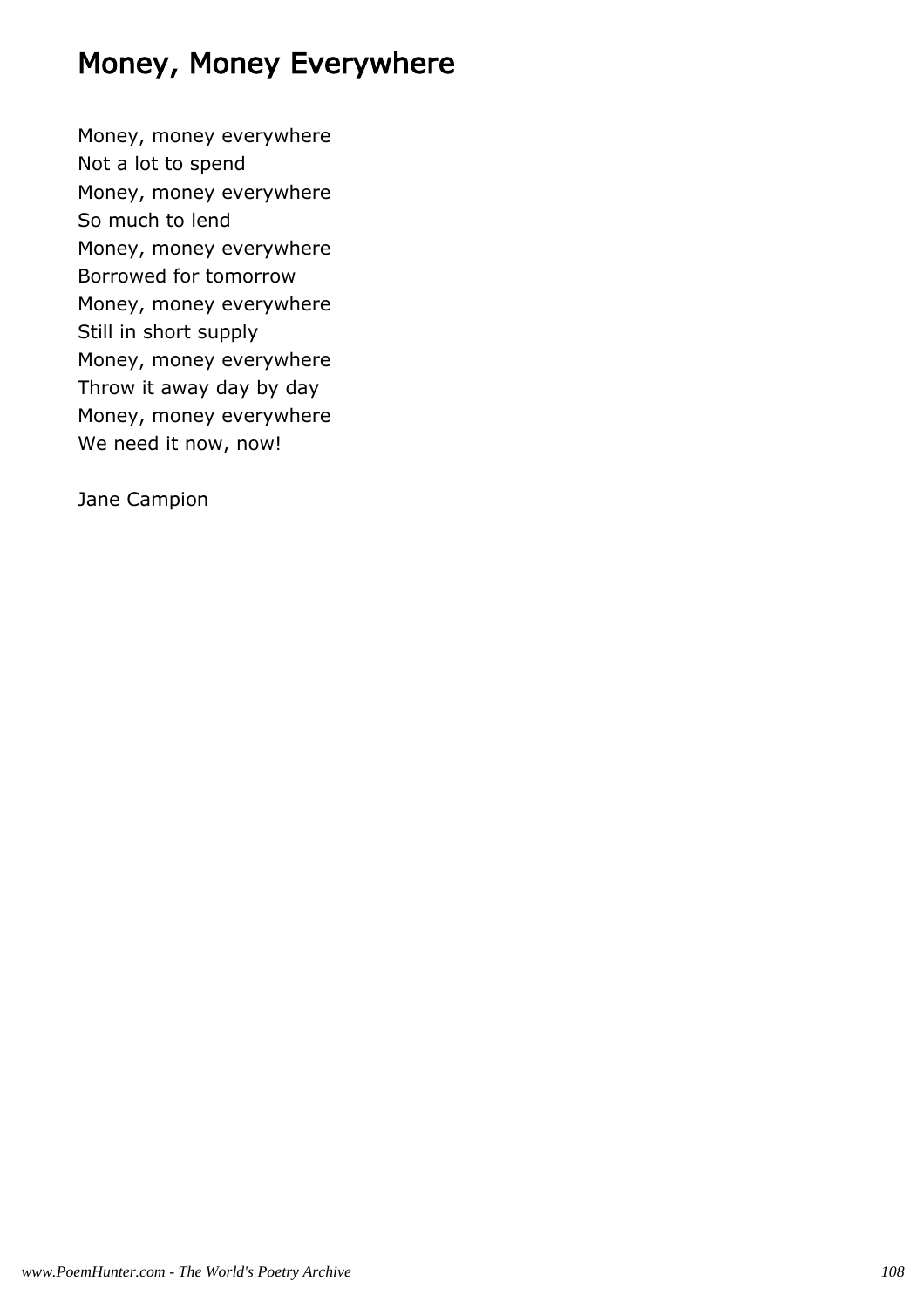# Mug Shots

Their mug shots reveal all Caught Hard faces Thin lips Destiny Inside.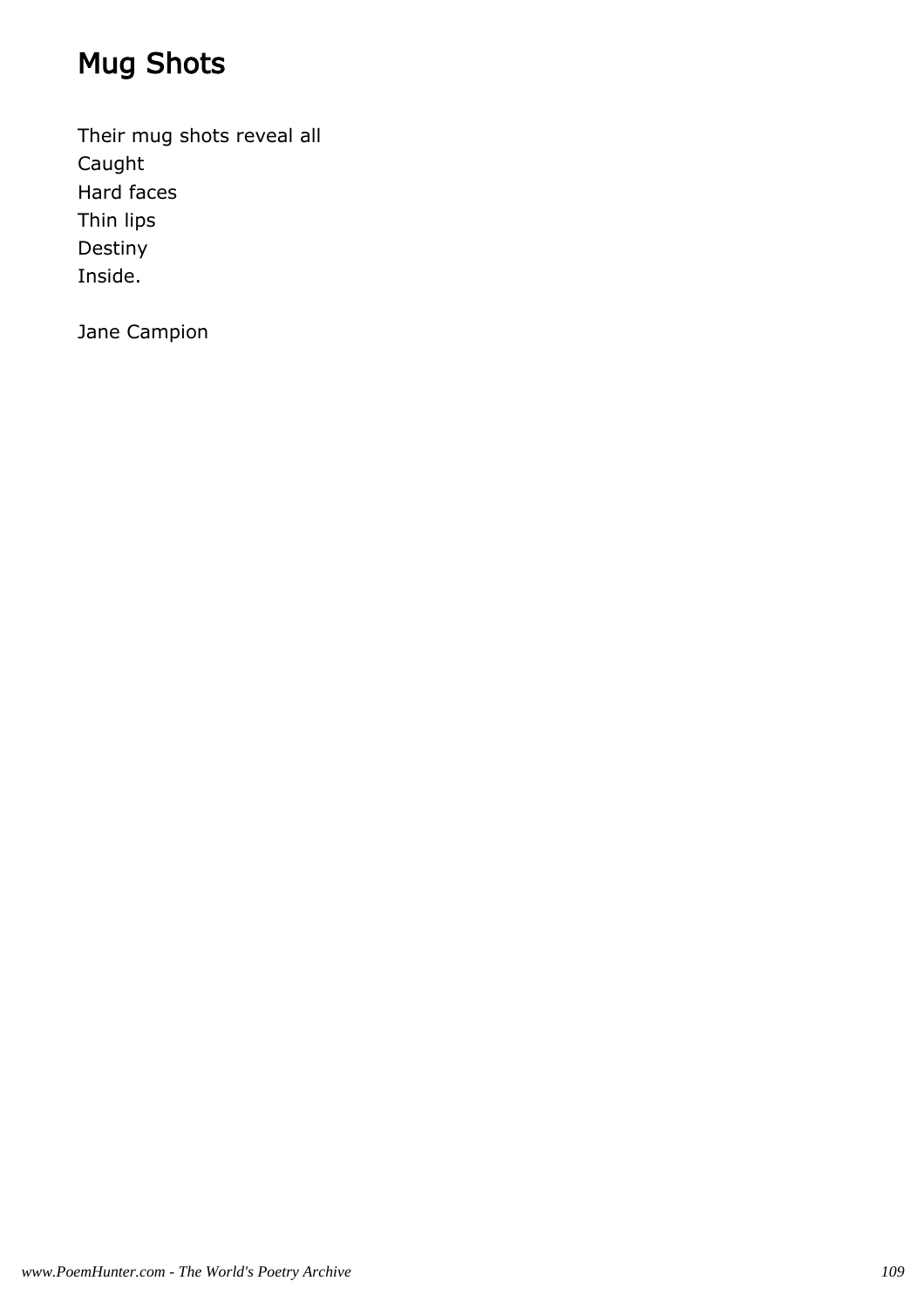## Mugs Are Mugs

Mugged by time Faces lined up Criminally inclined.

Serving their time Mugs are mugs Faces aligned.

They never learn An industry Working inside.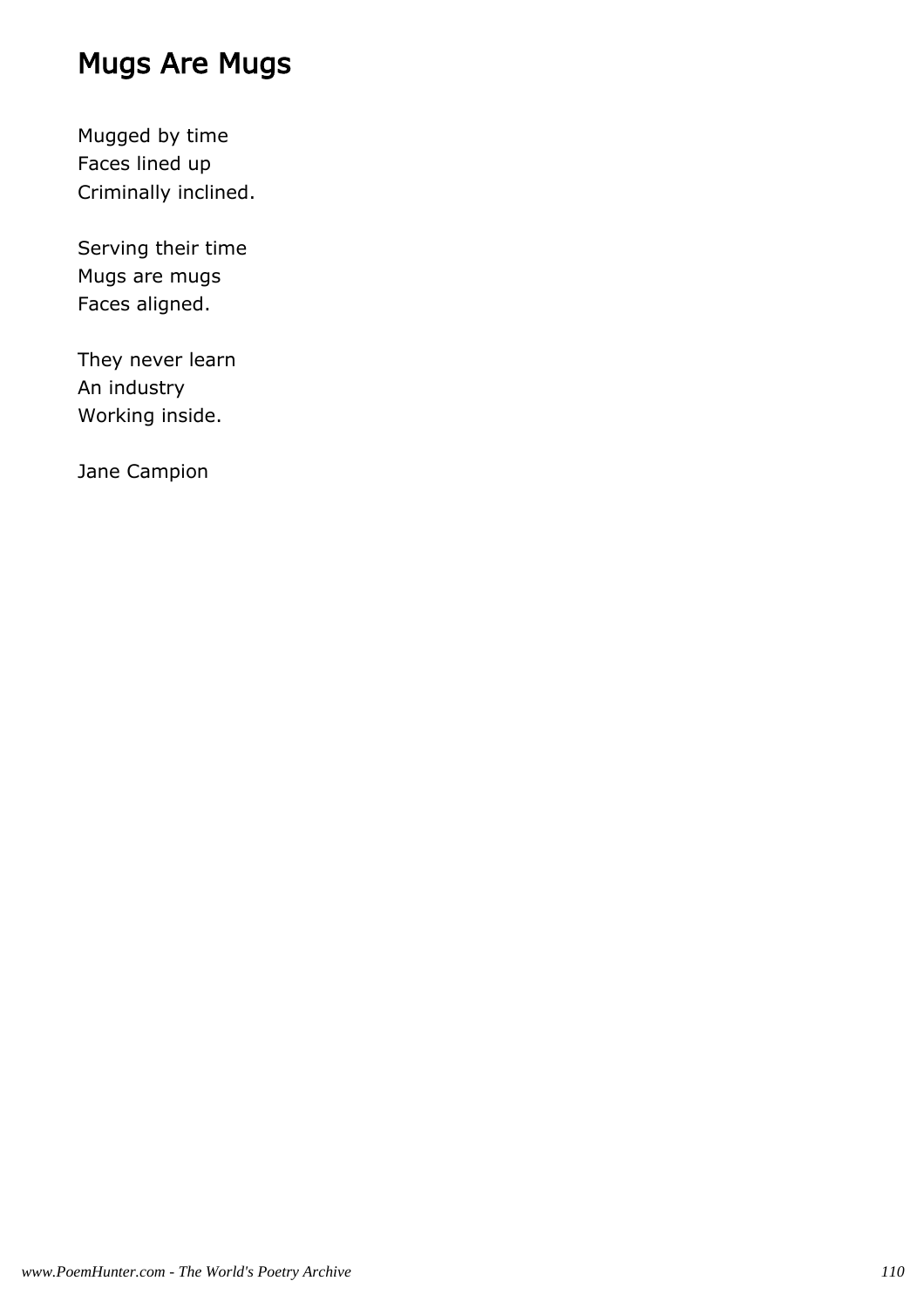### Musk Of Time

In the musk of time We can smell history So sweet and fetid.

Death rolls on and on Marching into our era Nothing ever changes.

Coffins loaded below As the wind changes Will it blow this way Always?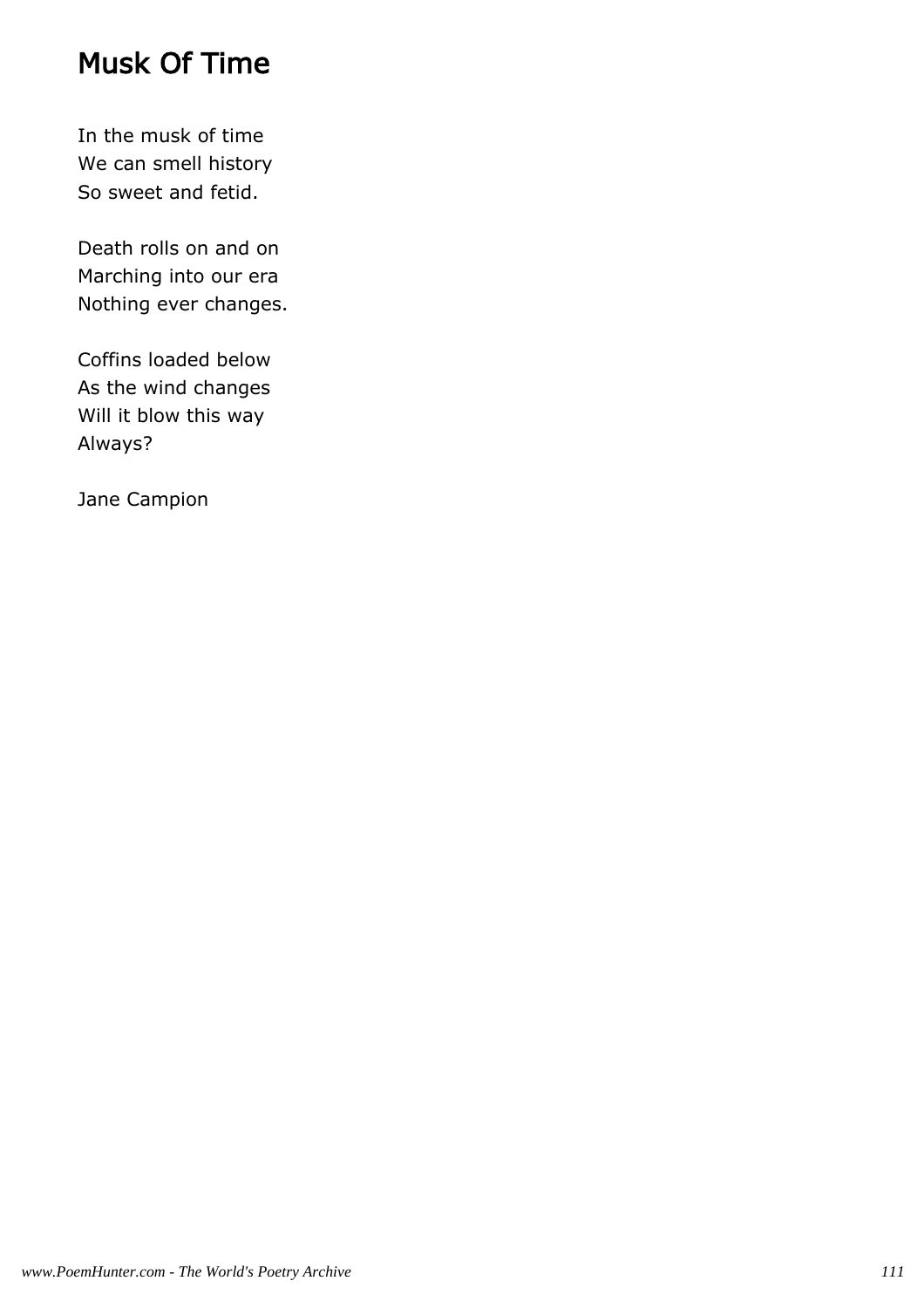#### Mystical Sea

Mystical sea of thinking... Show me your orbs and sapphires Shining so brightly, red lights Where we see seas of fire alight Producing silver bullets Fired at random across our ranges There are no targets only bullseyes Giving us all that we need to be And everything we do not need Magnetically tied to what is beliefs Giving us soul searching and relief.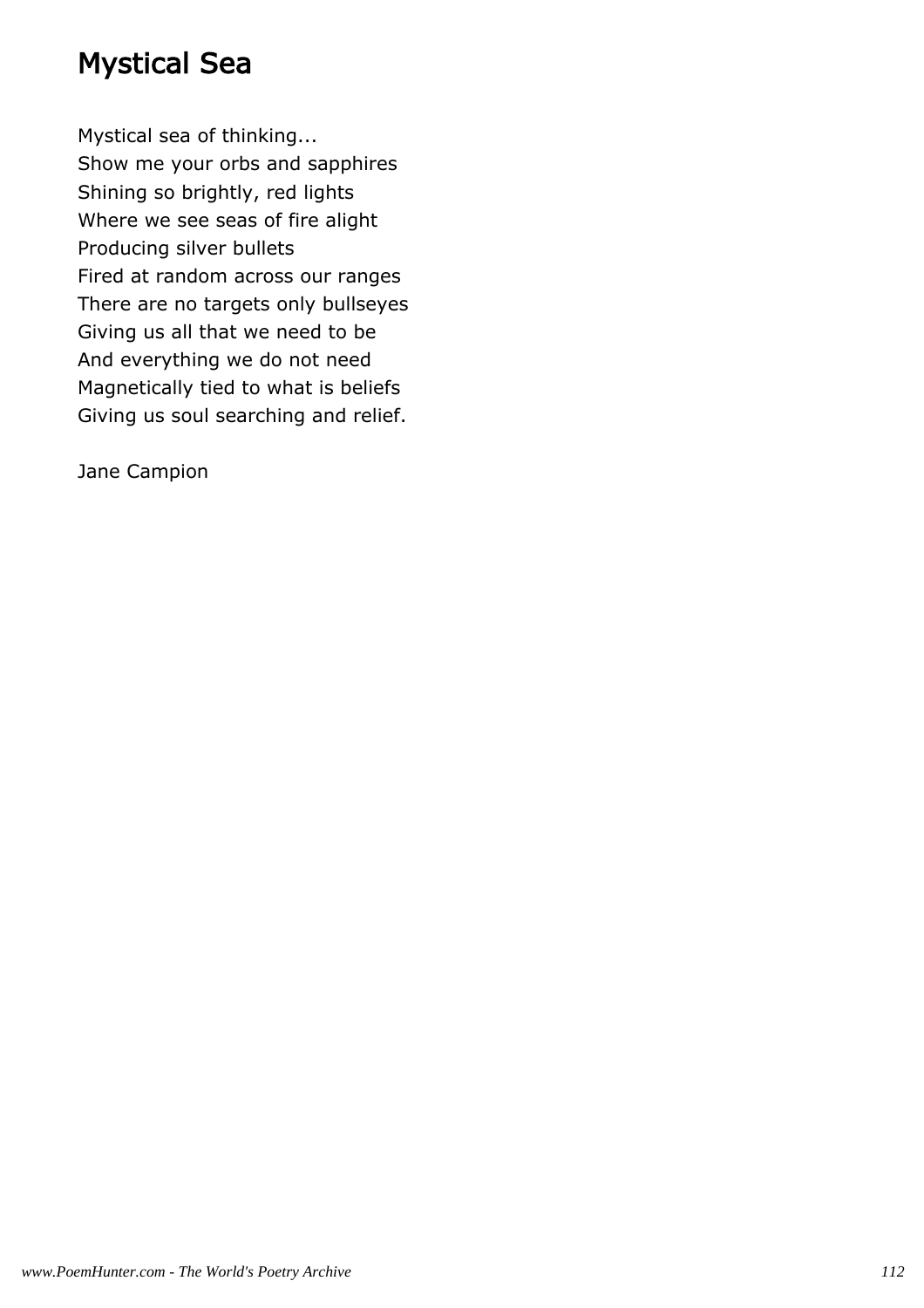### Nature Or Nuture

Innate values are genetic Creating our morality Rogue genes create rogues.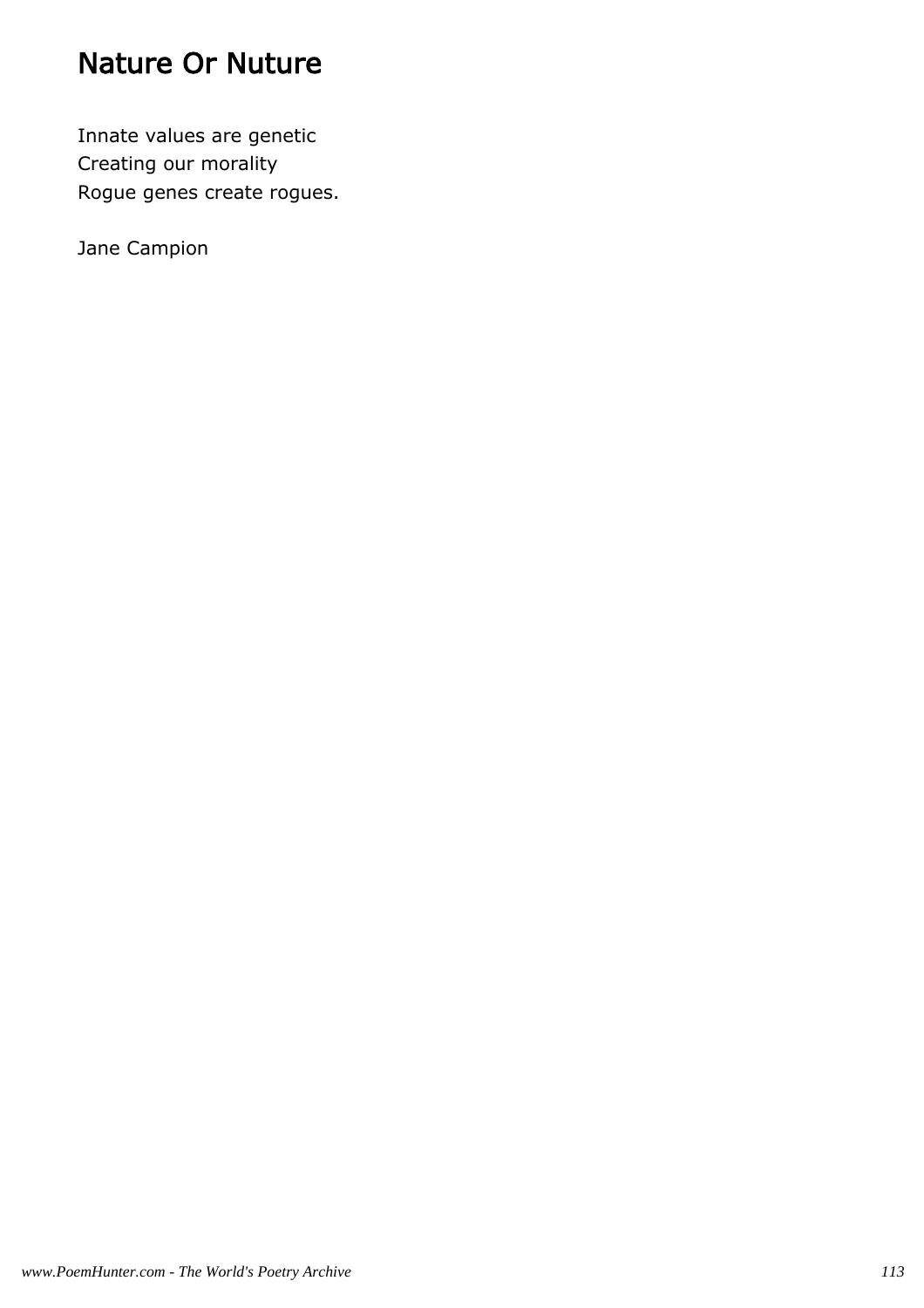#### Nature's Arms

Caught in nature's arms Life spreads, assisted Regenerating barren lands.

Caught in natures arms Seeds of foreign flora harm Destroying native vegetation.

Nature is ill-served by mankind Introducing species, unchecked Causing plagues and destruction.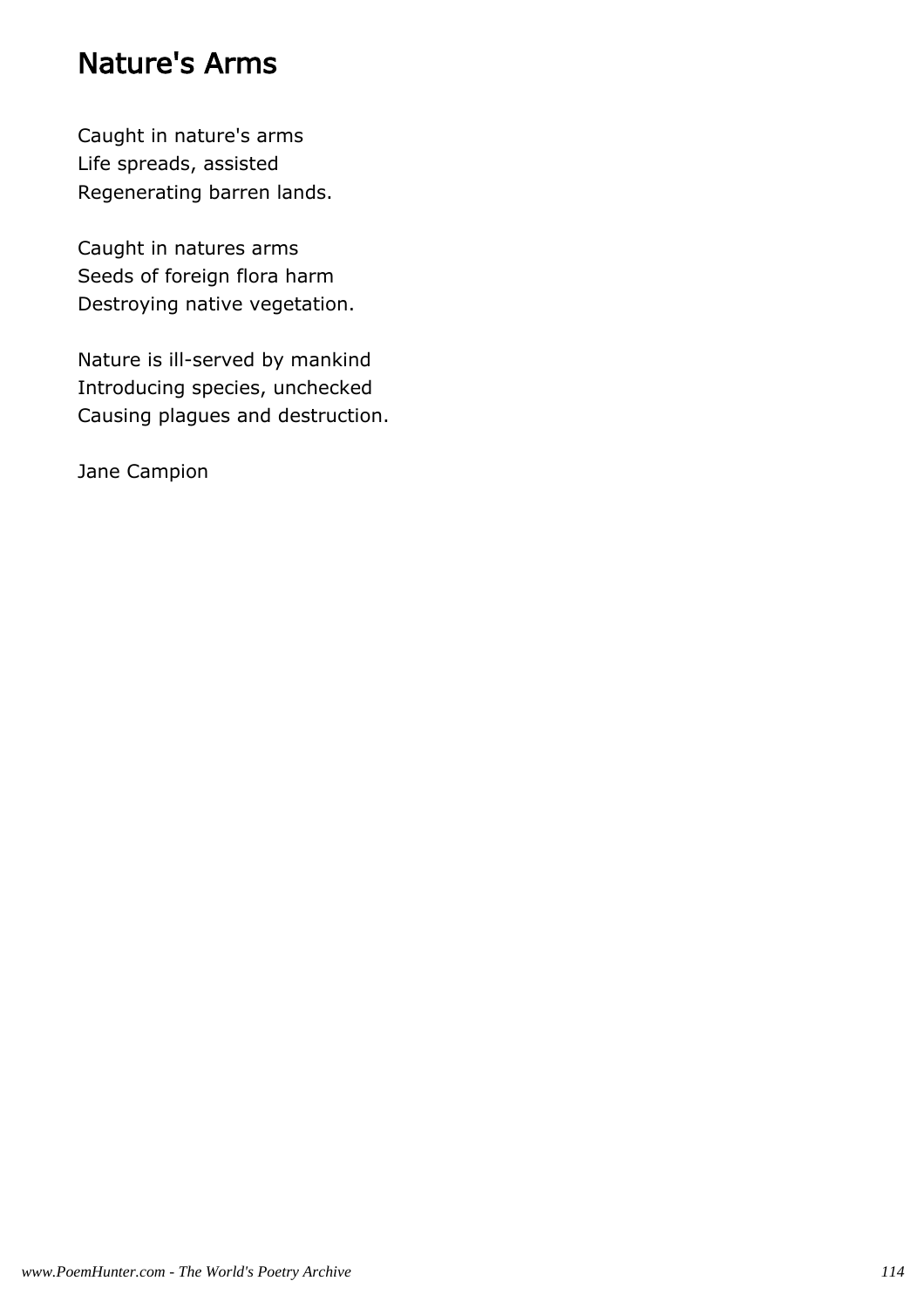## Nature's Magic

Waving a wand Over the Earth Nature's creation Is beyond imagination And any human's ken To paint or write With a brush or pen About the sheer beauty And delight of its magic.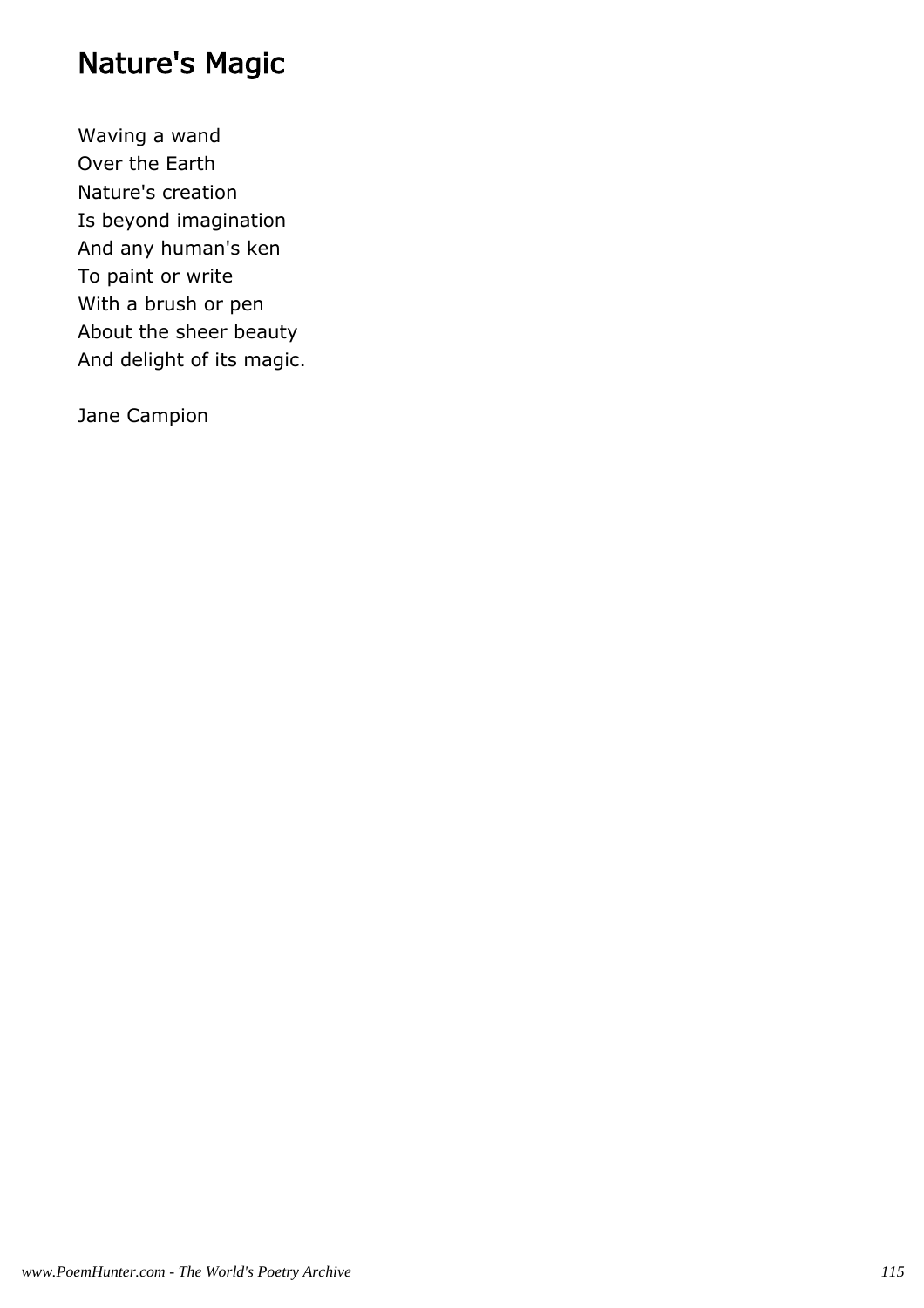## Negatives Become Positive

Stand, shout and flout Improper standards Negatives become positive.

When offering a hand The other disappears Remedy.

Shake someone's ear Then a hand will appear To the hand there.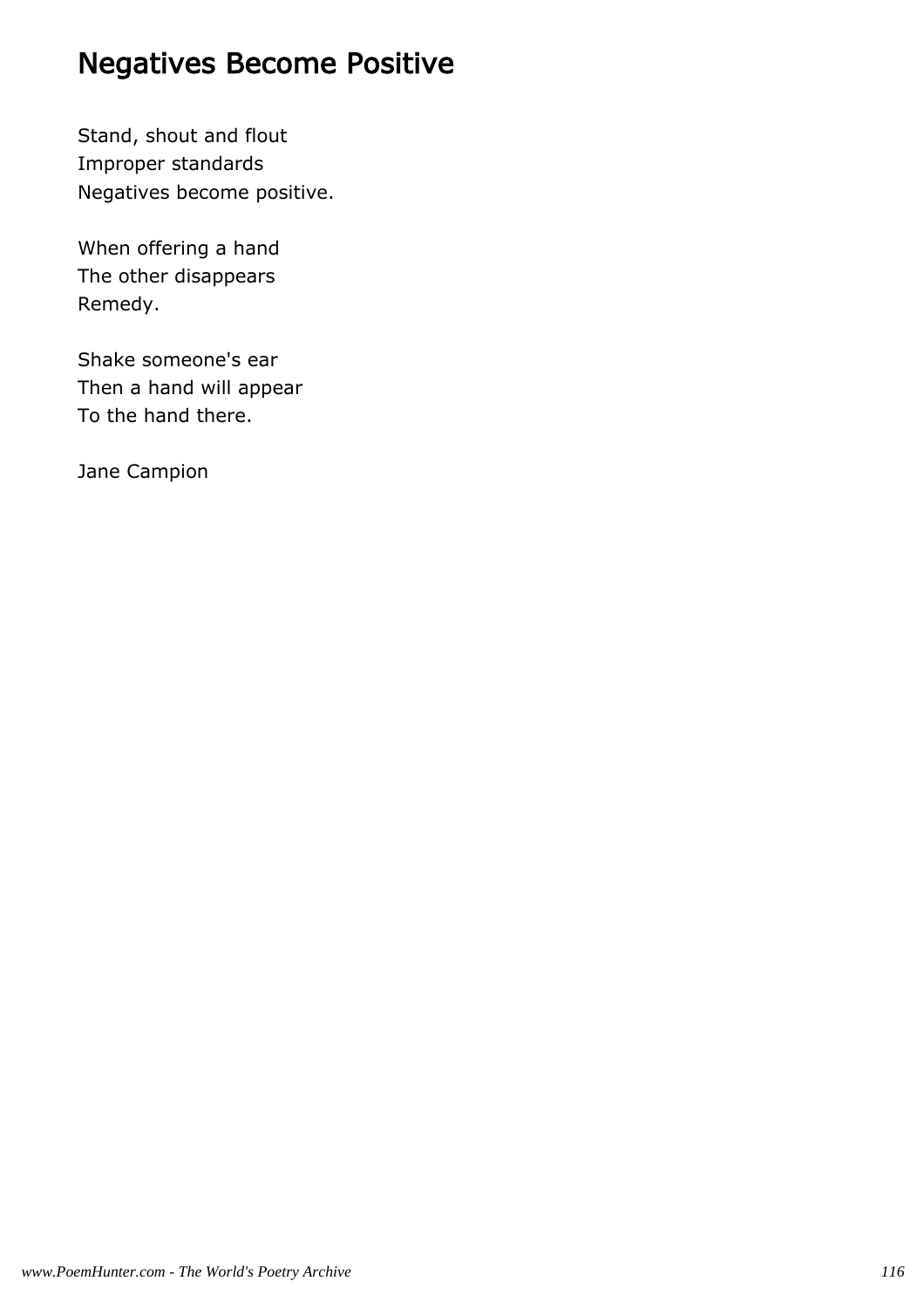## Night Of Fear

In the dark night of fear Emptiness felt so real, near All our hopes were translated In the darkness of our souls Never to reach those goals Negativity sprayed the air Clinging to hope we were here Without light the night of fear.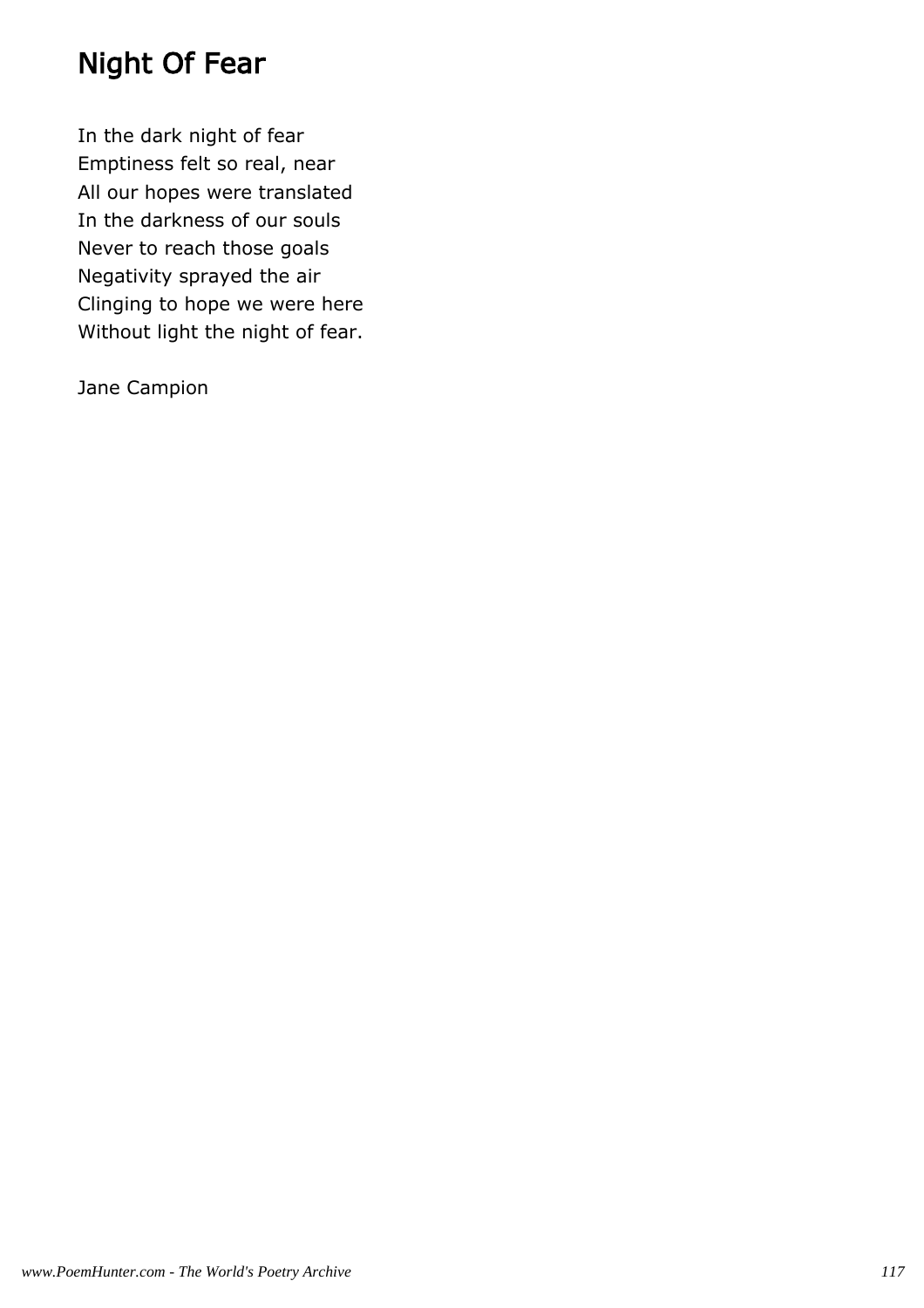#### No Escape

Escape not the tyranny of mind It holds all in its grip Grasping life so tightly Never letting it go.

Escape not the tyranny of mind Plunging all into its depths Letting its hold be known Shaking the world we see.

Escape not the tyranny of mind From dawn to dawn we wish for rebirth You might laugh and cry It is there until you die.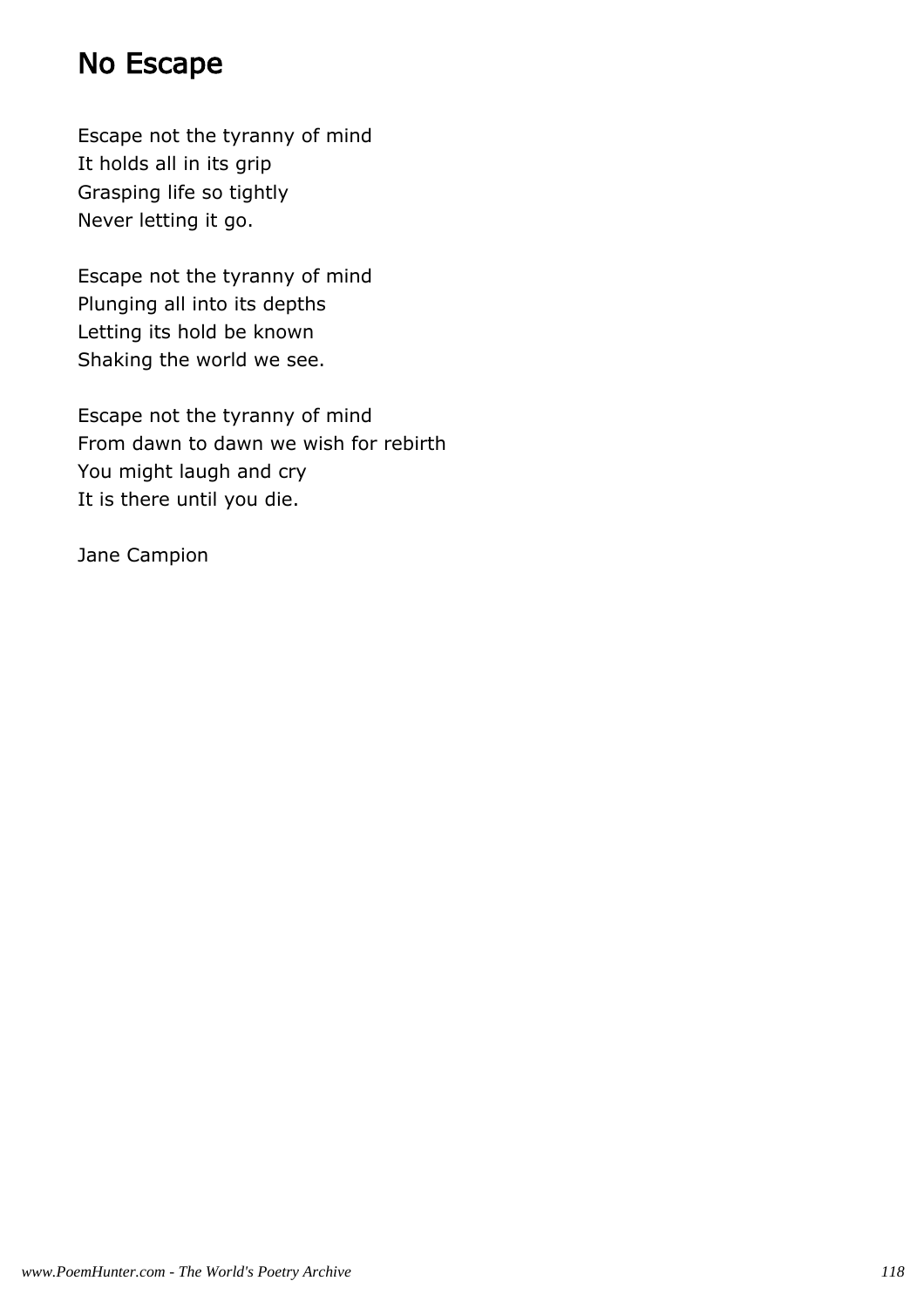## No One Expects

In a blackened grave The lie lies alive Waiting for daylight To be reinterred In the face of truth That no one expects.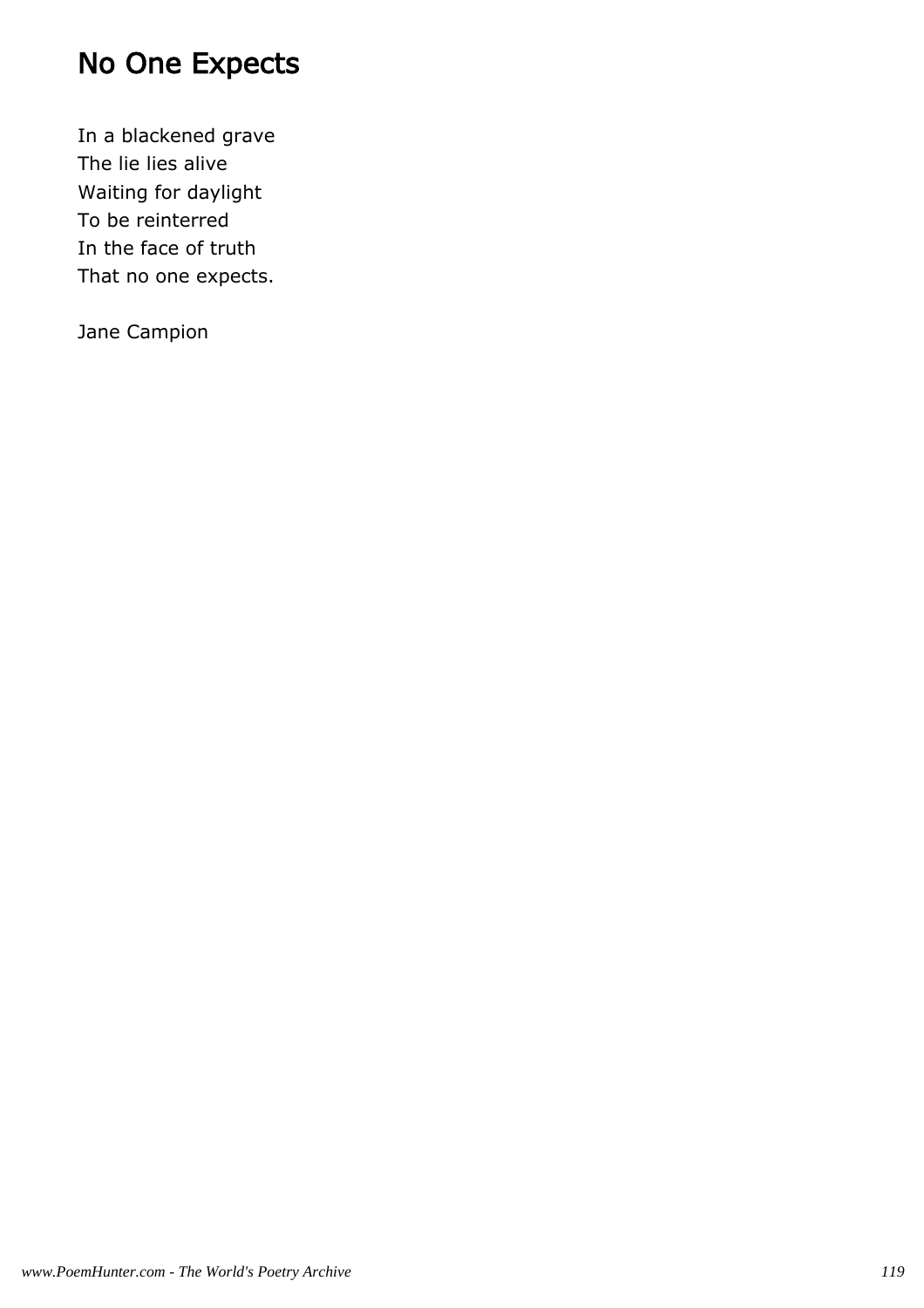#### No One Saw Her Go

In madness she thrashed Eyes on fire with desire Hair yellowed in the wind So thin we see her bones Delirium was never there A white stained flowing gown She was hitting down, down A twitch they thought, witch The cats ran alongside All the rats laughed was she daft Madness is there inside not hiding There for all to see Approaching the sea she waded weighted No one saw her go for she was below.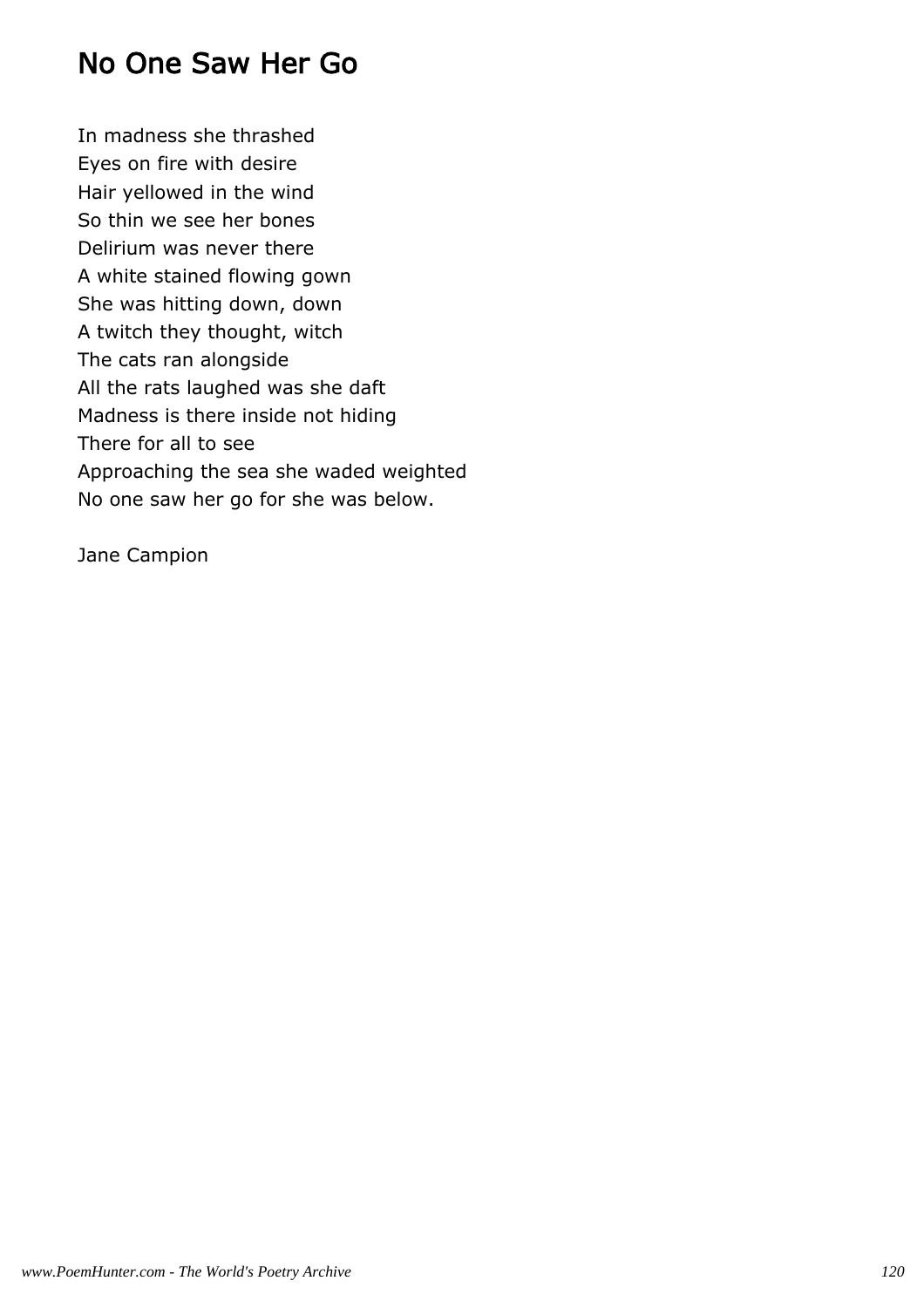#### None Could Escape

In the end was the word From the beginning it came Words followed words.

Herded like sheep Into their pens None could escape.

Until the gate opened Jumping over each other They ran out.

Unfortunately, back they came Feeling so sheepish None could escape.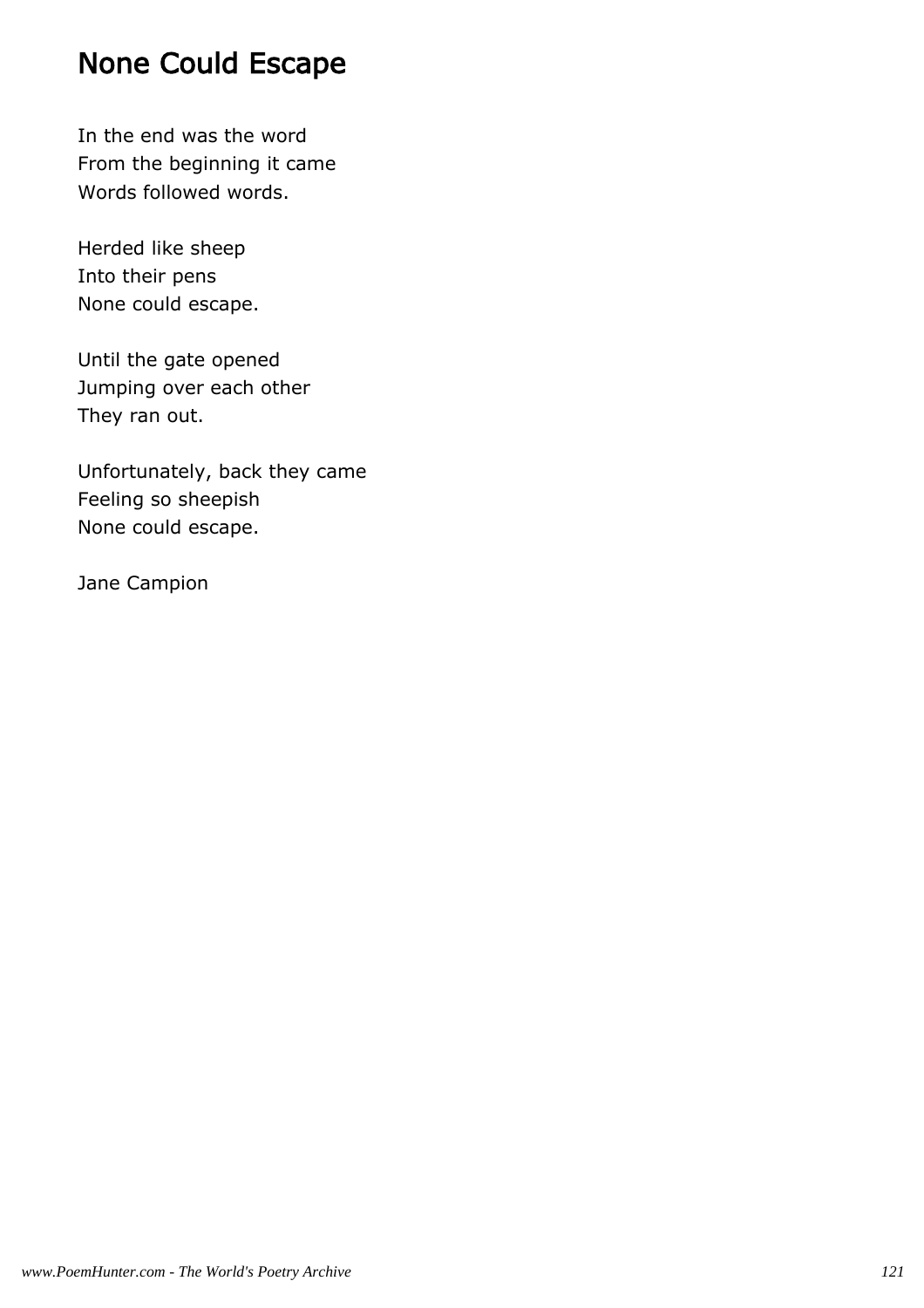# Nothing Is Nothing

The quotient of nothing Is always nothing Can you add to that?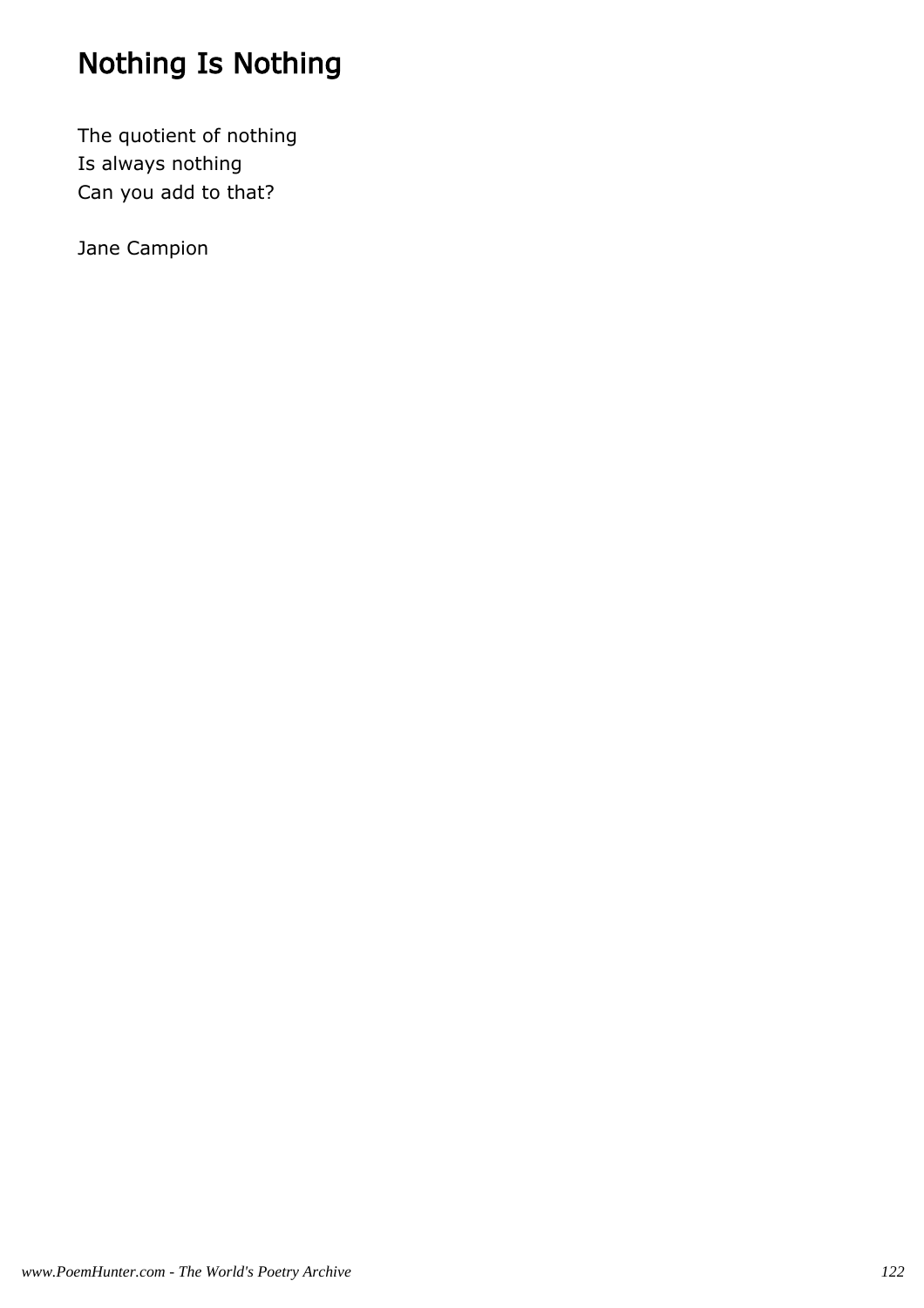## Nothing Is Seen

From the darkness of space Let's look at the human race Nothing more than footprints Spending their time Thinking relevance Nothing is seen.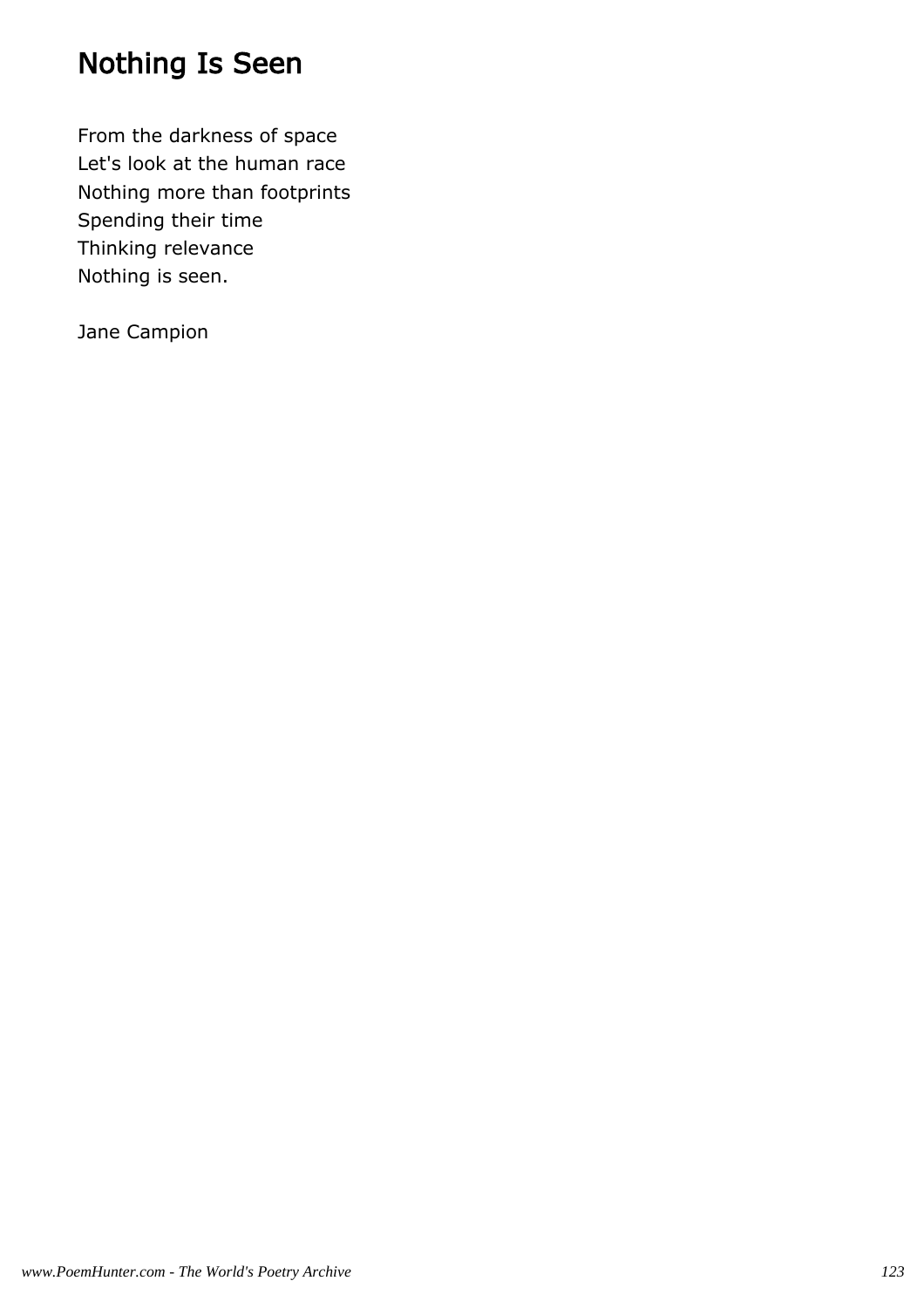# Nothing Meets Something

When nothing meets something We see beauty transforming all.

Where fauna and flora surprise All those able to see beyond.

This is where mankind shines A glow from within disregarding self.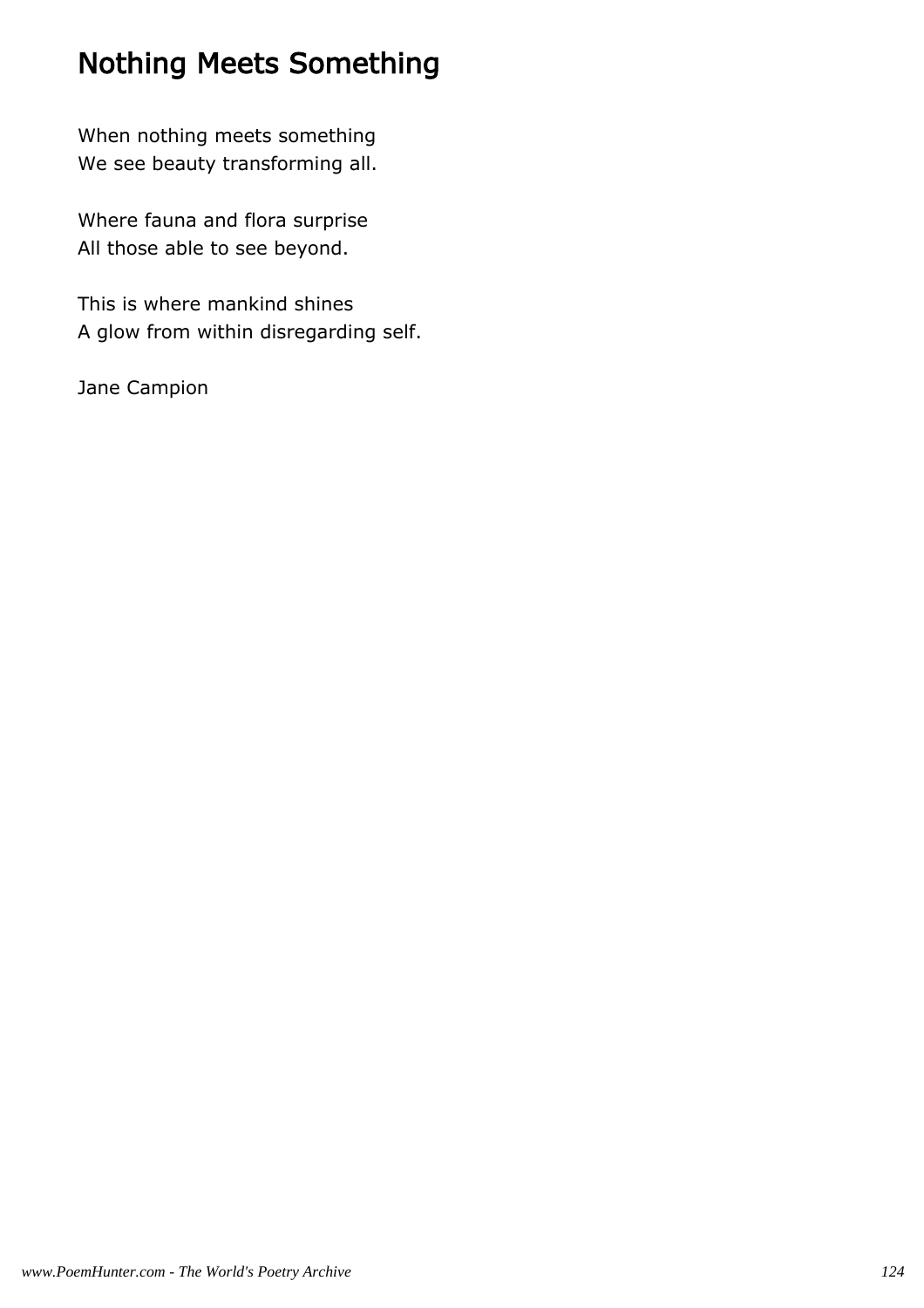## Nothing Much At All

We are no more than nothing Thinking we are something That is the smallest of all.

All is part of something And something is nothing Of nothing at all.

To be is to be all or nothing In the fall of something Is nothing.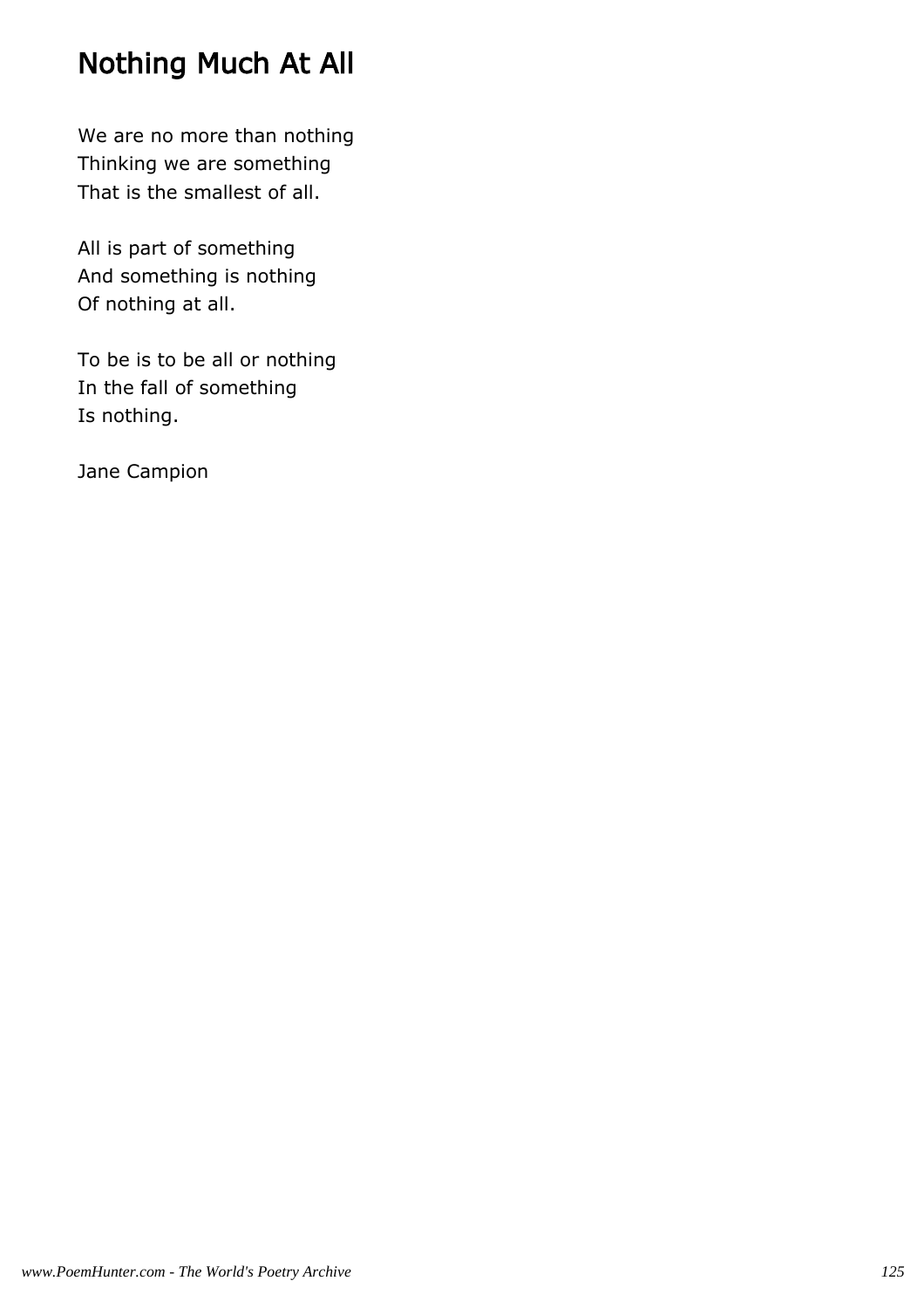# O To Be Simple

O to be simple Everything is clear There is air, food Love, life, death O to be simple It all passes by Whereto the sky O to be simple There is God The Devil And the deep blue sea.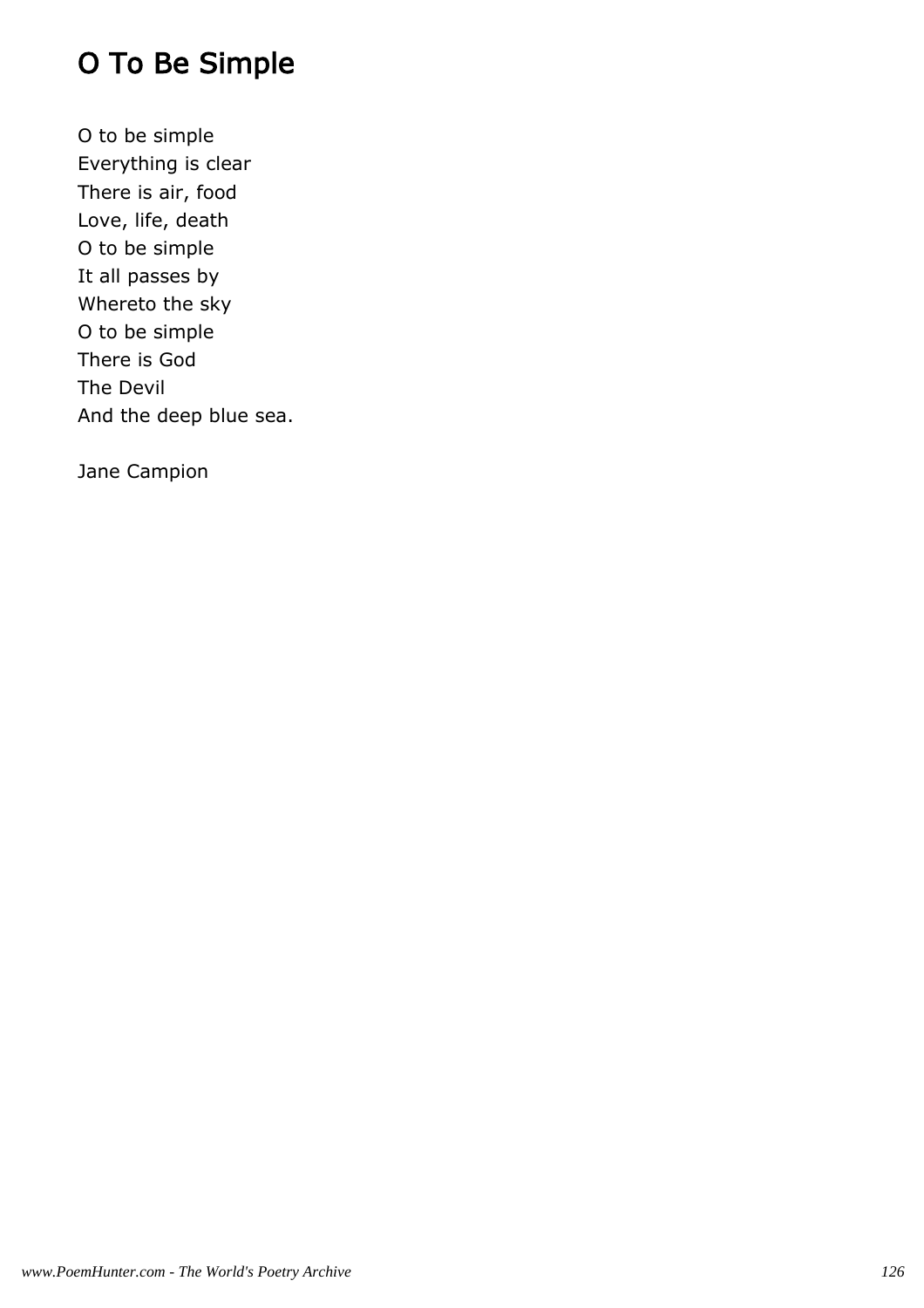## Obscenities Of The Past

The obscenities of the past Are hidden behind curtains Dripping with gore and blood.

All must recognise insanity Waiting patiently to strike As if this is what is expected.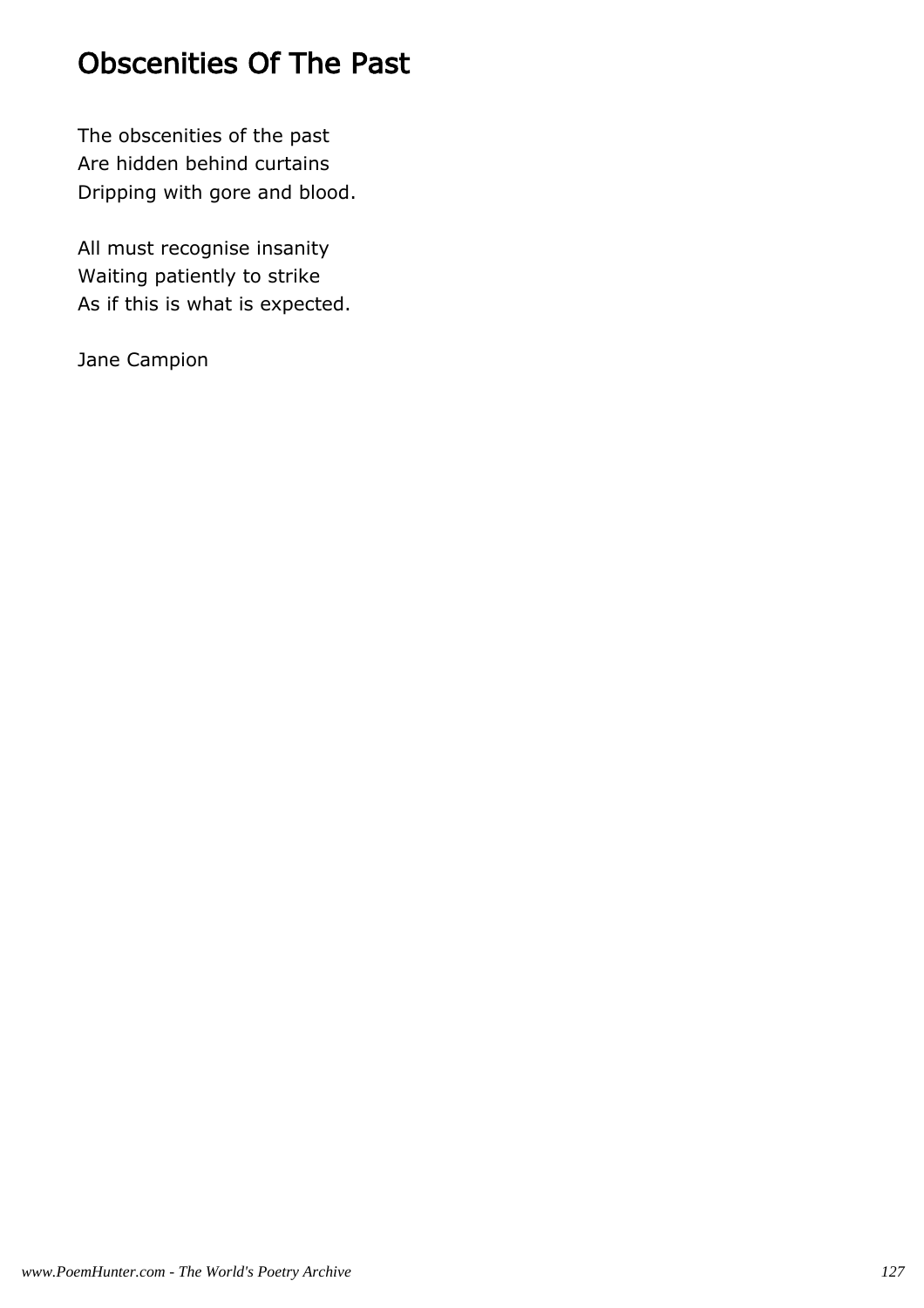## Offence To Mankind

Hunting nature's creatures A sport that shows brutes Never advancing... Enjoyment is paramount Those mounted fools Watching animals die pointlessly Having no value for buffoons Pointing guns without defence Creating offence to mankind.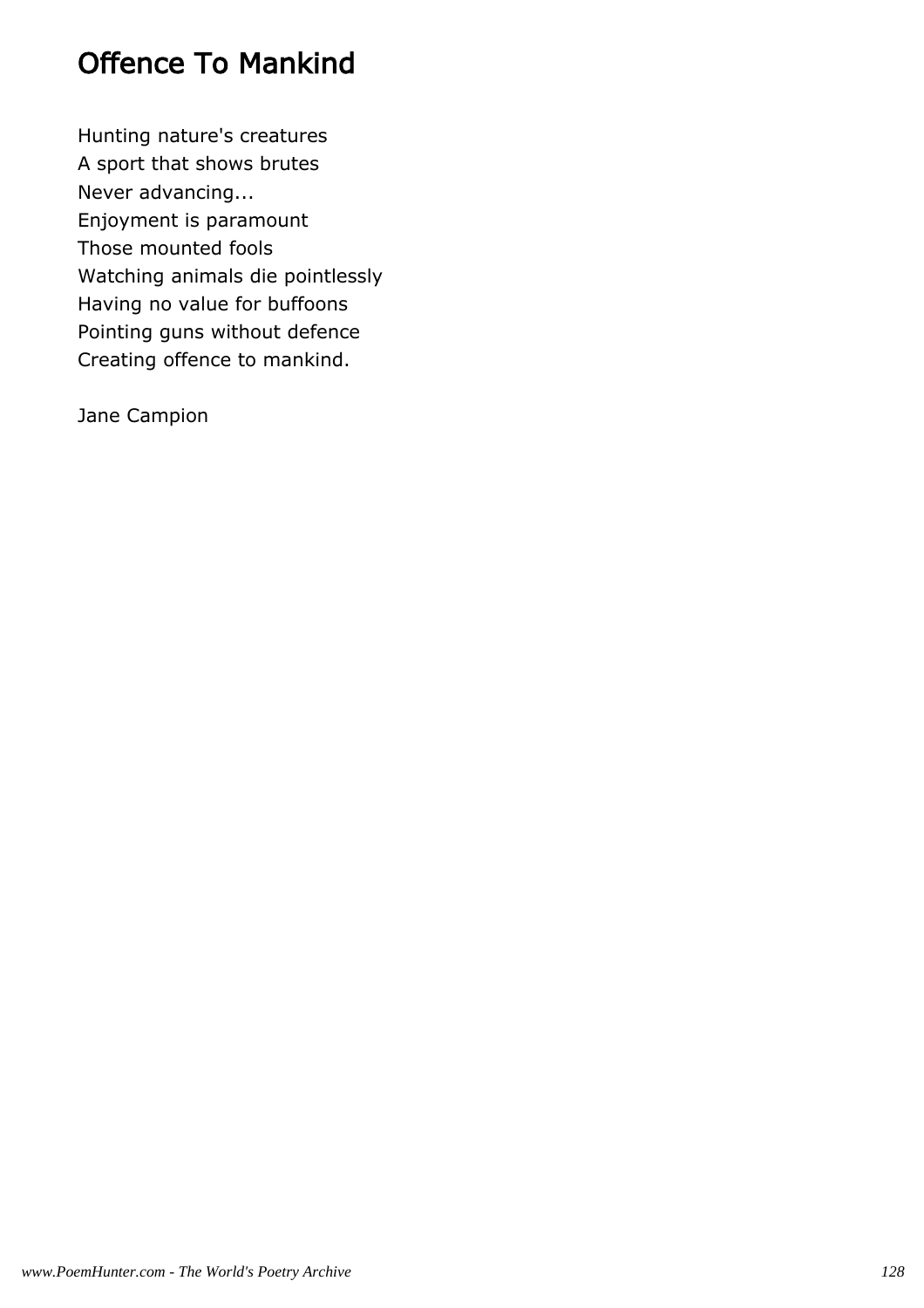# Old Dogs

Old dogs never die They just bark and bark Until we wish they did.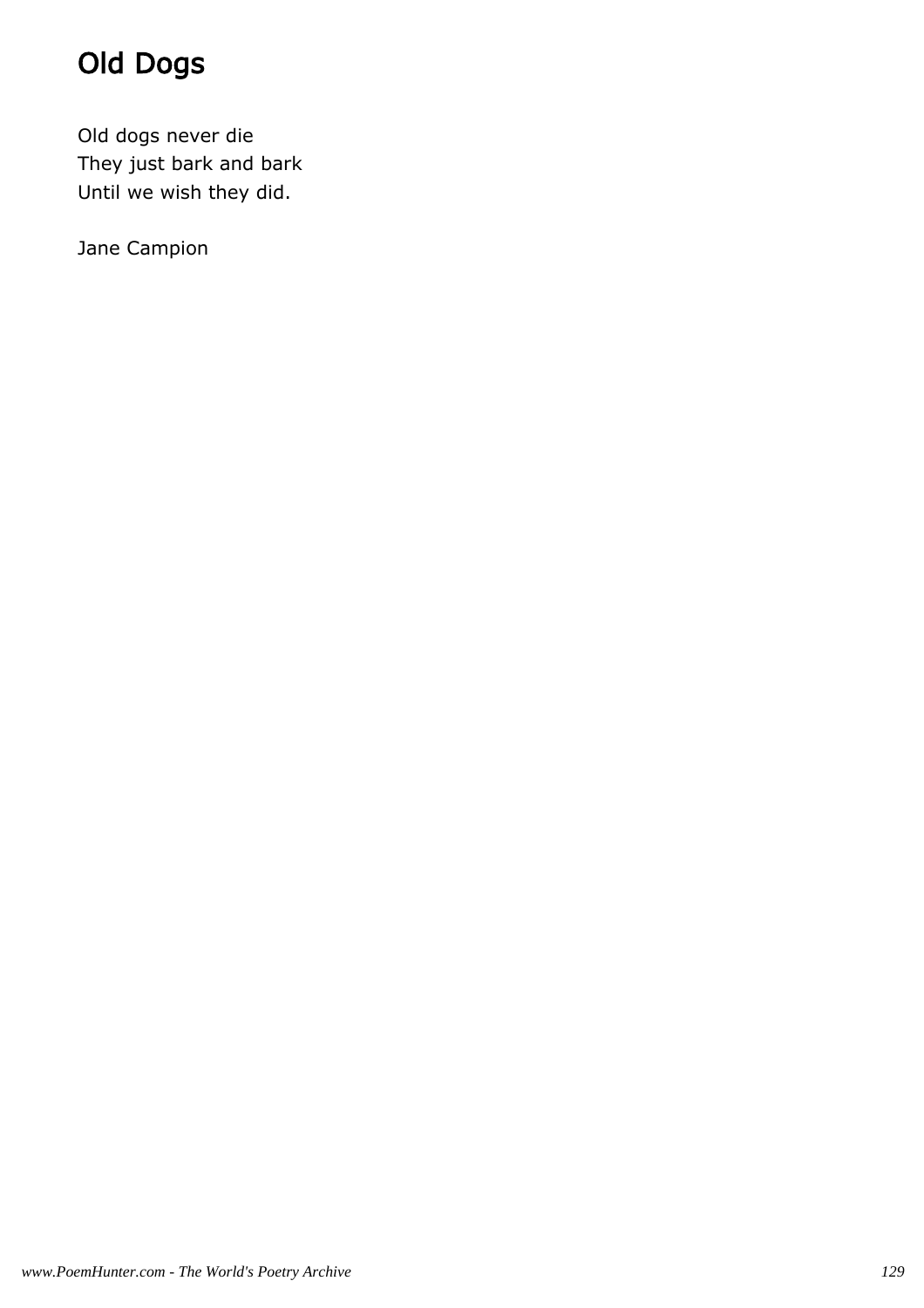## One Act Days

We drop our lives lightly Upon the starry skies Searching always, denying.

Wondering.

Is the natural way the best Resting upon the grassy knolls Everything seems so whole.

Always questioning.

Here we see nothing and all Looking ahead we are searching Regretting no decision made.

Today is the day where we stay.

To run from ourselves, so pointless We are the play in one act days Acting the whole of our plays.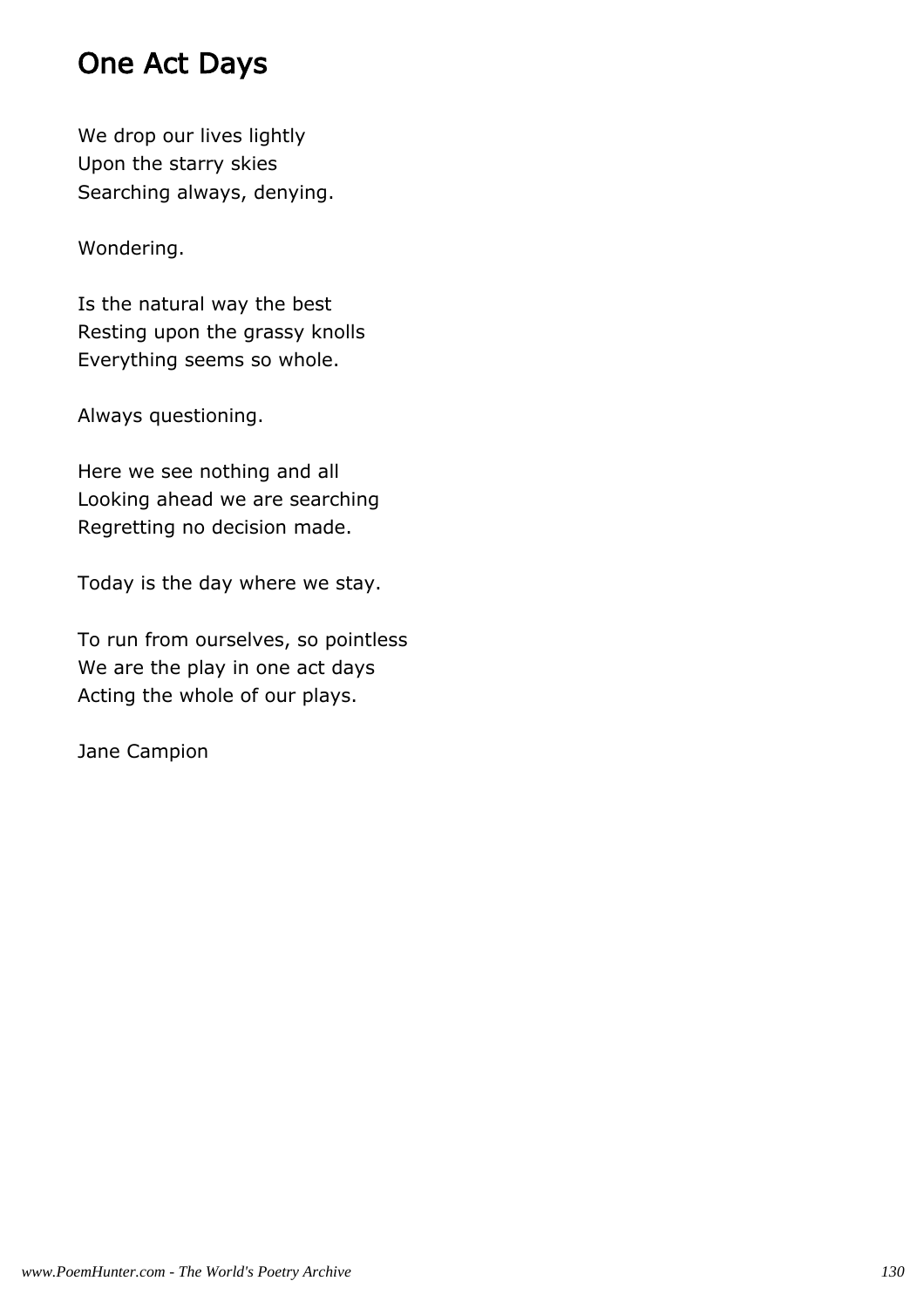## One In Billions

One in billions Doing what all do Living life As best we can.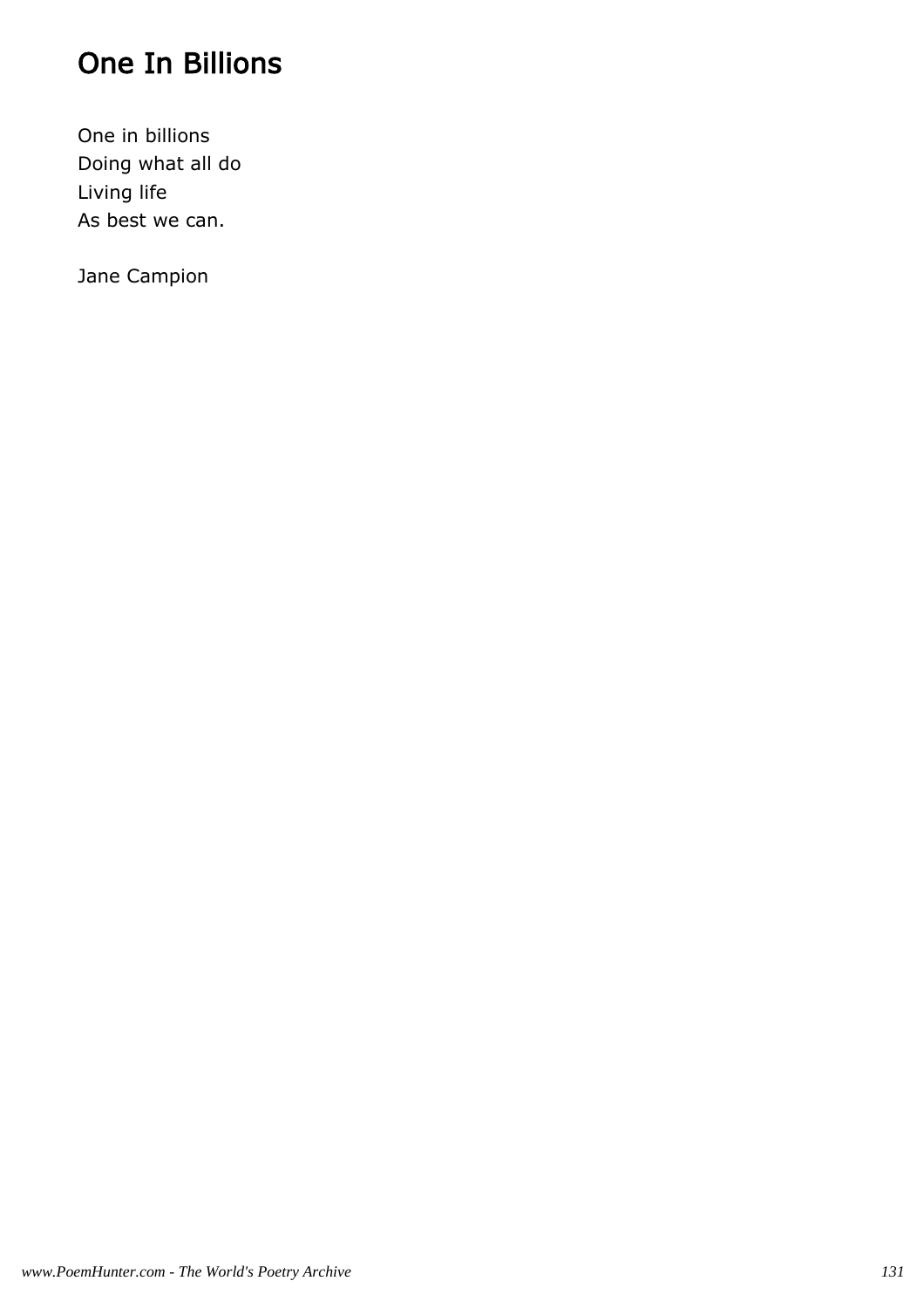# One Million Thanks

The swollen river So fast, gray Laughs and roars A life is saved Its banks broken One million thanks.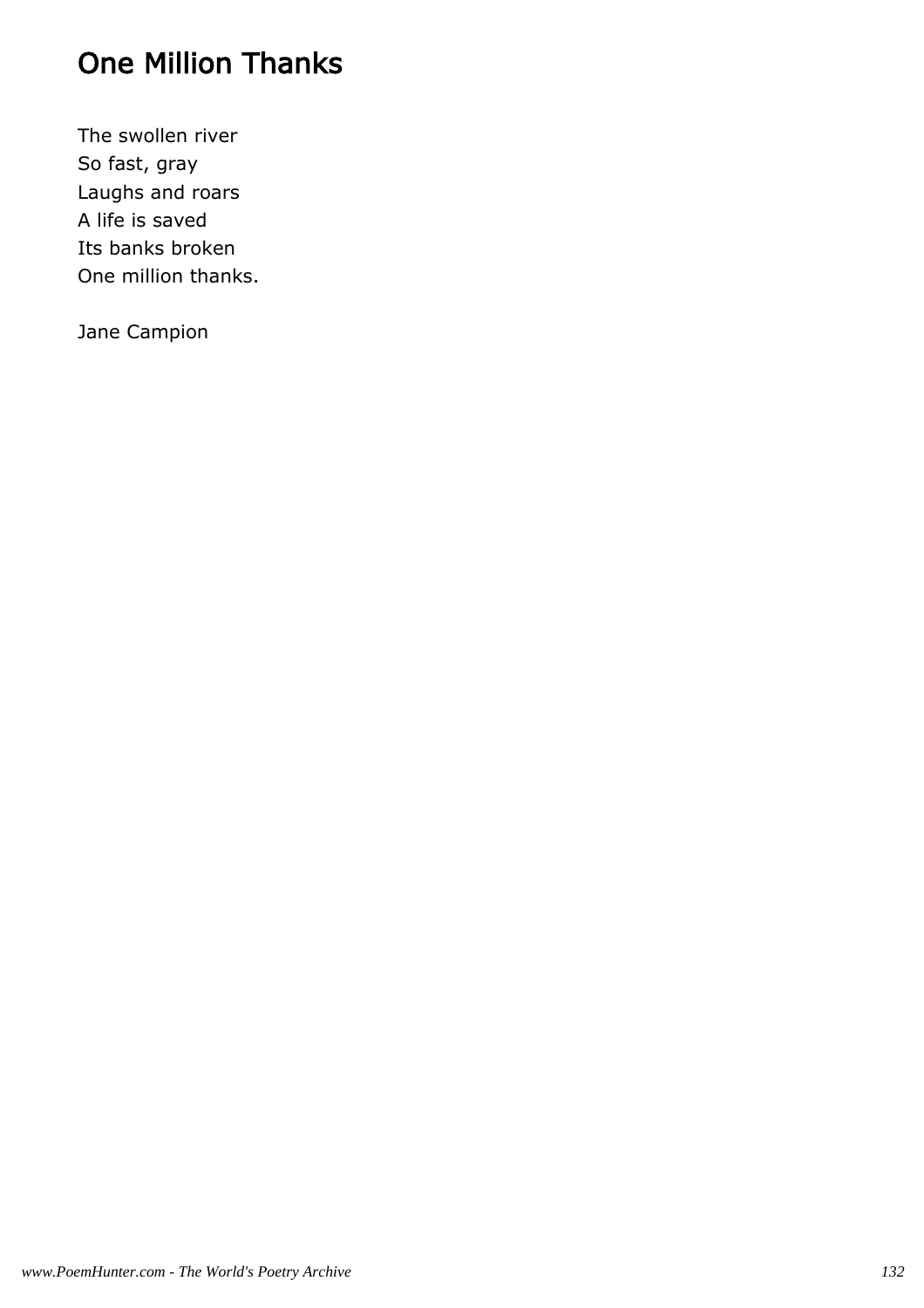# Only One

What is one life One of billions Singing one song Never number one Only One.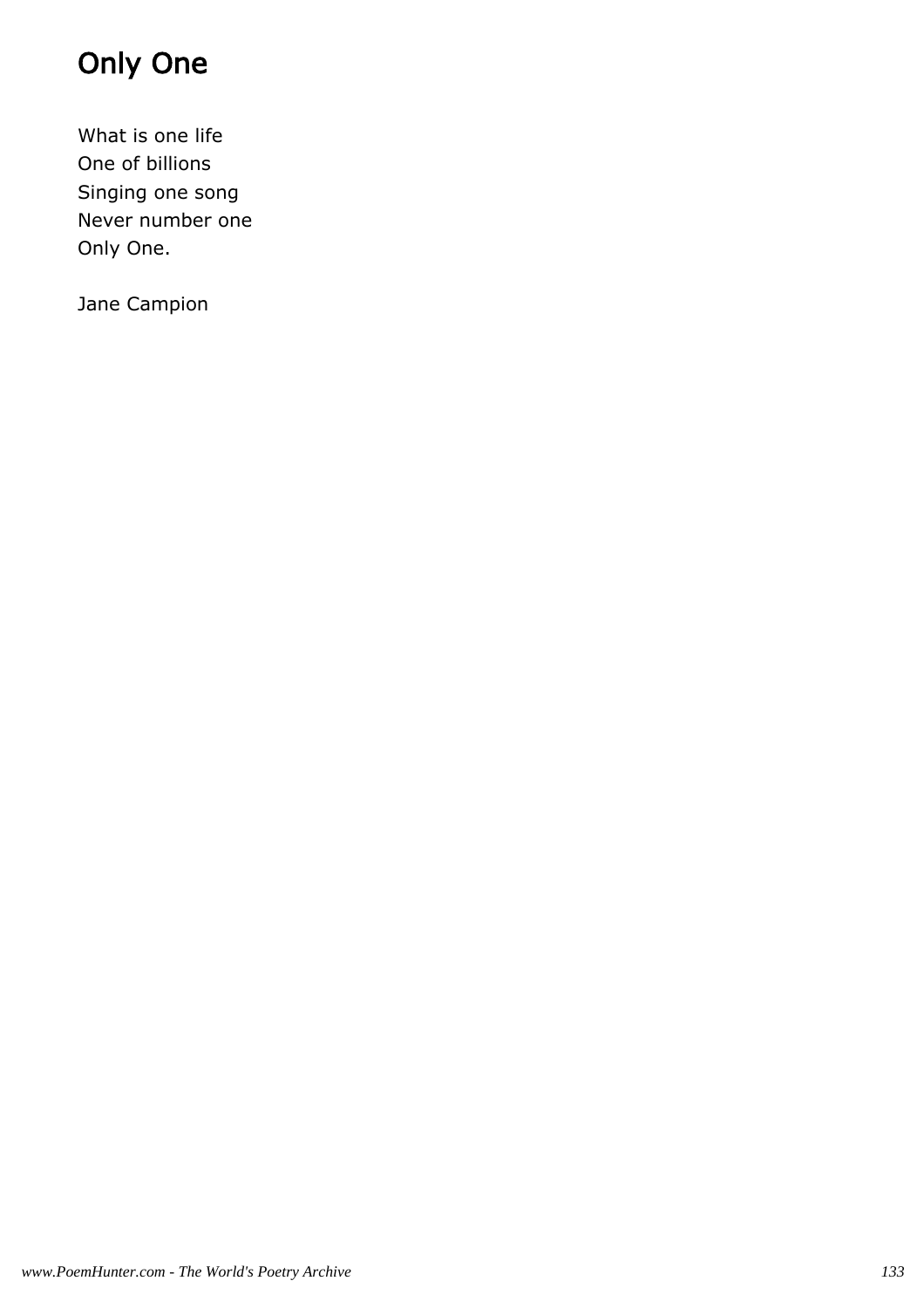## Our Only Eternity

Eternity has no existence Emptied of time but defined Refined by ancient myths They are always so far behind Reality is real and in minds.

Every word has meaning Yet, some are so stretched We are unable to draw a sketch To disappear from life There is no further to go.

When the life force is depleted Life has had its fill Drawing a new life out of books Is where we let hope go awry To die is to die our only eternity.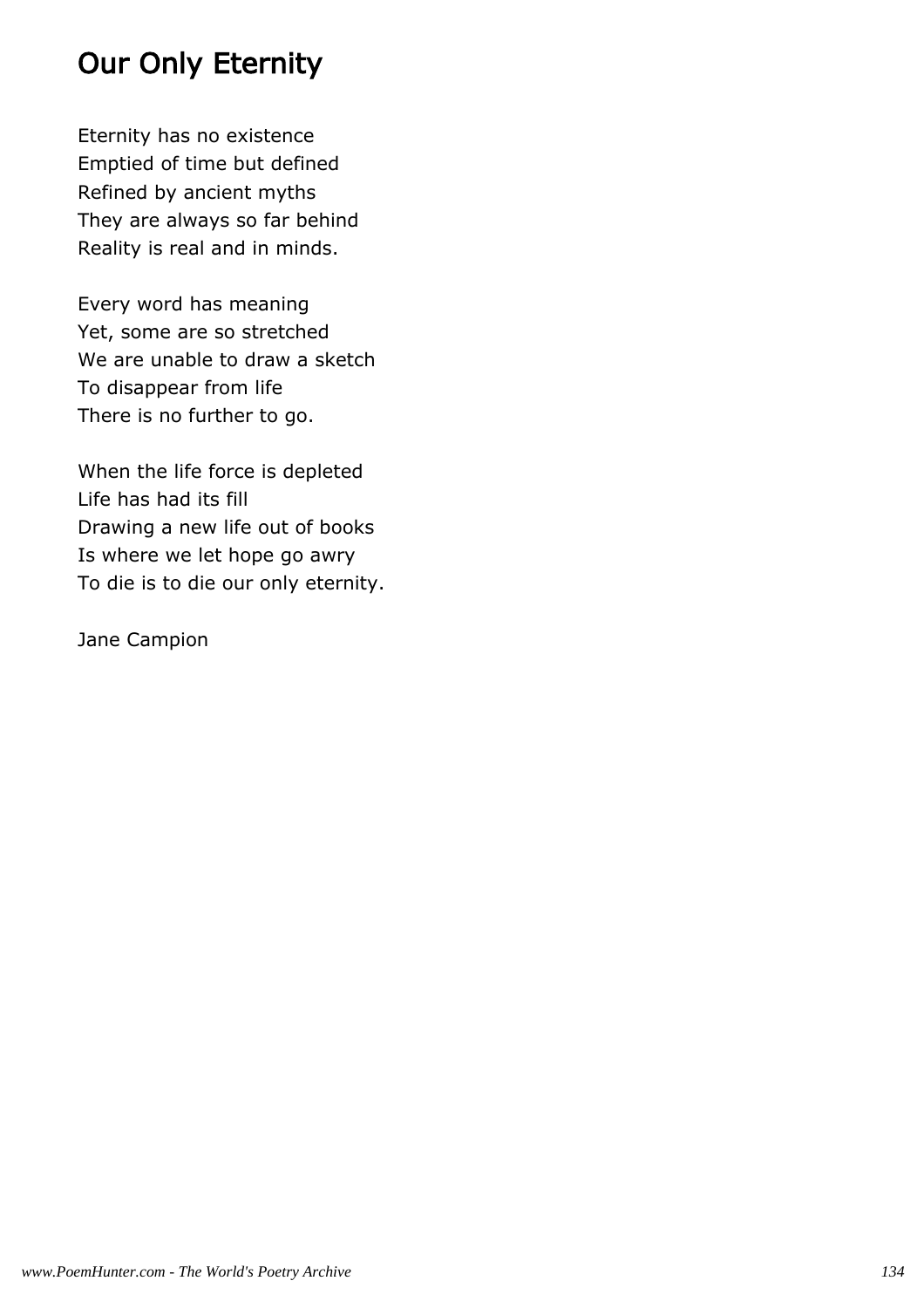# Our Reality Words

In reality words live In our thoughts always We are our own communicators.

Internally and externally Living words heard and thought It is our raison d etre.

Jumping to our conclusions Words direct our direction Taking us forward and back.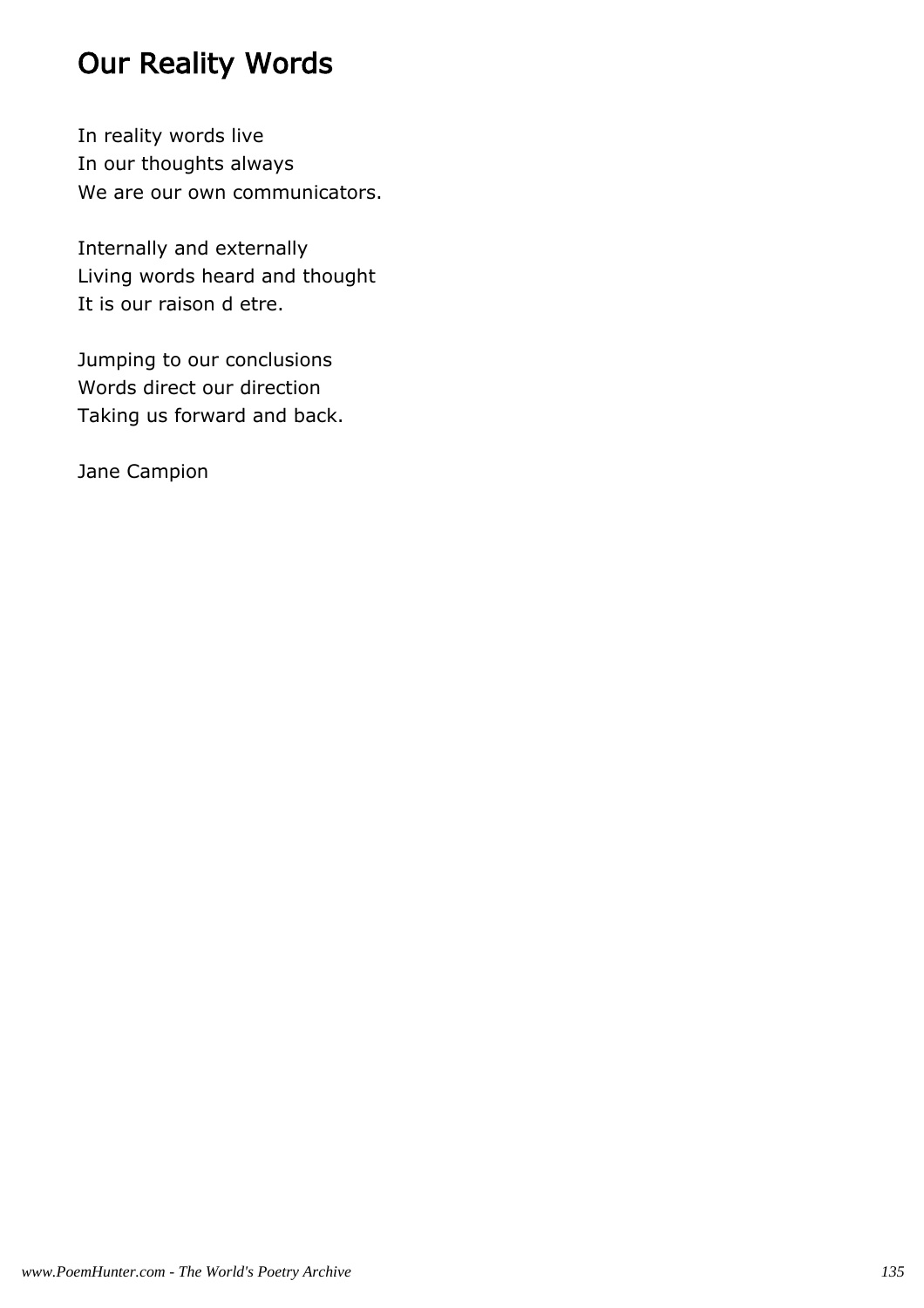# Our Right And Privilege

We believe what we want to believe No matter how ridiculous or empty We believe what we want to believe It is our truth we do not want pity We believe what we want to believe This is our song we sing to eternity We believe what we want to believe It is our right and privilege.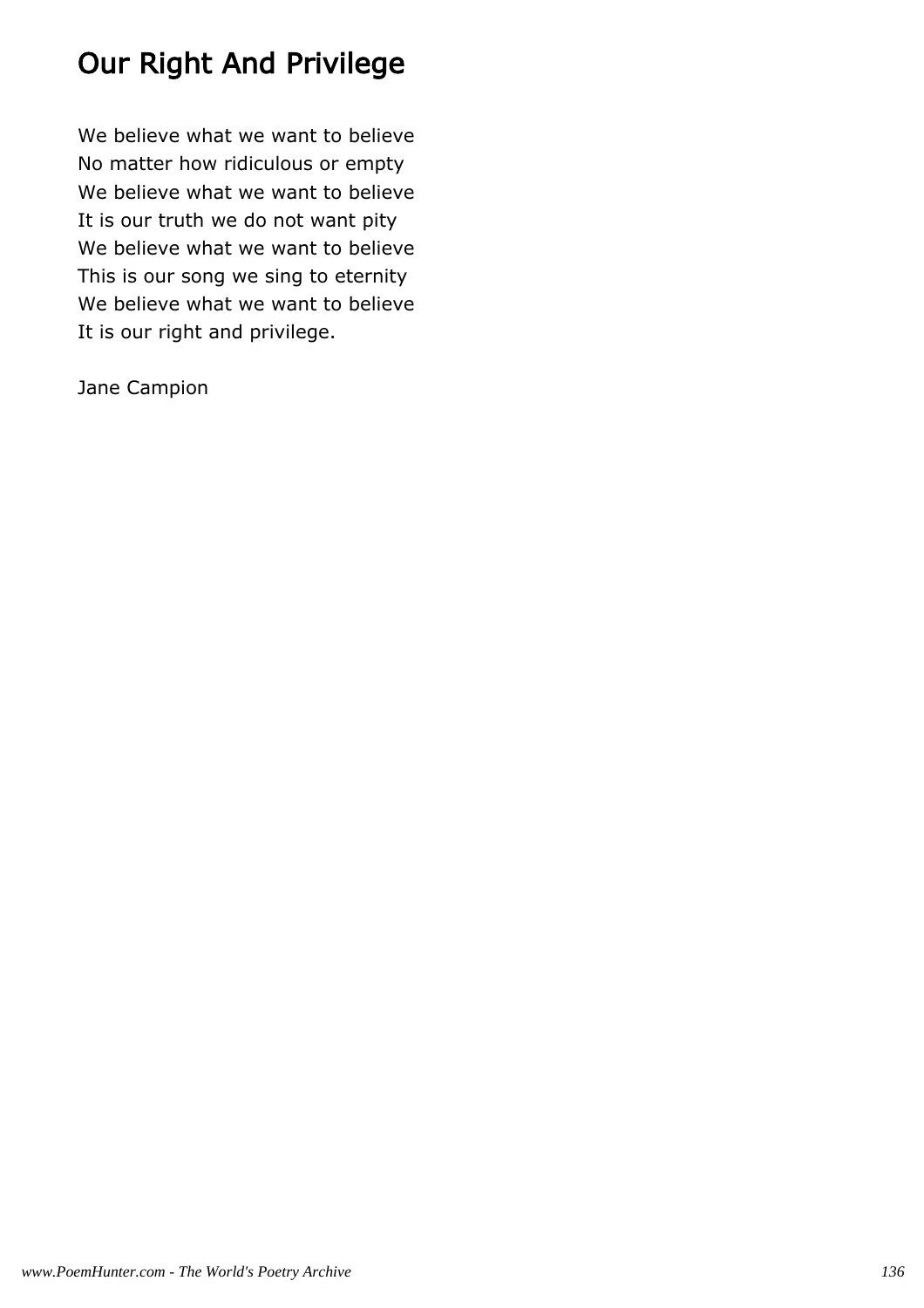## Painting Hung On Night

In the coursing of twilight Red, pink and yellow sky Envelop the hope of tomorrow Blue of the sea meets the horizon Seagulls follow their wings As night unfolds. darkening it all Shutters open into the stars Starlight pinpoints of light In comes the luna phase Silvery slivers sparkle the sea Painting of delight hung on night.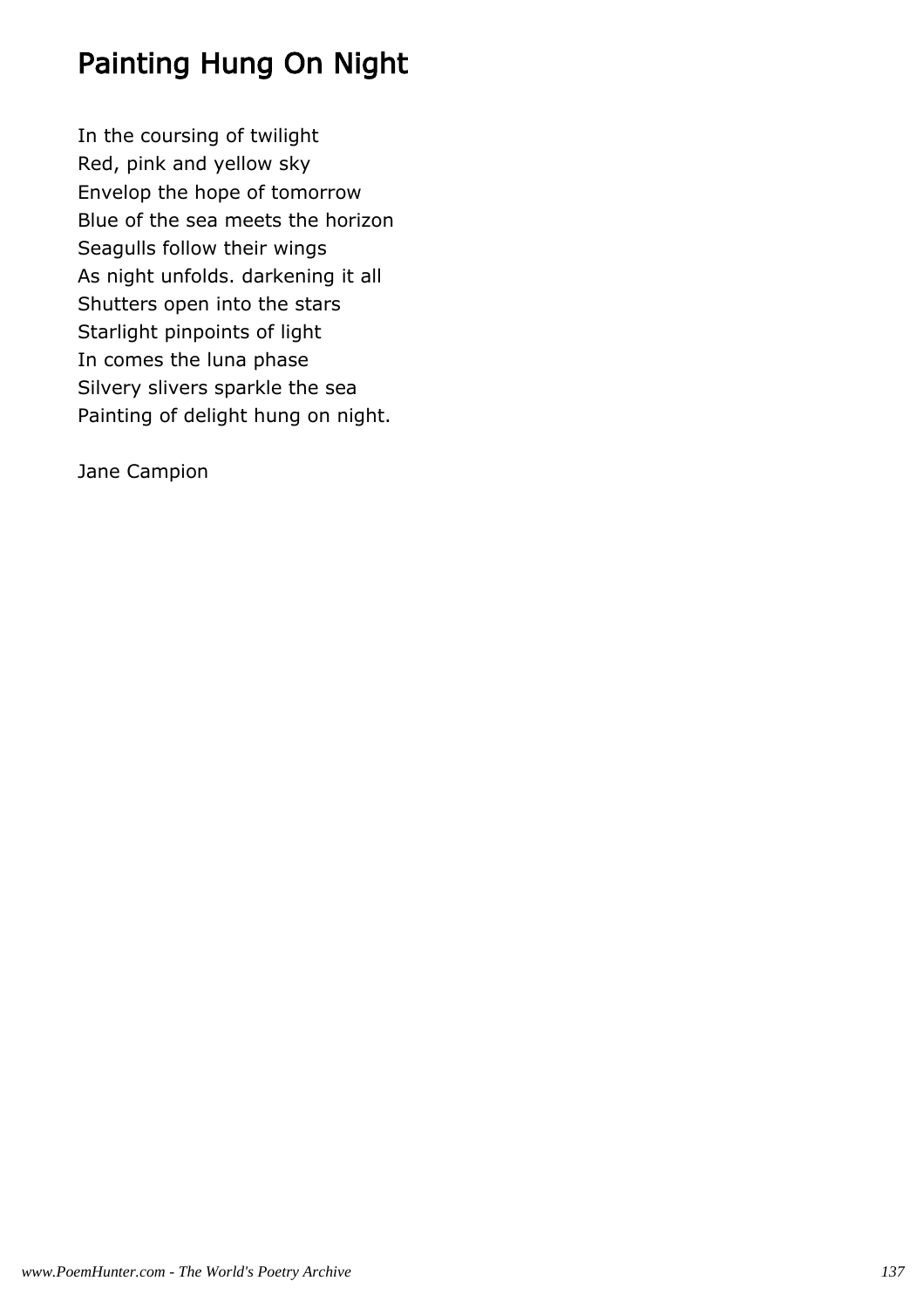#### Palette Of Desire

She painted here, there, everywhere The oceans ofnature appeared Every color of emotion touched design.

Consigned to her memories, now aged It now took an age but colors discovered Her palette of desire was pleased to assist.

She could not resist art in her heart Life seemed much brighter in this light The ocean of emotions seemed just right.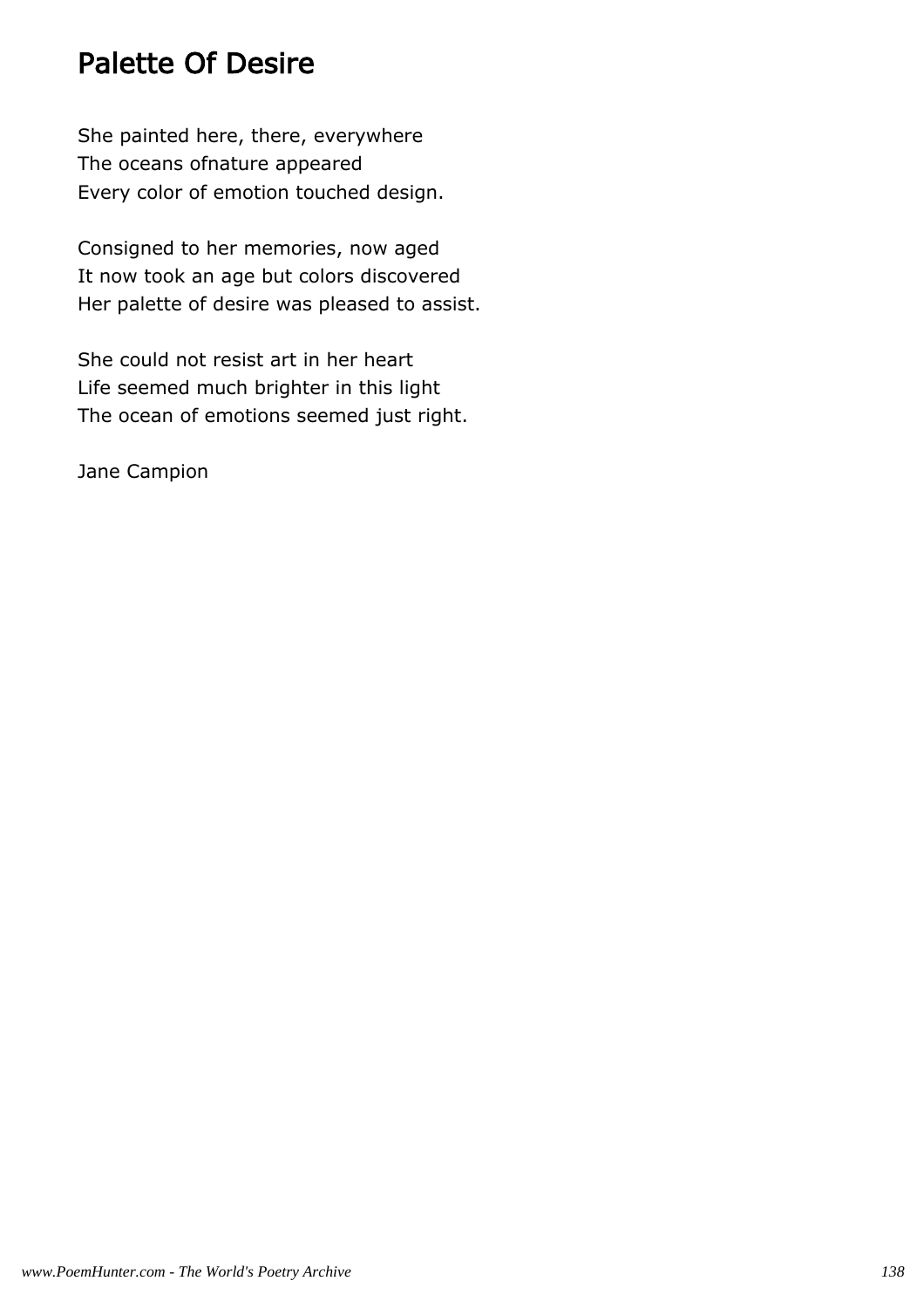#### Peace Of Mind

Poetry is a tool Gifted to mankind To express, redress, Impress, show duress, Undress everything Exposing bare bones Hone words together Polish what exists And does not Use the tool to learn Educate yourself And others Let words appear From nowhere Here you will find All and peace of mind.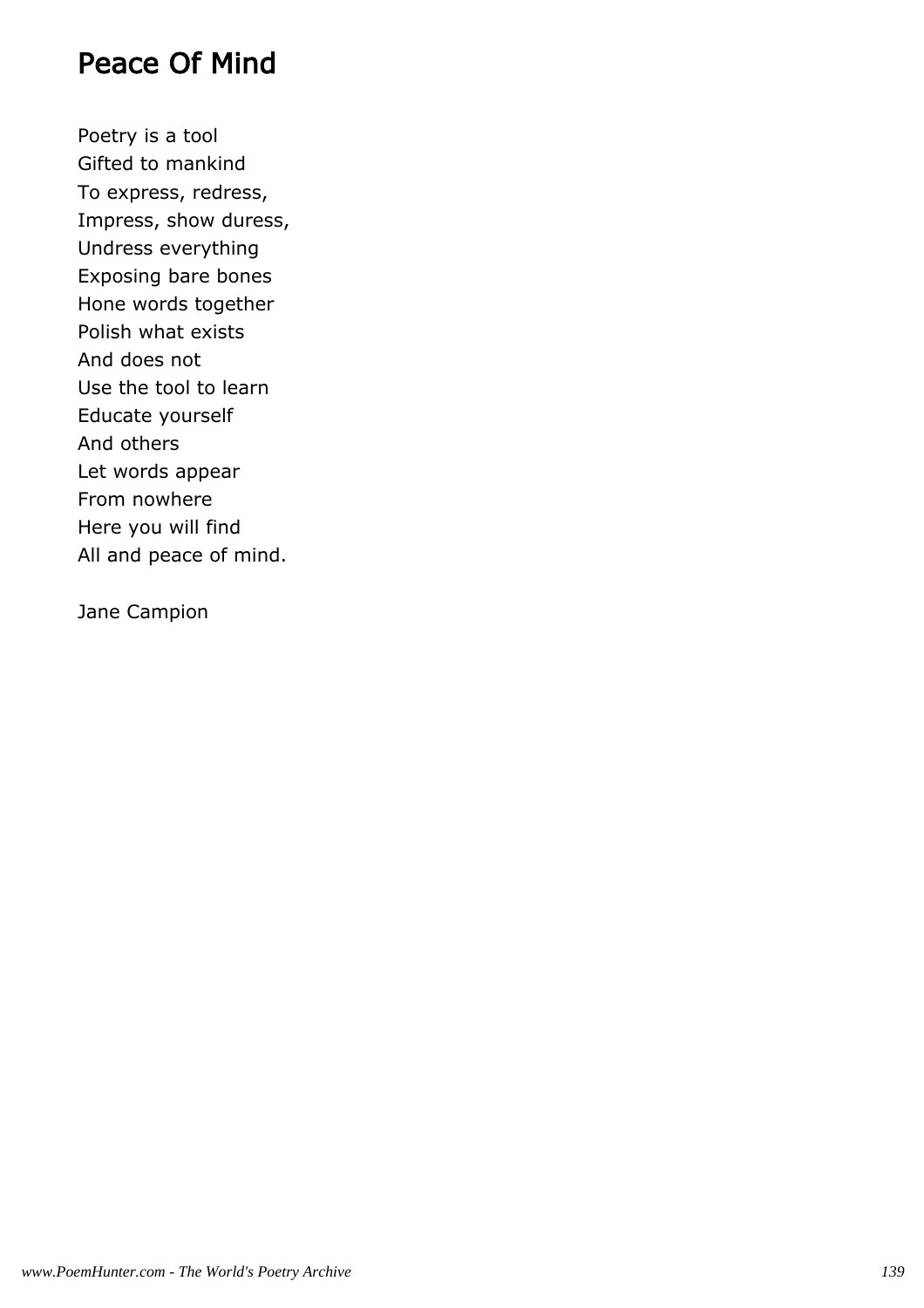## Picture Of Contentment

Picture of contentment Standing on one leg Flamingo-like Clean apron Gray hair, fag poised Smoke issued with words No embarrassment there.

Careful with words Not pregnant she said Her daughter was expecting.

She was called Mum by Dad His mum would have died.

Nobody knew in five years Cancer would eat her alive.

Remembered for her foibles Not for her grace.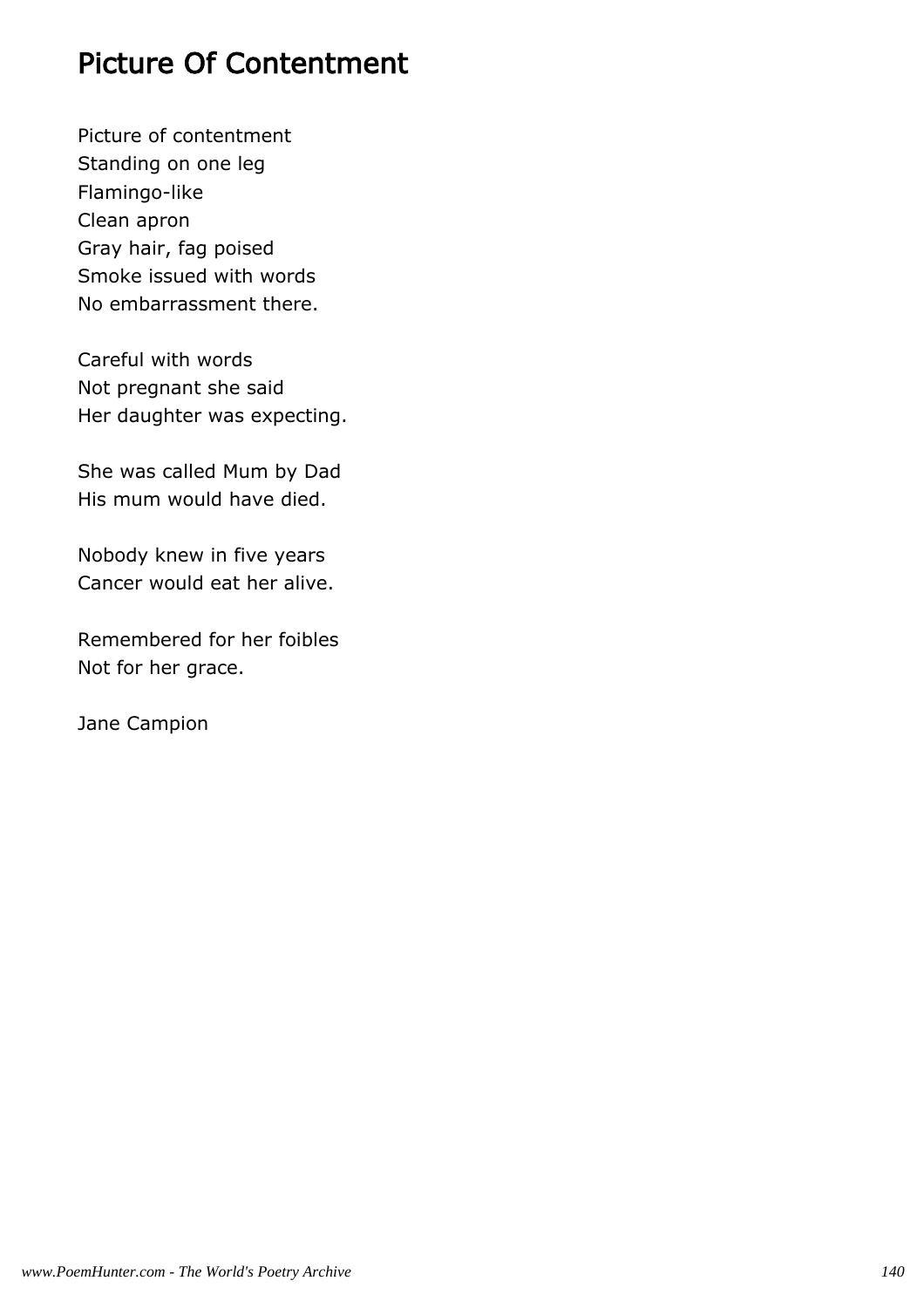# Playing Midnight's Tune

Sequenced sequin starlight Pierces each heart Colored golden, silver Delivered right.

Delightful nights held tight Heaven's swoon opened Into the rooms of starlight Festooned explosive lights.

Holding our breath we marvel At all that opens above Cosmic parades without shades Playing midnight's tune.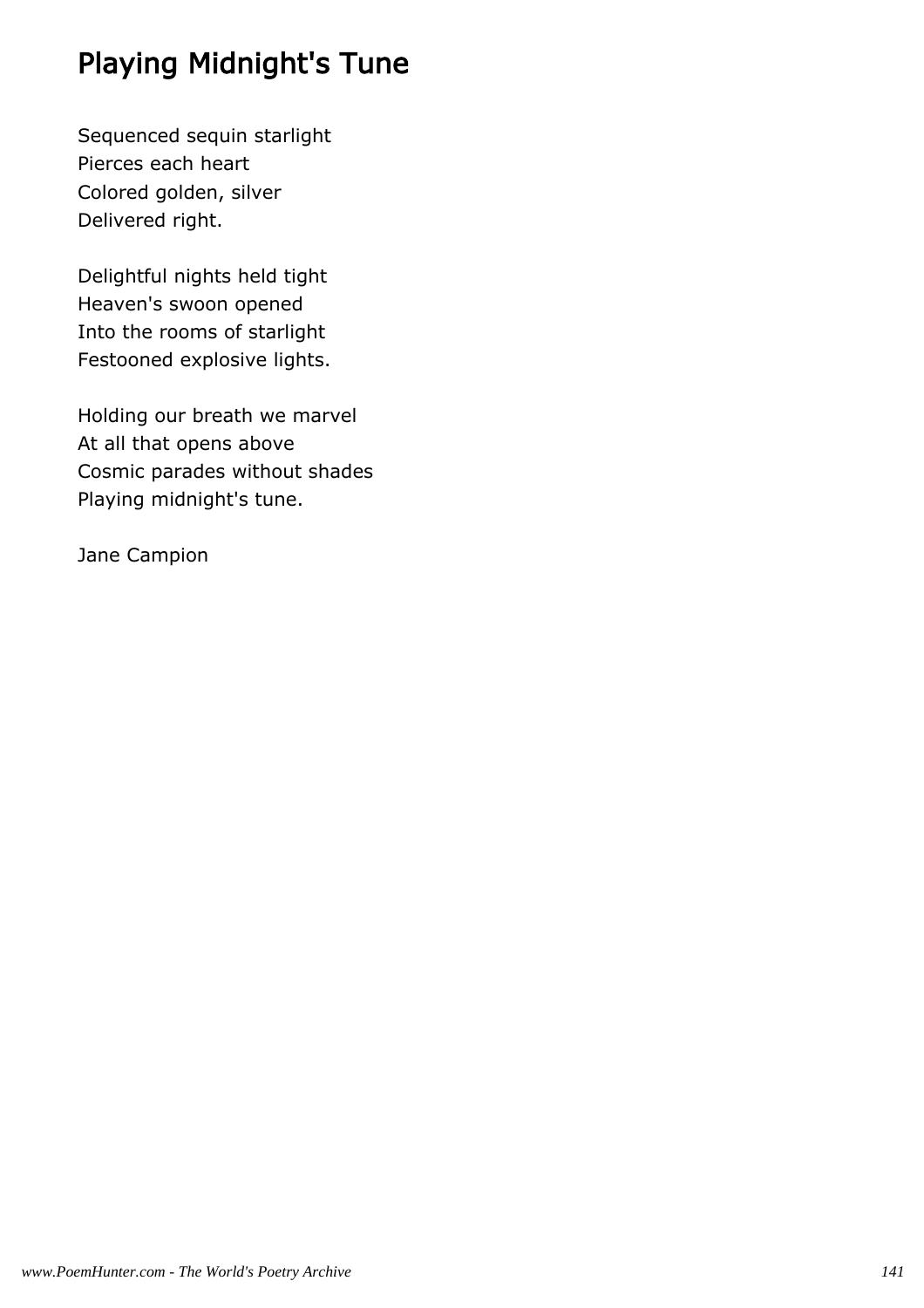## Poems Are Still Life

Cliches are built from lives Experiences keep reappearing Poems are still life.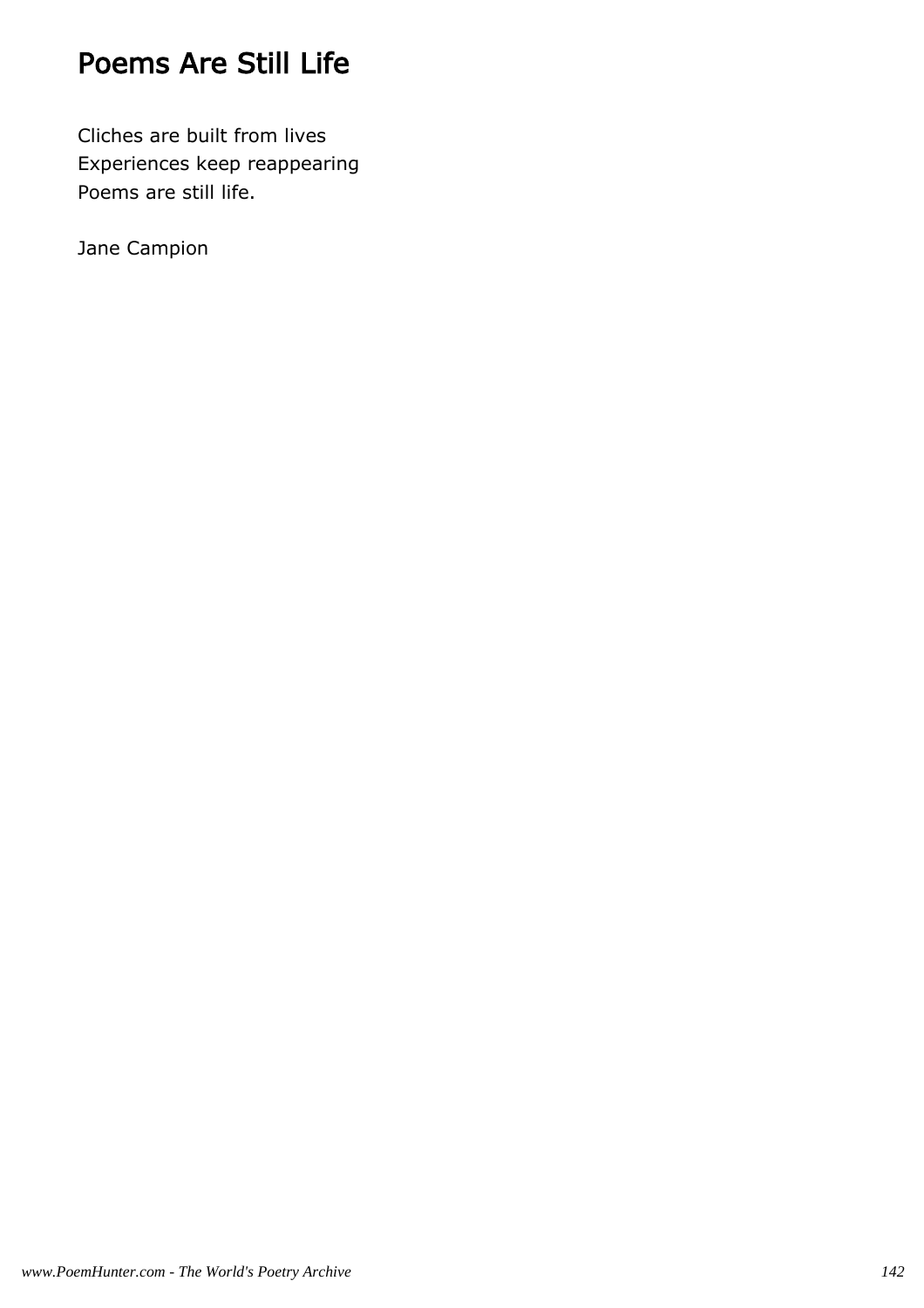#### Poetic Clothes

Living in our poetic clothes We should change everyday Style is stylish all the time.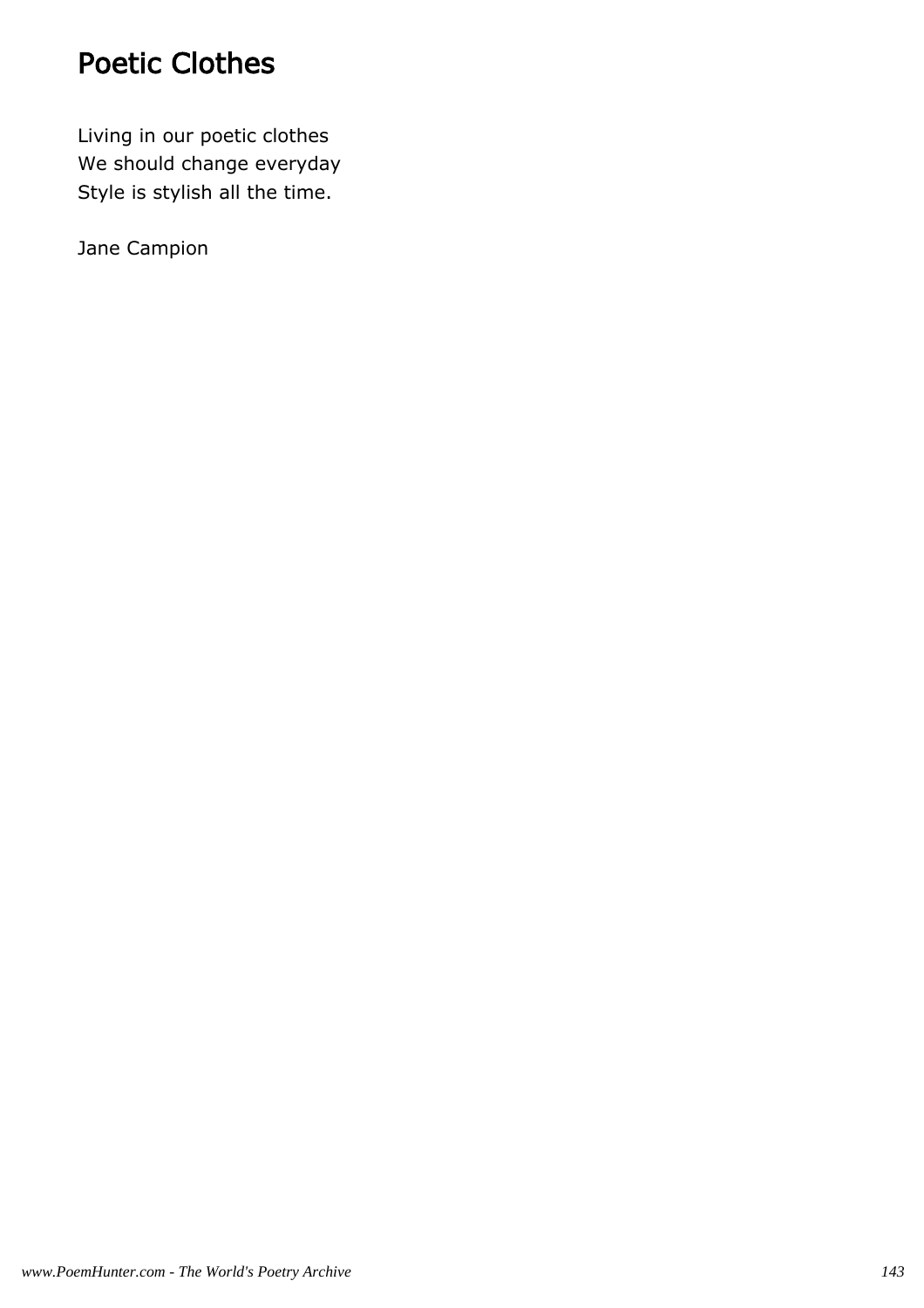### Poetry Flows Beautifully

To write abstruse poems Reflected by hubristic intent Uses wind to blow meaning away.

Meaning and interpretation Is everything in poetry We do not need obscurity.

To prove how adept we are Poetry should flow beautifully Into the space between light and darkness.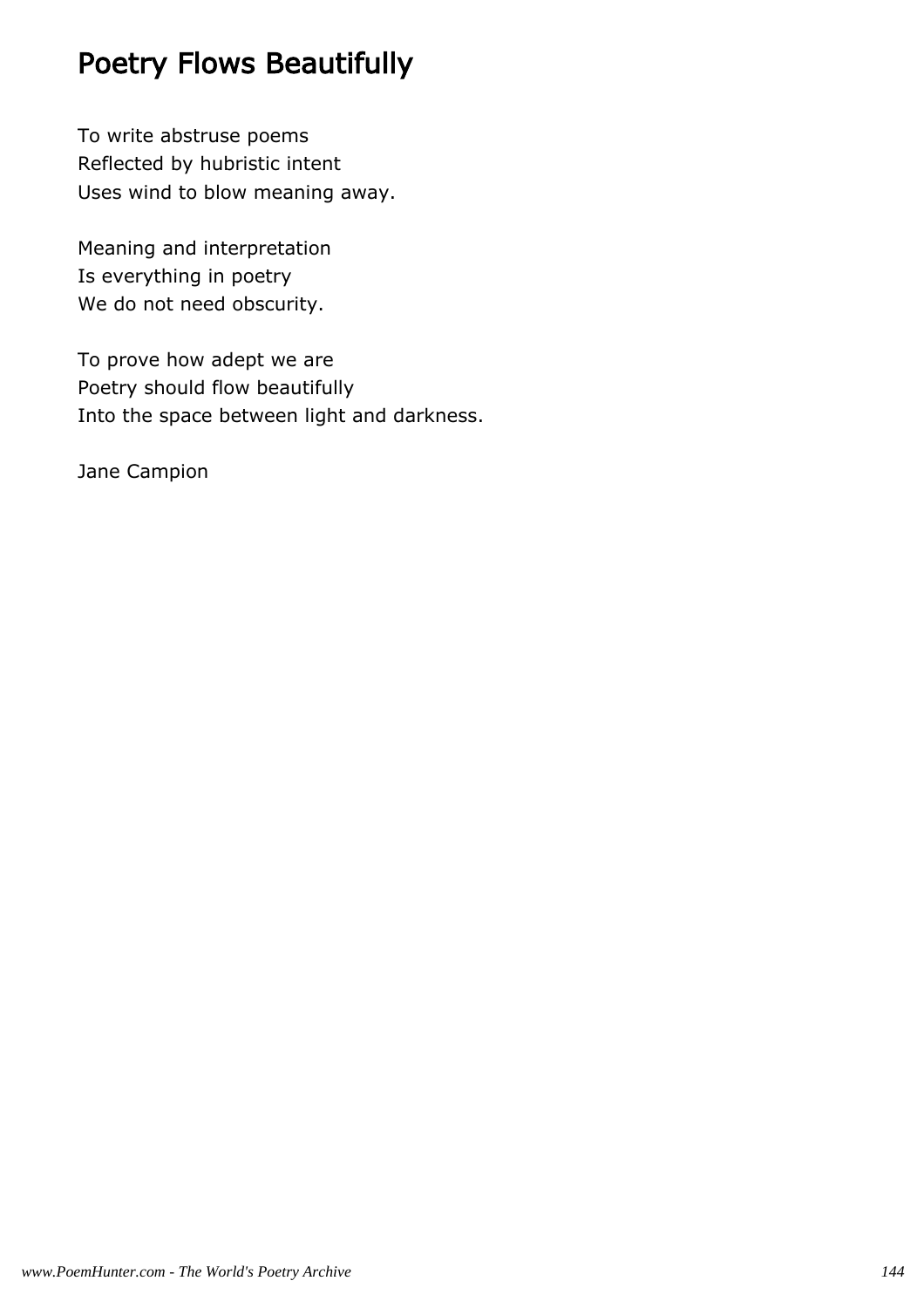## Poetry Is All Or Nothing We Know

Poetry lives in the shade between Our dreams and reality Fantasies and depths of despair Love and hate measured Where Poets frame insights Bringing light into shadows Filling spaces that were empty Covering all those naked thoughts Giving strength out of weaknesses Inspiring nature to show her colors Talking to the stars asking them to shine Poetry is all or nothing we know.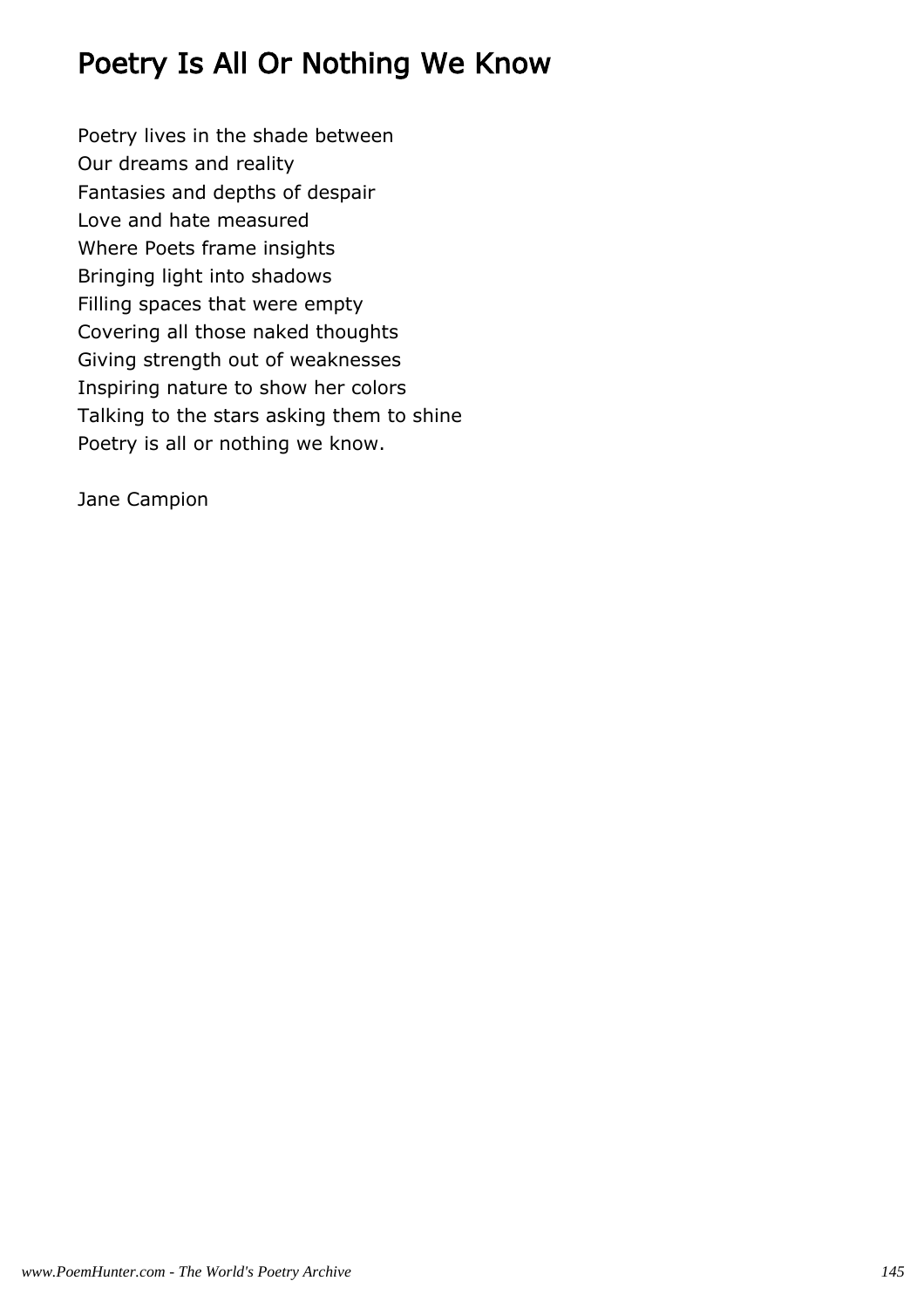## Poetry On The Tongue

A First World War veteran He could recite poems At anytime at all.

Was he thinking of poetry Stealing gold watches?

Serving time for theft was poetry on his tongue?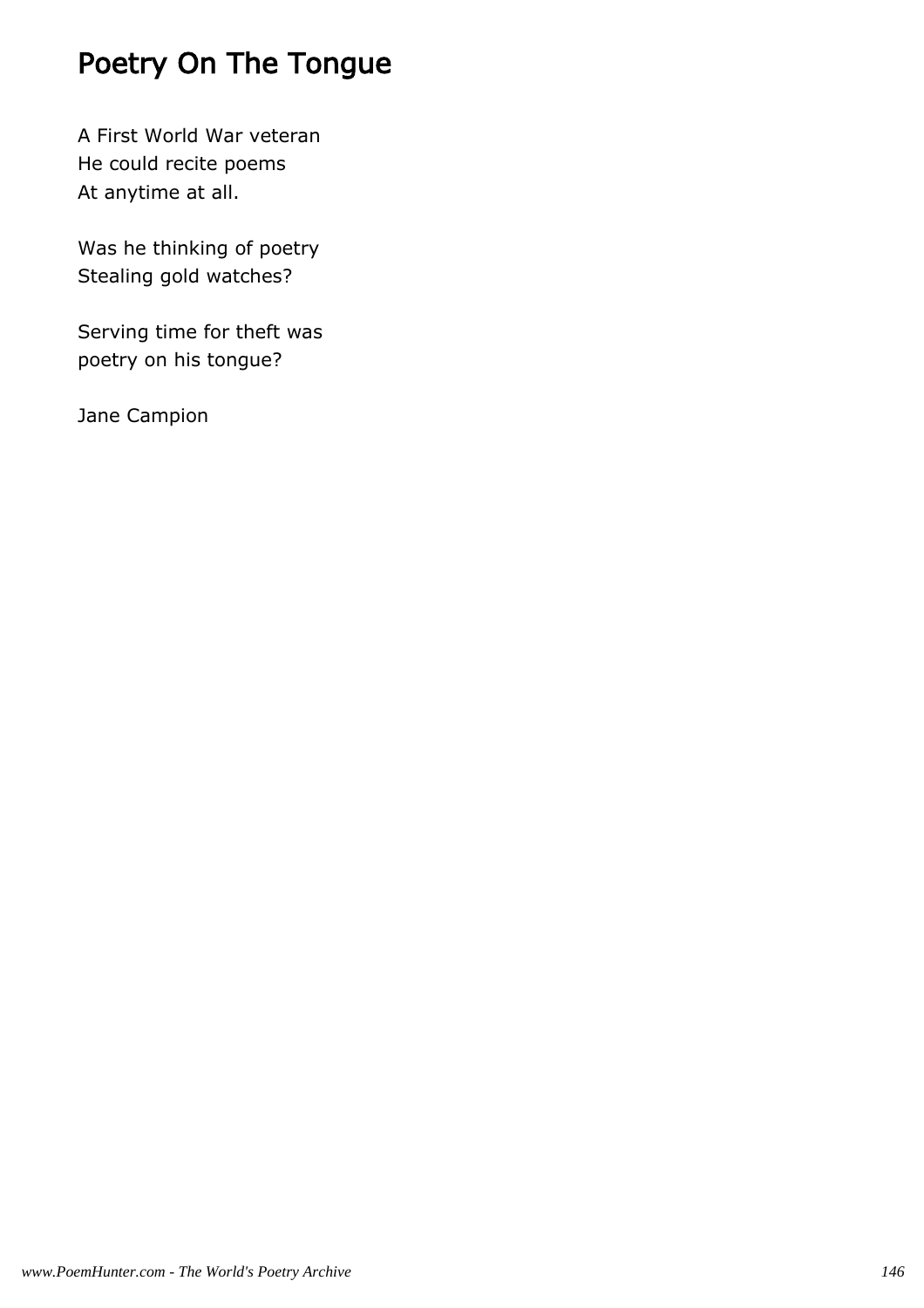## Poet's Eye

The Poet's eye Sees life Differently.

Focussed within Without All about.

Every thought Directed In words.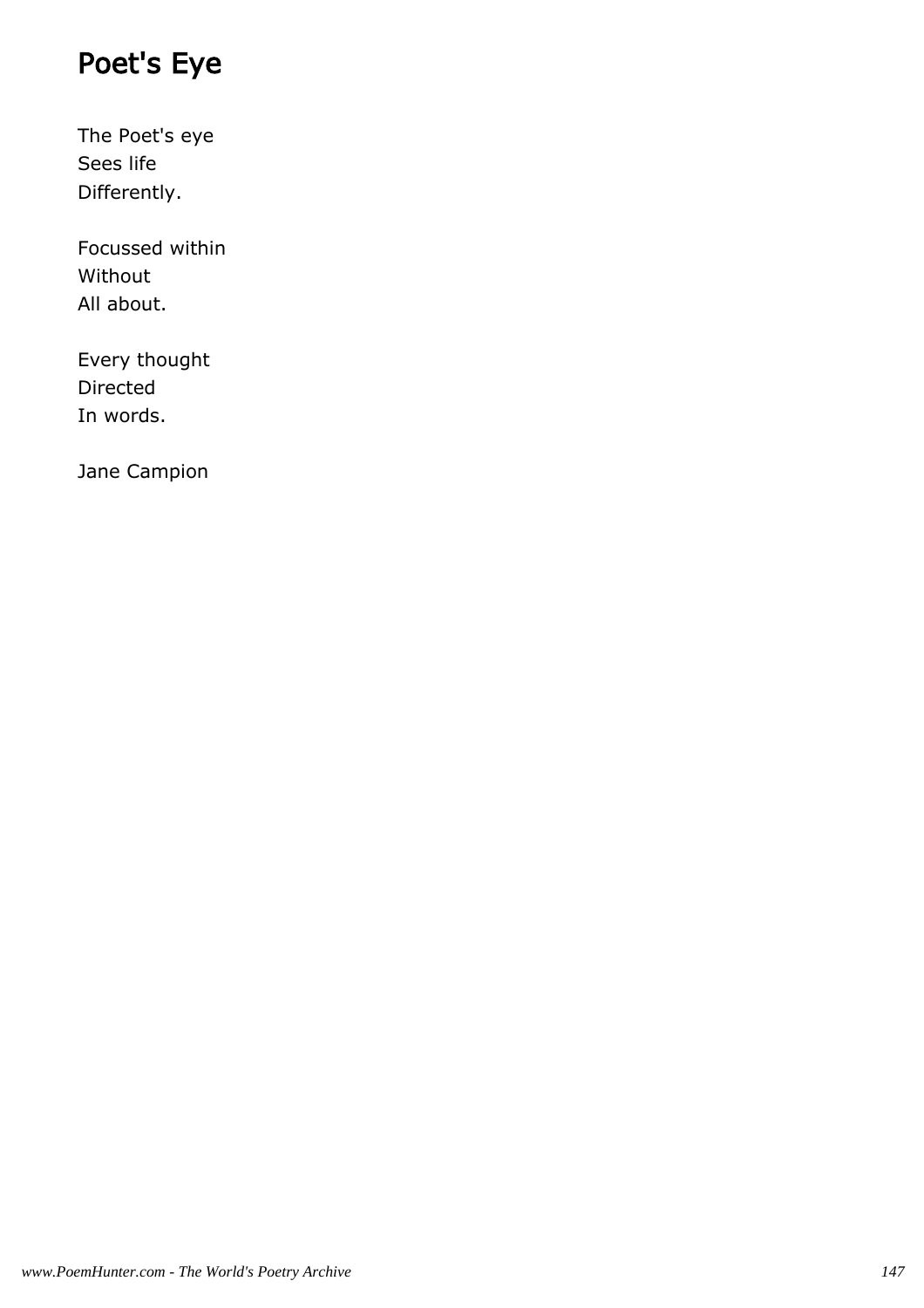## Positively Positive

We know only one word - - - -Positivity Knows no boundaries Crosses out negativity Positively positive It is always first.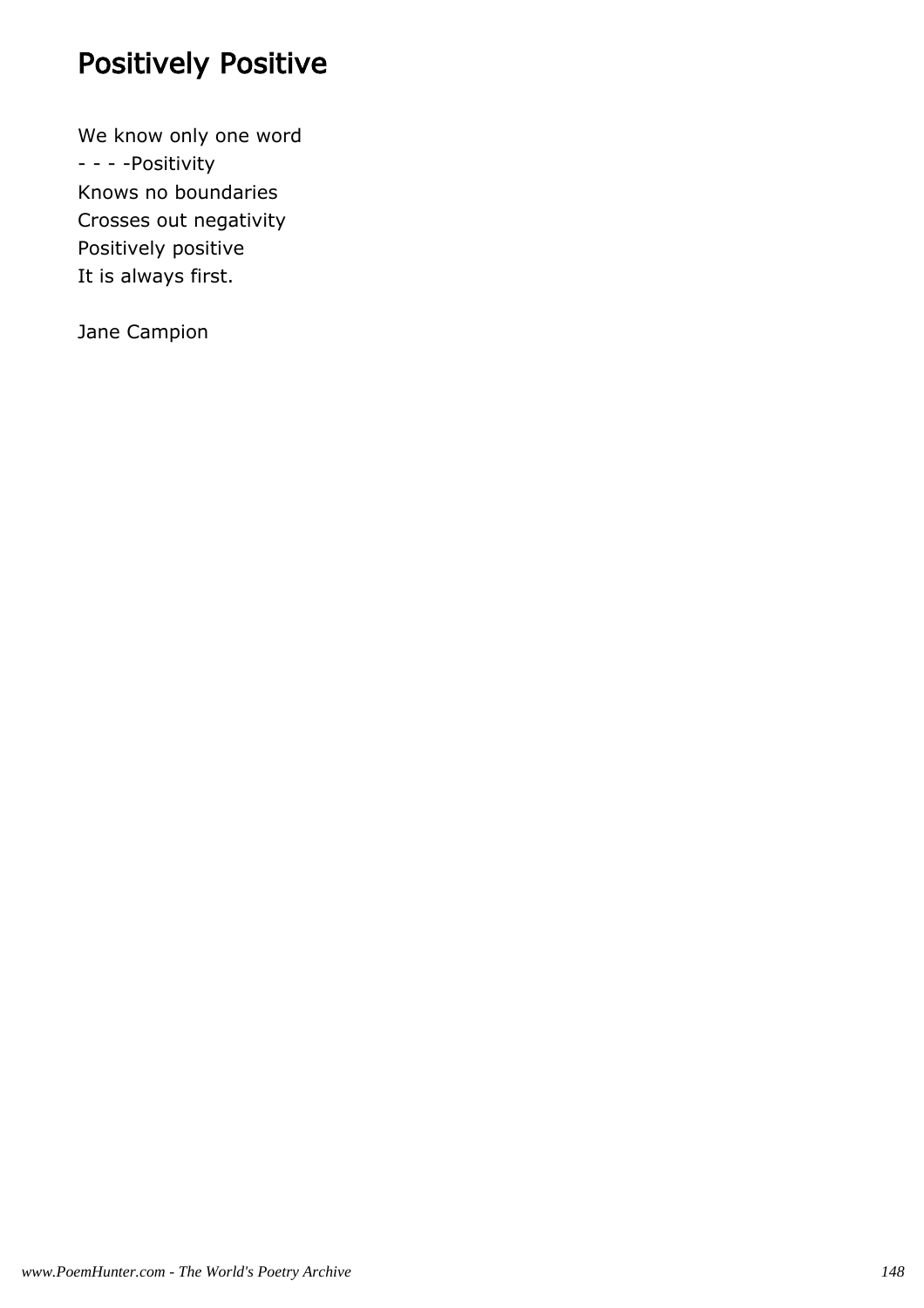## Pouring Into Our Hearts

Love the truest expression Unfolds like a white orchid Just there it appears.

Coming from where there is none Love gives all like a waterfall Pouring into our hearts.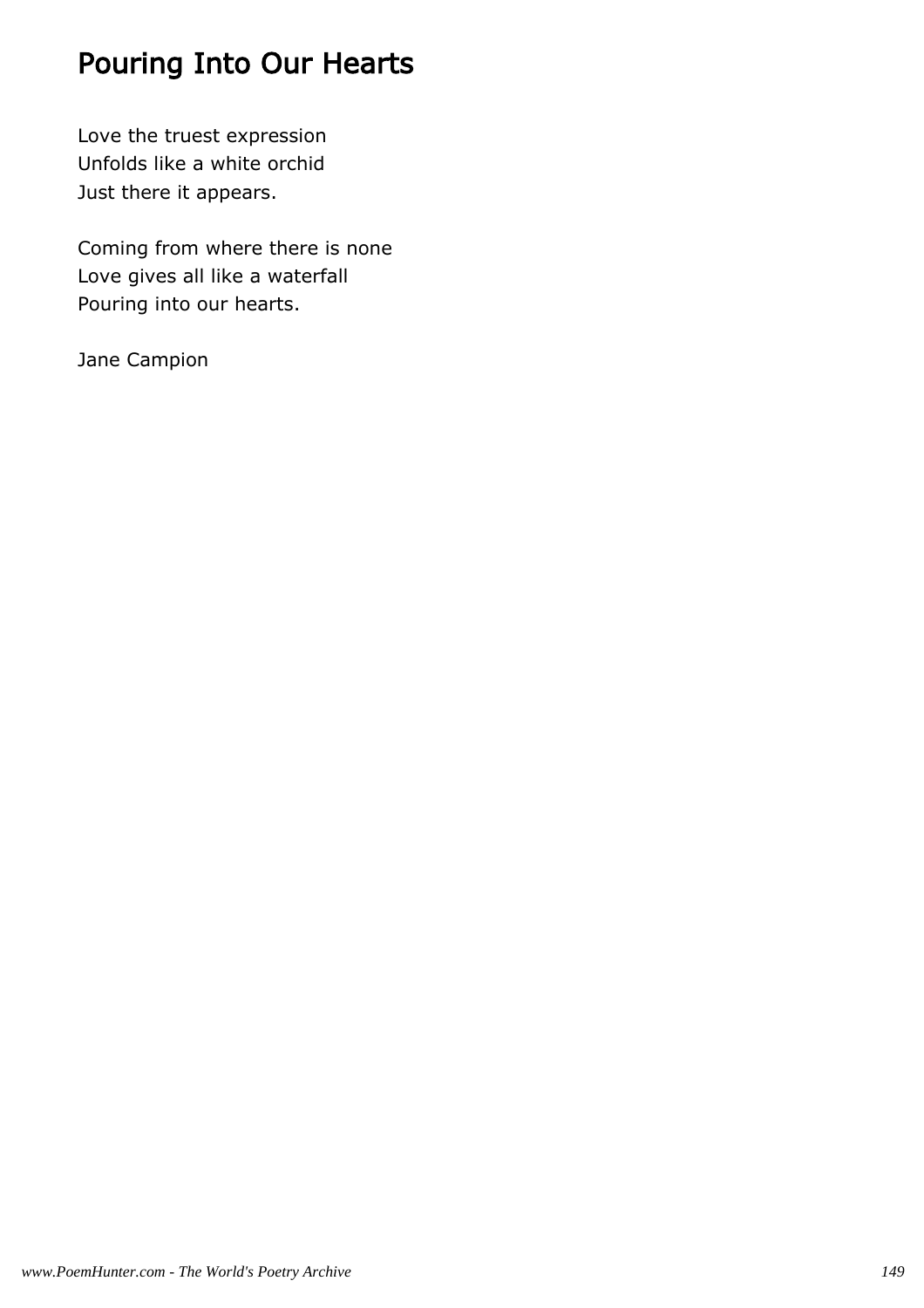### Prison Of Mind

Peculiarities of mind Lie behind abnormal reactions To normal human actions.

Dangers seen where none exist Twisting life into confusion Shouting at the world.

Unable to fathom the deep sea Traversing life in strife Locked in a prison of mind.

No amount of light will shine In self-created darkness That is unable to see.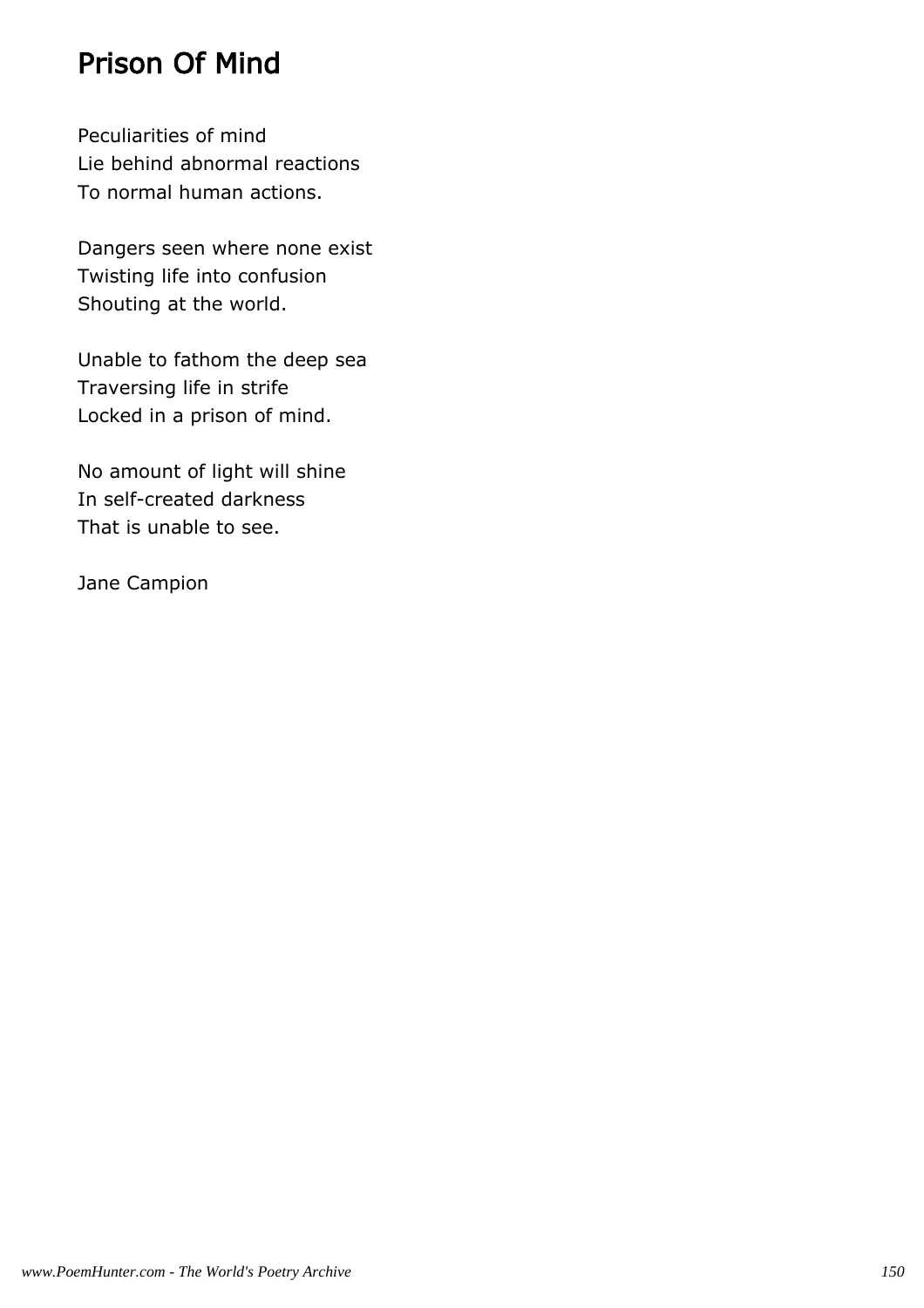#### Putative Not Real

To sea at fifteen Jumped many a ship Gazetted by the Police.

Putative not real Had his own reels Spinning tales Impaled by unreality.

Flits on flits Serial boarding houses Lifting others' savings.

Stealing his time and others A gentleman, handsome Even in his mugshots A Clark Gable.

An able conman Mostly of himself..

Eventually, settling down He had not drowned in infamy.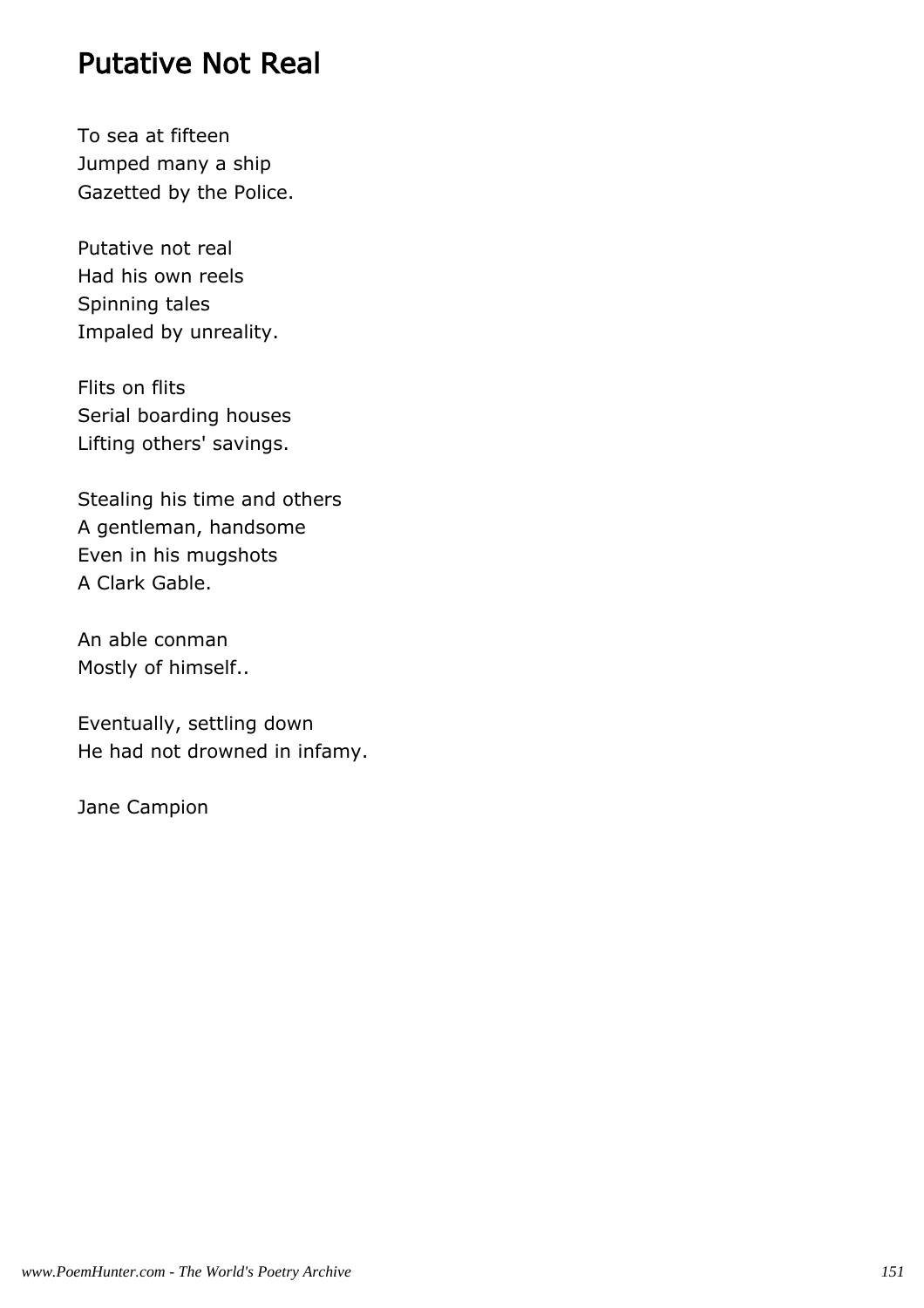## Reach Of Mankind

The reach of mankind Soars with imagination Everything is possible Even peace.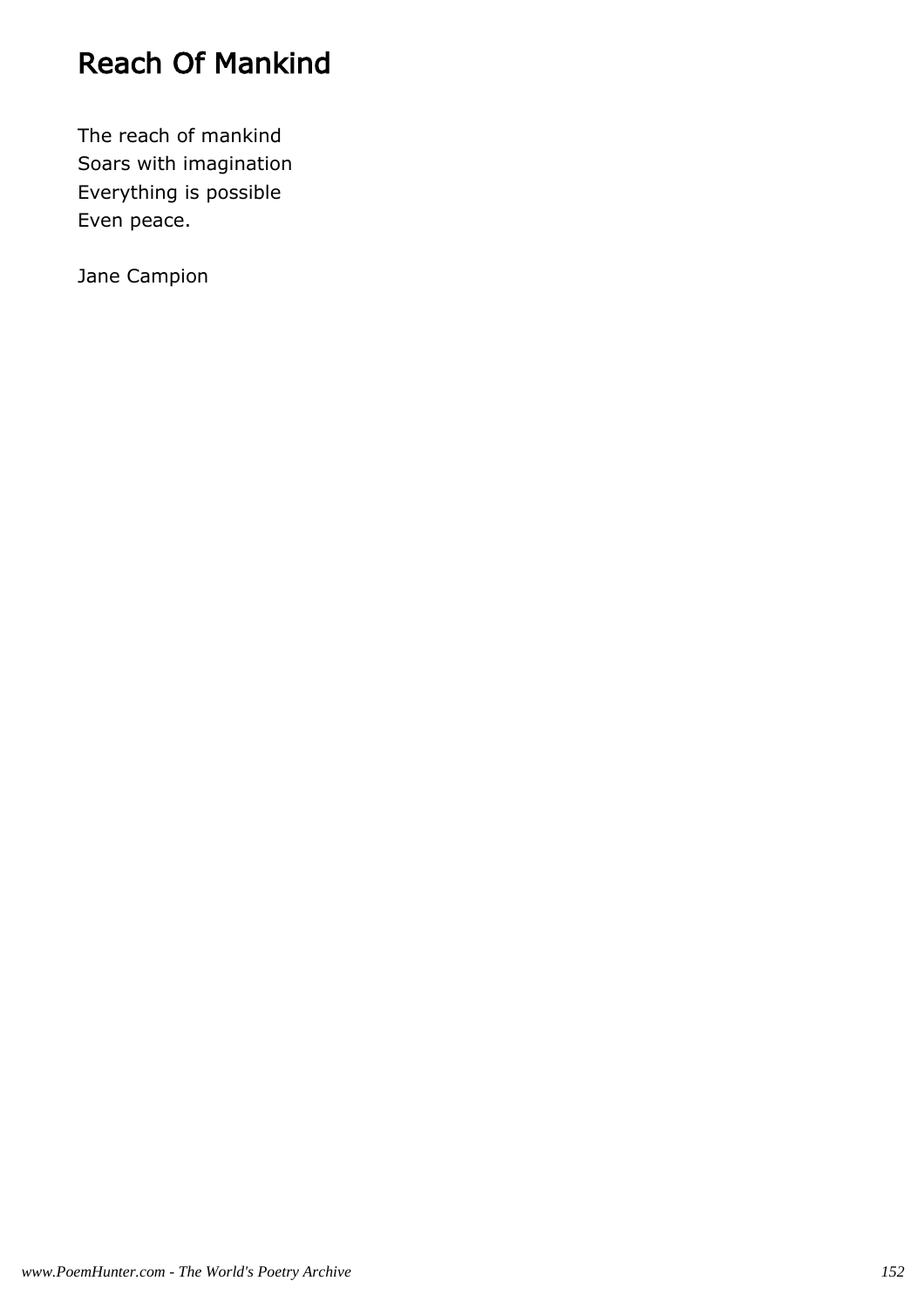## Rejoice Poets

We never know what appears Until it is there From where it comes No one knows Rejoice in being a poet.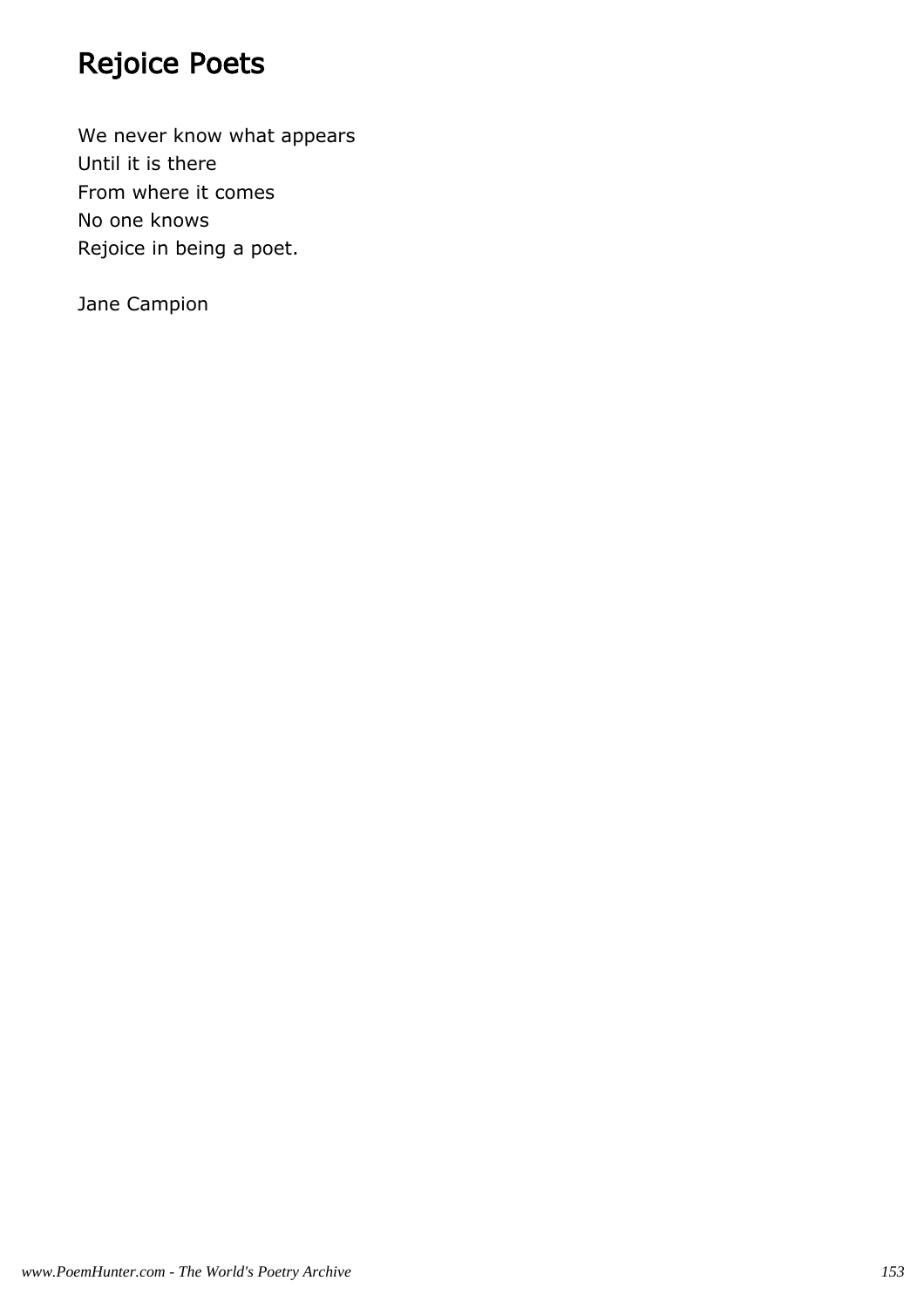## Relating To Now

The truth is pure Directed to the impure To know what it is They try to resist Twisting and turning Their yearnings on fire Lit by desire into the mire They have no time to contemplate As they only relate to Now.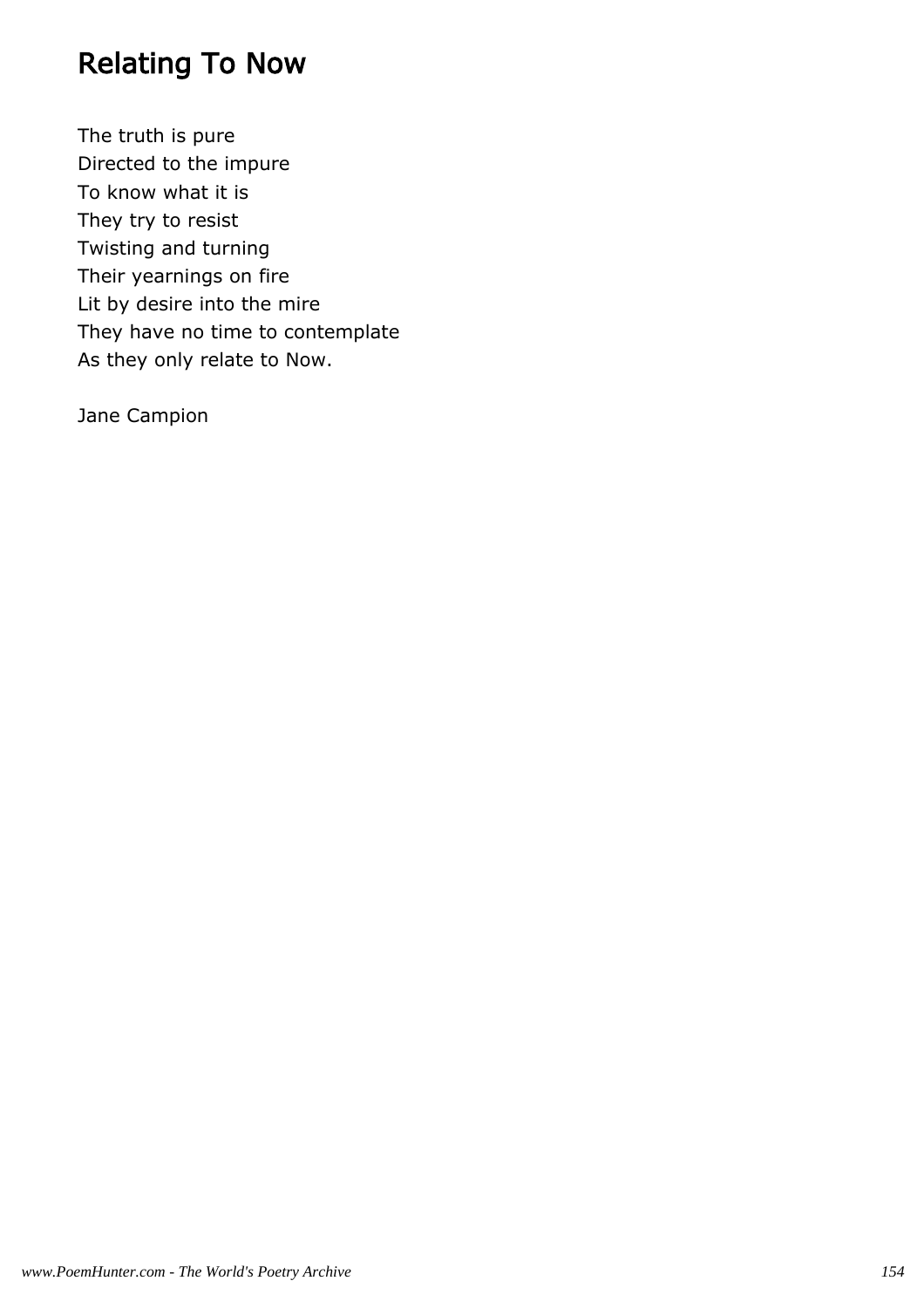#### Remembered Forever

Words follow others Into the chasm of deceit.

Here awareness hides Ready to spring a surprise.

Outstanding gumption Wreaking havoc on all.

Entering consciousness Remembered forever.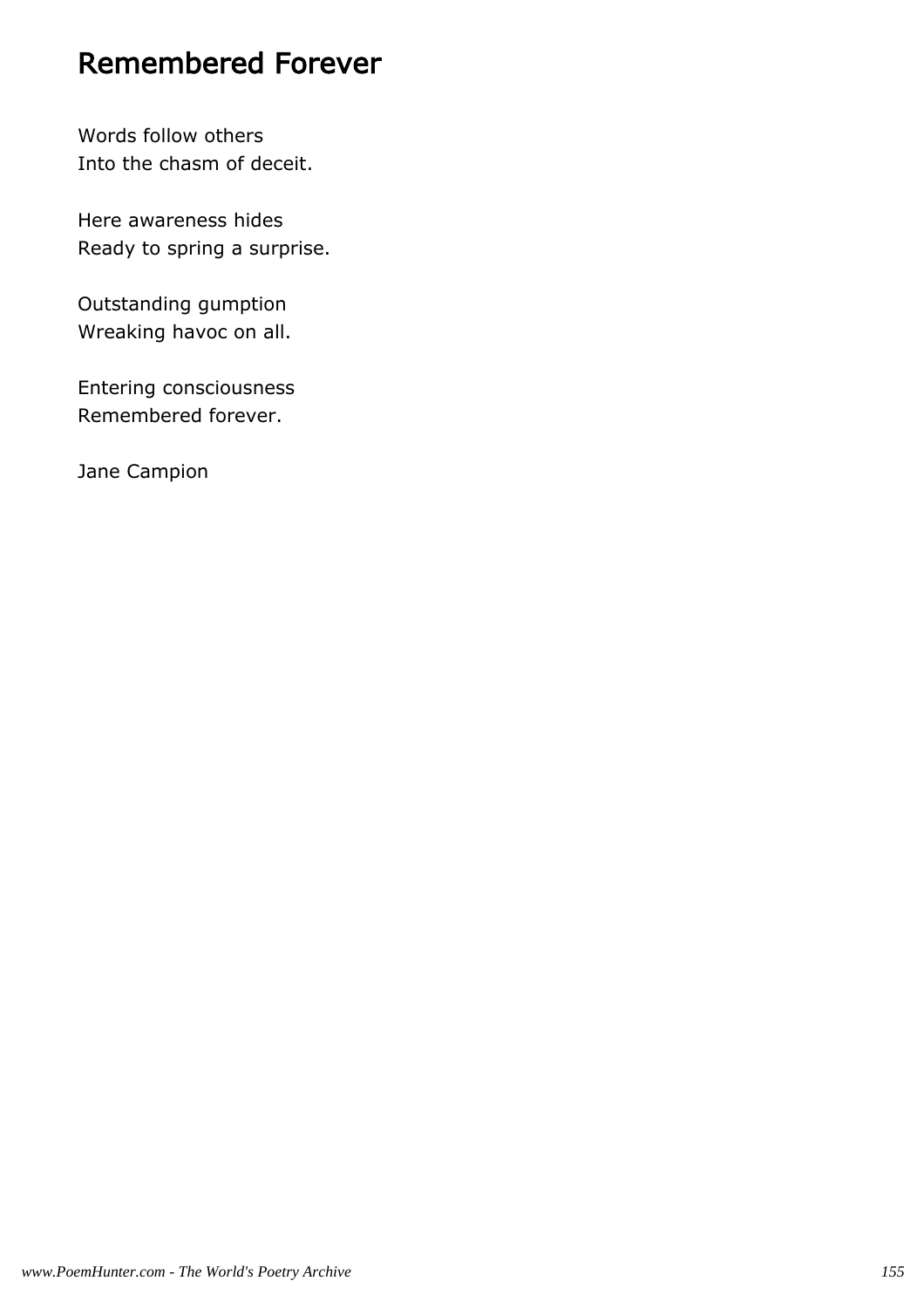#### Remembered Then Forgotten

Loss moves so fast, past Nowhere we can ever know Taking all into nothing Nothing into somewhere.

Here we unload sorrow Always there it will wallow Today our tears must stay They will been seen tomorrow. All our forever yesterdays.

Somewhere is somewhere we know Loss is the dross of living Gone so fast it is forever Remembered then forgotten.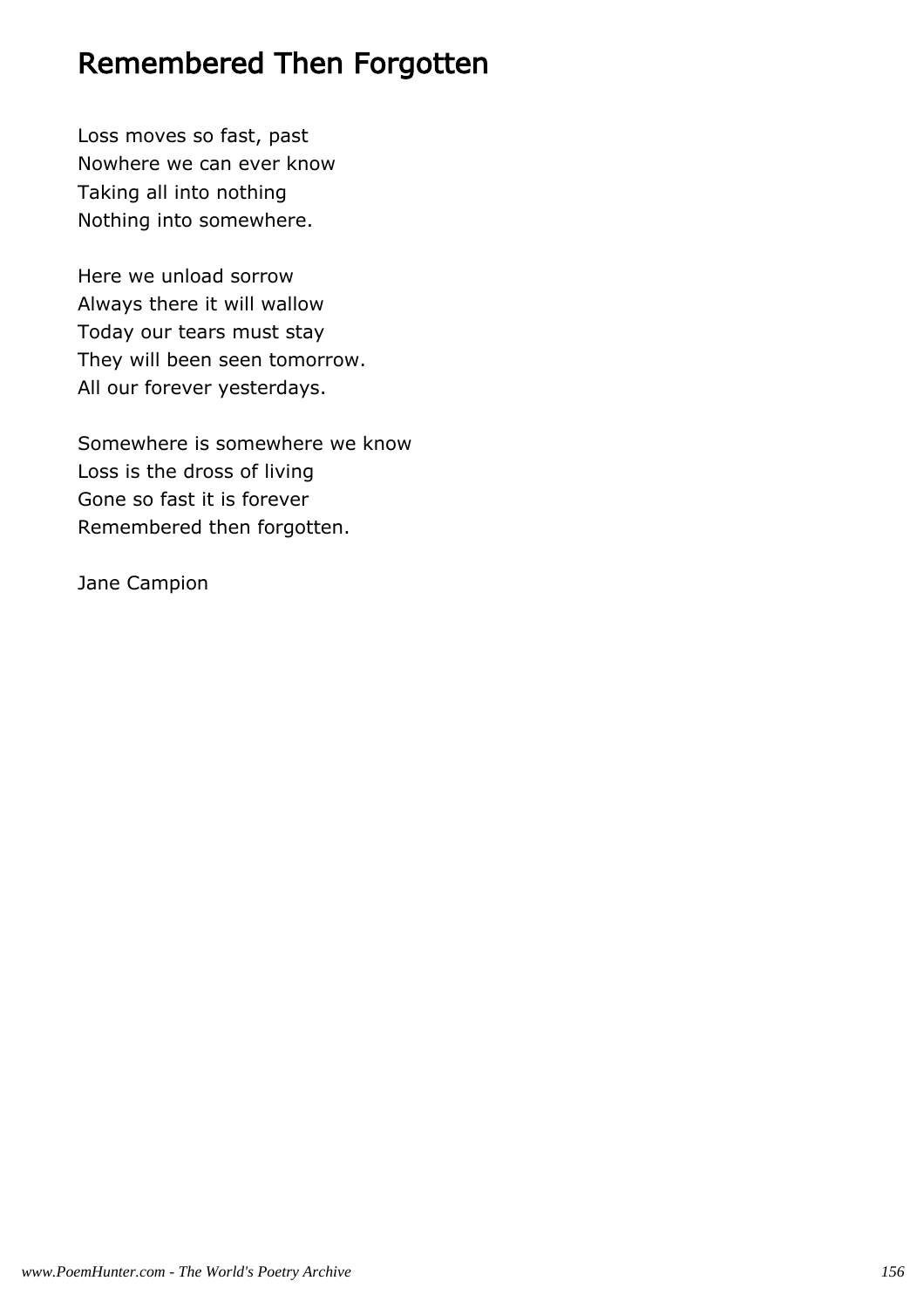## Sad Eyes Everywhere

Those sad eyes everywhere Poverty sleeps on streets Meet and greet in stations From every nation Caps to fill, scrawled signs.

Begging to survive Undercuts human dignity Alms into arms, opening palms Lack of governmental support Here all blame lies.

No nation should deny poverty Apathetically, denying it exists Hiding its denizens under rusty iron It is time to take signs down And sweep all poverty away.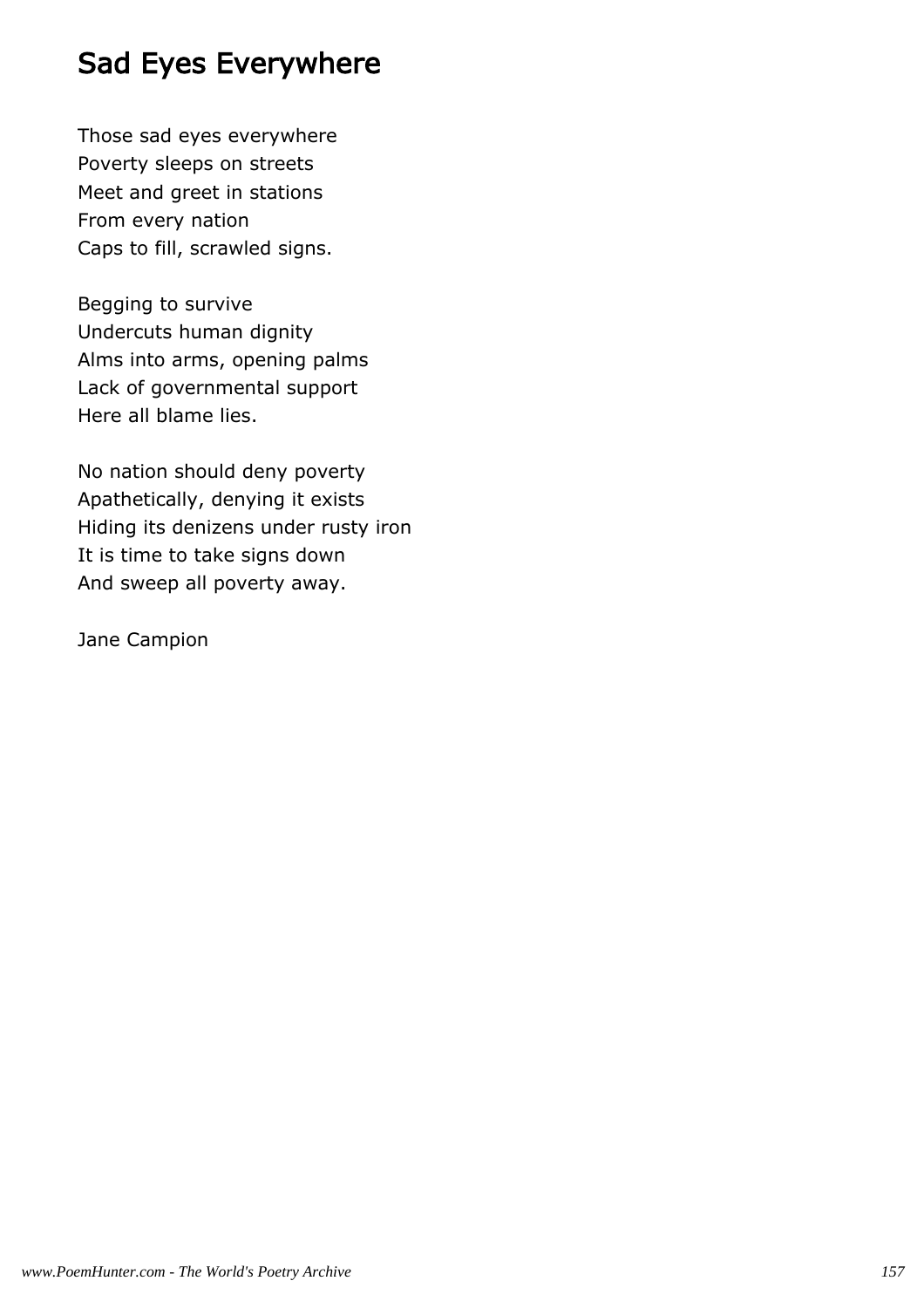### Sea Of Dreams

Alone in the sea of dreams Accompanied by random thoughts We float through each night Rest undressed so perverse.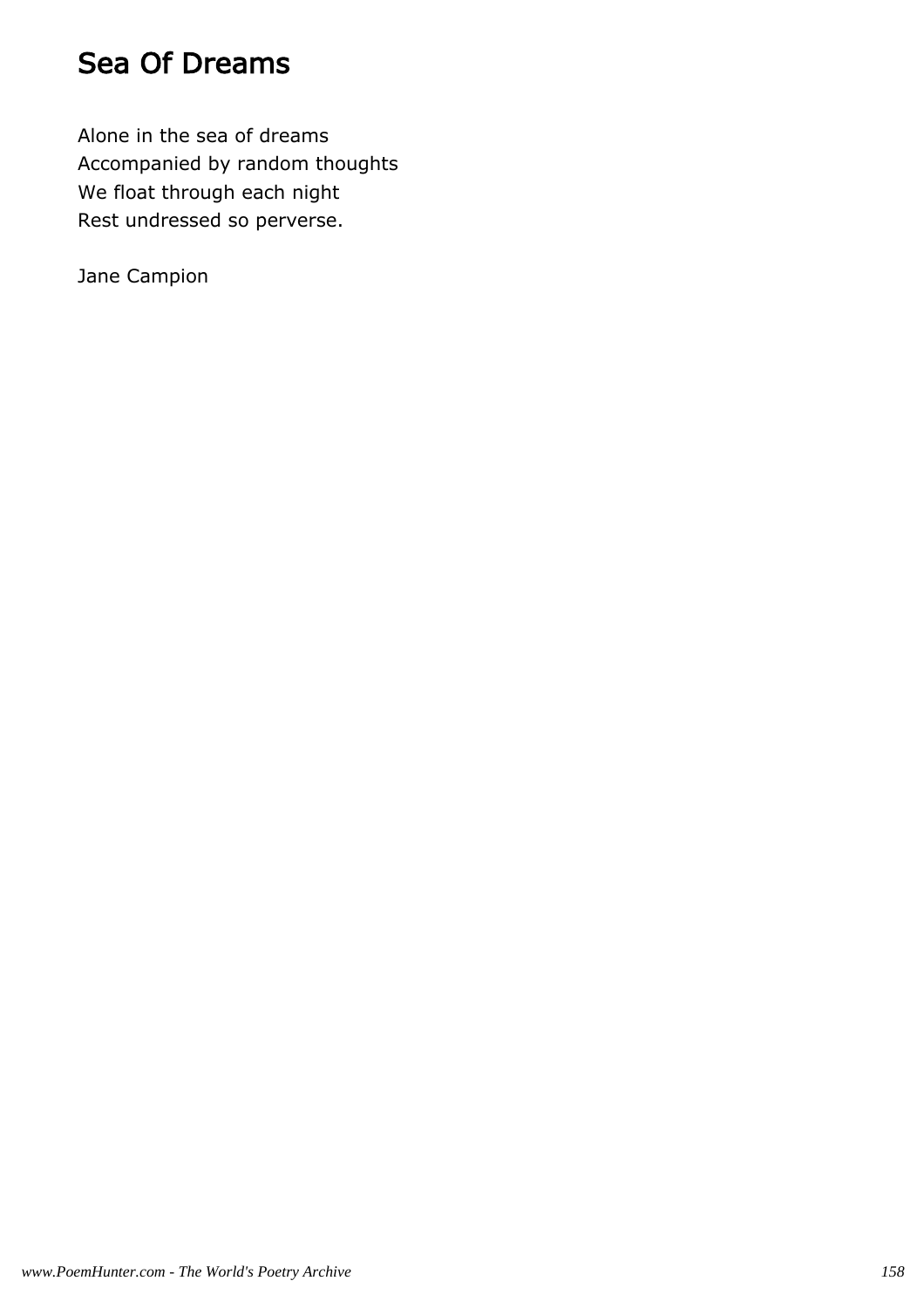#### **Sensitivity**

Why are we so sensitive To the thoughts of others.

Do we believe we are susceptible To changing our minds?

Stand up to your beliefs We are not affected by them.

To demonstrate your weakness Avoid us forever.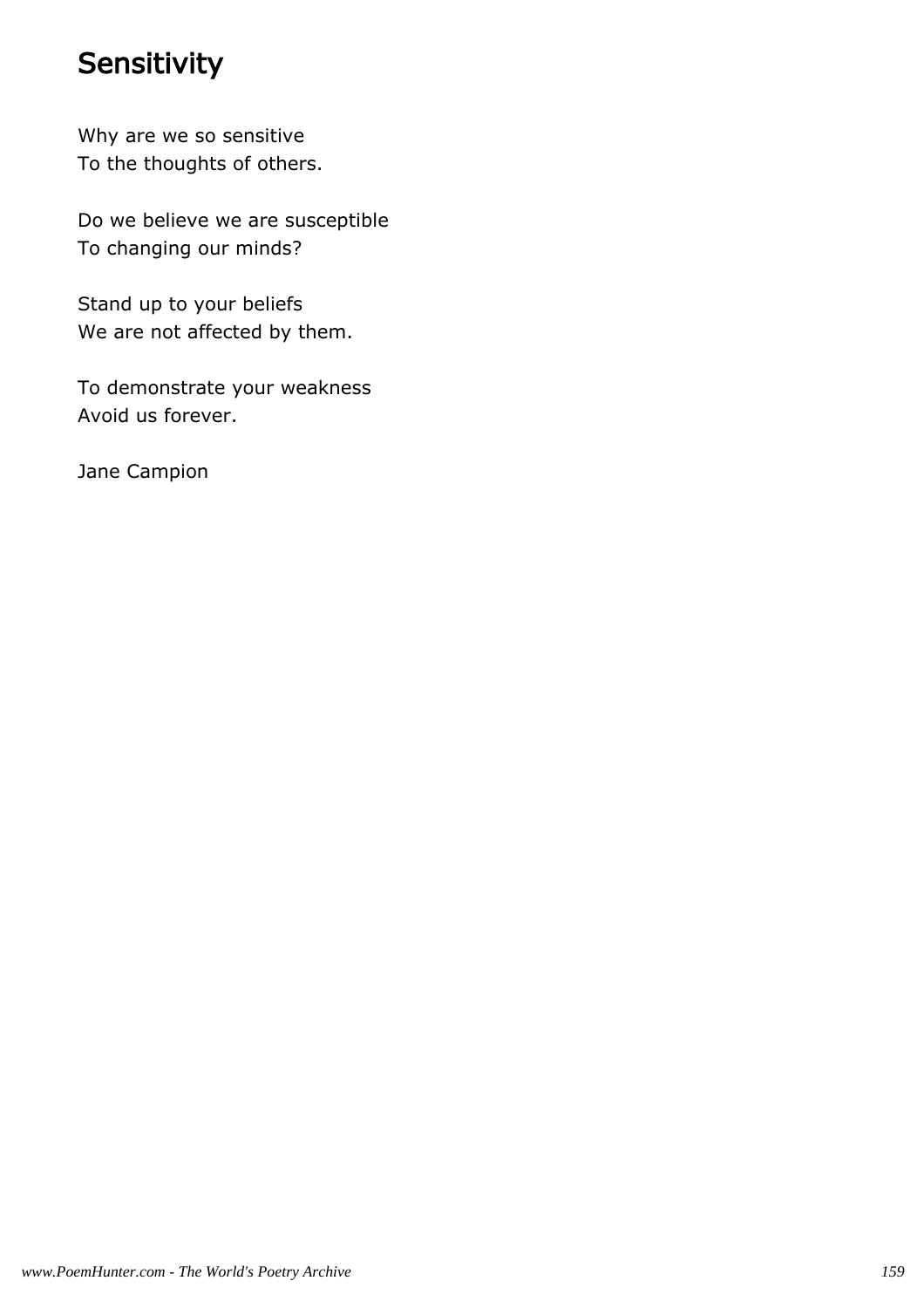# Sharing Thoughts

Sharing our thoughts Through poetry We engage strangers.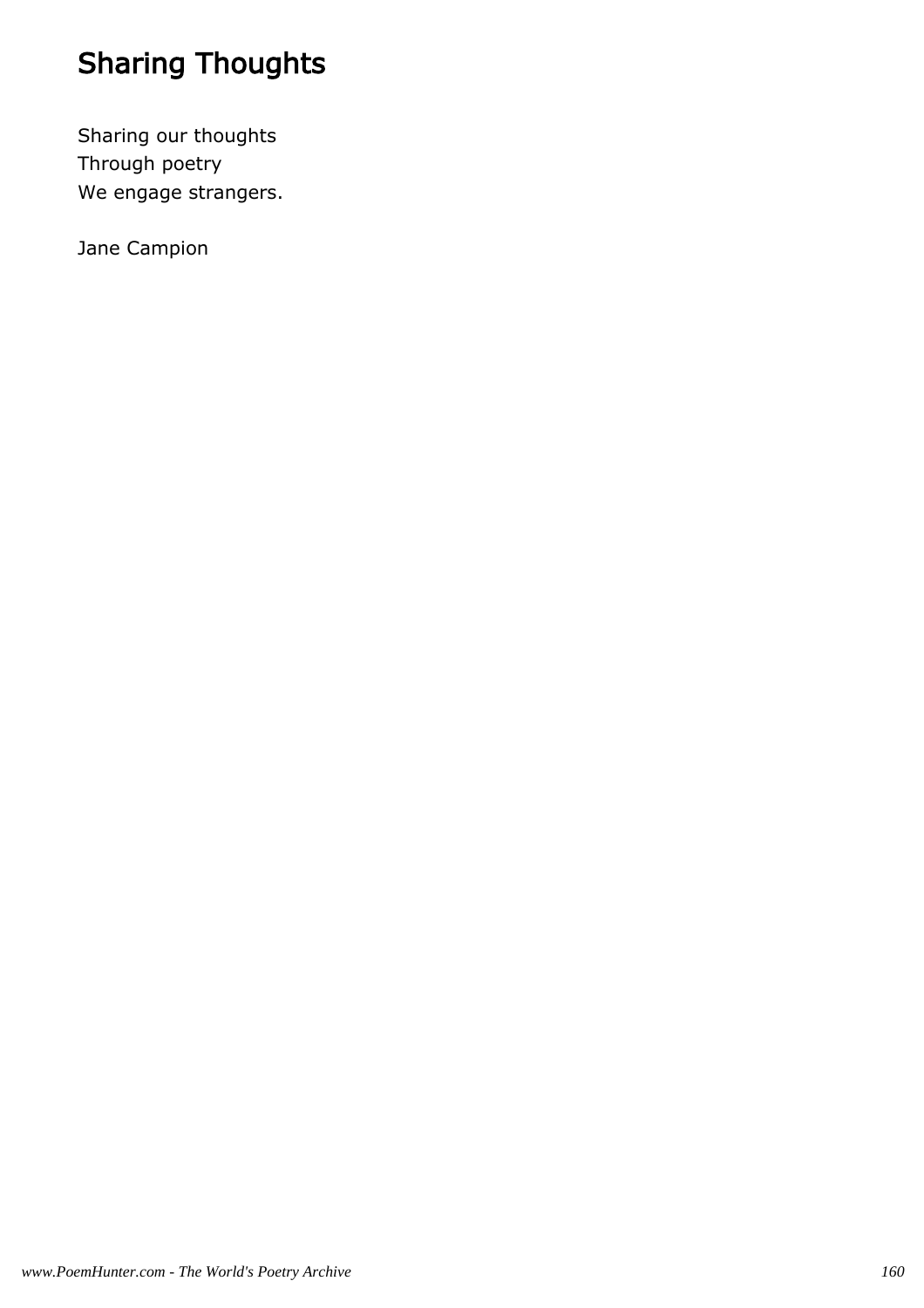## Shout At The World

Shout at the world It will react Creating disharmony Where none existed.

Shout at the world Achieving nothing Creating negativity.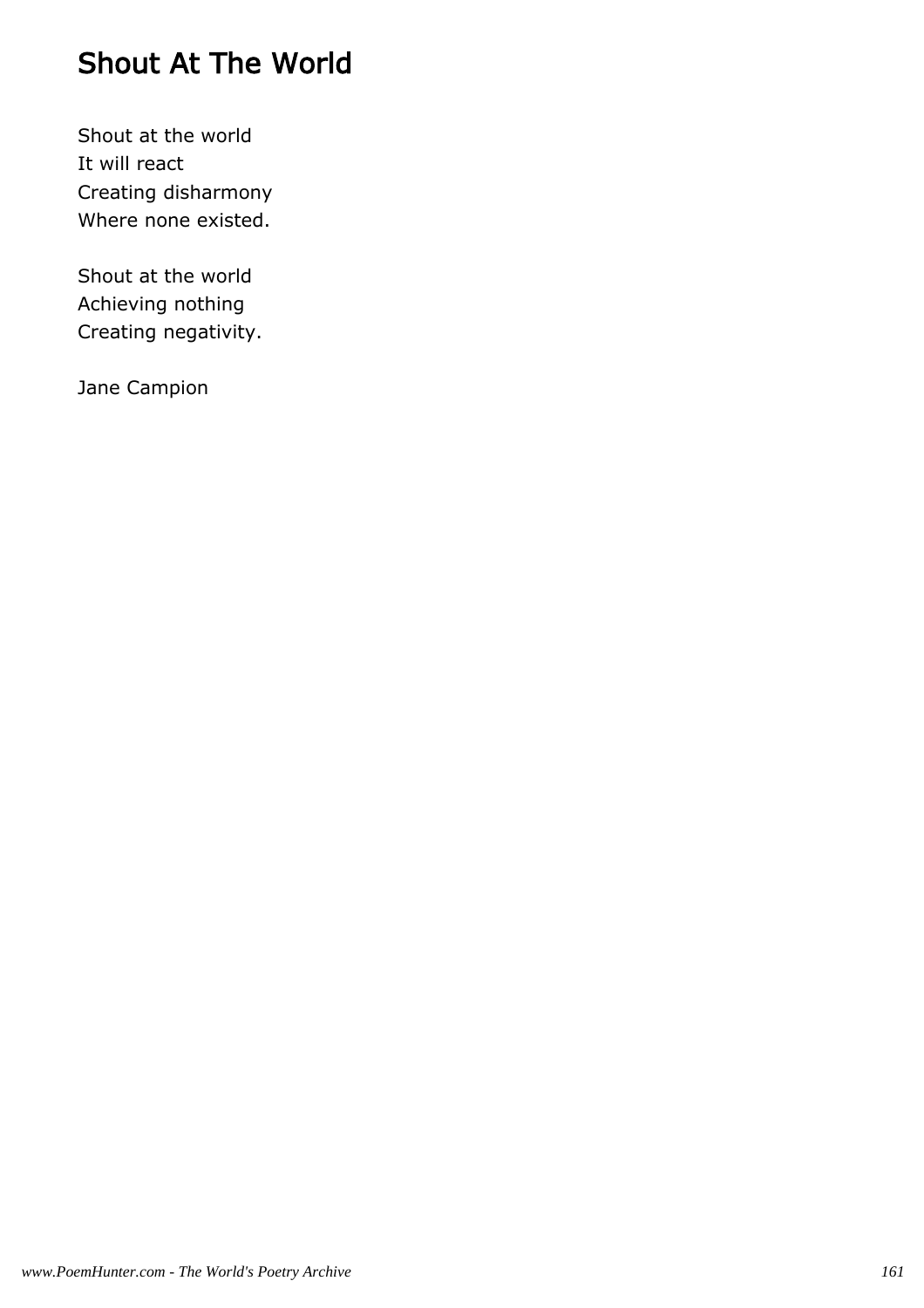## Showers Of Light

Colored by showers of light Life's ephemerality glows For its term it feels firm Even substantial, life fits Tied to the cord of humanity Drawing its breath for a time In expiration the last breath Insubstantial it must depart.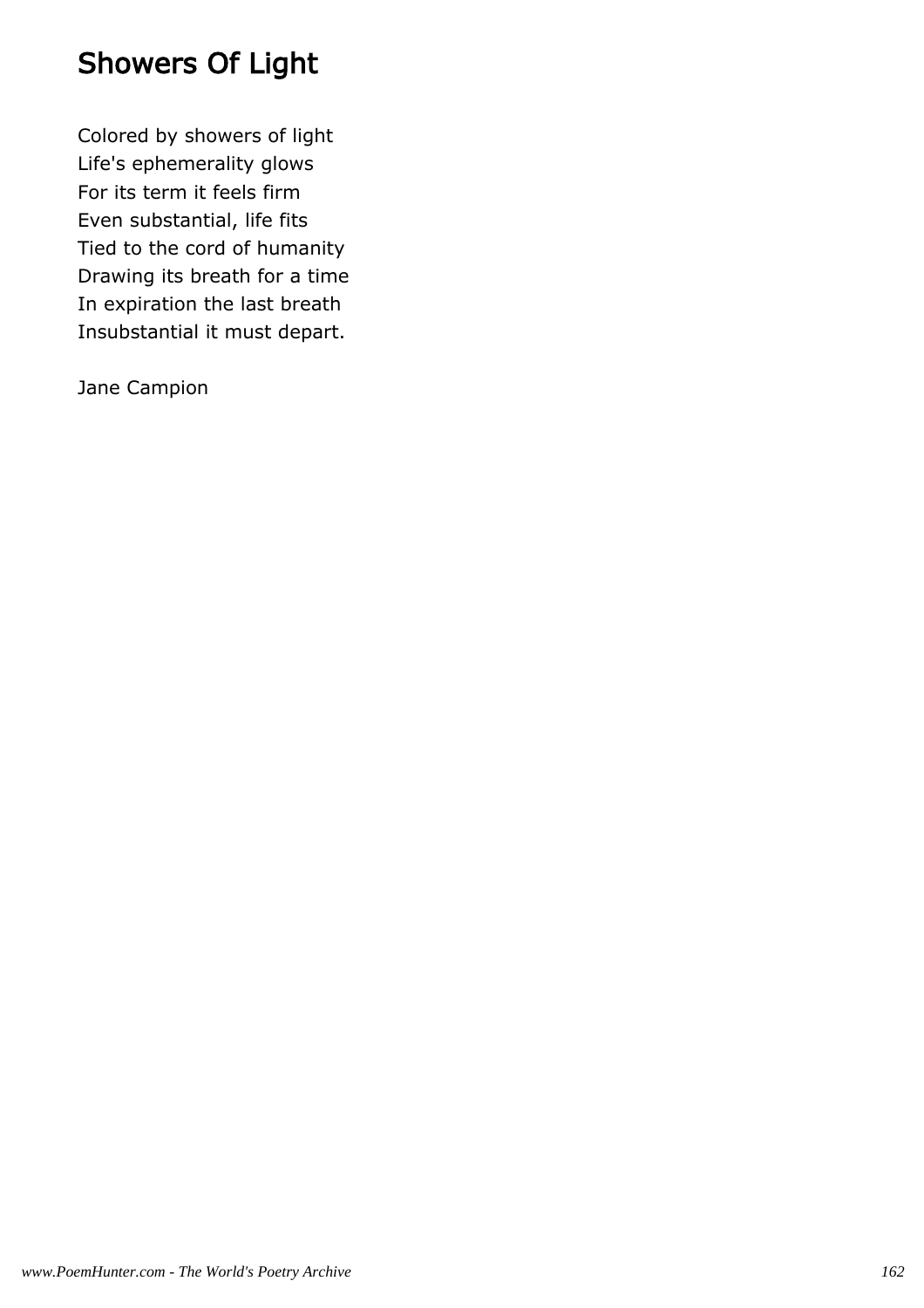## Slice Of Life

Our slice of life Cut from the universe Seems at first perverse.

The more of more gnaws Our open jaws cram life Day by day this is our way.

As we hunger for more Life opens the door Leaving no room we are ignored.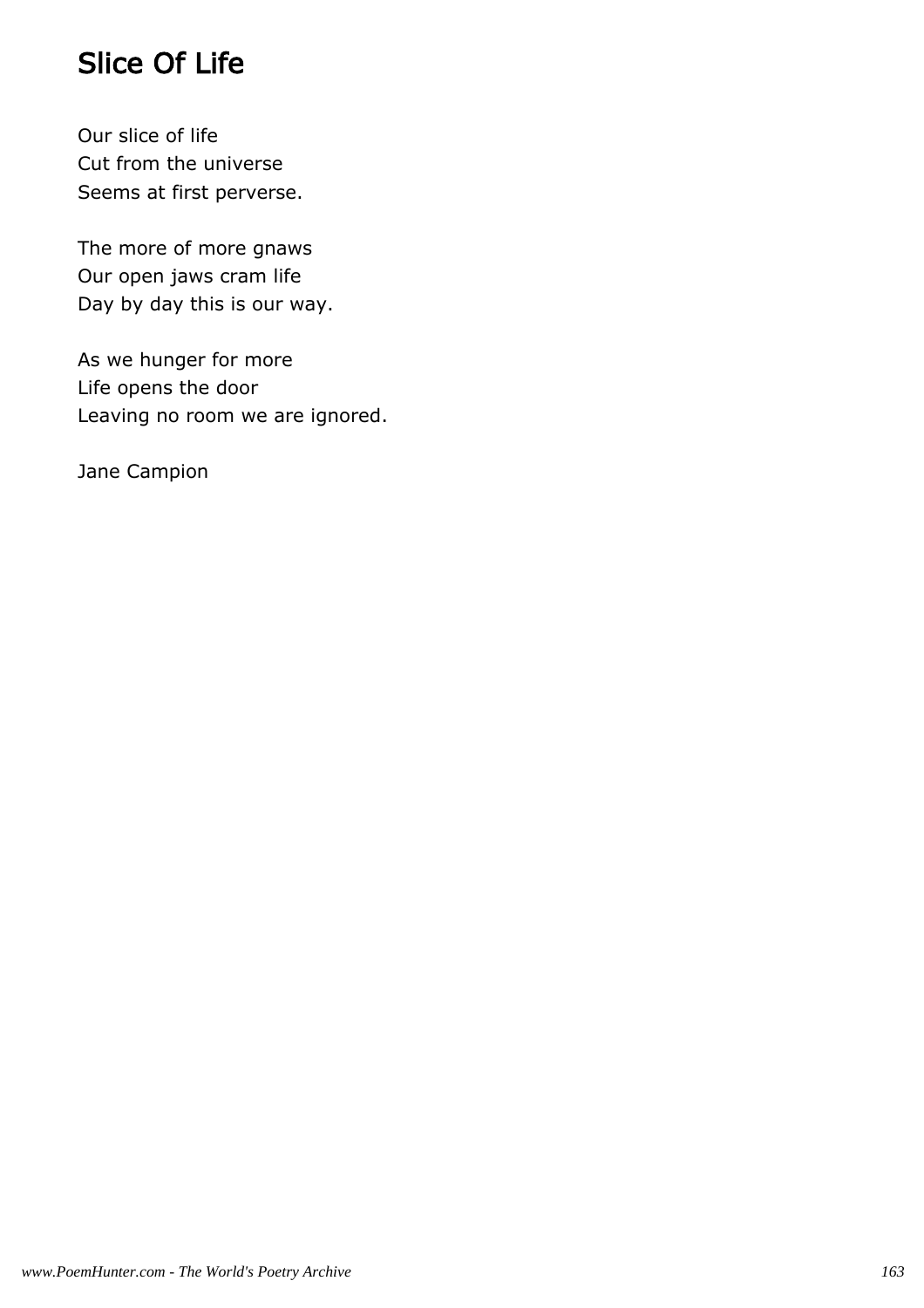## So Far From Imaginings

So far from imaginings Trillions of light years Earth, our life is here.

Uncomprehending the spark Alone in the dark, aware Dead worlds unknown there.

We yearn to know the unknowable To know is not to know All knowledge is a total of nothing.

Nothing from the beginning to end Born from human life, how Devoured by uncertainty we must rest.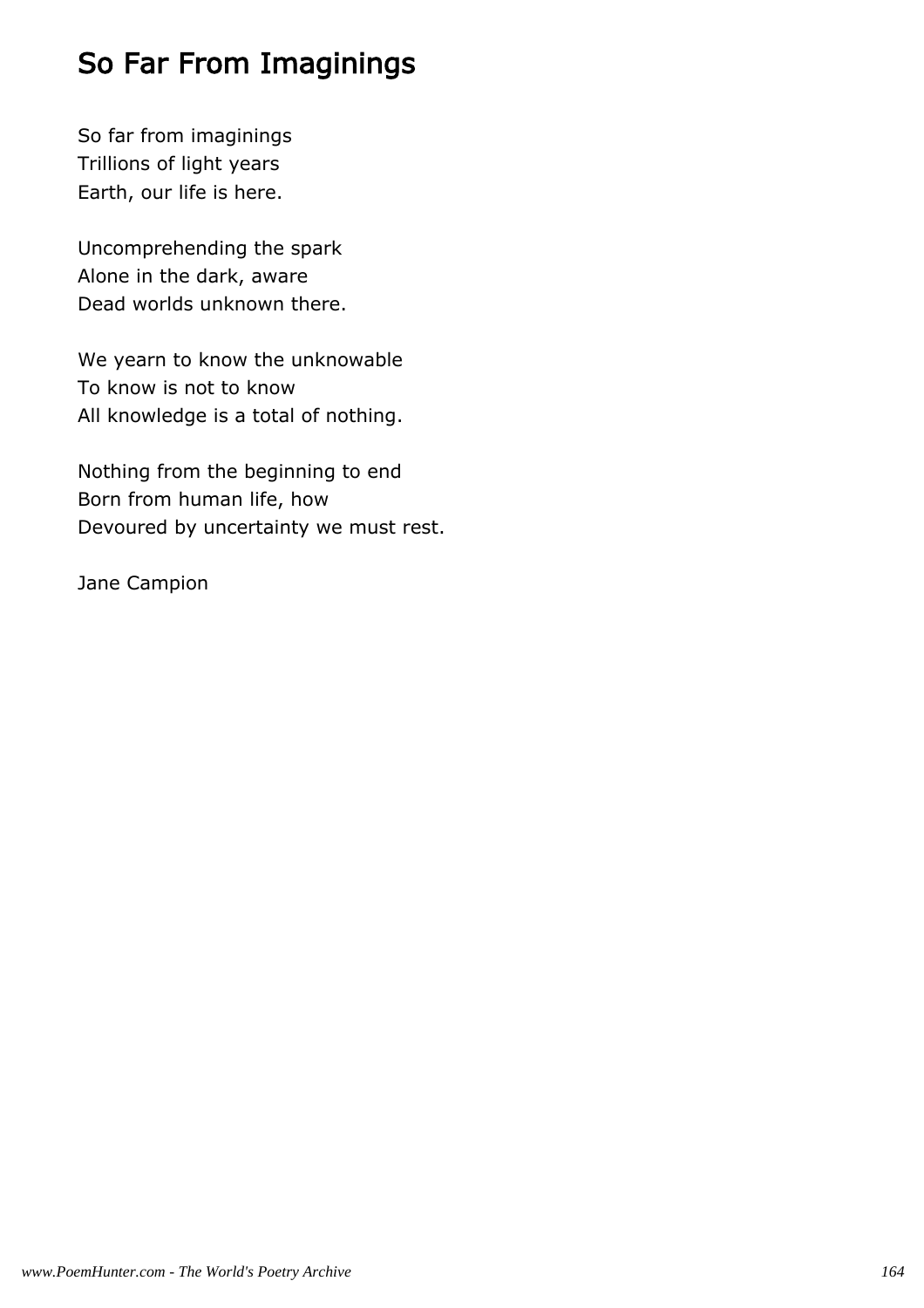### So Human After Death

So human after death Breathing in and out Just walking about Talking, same accent Perfumed by reading myths Greeting zillions Who believed what they read The illiterate also there Babies still googly-eyed Cripples with Zimmer frames Moth eaten clothes Running noses Bullet holes Cancerous tumors still growing Replete with those alive So human after death.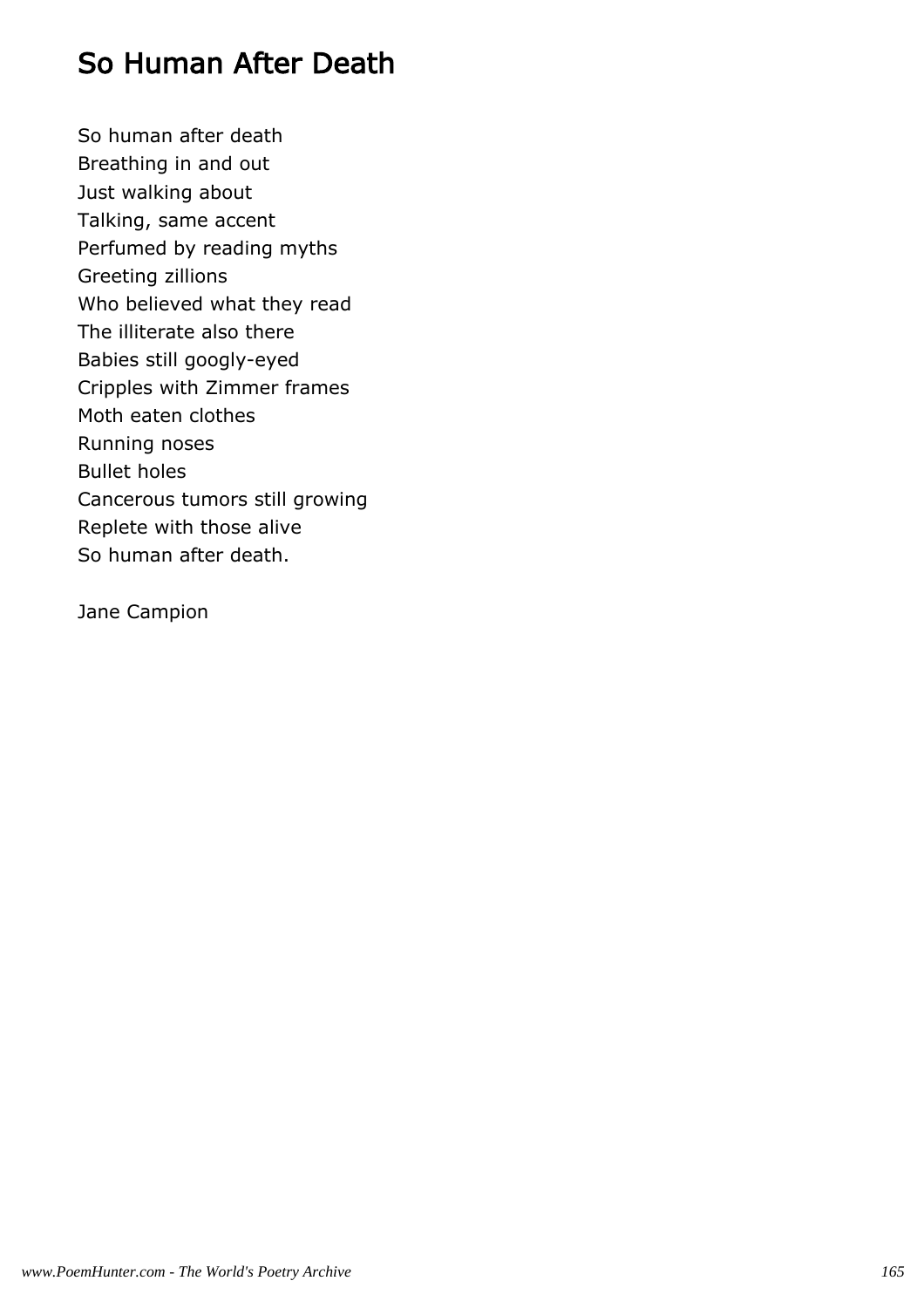### Sorrowful Love That Died

The antithesis of love is sorrow Pouring out hearts for desertion The antithesis of love is sorrow Sorry for oneself that love flew The antithesis of love is sorrow No one can call to love that died.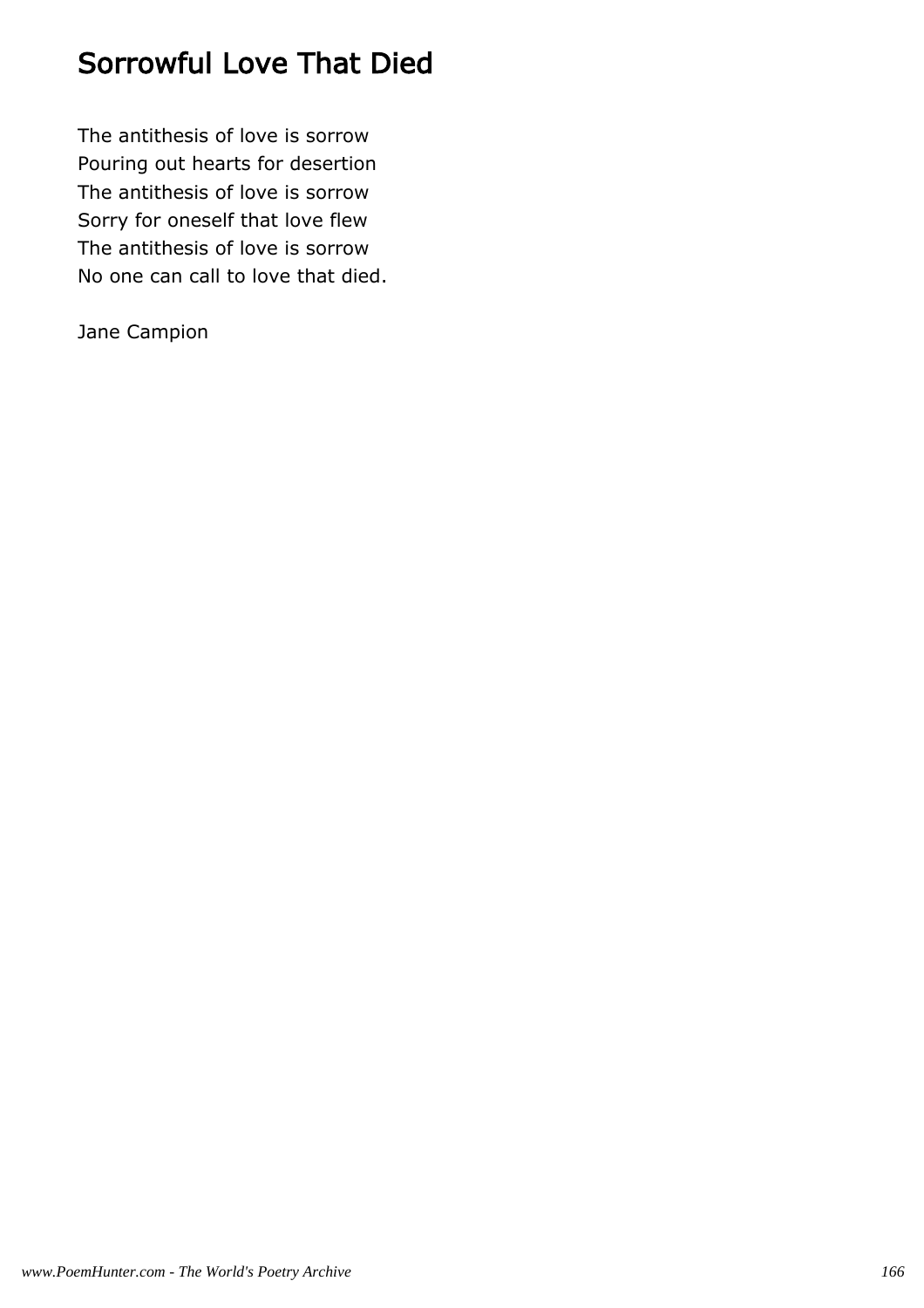### Standing Naked

The past is an address Where everything is dressed Taking its clothes off Standing naked it stares It beckons to be touched Forgotten it needs a retouch The past is an address we know It is full of our memories Most we want to forget.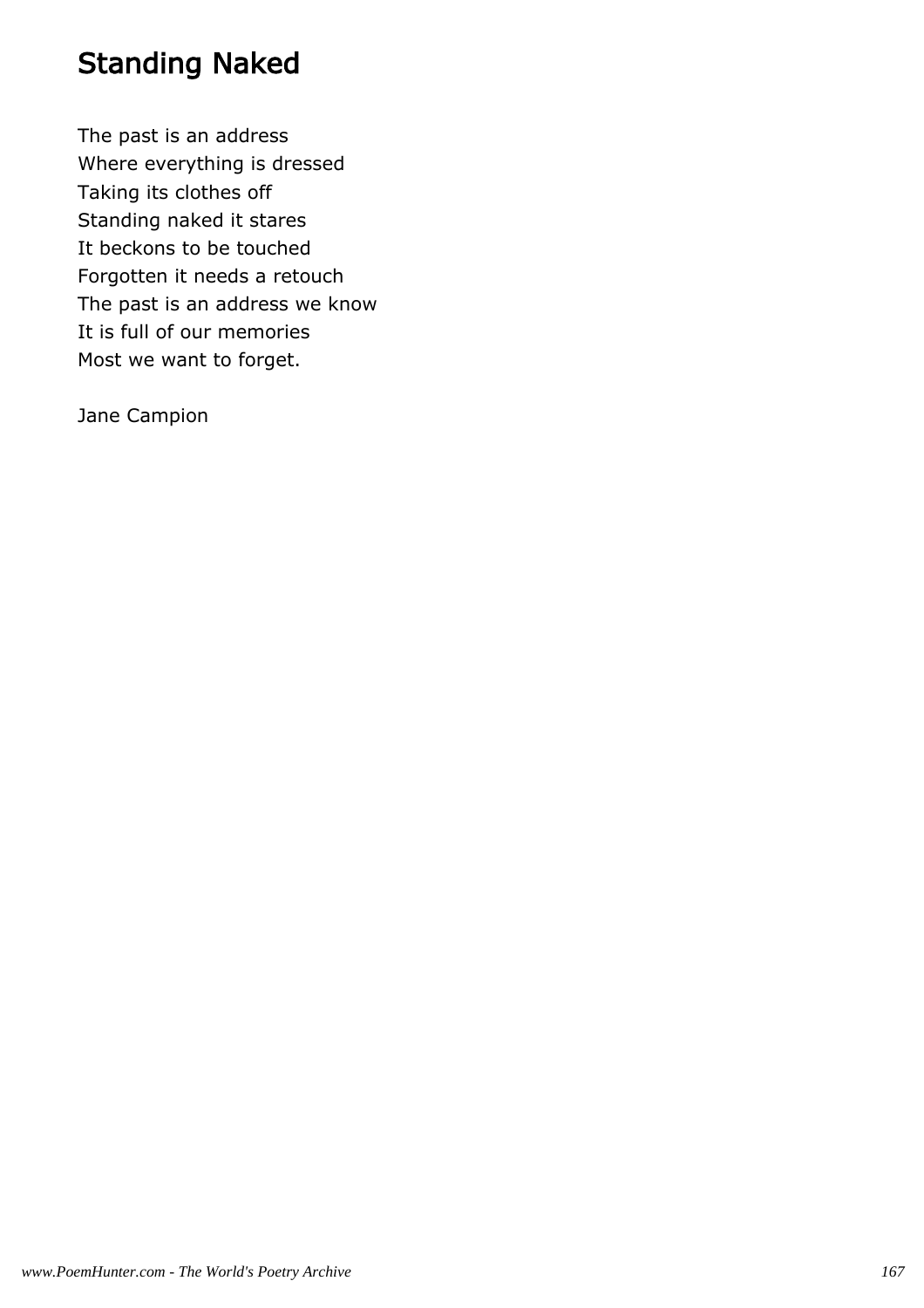# Stealing Into Homes

They lift their feet Stealing into homes Taking all they see Except bad poems.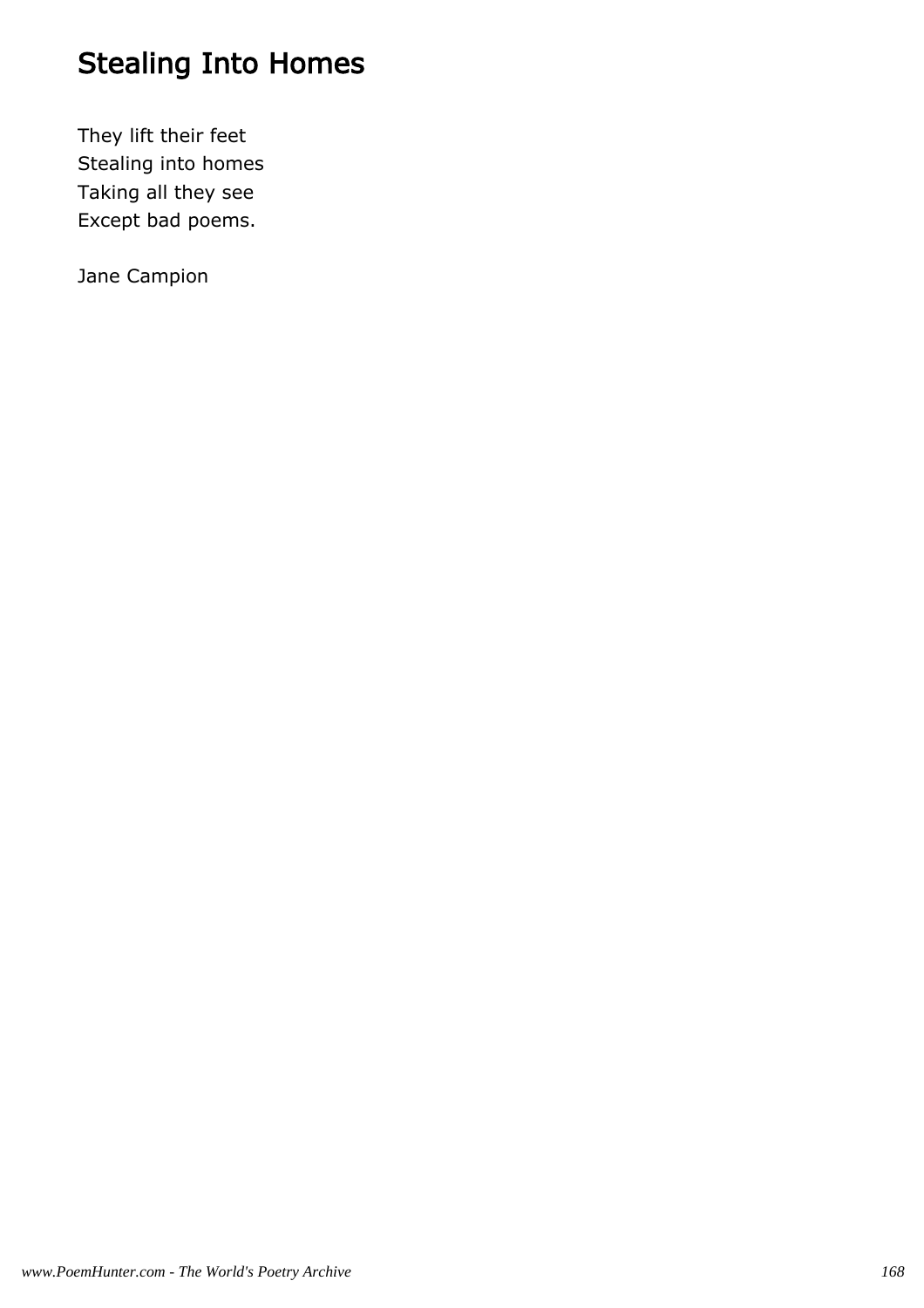## Stealing Their Lives

Skipping out of school Into crime full of grime Knowing only one value What a dollar buys Smart they just ain't A life set before its time Caught so easily locked behind Learning what a dollar buys Time inside flies... Smartened and hardened they are Still not learning their lesson To the next job stealing their lives Inside again these smarties Repeating their life mistakes To never learn is where they earn.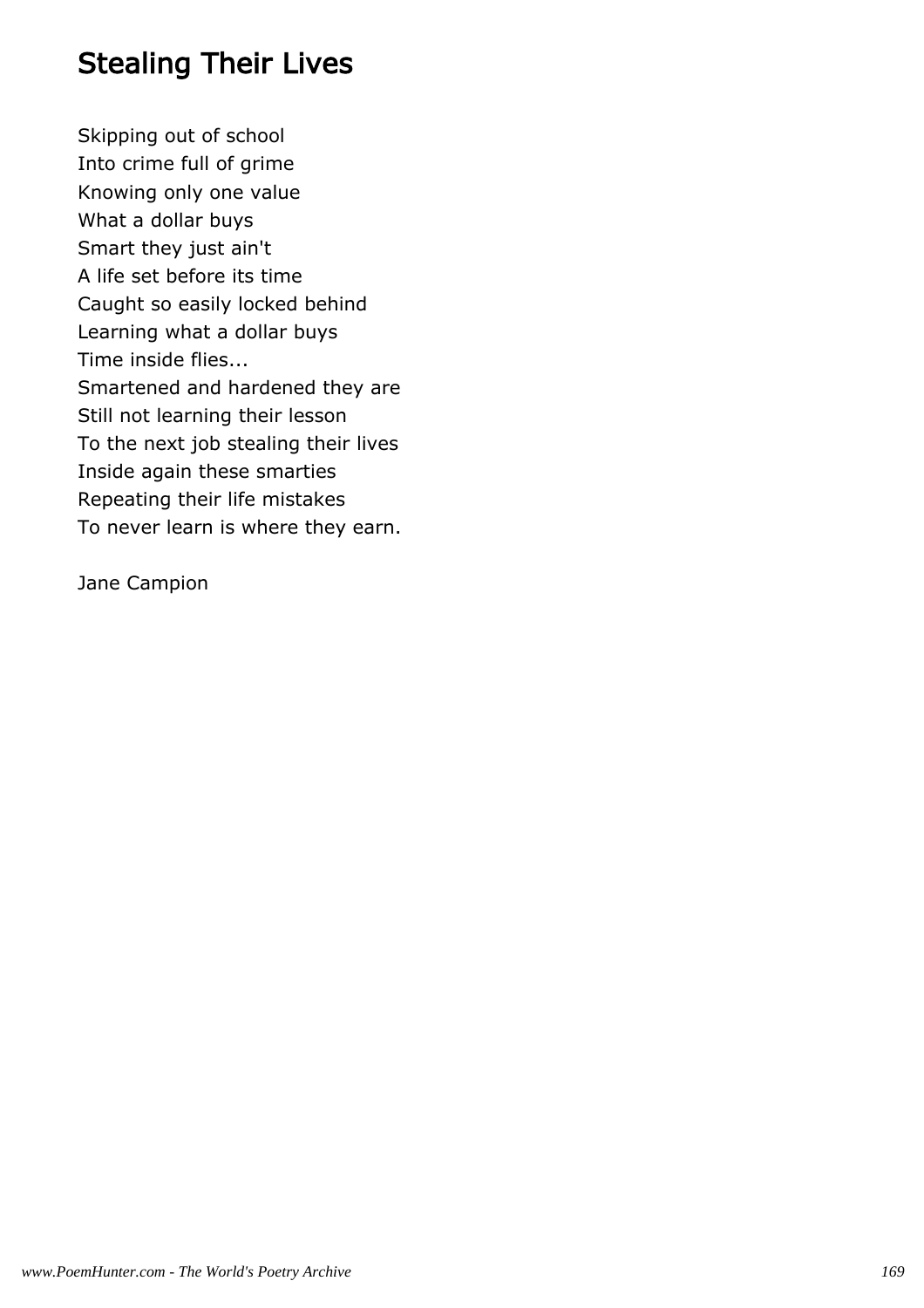#### Suitcases Of Hope

Designed in their minds The days they will borrow On ships they came and went Upon oceans of dreams and sorrows To countries of their choice Hearing voices, different tongues Carrying suitcases full of hope Battered by their lives it seems Meeting their tomorrows, so soon Impregnating their future Held together they weathered storms Berthed to the Earth they belong.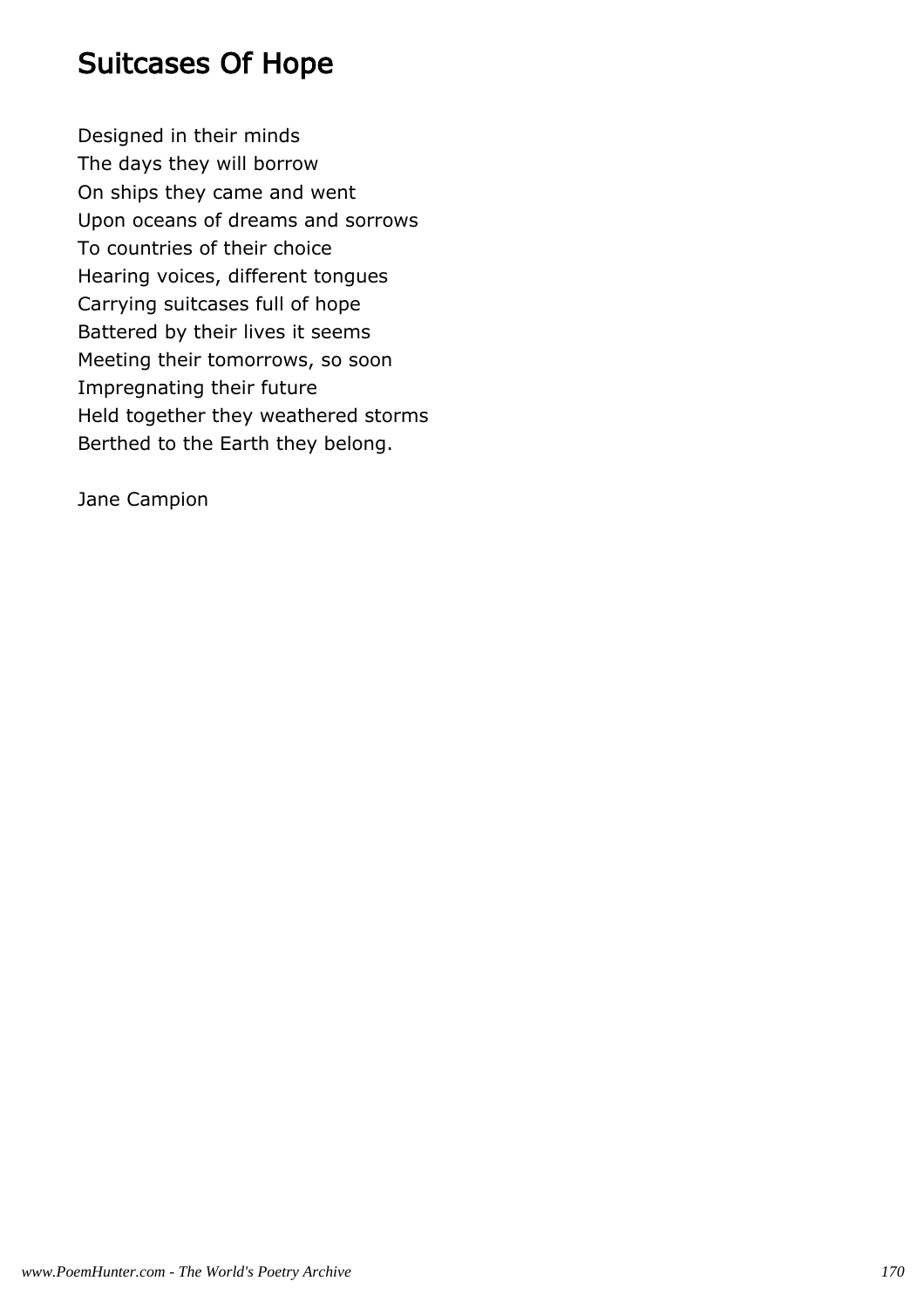# Support Collapses

Leaning on each other Support collapses Each fall backwards.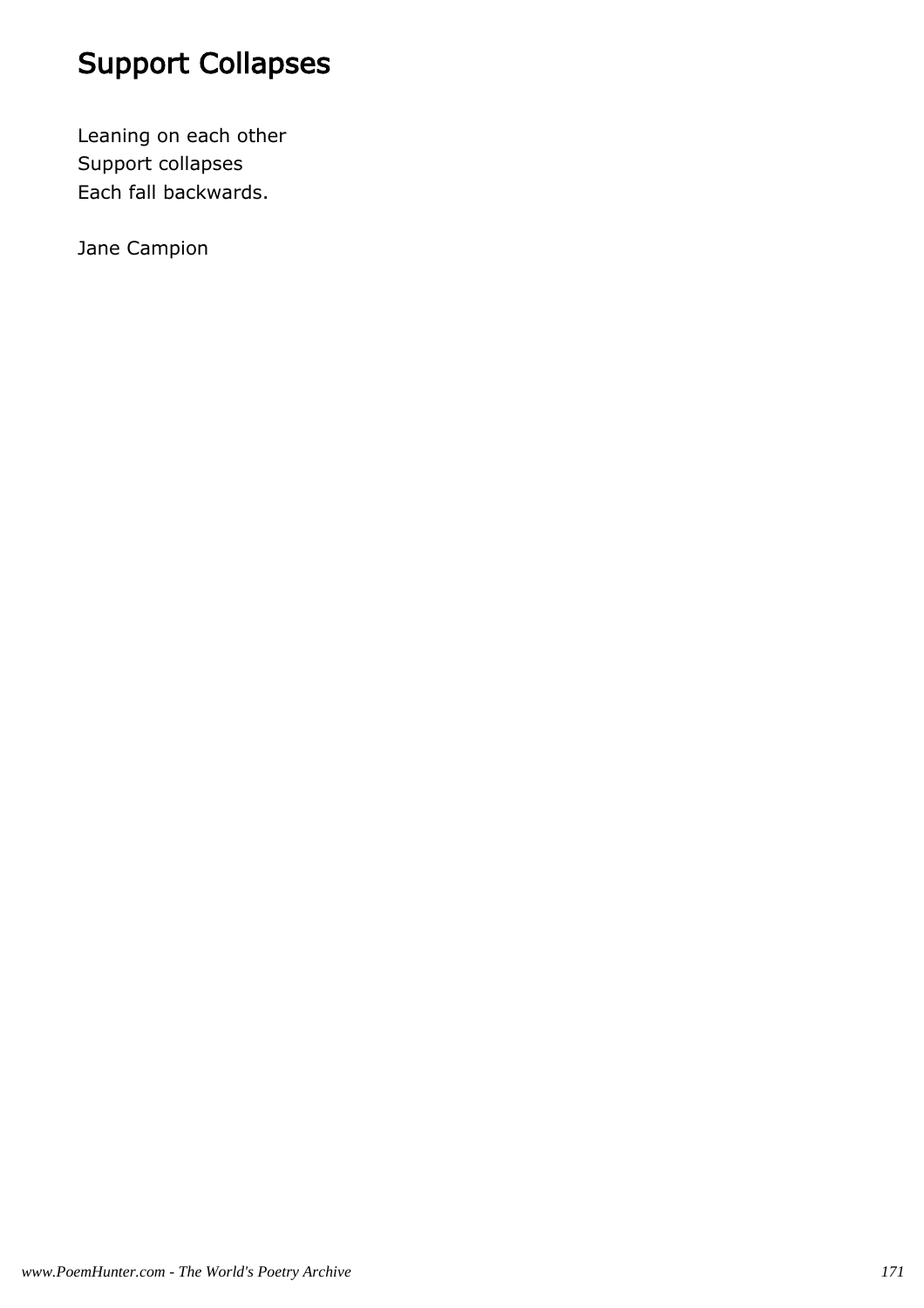## Take Every Life

Take every life Into its highway Driving erratically Missing signposts Going into side roads Down wrong lanes Exiting before it should.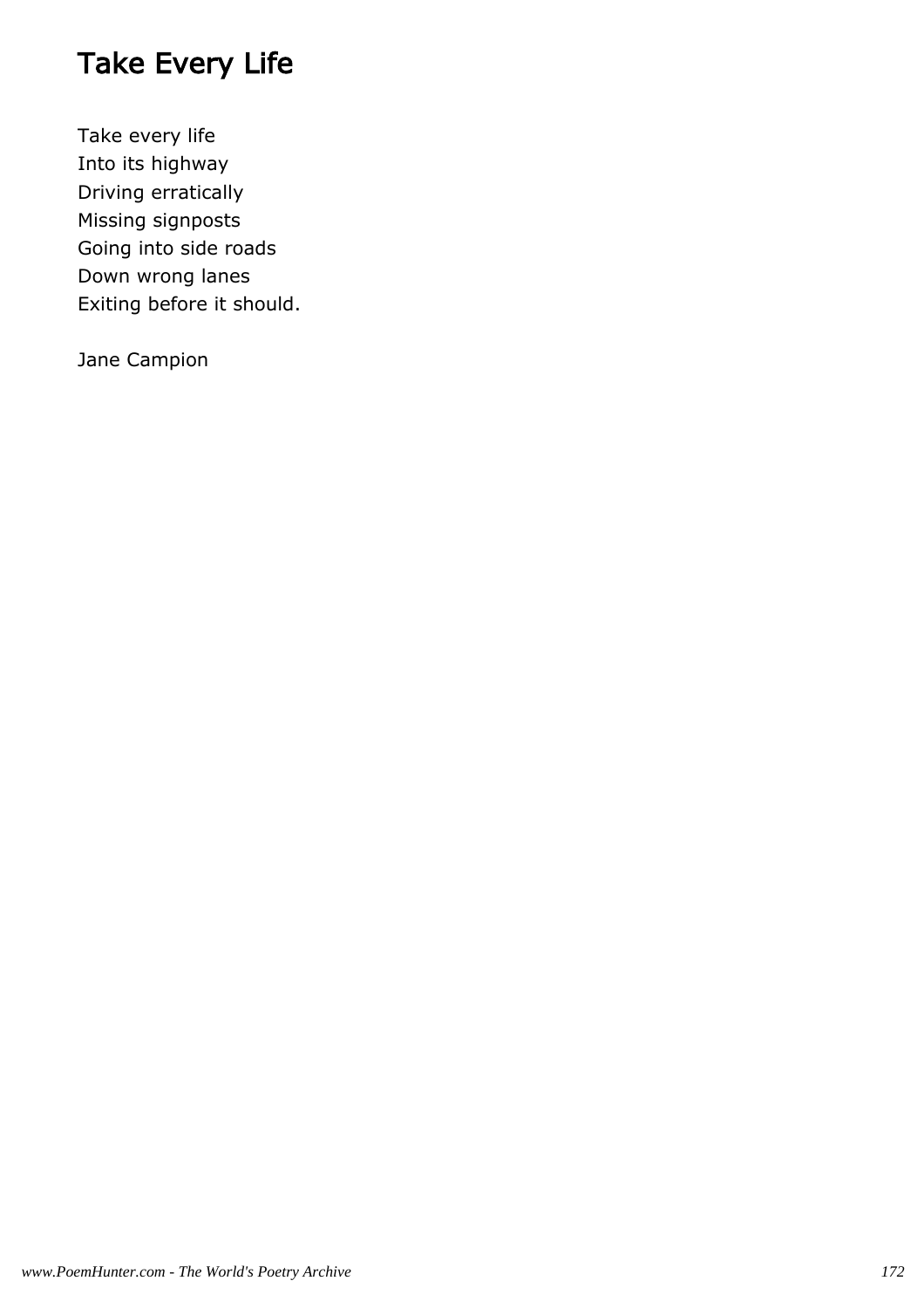### That Means A Lot

In the skylight of dreams The orange moon filters in Mixing with starlight Creating memories of delight Witnessing shooting stars Cosmic filtrations Black holes filled with screams Pin holes lighting the Milky Way The vastness of eternity In the distance a tiny dot Earth That means a lot.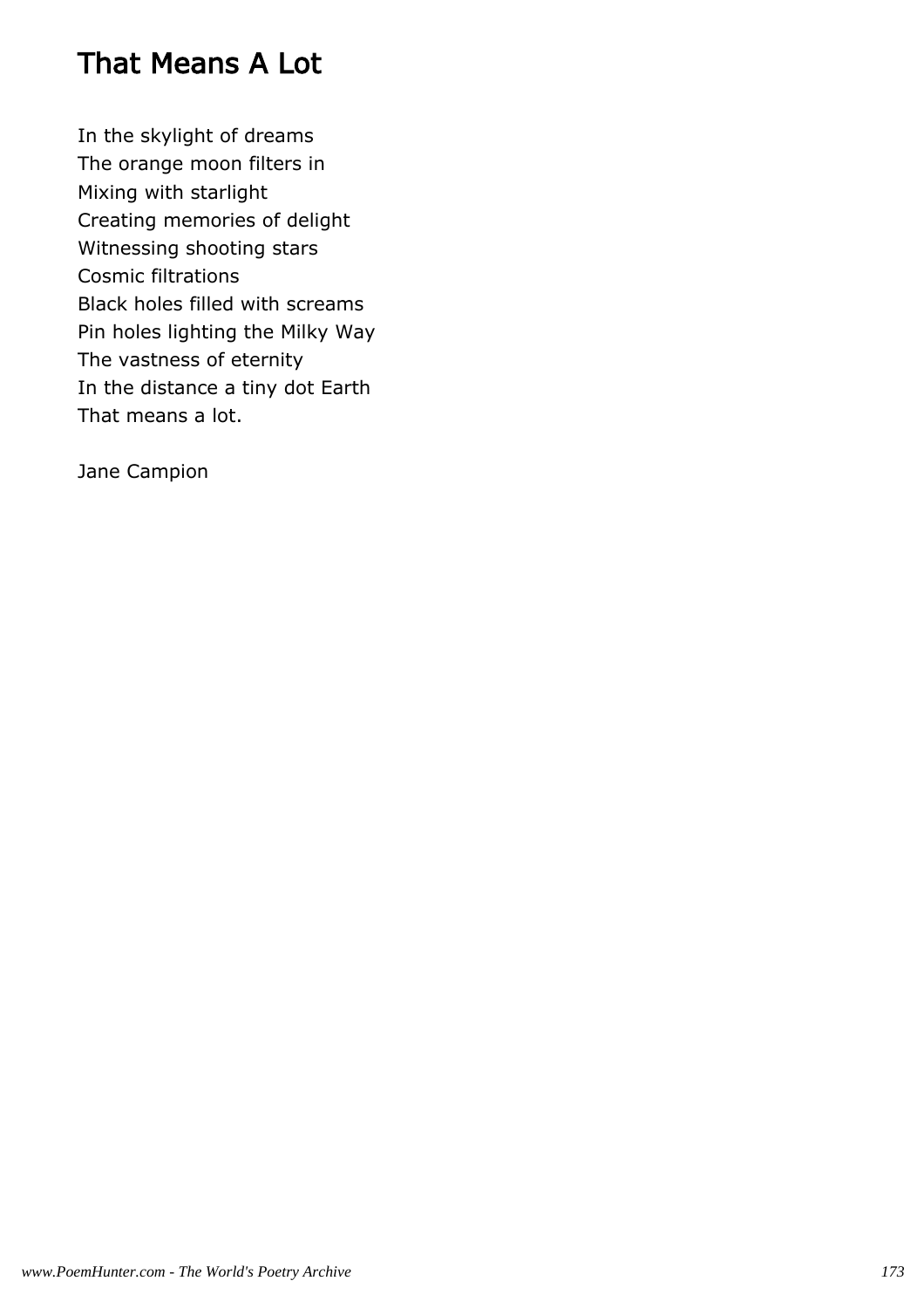## That Name

That name we are called Freely given not taken.

That name we are called Not for all only you.

That name we are called It is your cue to answer.

That name we are called For some their downfall.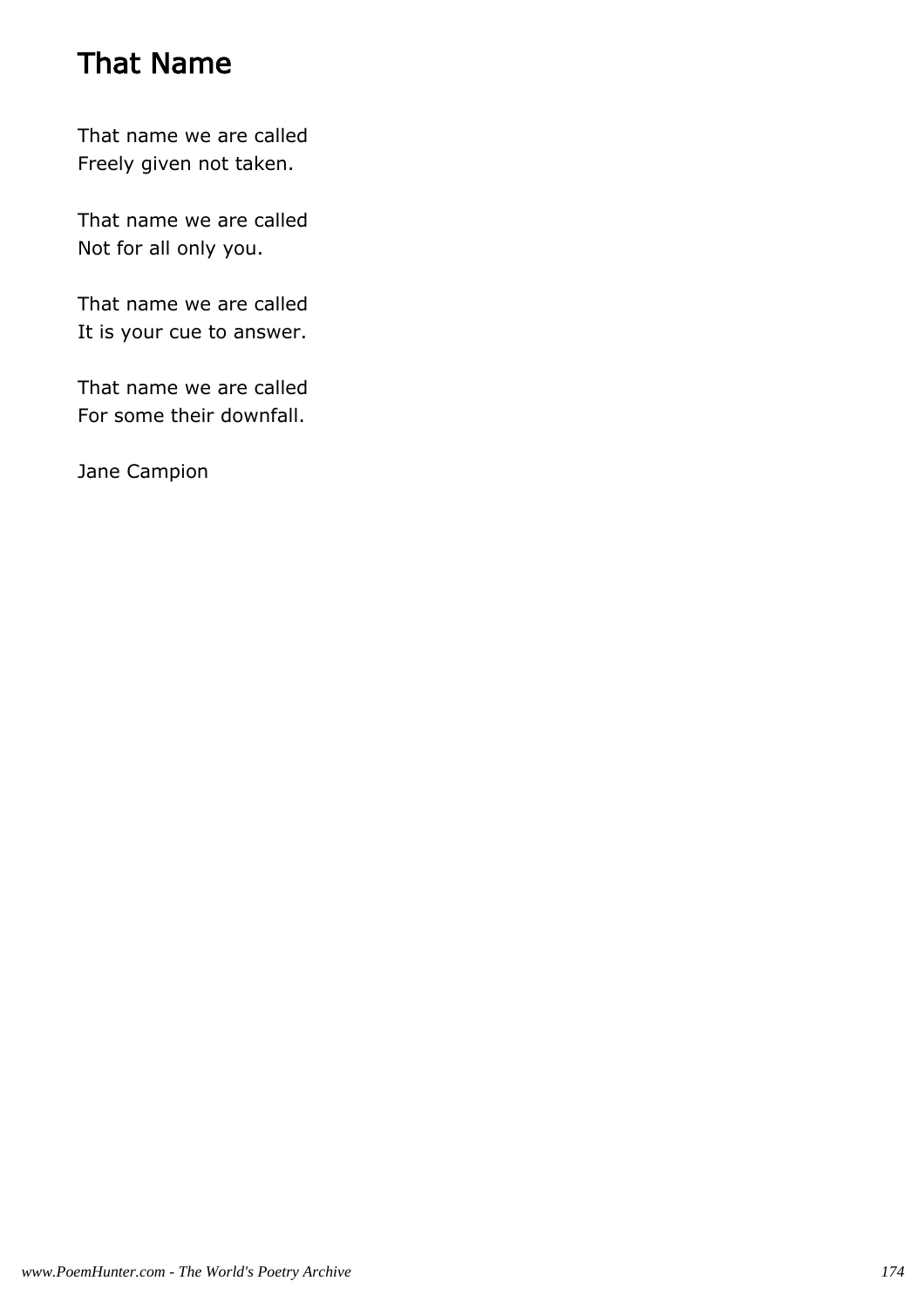## The Bear Hugs Mugs

Run, run, run From boredom...

Drugs of all types Pills and alcohol.

Drugs eat mugs Mugs eat drugs.

Addiction of self High, low, flow Low, high, go.

There is no point To make here Except beware.

The Bear hugs mugs So full of drugs Until the eyes pop out.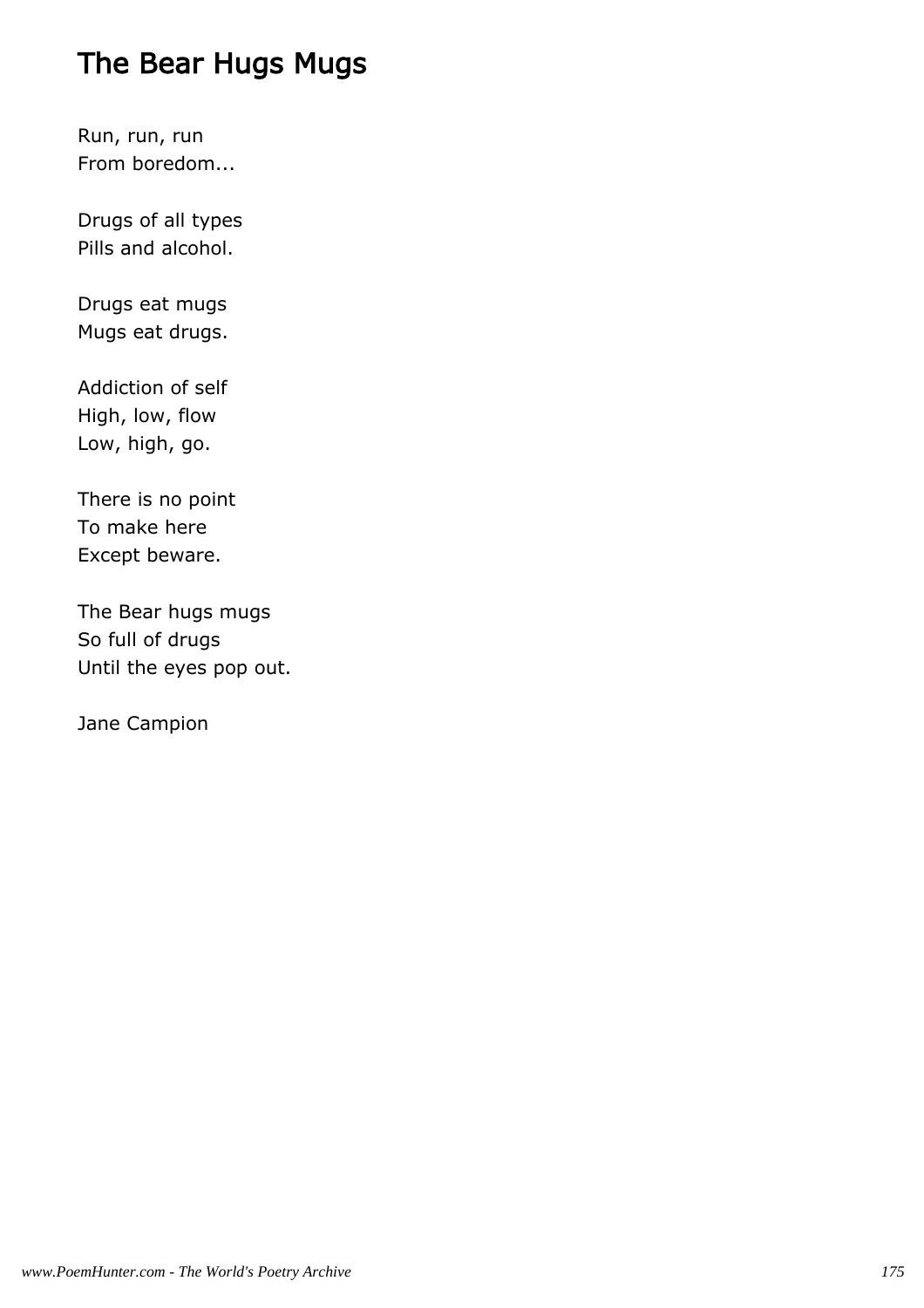# The Beginning

Everything harks back To the beginning, never the end Do we know why?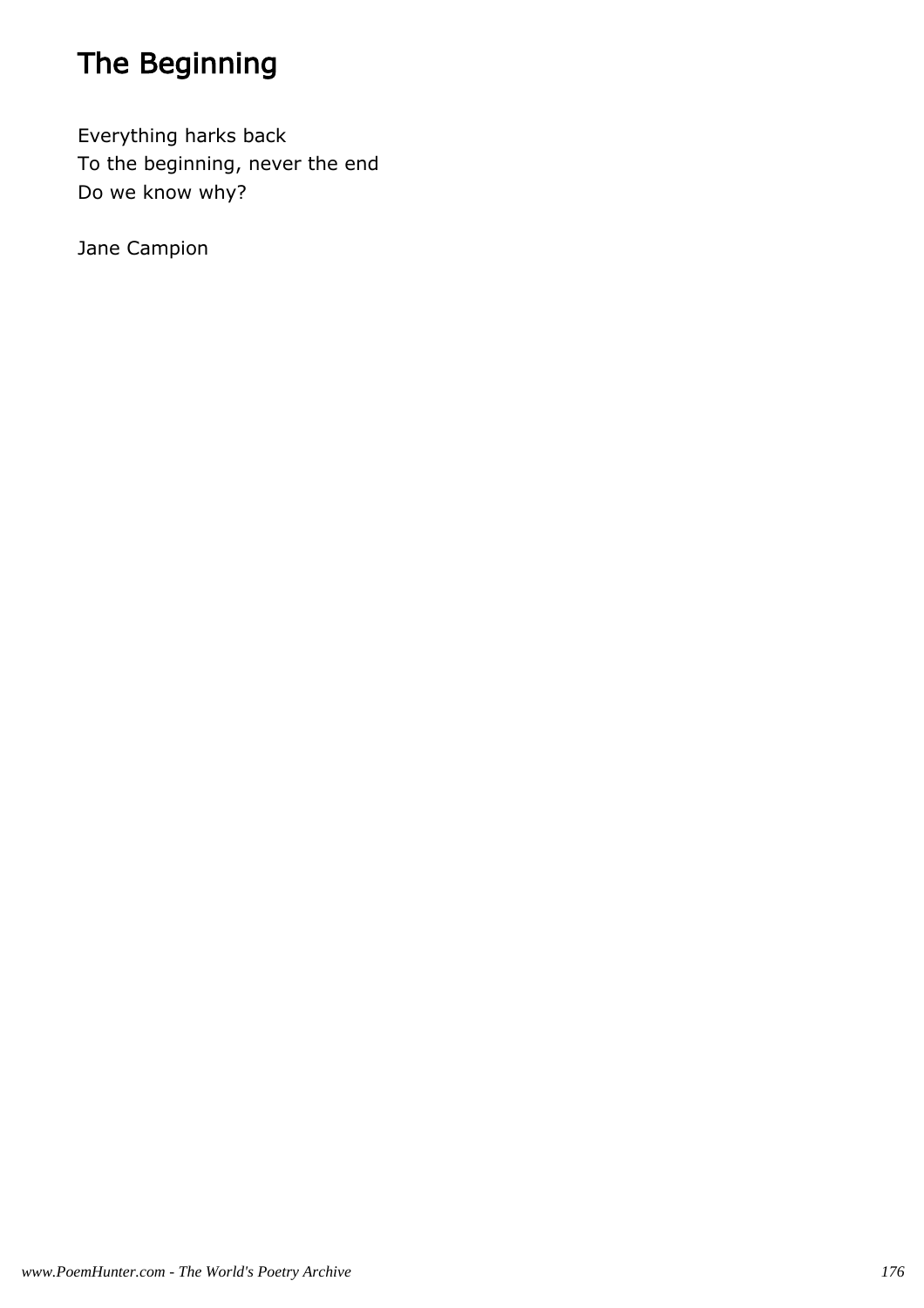## The Benchmark Is You

The benchmark is you Unique, no other, ever Delivered to us A wonderous star from afar Never wonder Never compare The benchmark is you.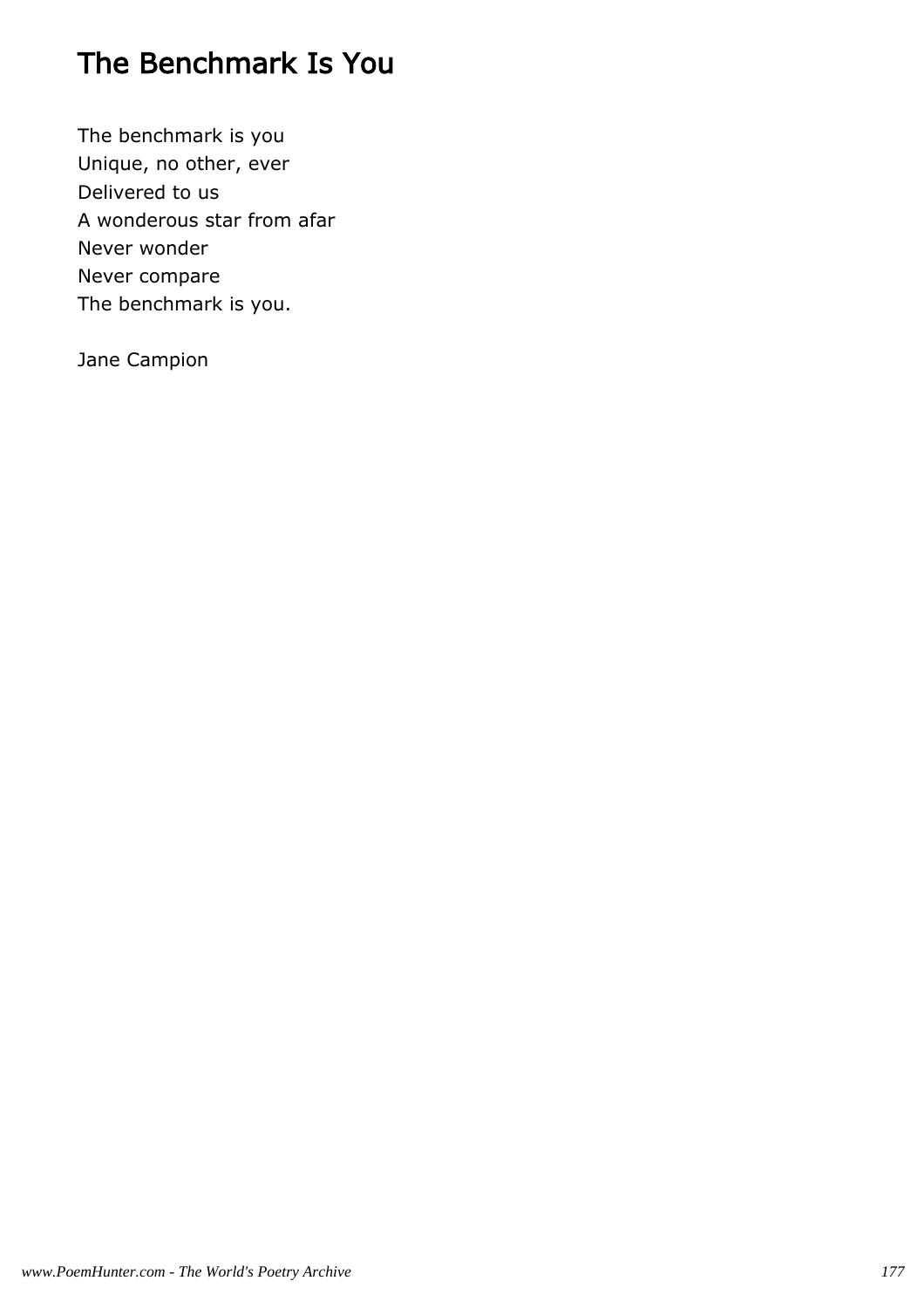## The Deadliest Of All

The dragonfly attacks Fixated... Starred to its death.

The prey flies unaware Eyes, laser lights Speeds up and down, around.

Helicopter like The deadliest of all.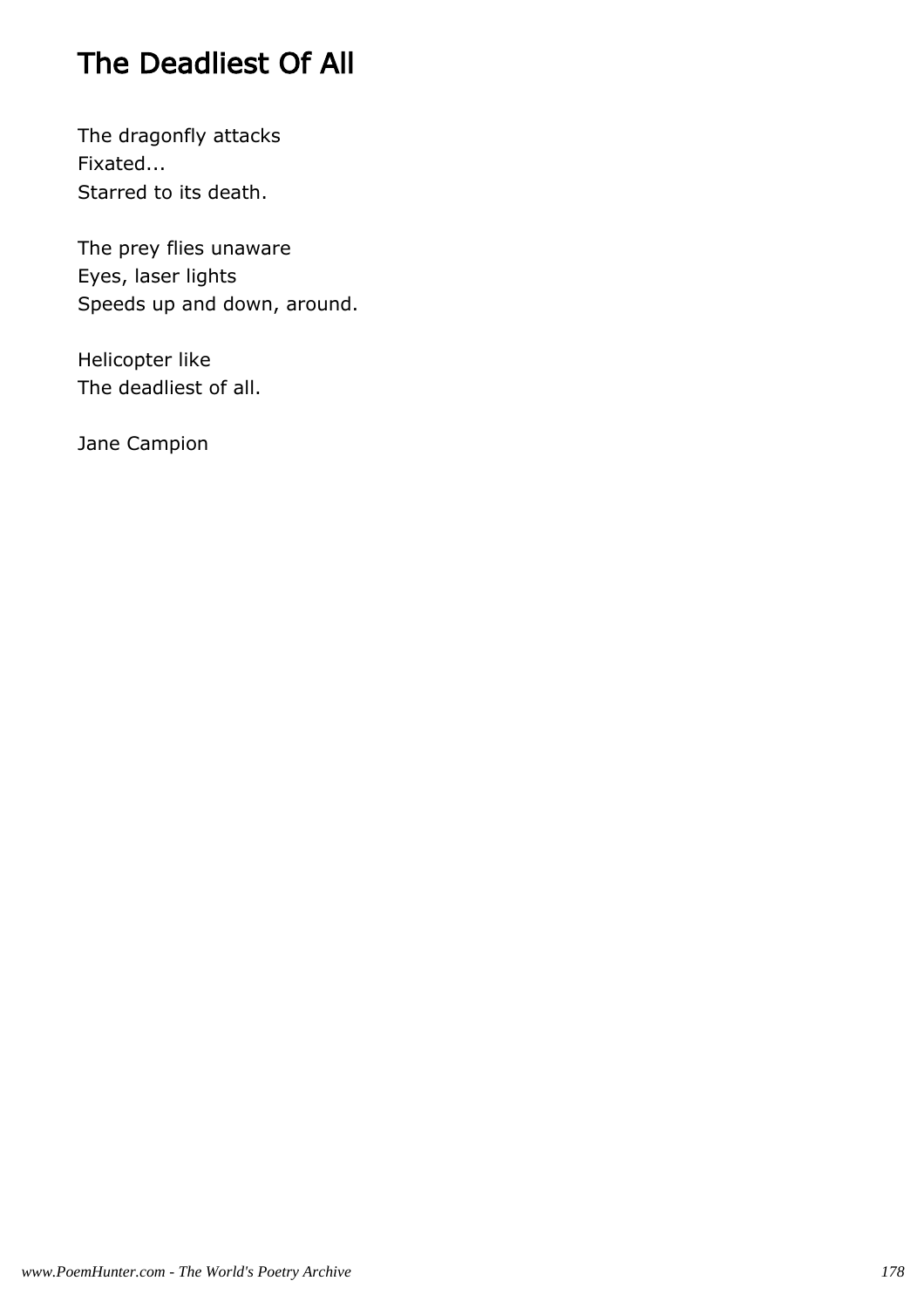# The Flower Of Democracy

The flower of democracy unfolds In soils prepared over years China awaits that time.

Democracy comes from within Not by a fraction of the whole That time will come.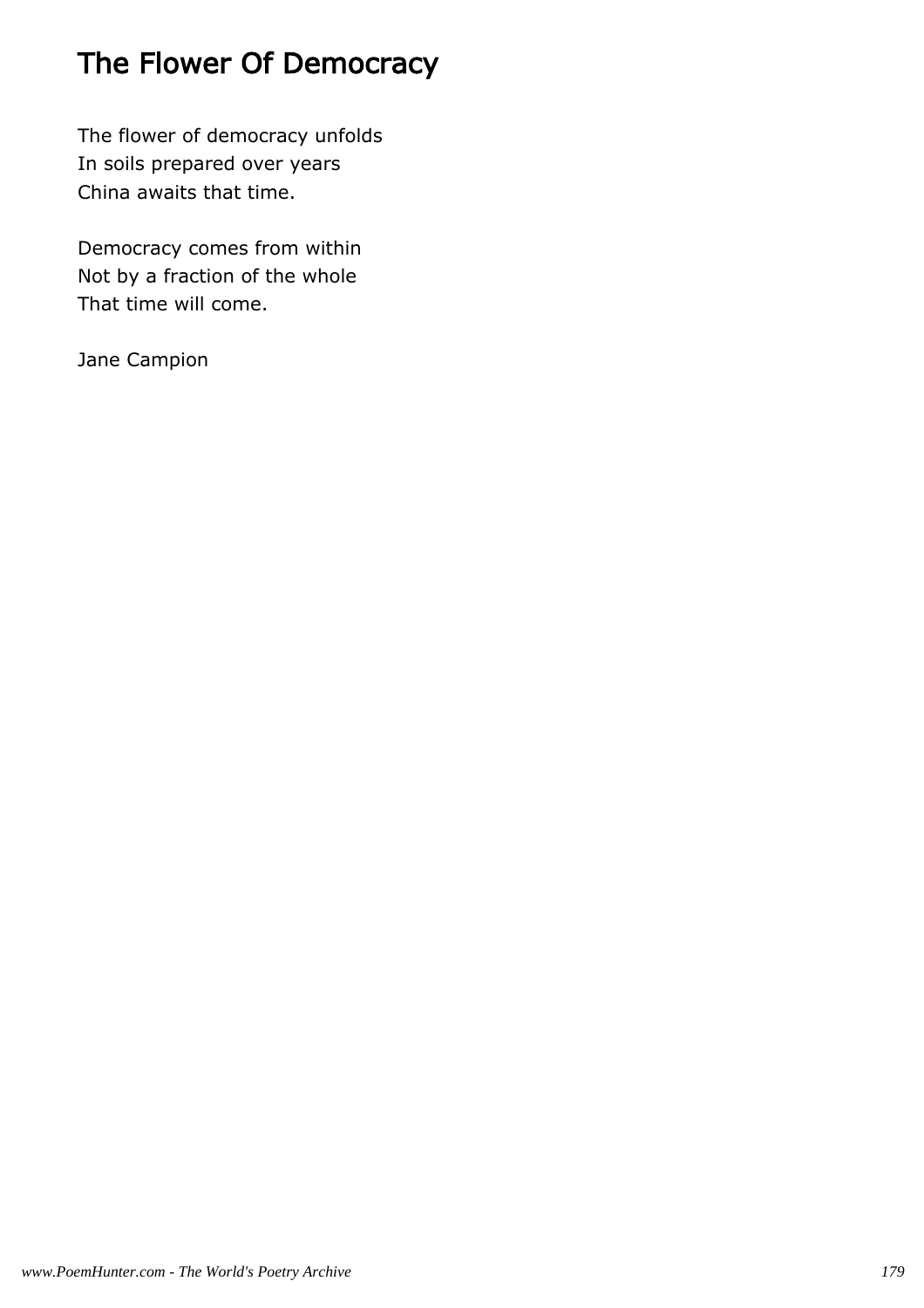## The Poet's Eye

The poet's eye Sees life differently Salvador Dali of words.

Painting ships in oceans Floating in lighted skies Across the purple pink cosmos

Coloring wings that sing Revealing what lies beneath Twixt reality and unreality.

An artist holding strings Pulling existence and non-existence Together as if everything matters.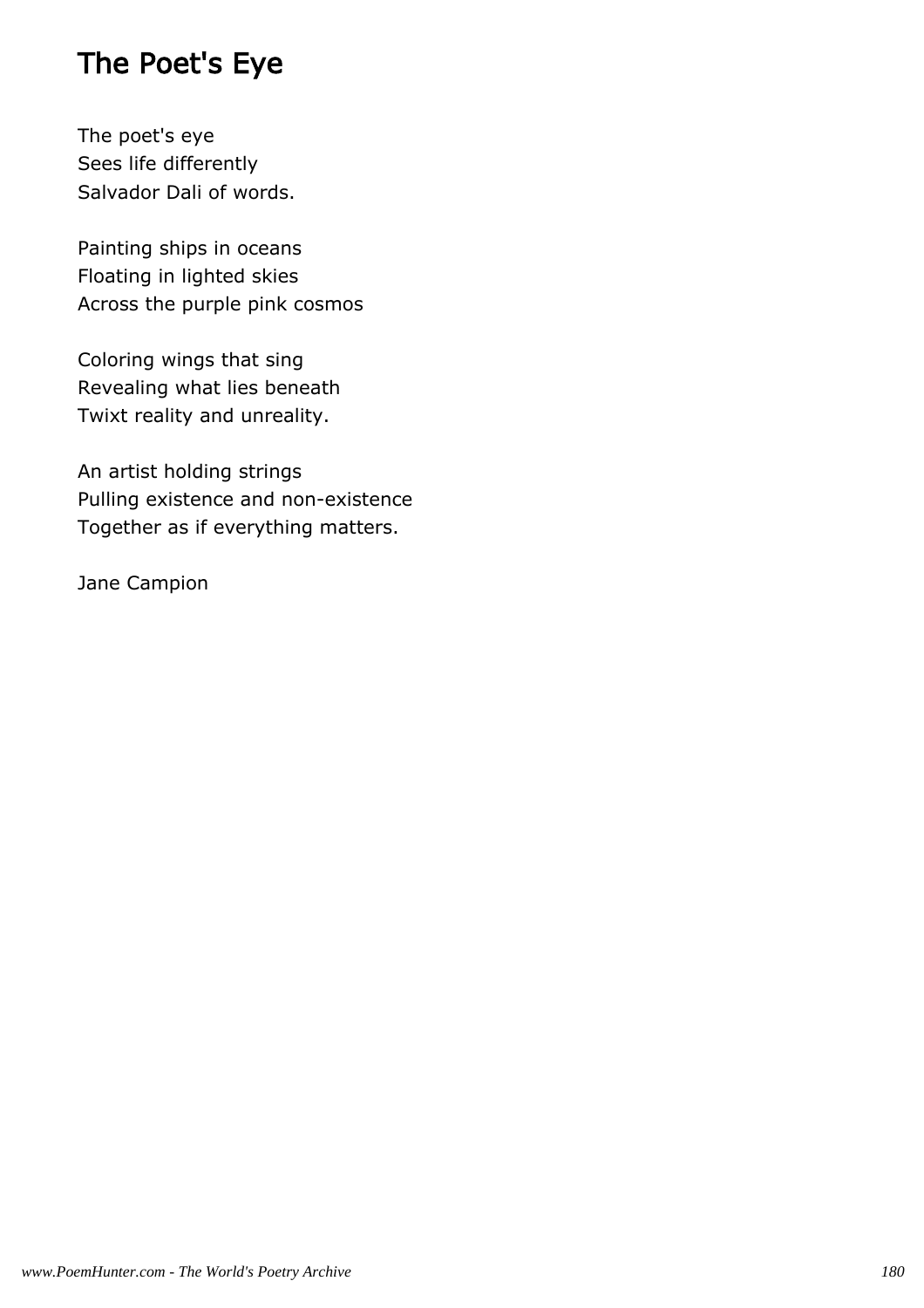# The Power Of Now

Crying into our stanzas We rid the past of its power Now is our time to smile.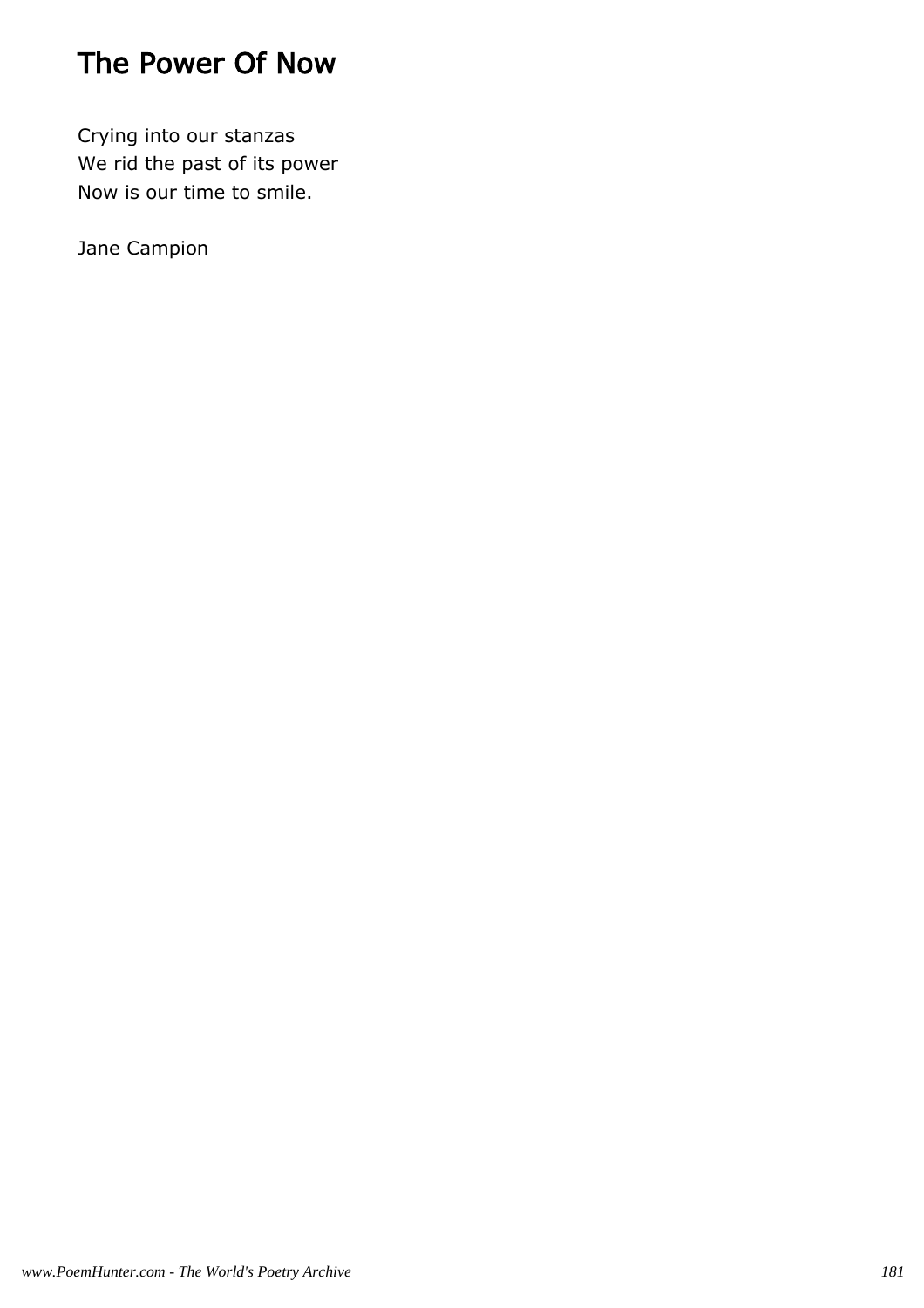# The Pull Of Being

To live a life full It is the pull of being In gravity filled nothingness.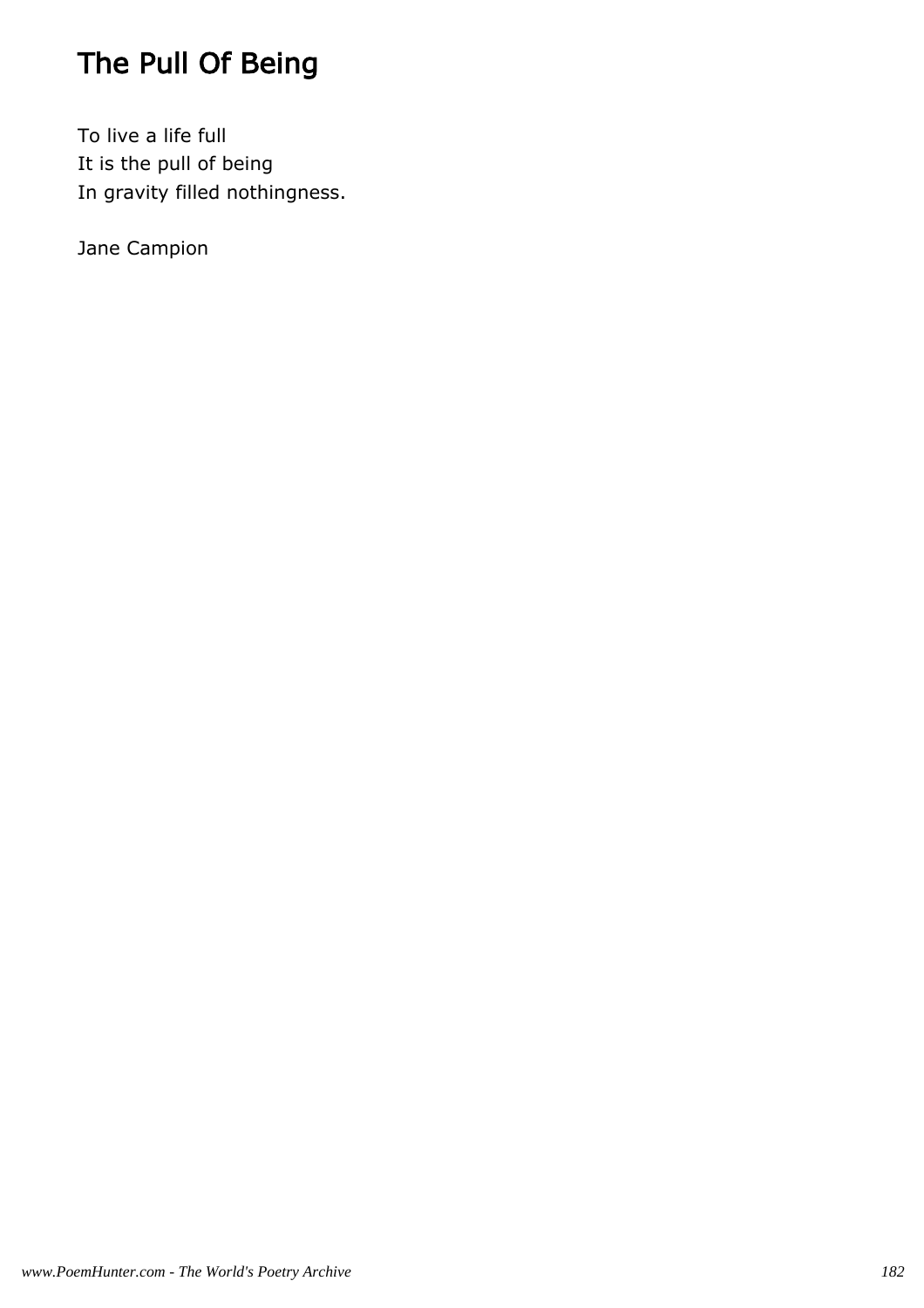# The Same Place

To stay in the same place The mind travels the world Writing its verses of life.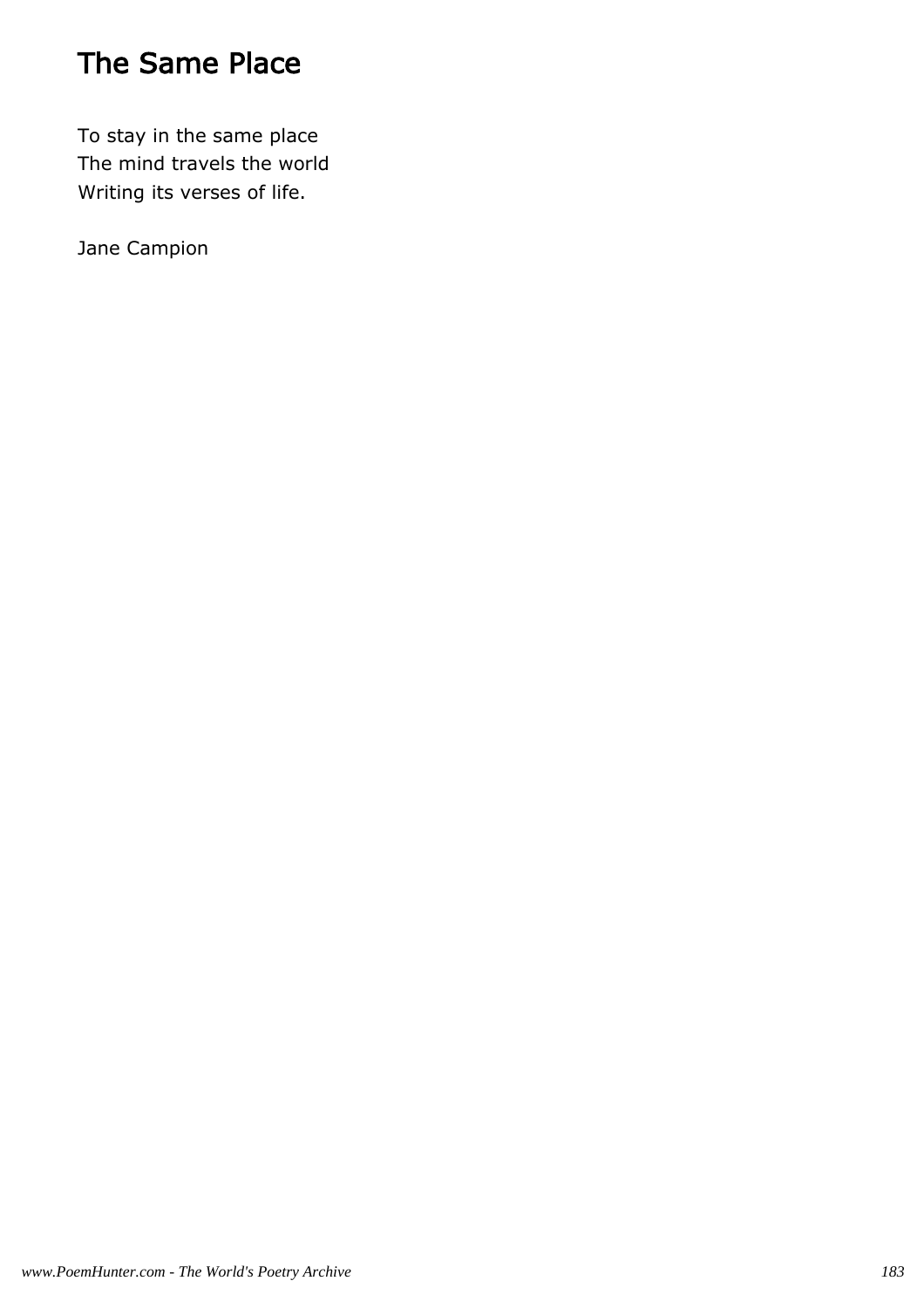# The Scream Of Darkness

The scream of darkness Pervades all without insight Turning life into fervent prayers.

Seeking what should be there Lit by mythology The light appears from nowhere.

Everyone now knows why life ends.

The light has no shade it is here When all is revealed The peal of the bells ring out.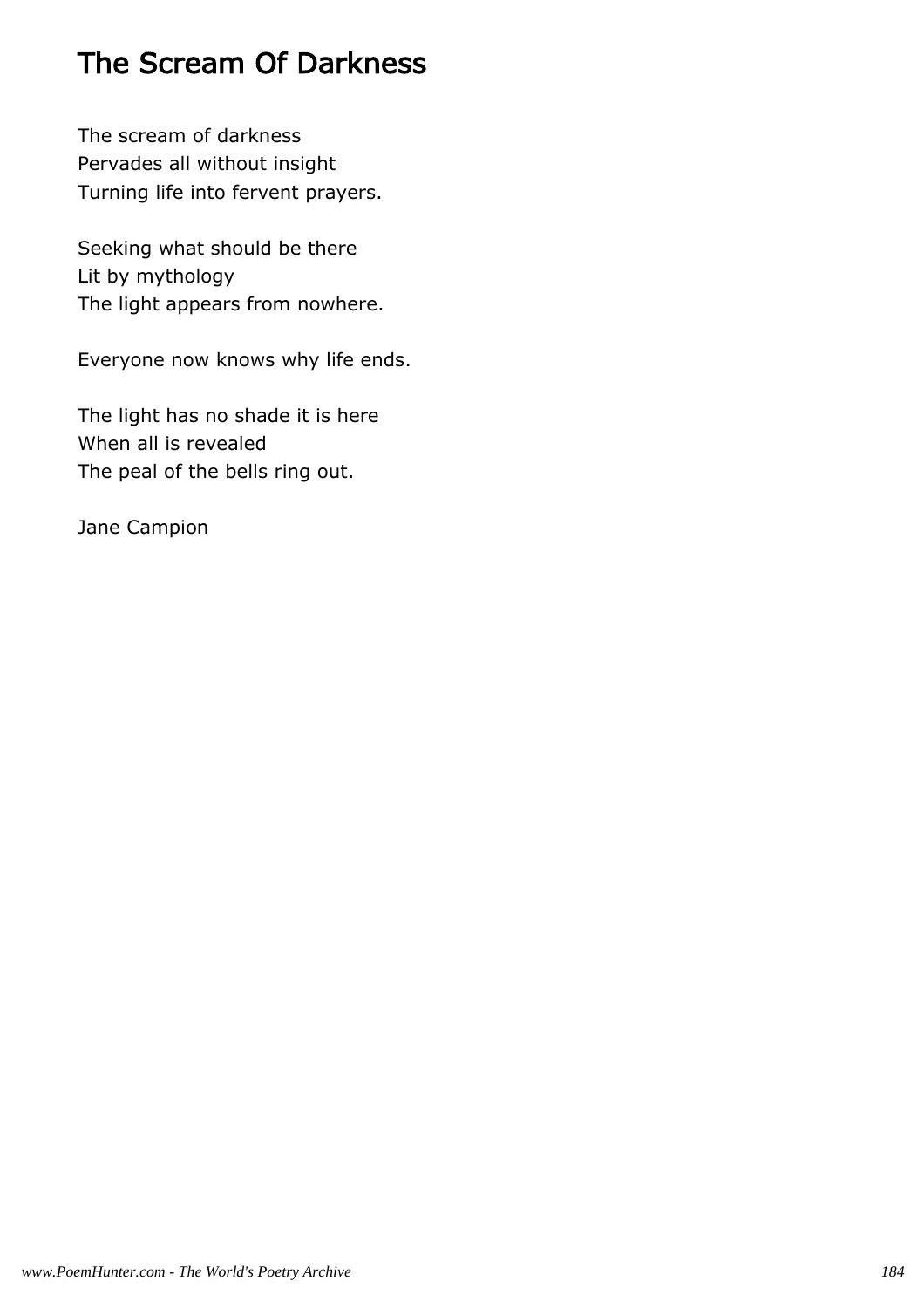### The Words We Hear

Those words we hear Are here to glisten On the horizons to come The days of tomorrow Every word we borrow Are not ours to devour They were written before Yet they open many doors Where we can see flames That show what they bring Lit by the sun they have begun A source for more and more All doors are now open We can see what was not there.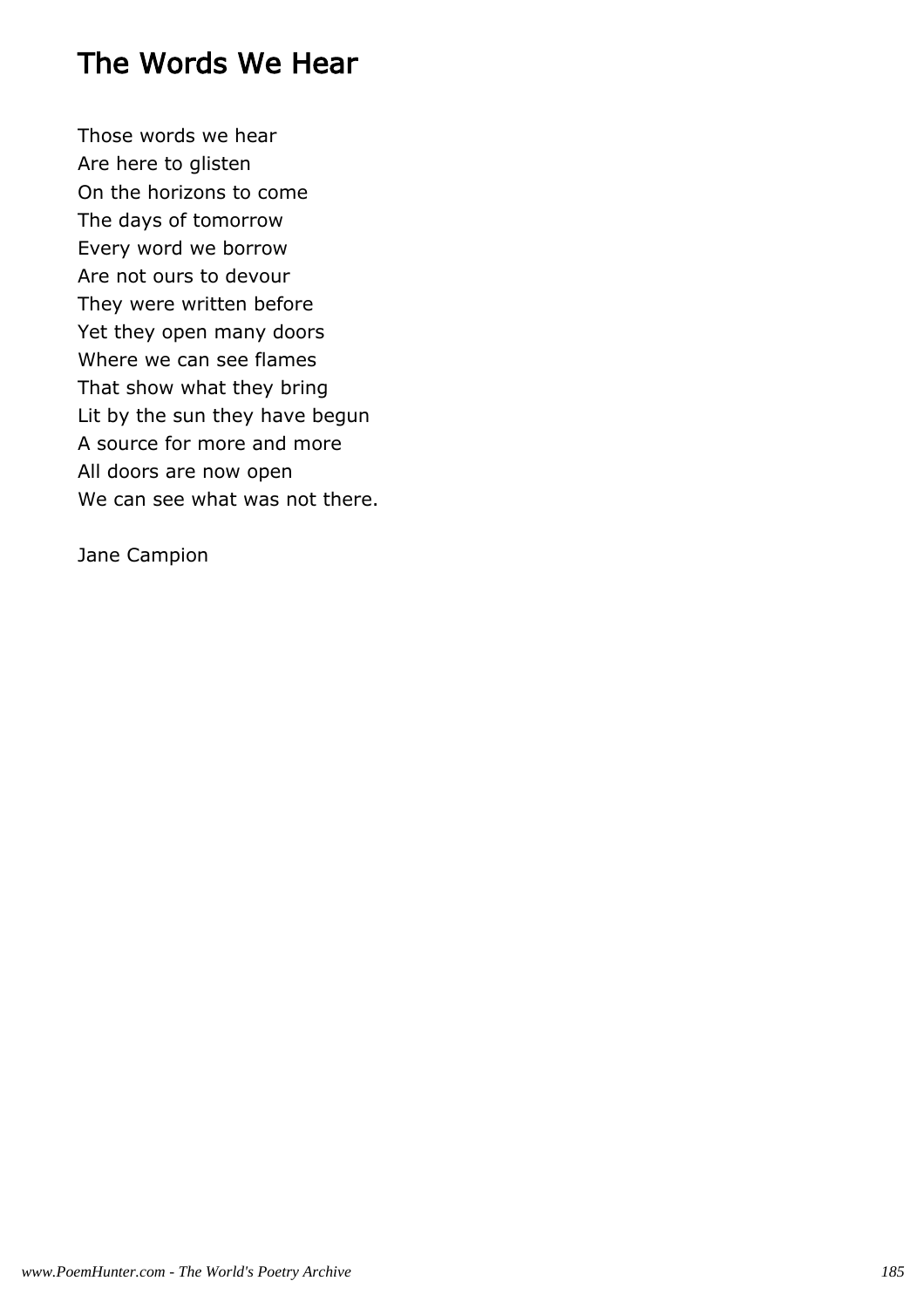### Theater Of The Absurd

In the theater of the absurd The clowns bark to be heard The dogs quote Shakespeare.

In the theater of the absurd Everyone has sadness and joy Running around with red toys.

In the theater of the absurd They see the moon is the sun The Earth is full of mirth.

In the theater of the absurd No one has heard of wars But they die of laughter.

In the theater of the absurd Everyone looks for chestnuts As the squirrels are singing.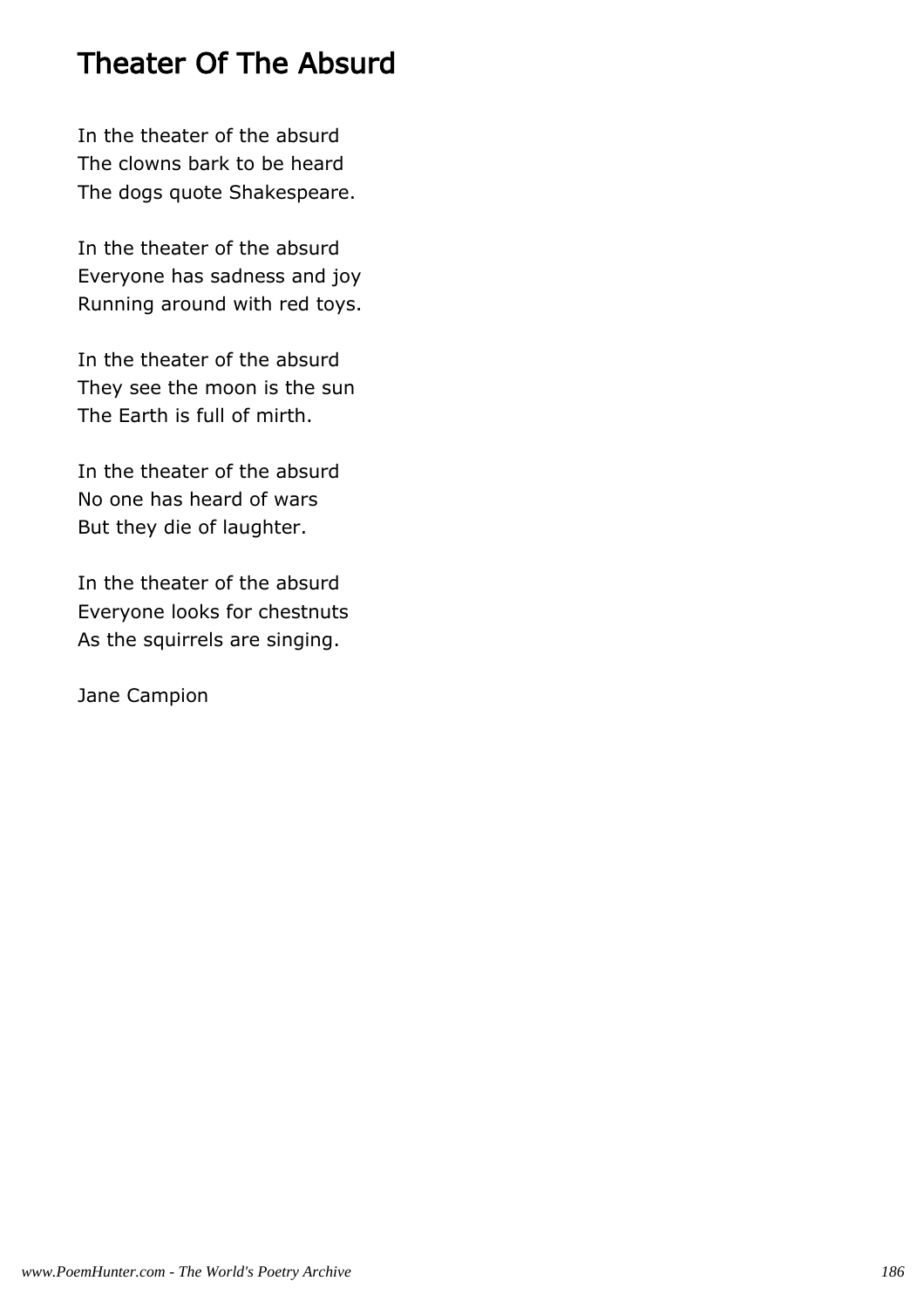# Their Life Is Sorted

Their life is sorted Study, job, money, love, Marriage, kids, grandkids Their life is sorted God, death, Heaven.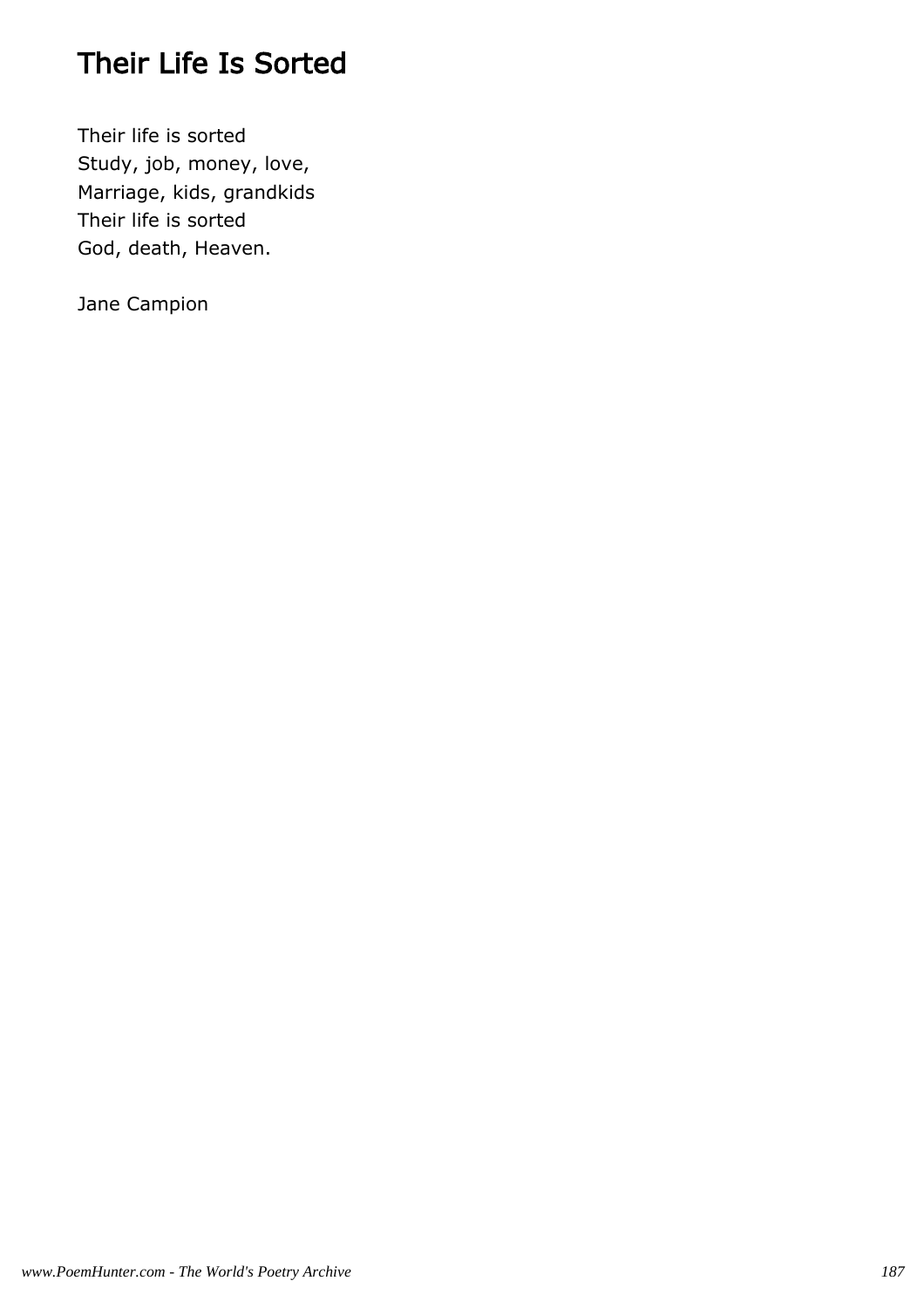### There Is No Universal Truth

There is no universal truth. What is universality and what is truth? The former means all humans. The latter is a universally held view.

The whole believe dissimarly. In part some can agree but their interpretations may not be the same, or consistently so. No scientific study has been proven.

Some do not believe we are born or die. That we are on Earth or evolved. Our belief systems are uniquely ours. To be universally held all must agree. The nature of a human is to disagree.

There is no universal truth. The sum total of this assertion is zero.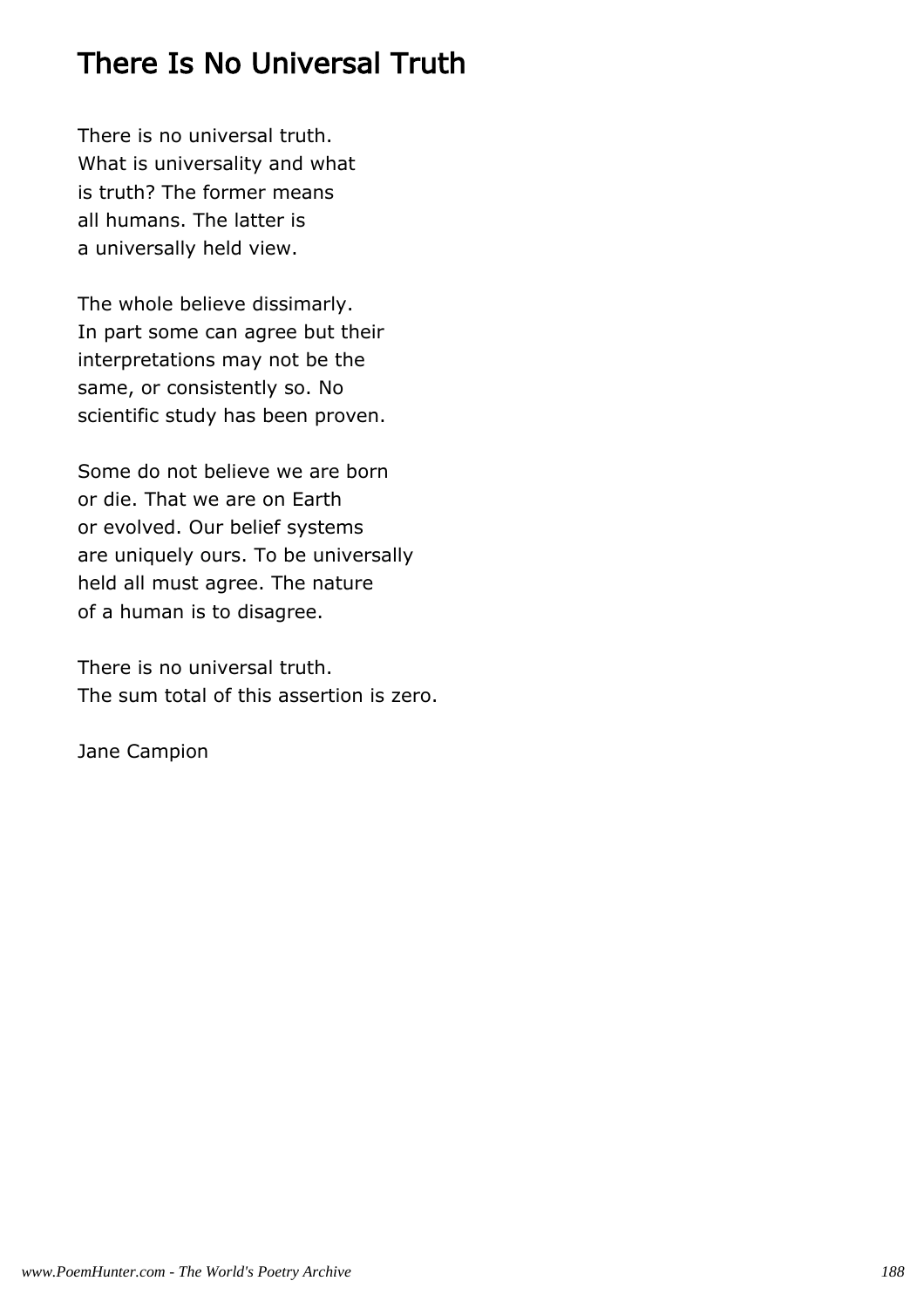# They Will Keep

Everything flows underneath.

The drawbridge of history Has seen it all... Never raising any objection Letting everything flow.

Choked in the moat... All the miscreants float Showing sunken eyes Bared teeth they will keep.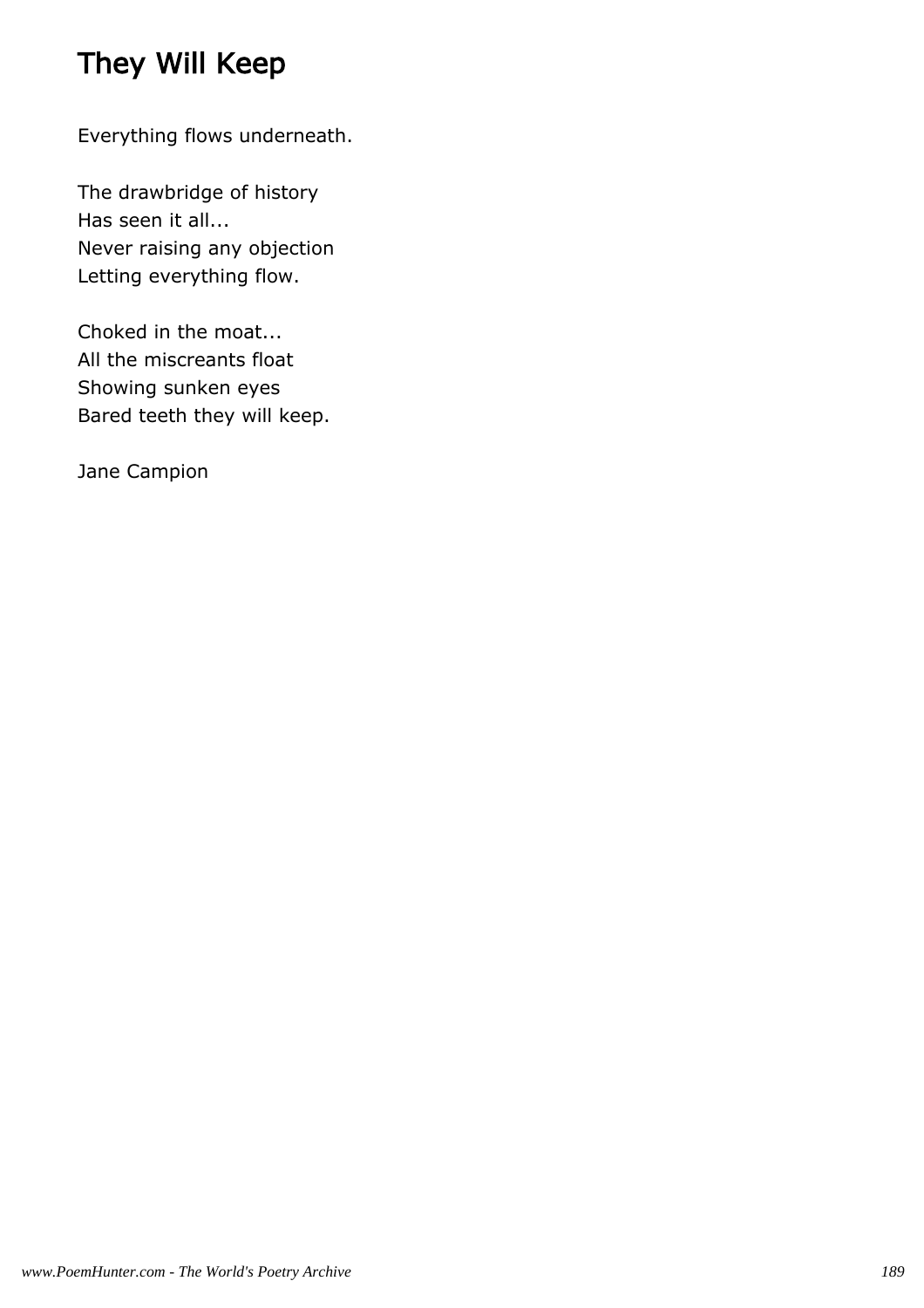#### This Is So Perverse

We sit in evolution Unfolding as a species From our beginning Hunter gatherers Moving through time For two hundred millennia Through wars, revolutions Always moving until dusk The musk of time shouldered Into settlements, agriculture Growing our provisions Hunting others unaware Life was always in motion Until today, modern man Sits mainly all of the time In most nations recumbent Obesity moves outwards Less expenditure of energy We sit in evolution evolving Dying before our parents Expanding like the universes This is so perverse.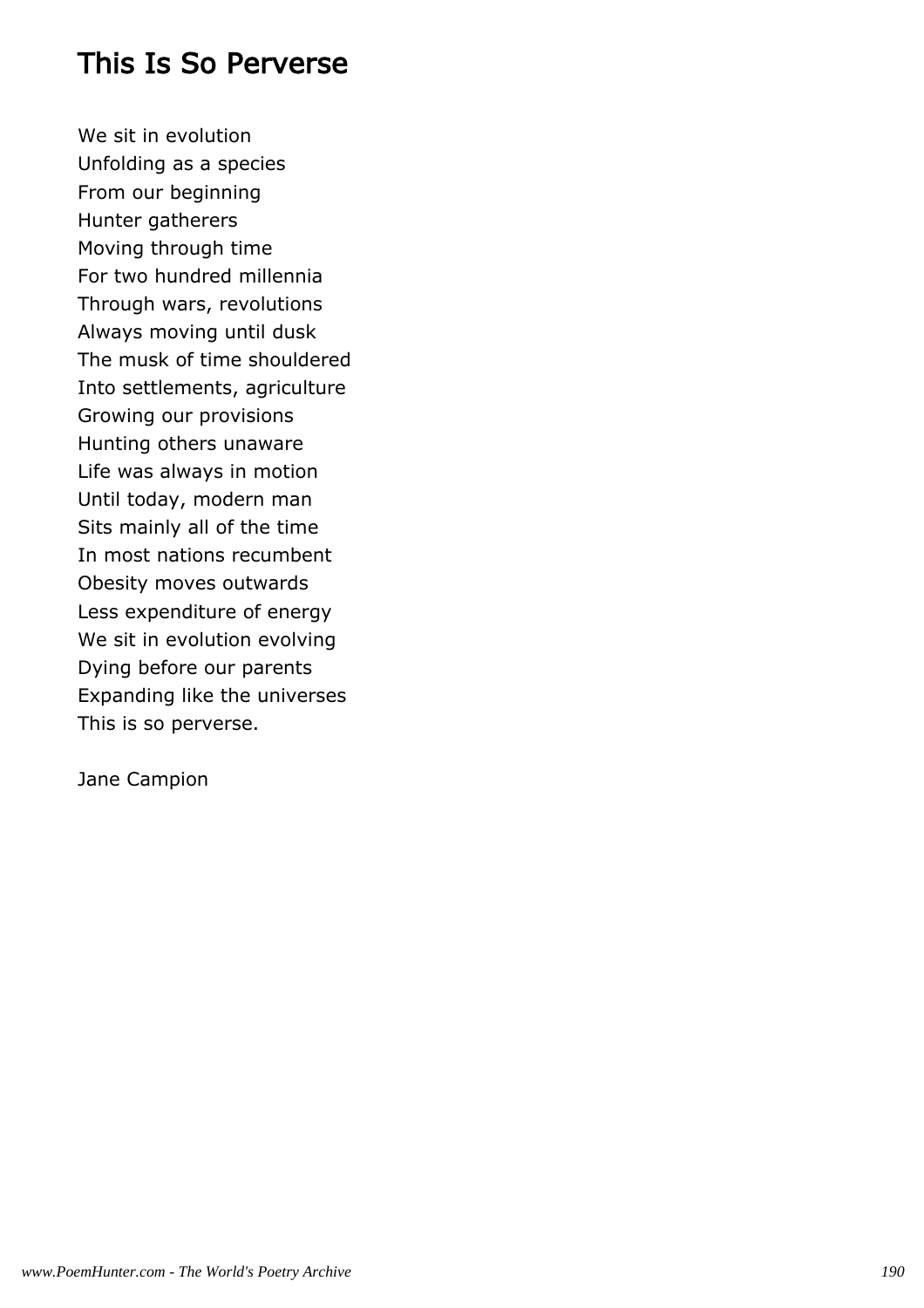## This Is Where We Want To Be

To climb again, a starlit night Against the black sky, moonlight Here the air seems clear, so fresh Taking out a net casting upwards They say catching stars is possible Moving up the thinner the air It is here breath catches all unaware We need to reassess, as we glance down Then, a shooting star catches the horizon This is where we want to be.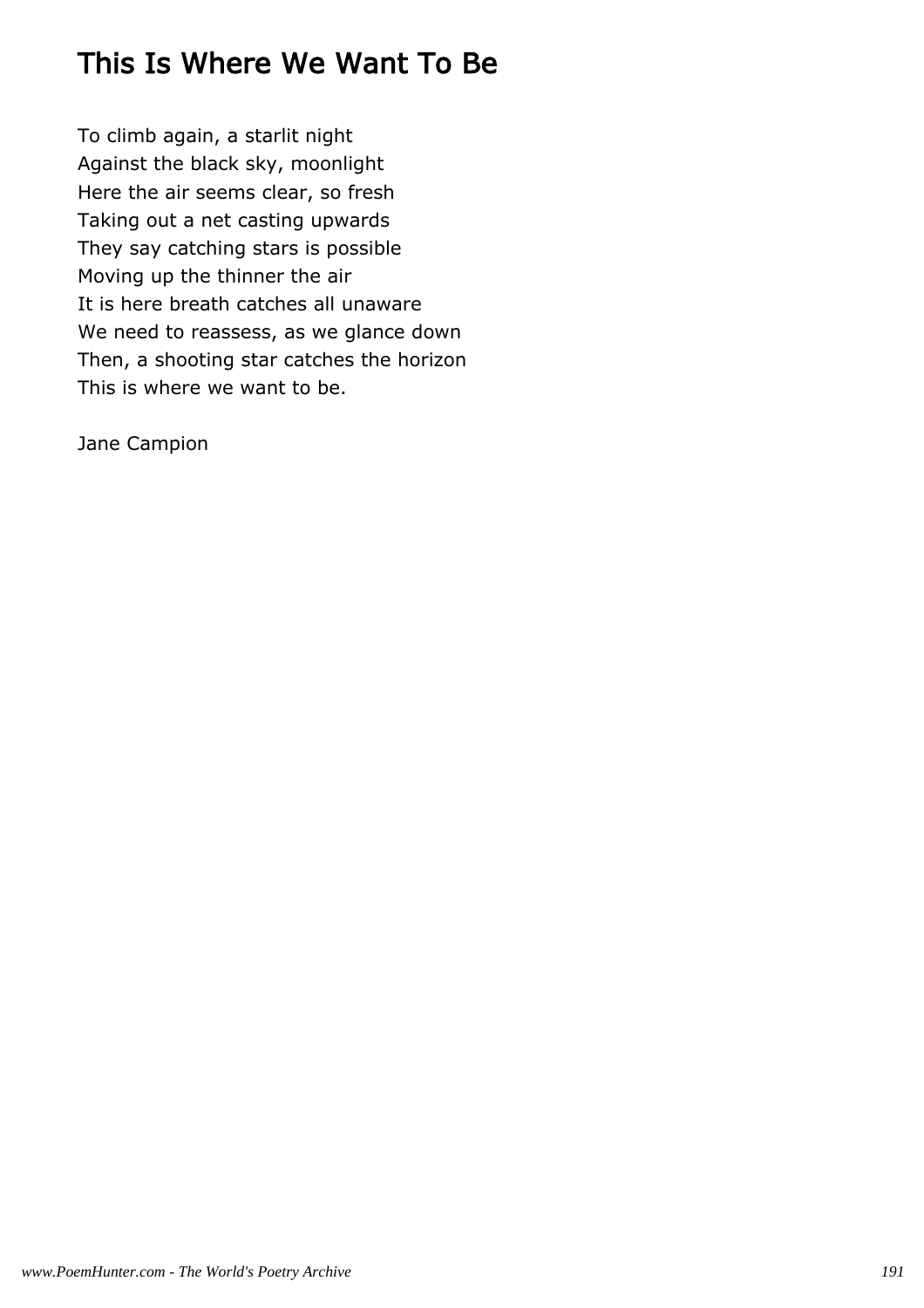## This Queer World

In this queer world of ours Humans are swelling out now Growing so obese with ease In all corners fatties sneeze Larger than life they travel Have you ever heard the babble Now, I'm not adverse to food But not in every kind of mood More than most they eat toast Smother in butter they boast Life ain't what it used to be When we went for a walk to see It is the great exception today No one wants to go and play On phones they take images and talk Then to look they go to Facebook Sitting down is so fashionable It's a wonder they can sit at all Bottoms so wide they just can't hide Wobbles are not novel on the outside.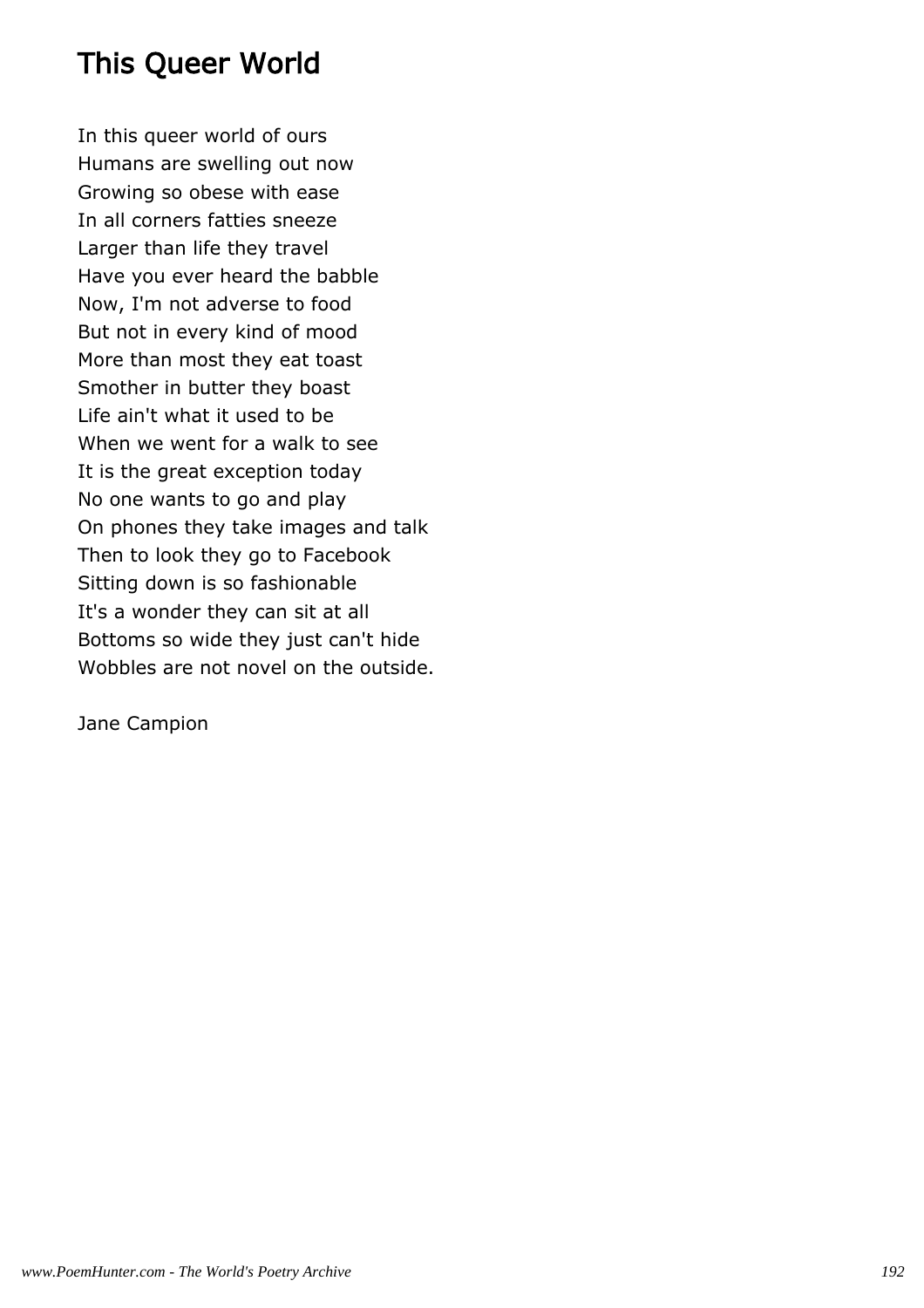#### Time Erases All

Footfalls so heavy, indented Relentless in its pursuits Life comes and goes forever.

Time will erase the human race Coming from nothing, disappearing Into its blank space, filled.

Seeing nothing, emptied, displaced All the spaces emptied out Time fills and spills without doubt.

No consequences flow from emptiness When the snow melts water flows Showing the bare earth.

The dearth of everything seen and been Fills the Earth for its time.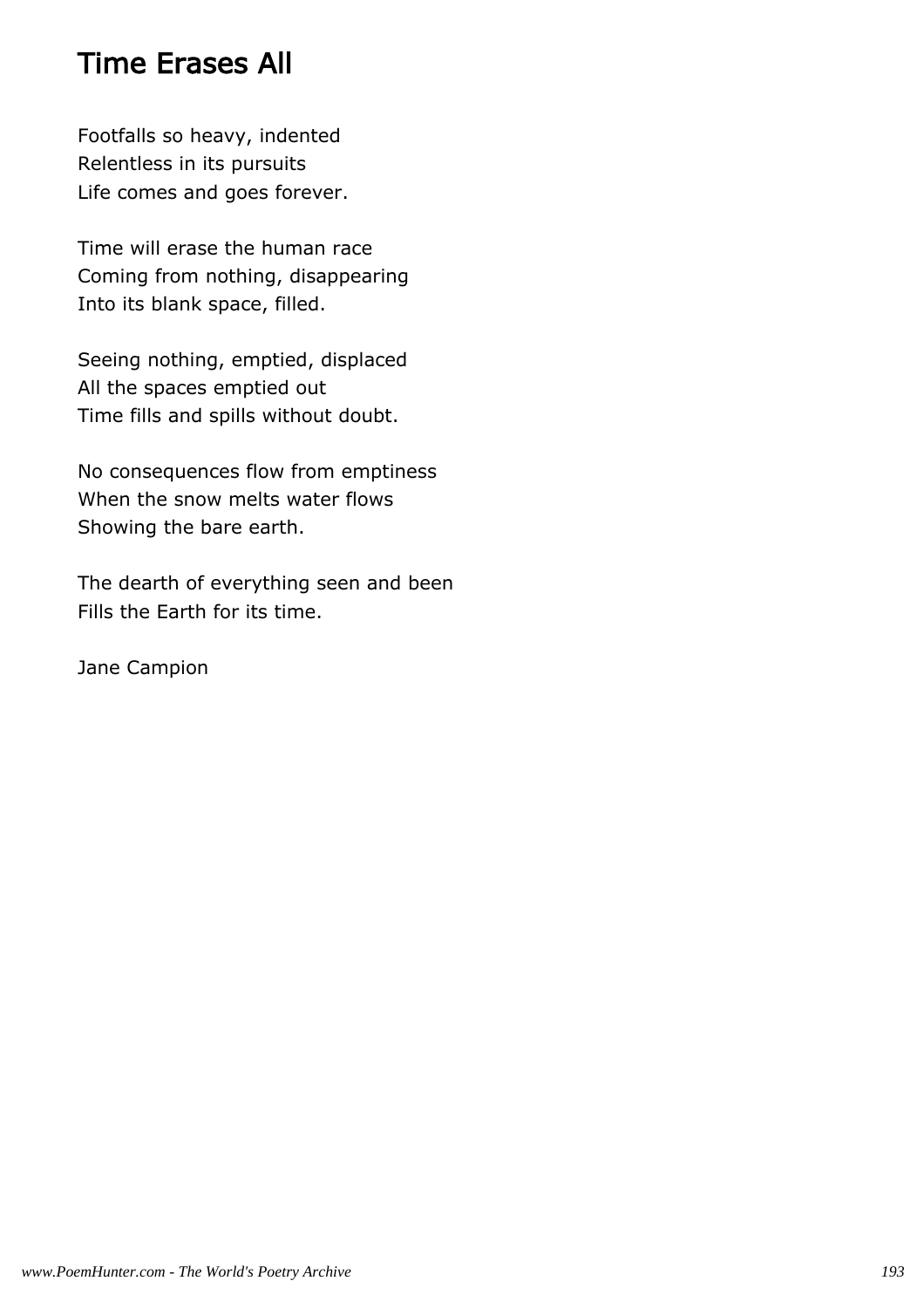## Time From Time

Stranded on the edge Of the beginning Looking at the music.

Time's shadows expand Past every earthly person Those known and unknown.

The music has the beat Reverbrating around sound Taking time from time.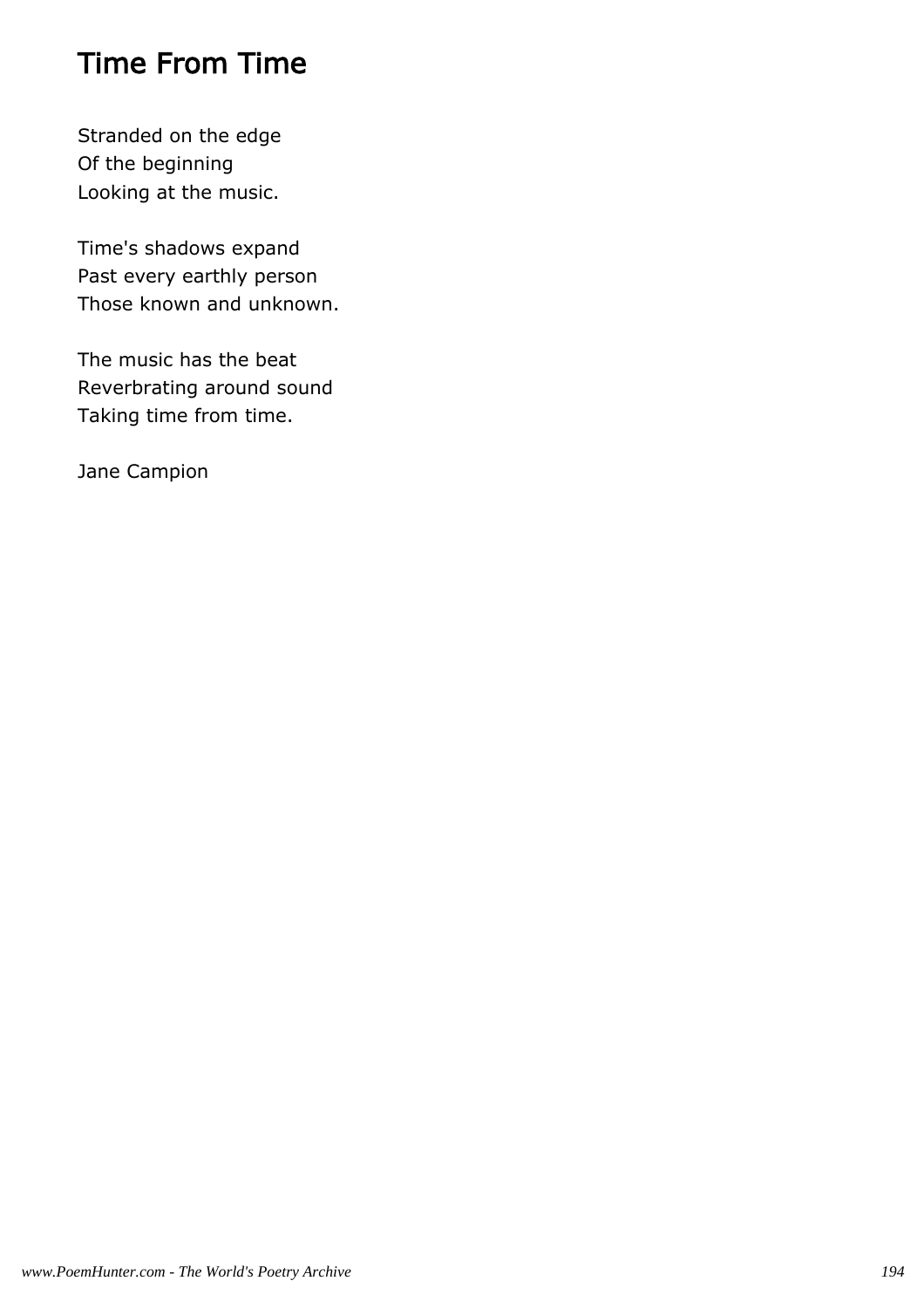# Time O Time

Time shakes every microsecond loose Into its space for the human race Apace, it never stops engaging all.

This is your time for all time Given by split seconds exponentially Used, cast into the past it never lasts Time O Time always on time taking all.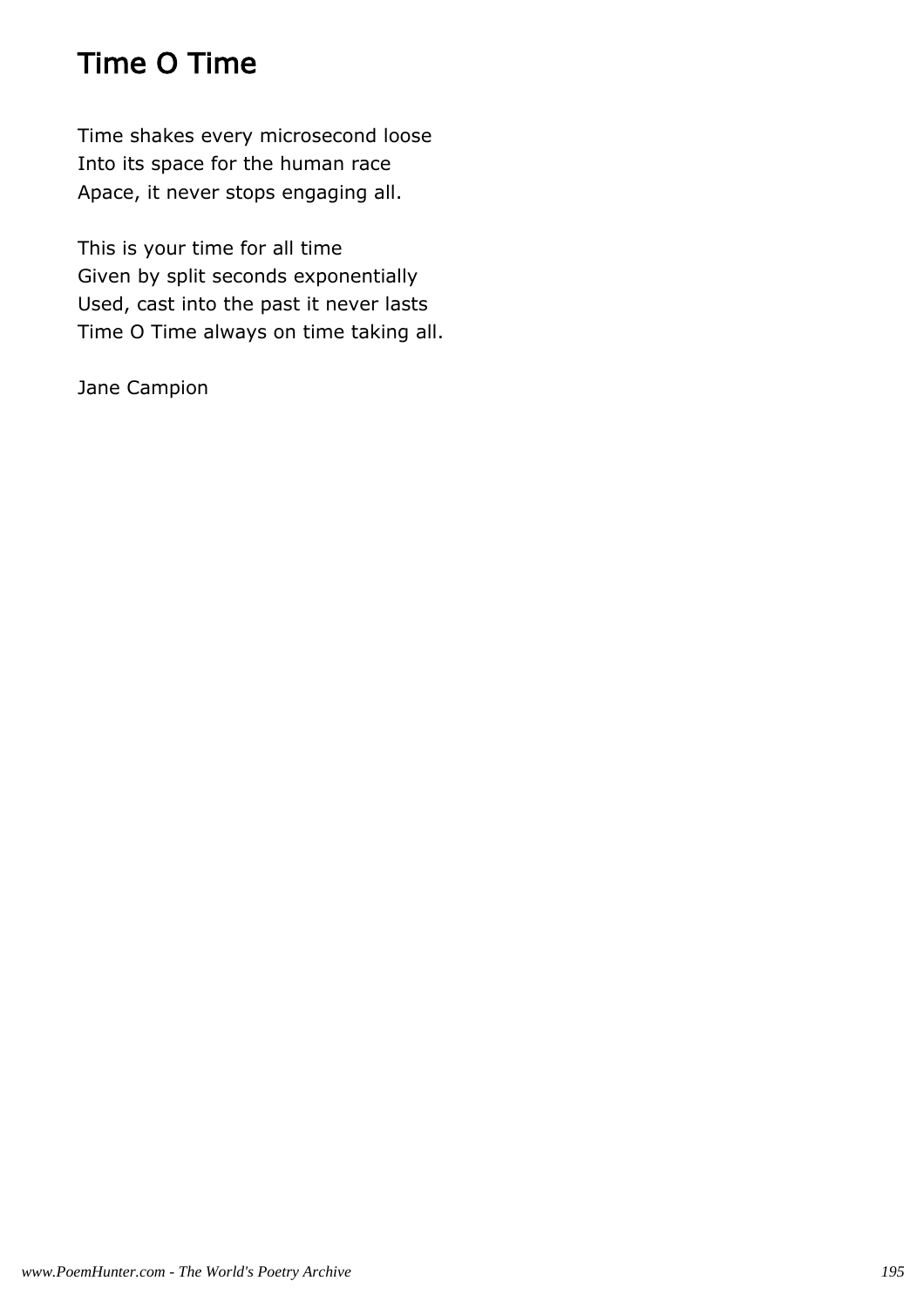# To Heed A Need

To heed a need Understanding, Knowing.

A need is a need Indeed.

Unique to us.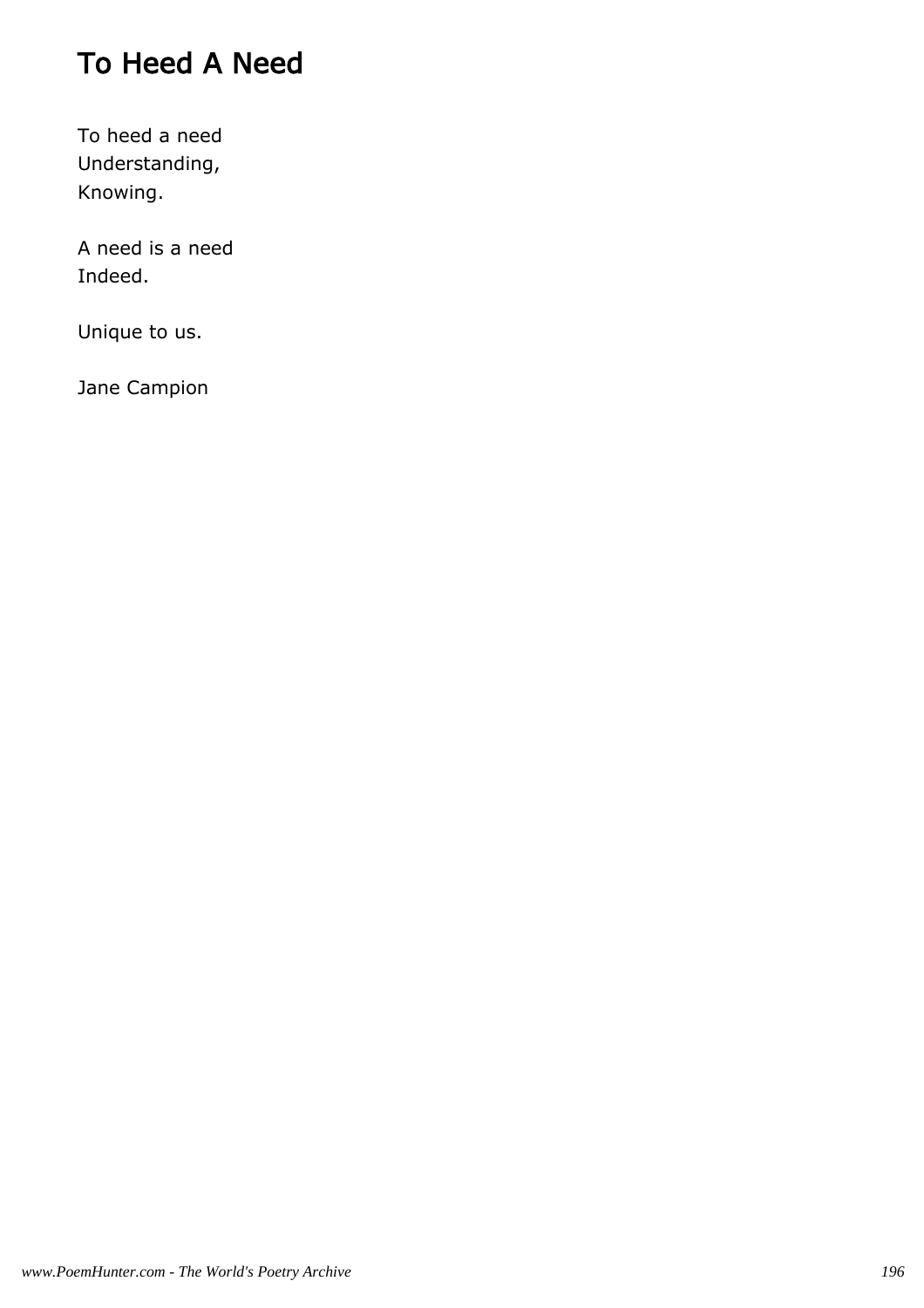### To Kiss The Past

To remember we kiss the past All those happy memories Fill our hearts.

Those days of sweetness drifting by We hold so dearly All those goodbyes.

Clouds floating over oceans Our sea of memories Fill our dreams.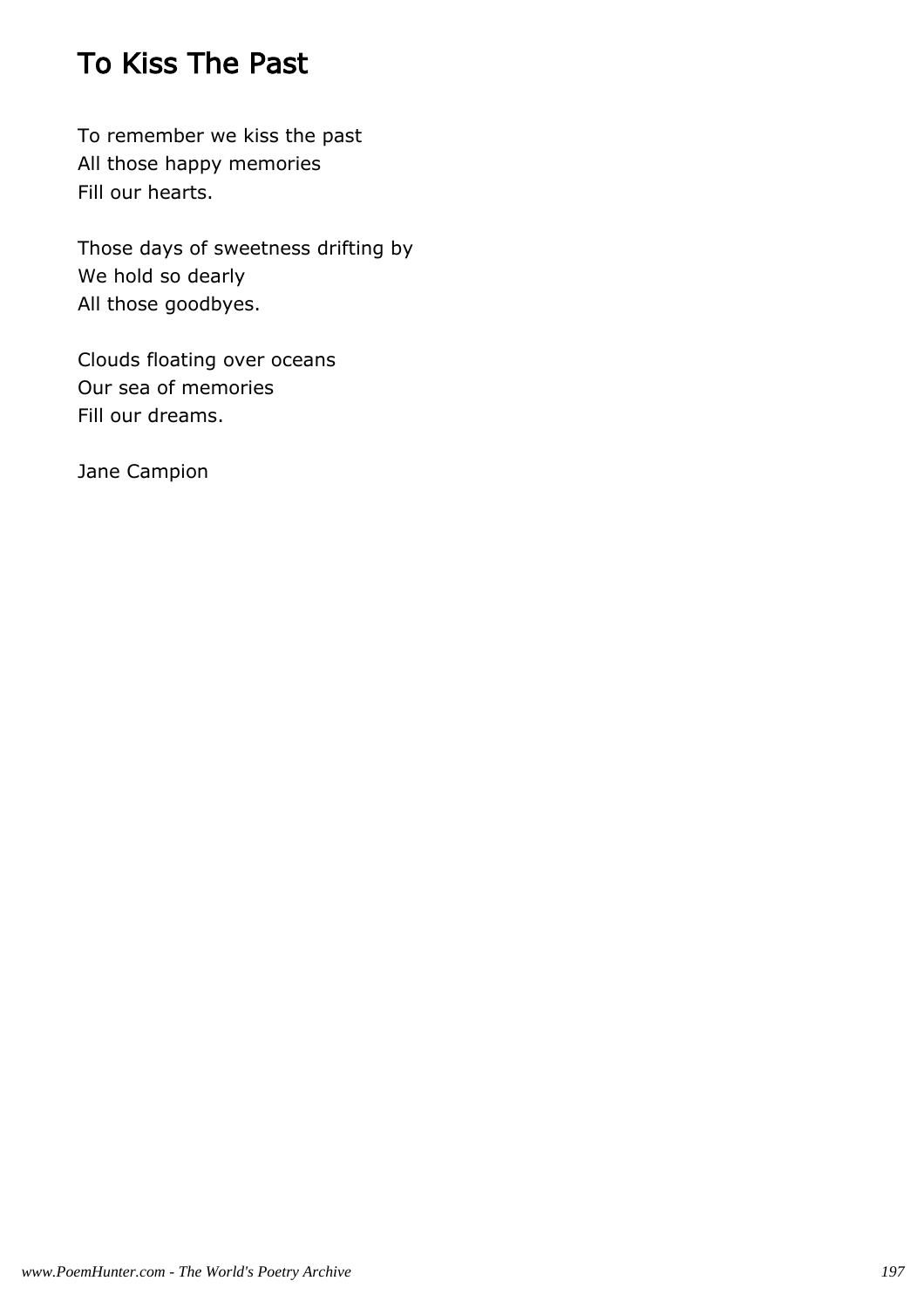## To Know Is Not To Know

To know is not to know what follows After the dawn will the sun rise?

To know is not to know what follows Will we be alive tomorrow?

Let the sun rise tomorrow Will our hearts be full of love or sorrow?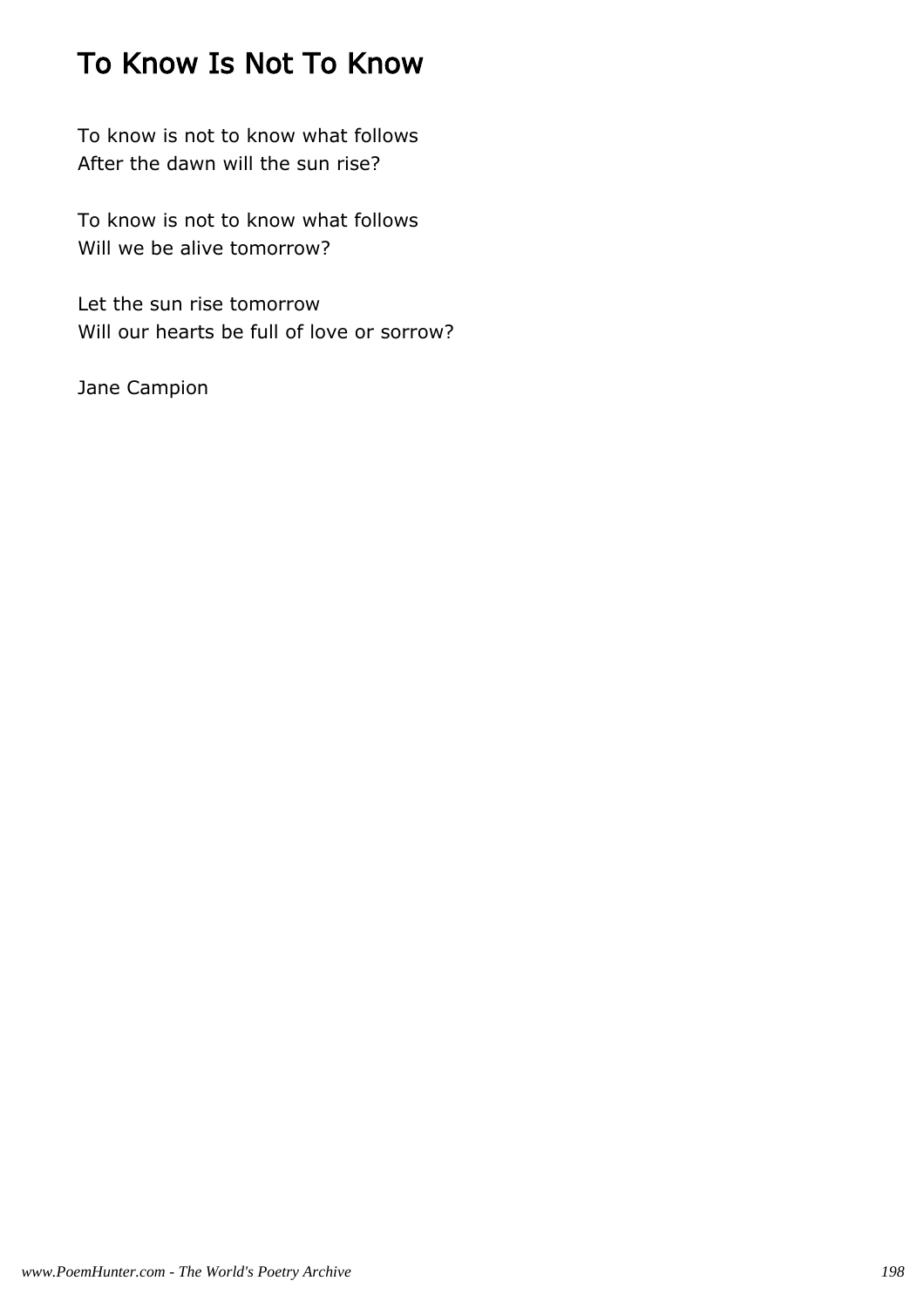# To Know Ourselves

To know ourselves, seeking Looking here and there Everywhere, nowhere, where?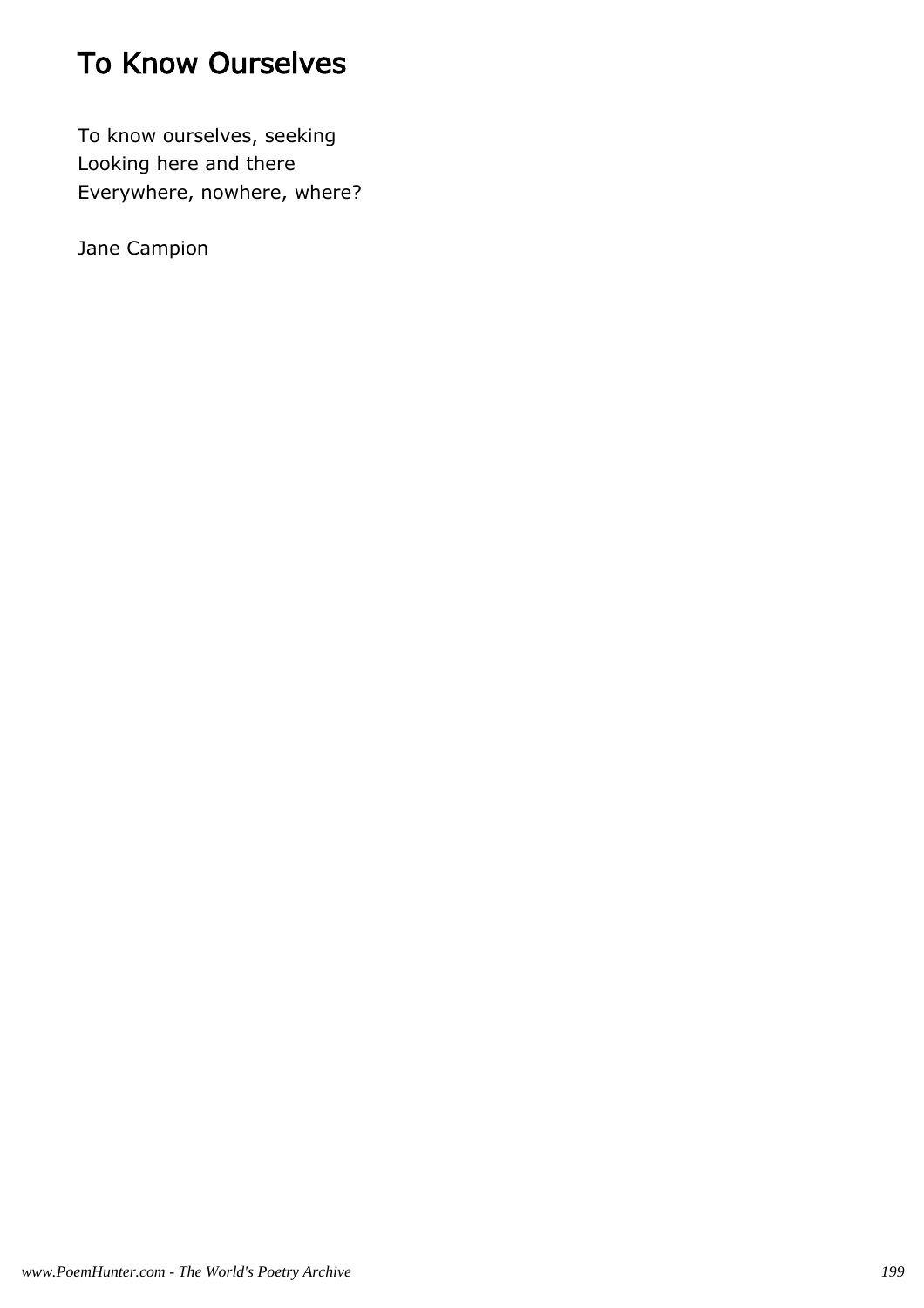### To Taste A Life Of Dreams

To taste his life of dreams So long ago, aged twenty-two Now written in history.

A dairyman, up before dawn. Another day a hundred cows A quick cigarette, tea so warm The clouds had not formed

Lame from birth, polio, forgotten Stout disposition, cows mooing Dung everywhere, his dog sniffing Teats perfect, milk flowed like cream.

That girl he knew, lovely breasts He wanted to carress her tresses.

As the light of dawn was reborn One cow was a cow to come, income A dairyman caught in a life of dreams.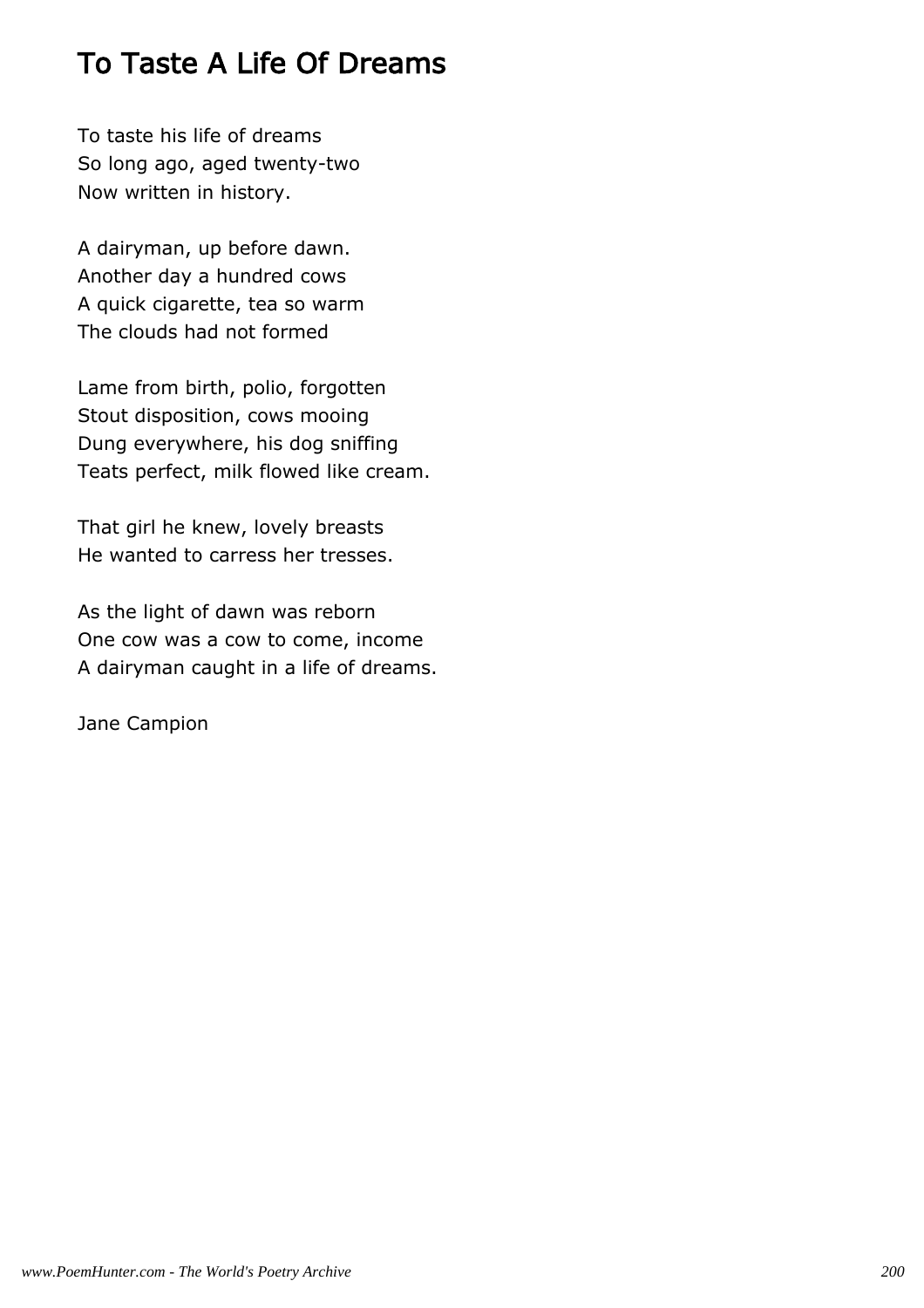## Today It Starts

Undercutting life's existence Those living on subsistence Without any means to rise It comes as no surprise That no one cares.

Government of the people For the people, just words History we can ignore When all doors are shut Poverty is poverty.

To help those millions shout We will not put up with it! All rich countries must help Giving their surpluses to the weak Not next week, today it starts.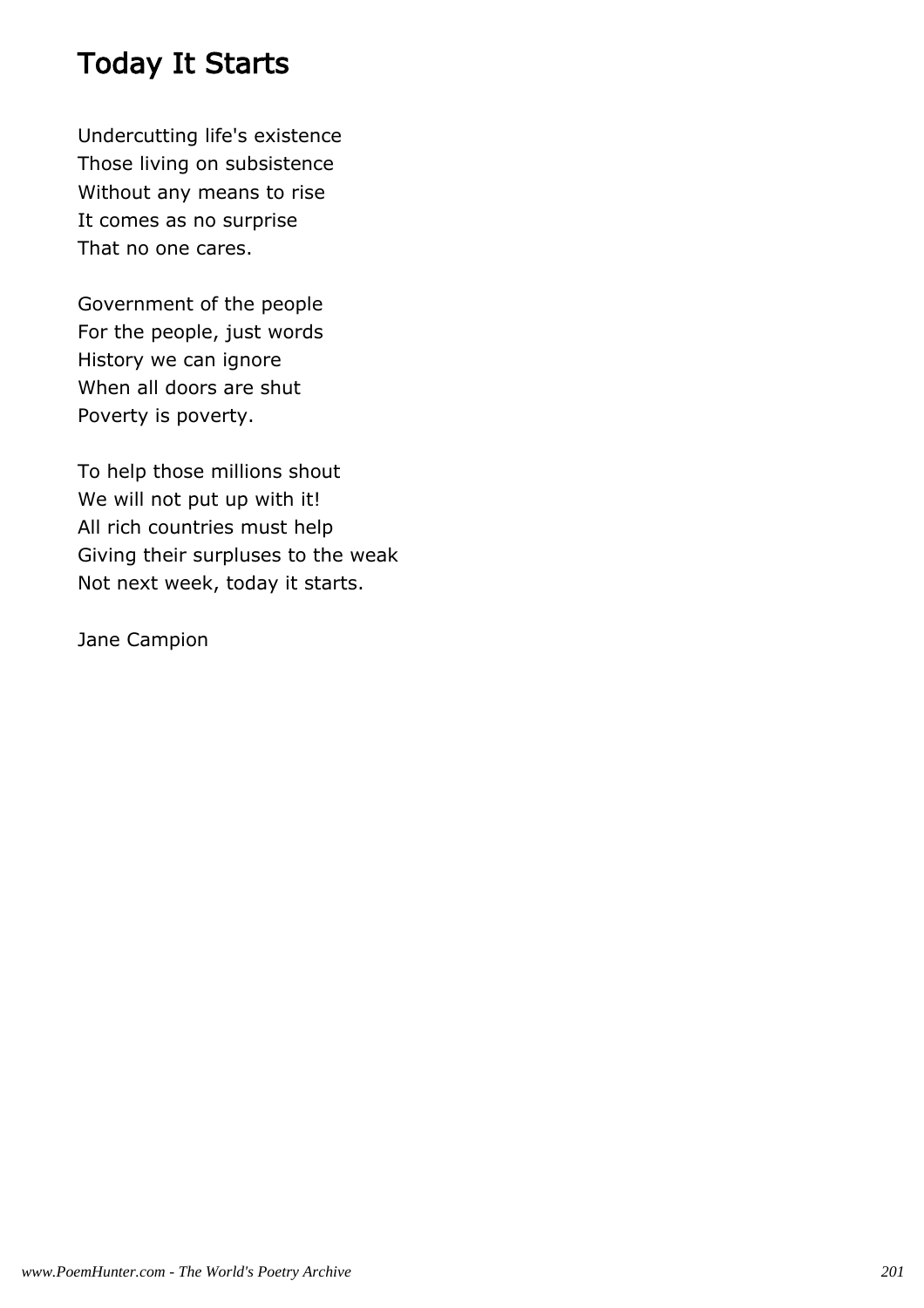# Touch Of A Child

The touch of a child Finds all in a leaf Turning it over.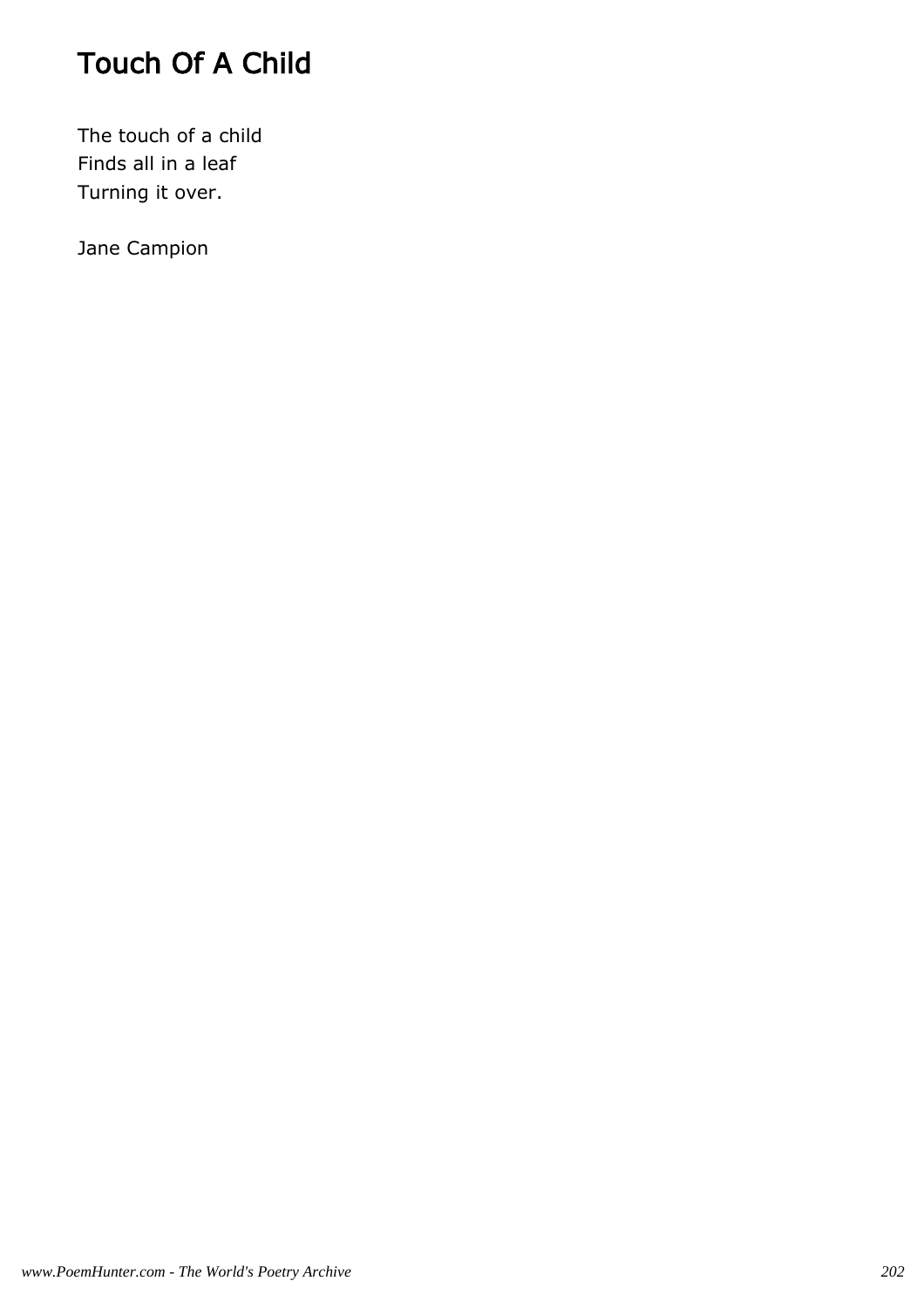## Twenty Hands High

Creativity rides a bucking horse On its back we feel on track Twenty hands high it kicks back.

Running full speed what a steed Over hills and dales we fly along Wind in our hair everything there.

Stream ahead be prepared to stop Abruptly we fly through air That damn horse is to blame of course.

Soon we realise all is not lost Into the saddle tally-ho, all go Slowly at first then off again With new terrain all seems clear.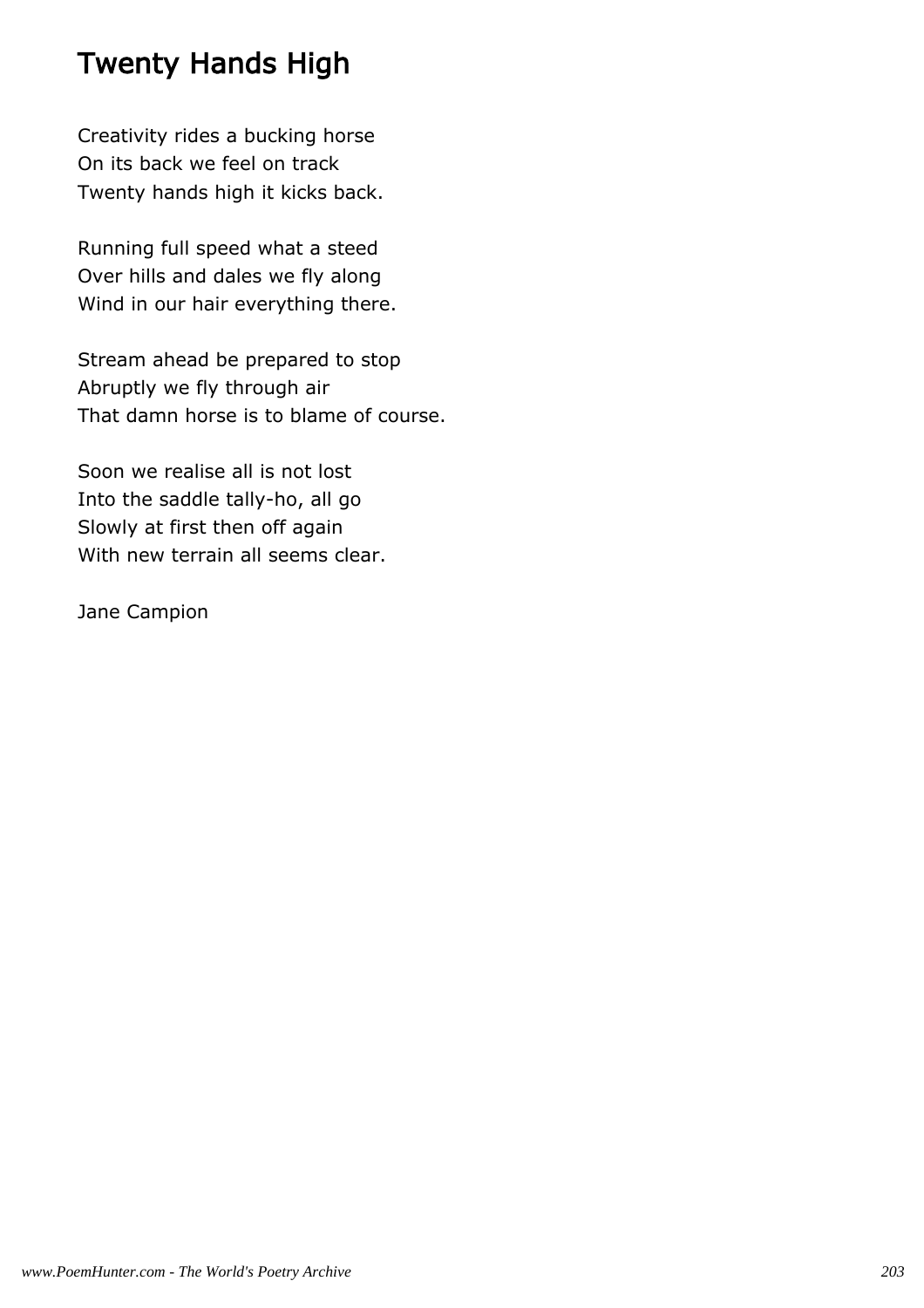# Until Disliked

Strutting the stage of life The young are hung on its scenery Laughing and using phones Missing the acts we all take for granted Life on social media fraternising Getting fake news, advertisements Manipulated in fashions and passions Life is so wonderful until disliked.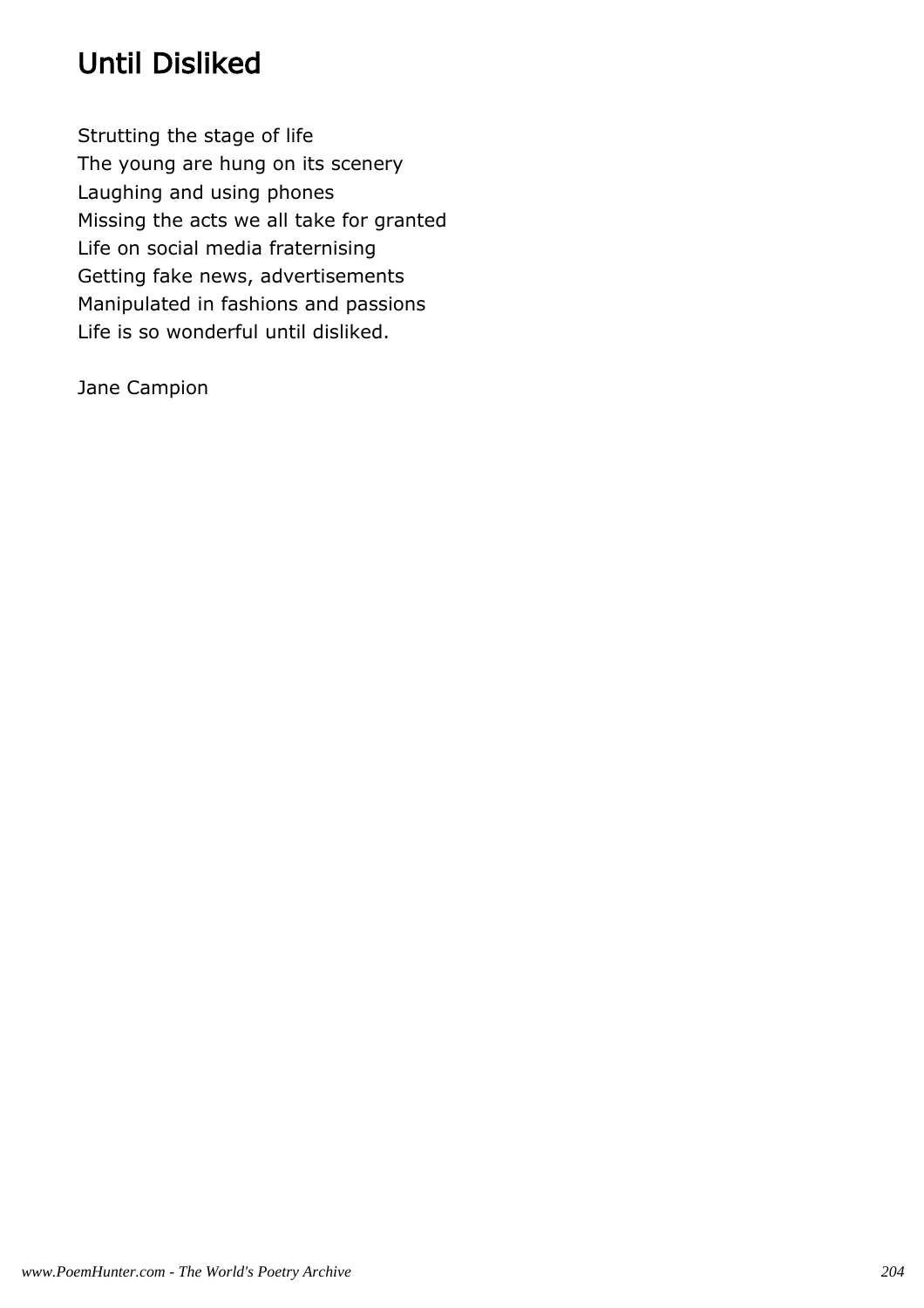# Wading Through Life

Wading though life Leeches attach sucking Taking all giving nothing.

Wading through life seeing What we shouldn't A fare offering nothing.

Wading through life Alive to misfortune, delivered Others offer criticisms unwanted.

Wading through life Good people give us hope It is here life doesn't falter.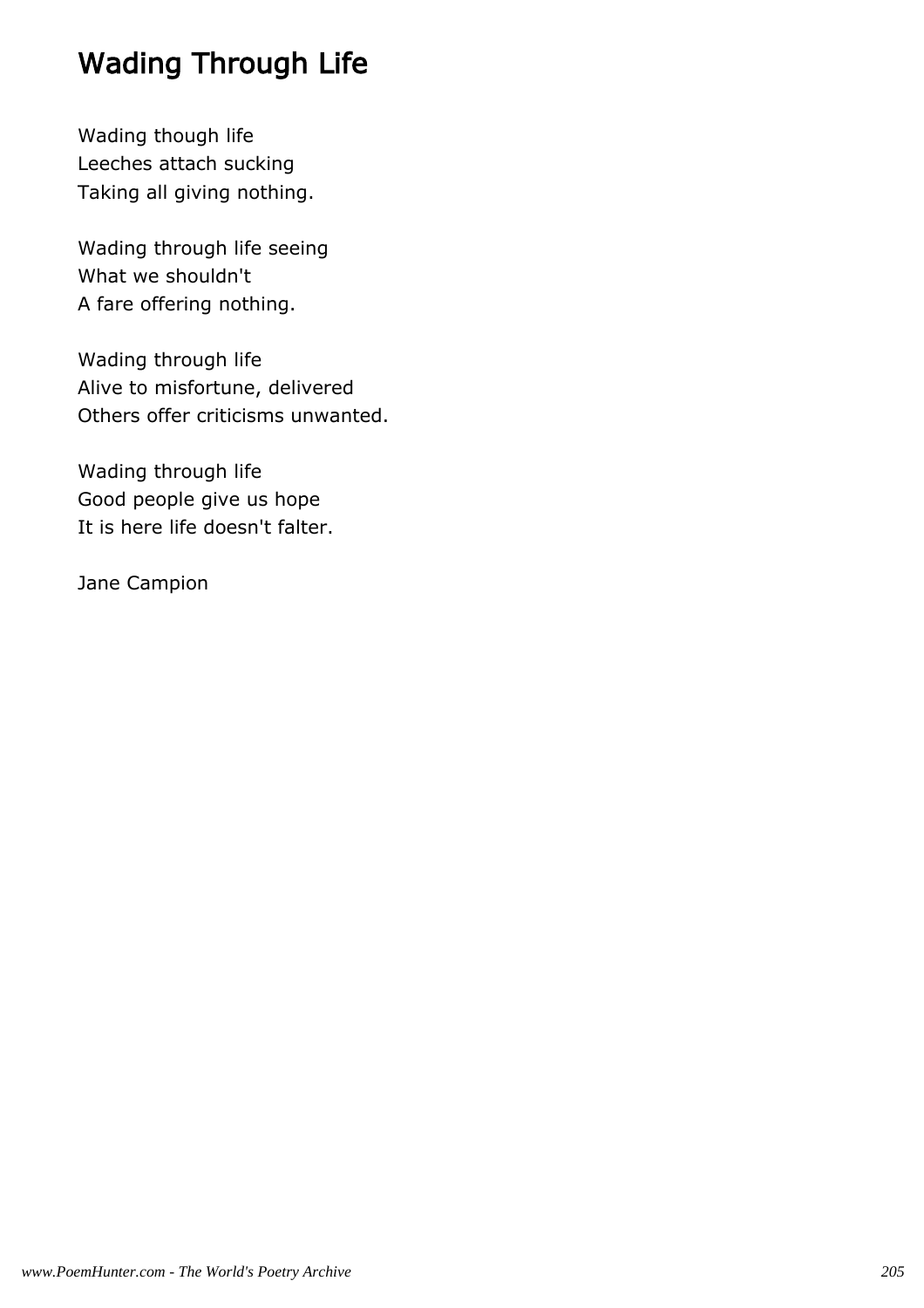# We Are Our Yesterdays

We are our yesterdays.

Everything we say and do Is a reflection of who we are.

From our beginning to our end It takes an age to know.

Then it takes nothing to disappear.

The whole of life is all we have Being entirely who we are.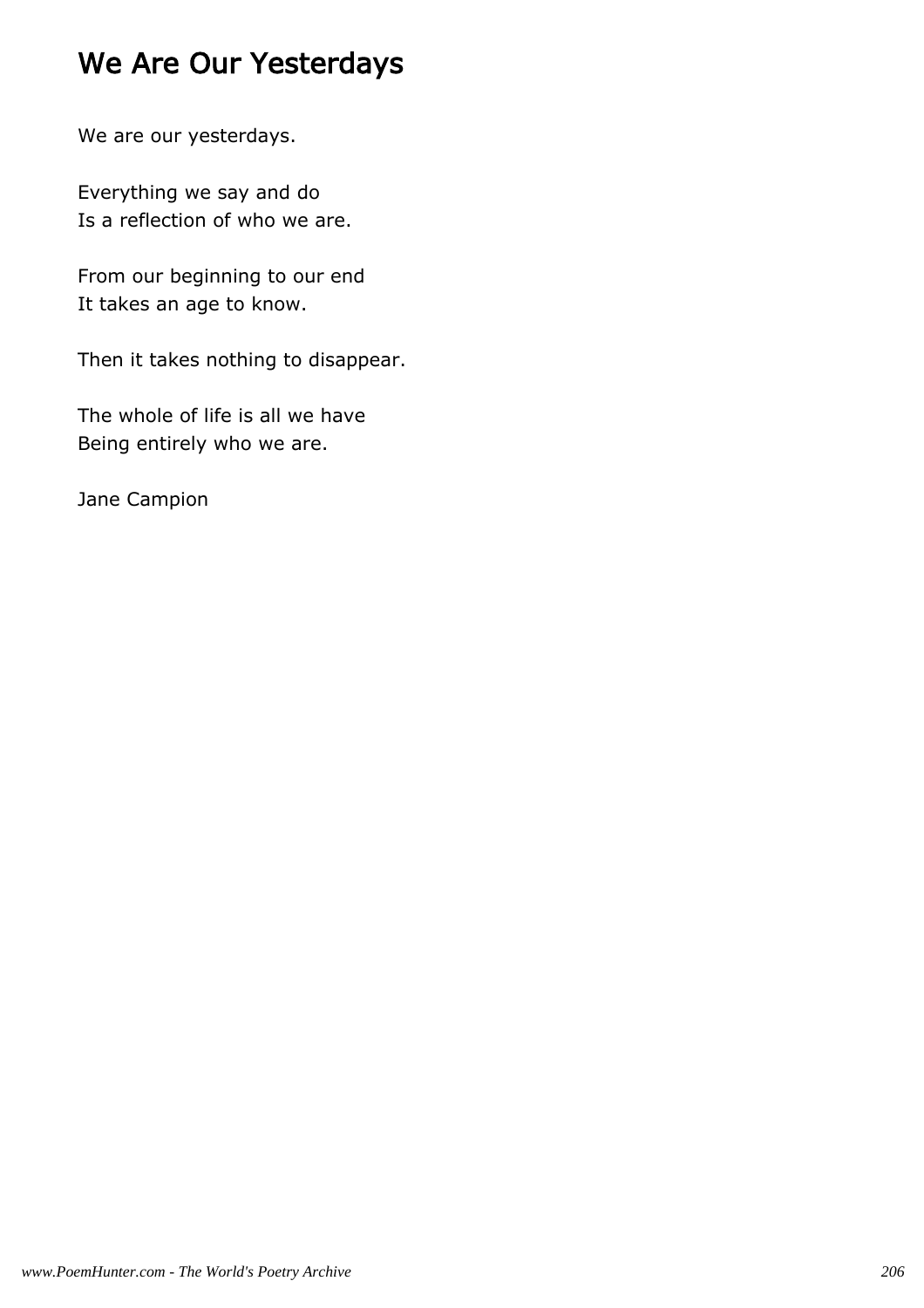#### We Dread To Hear

We dread to hear It is our fear That they have died No longer alive Taken from our time Our tears let all go Why did we not know There were no signs Were they always in line On the elevator that takes Everything that forsakes.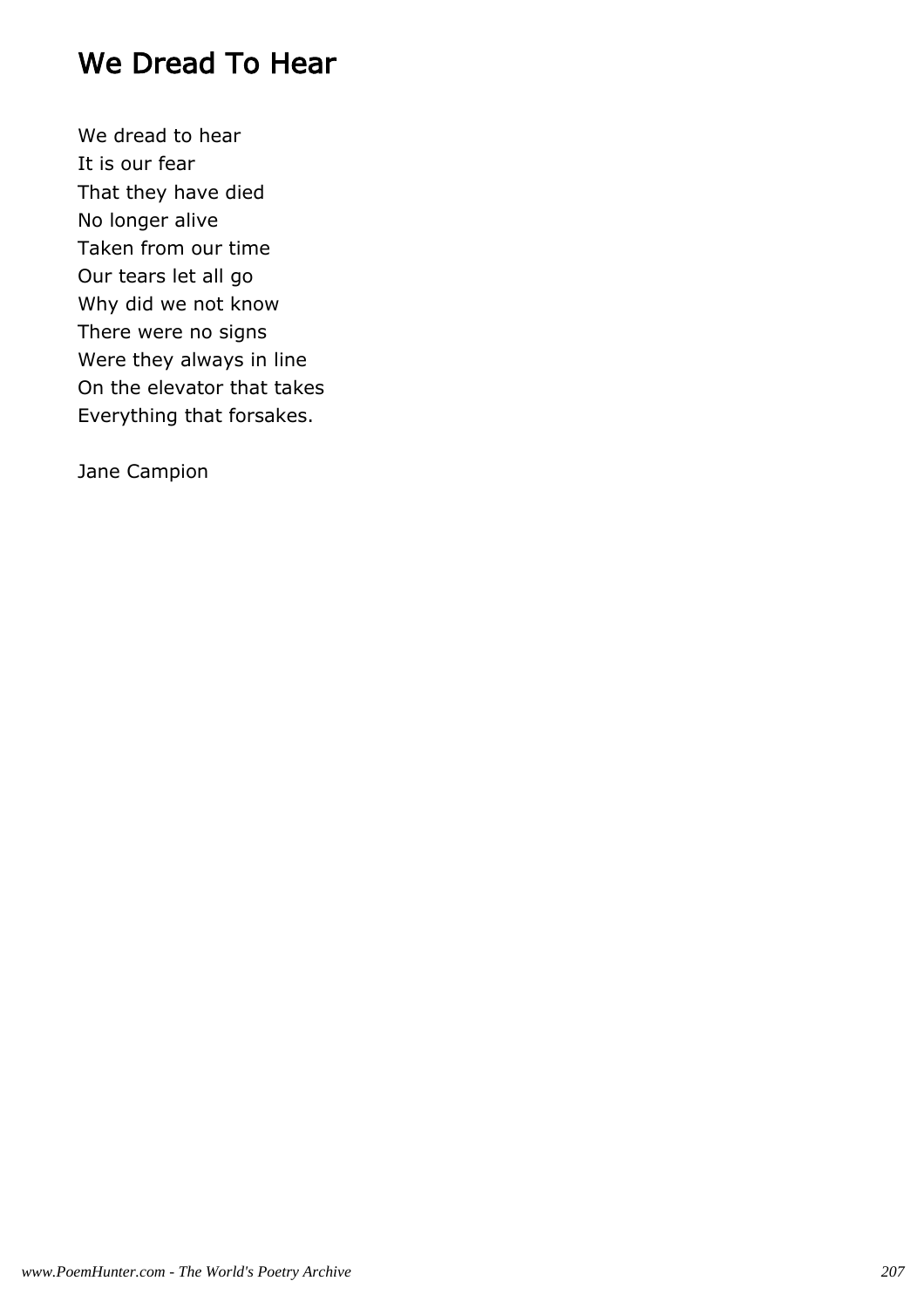# We Have Only One Body

We have only one body Use it and abuse it We have only one body Love and look after it We have only one body It is yours for life.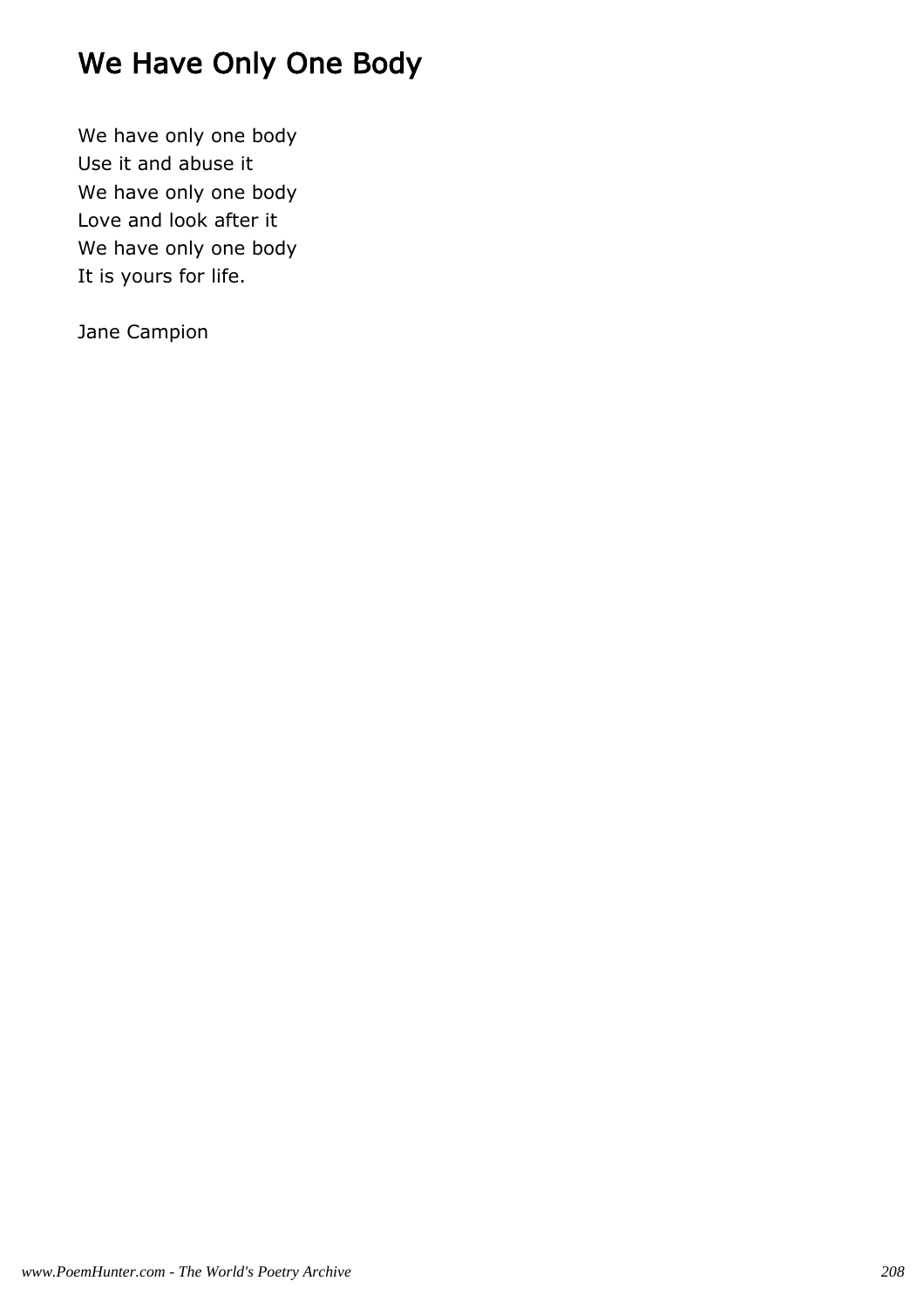### We Rocked Night

Nearly thirty... Brownish hair right Lippy pink like ink Squirted Two Roses Lotsa swells here Shortish mauve skirt Bared legs, sexy Red high heels.

Down at the joint We rocked night Flashing lights Guys looking for guys Girls fretting... More and more liquor Drugged mugs Morning came too soon.

Gunfight banged light One helluva Saturday night.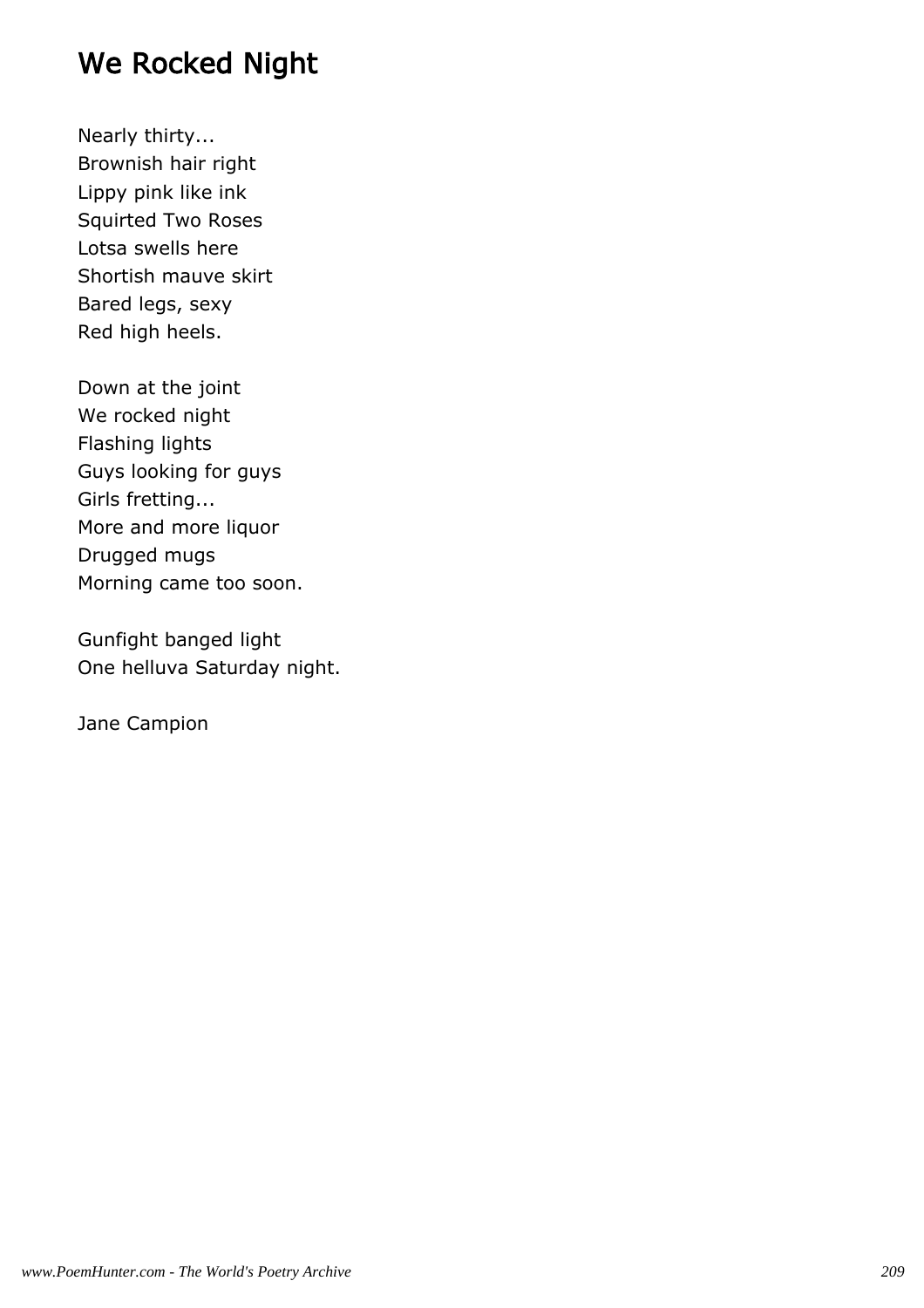# We Sing From Within

Incarcerated for life Our minds sing from within Incarcerated for life Our minds sing from within Incarcerated for life Our minds sing from within.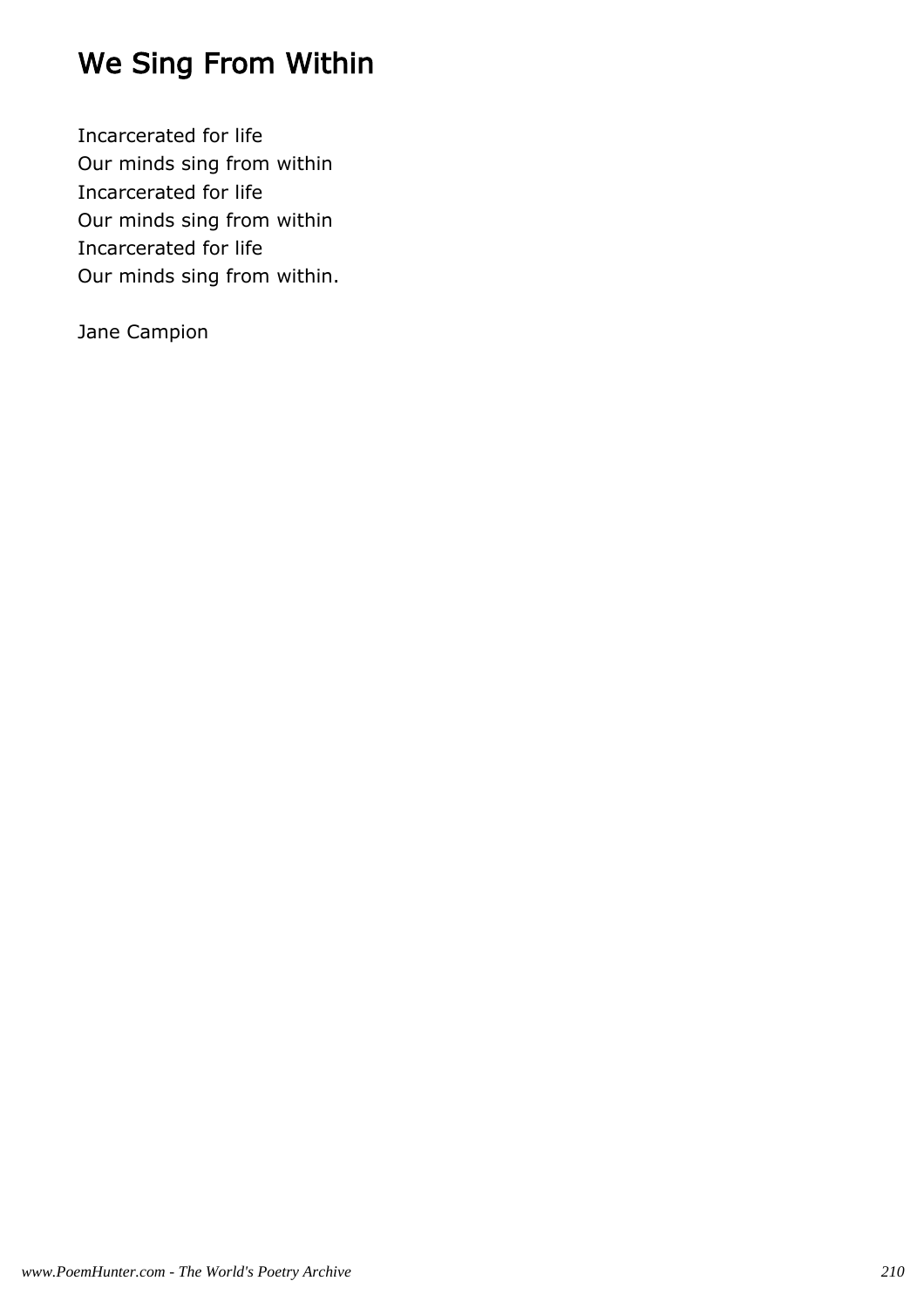#### What Remains

No one knows how we came to be Jumping from unicellular To a mass that was massaged Into Life.

No one knows how improbable Was the beginning of the universe Maybe, a Big Bang they say Into Existence.

No one knows when the Earth began When gravity held it tight Spinning its web Catching Life.

No one knows when we appeared They say two hundred millennia Walking from our beginnings Into Life.

No one knows why we are all related Each to the next and the next Humankind related Apes Catching Life.

No one knows why each of us are unique None like the other, distant stars Minds their own universes Running each Life.

No one knows why myths became reality For billions believing what others stated Becoming the faiths of facts Staying intact.

No one knows why there were so many gods From millennia of all descriptions Surviving skeptics Monumental Existence.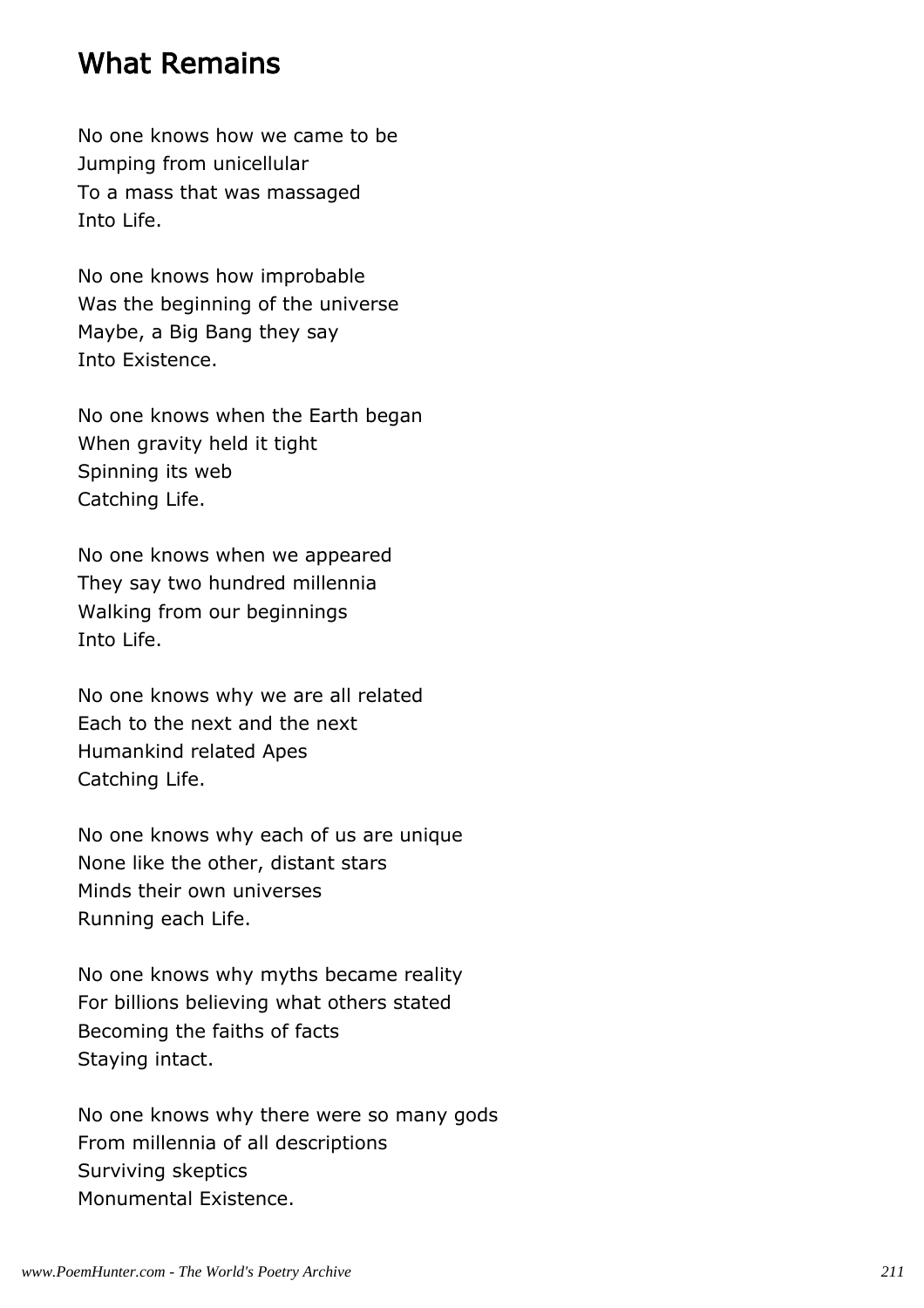No one knows why is Why and when will we die Fate is fatalistic not optimistic Destroying our minds and existence What Remains?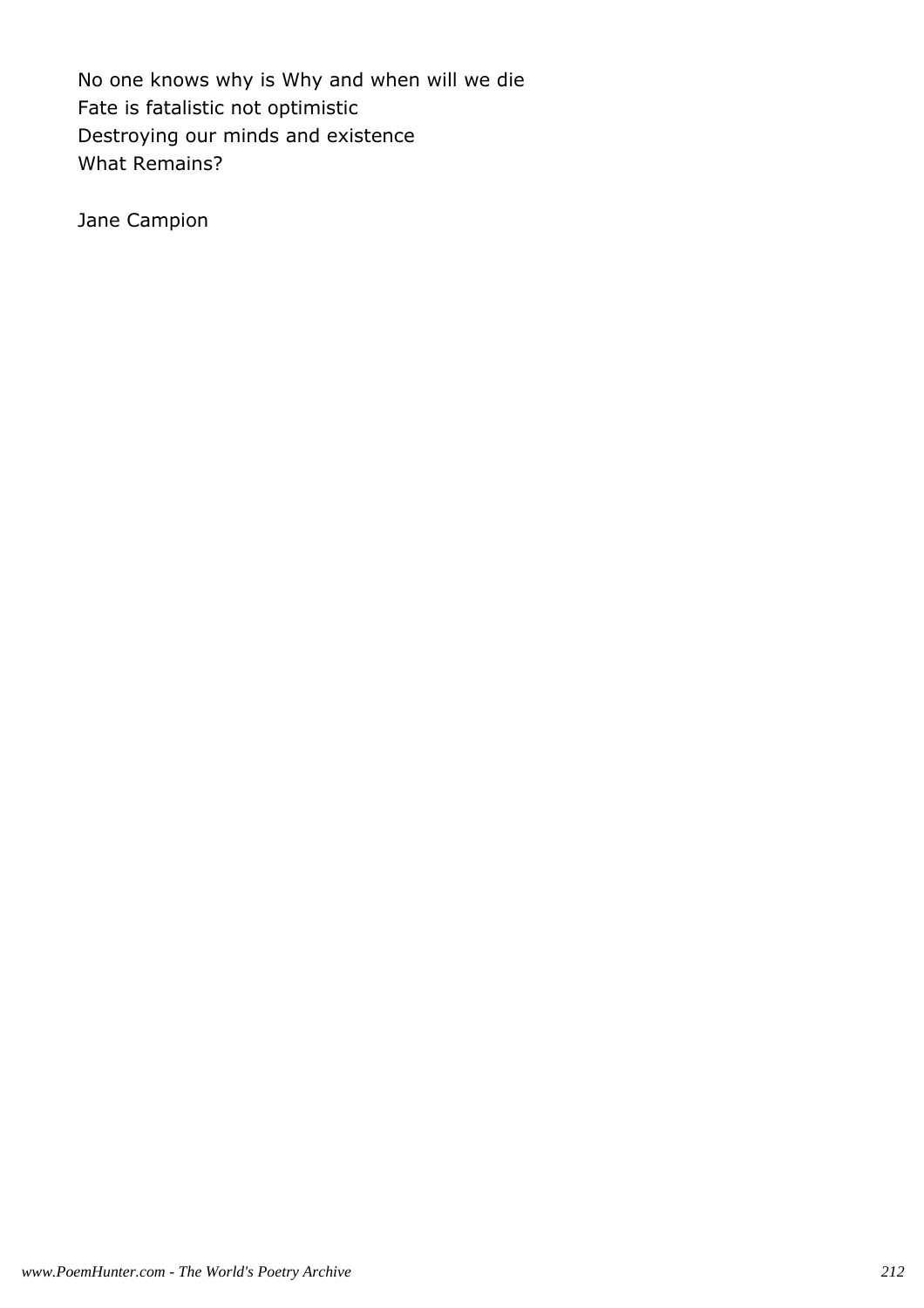## When All Colors Have Gone

When all colors have gone The song of life ceases to be Memories are shaped by others Shadows that pass by inside The garden of flowers wilted Emptiness surrounds happy sounds This is where life was once found.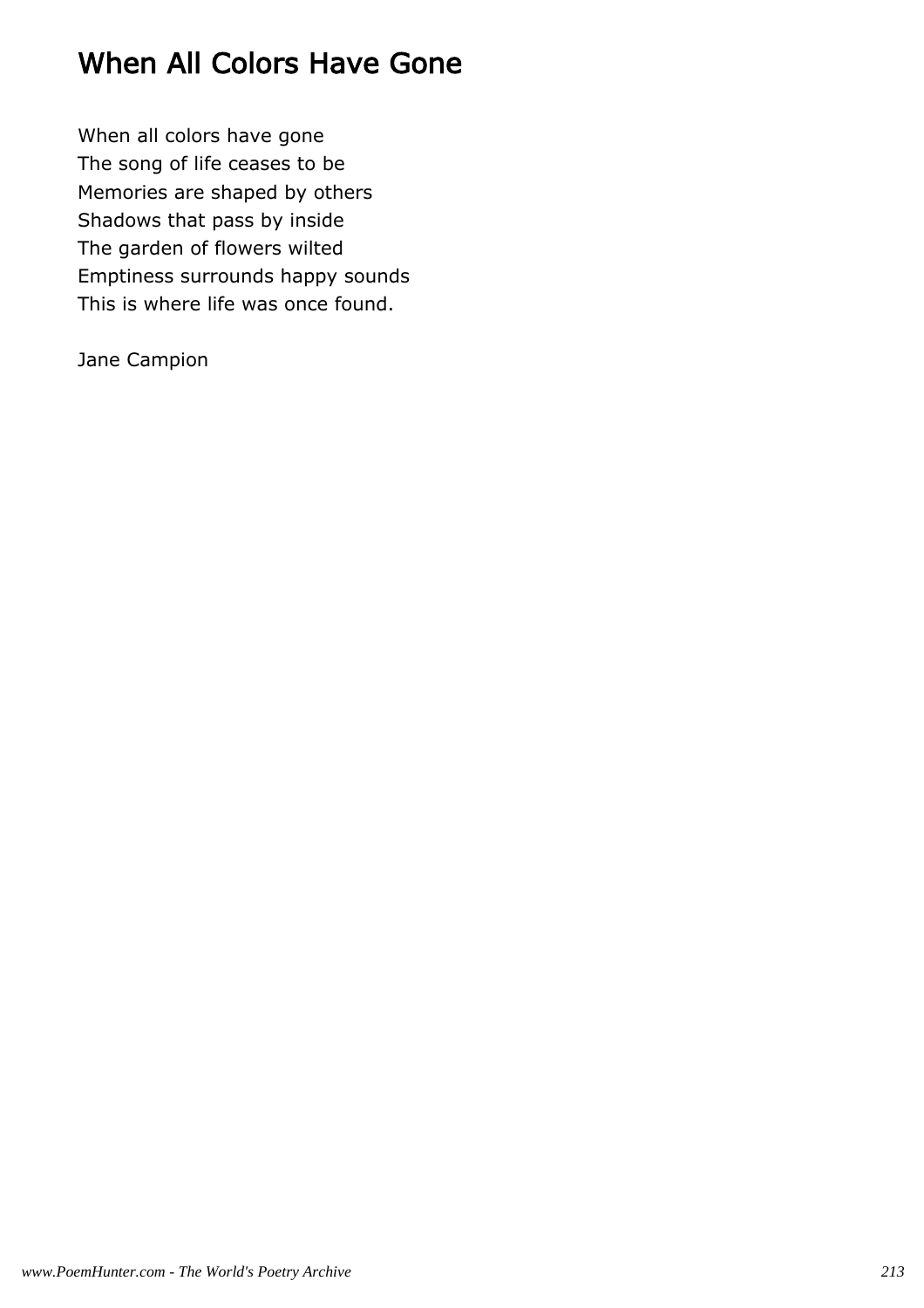#### Where We Live

Reaching inside, looking Our mysteries lie behind The centre of being, life This is where we live.

Thinking obliquely, so uniquely Everything we know; past The light on our hill in the dark This is where we live.

Every experience forming memories Flashing upon our screens in between Without any prompting... This is where we live.

Romancing our souls, feelings lifted Taking it in our stride, full of hope Crying out our pain This is where we live.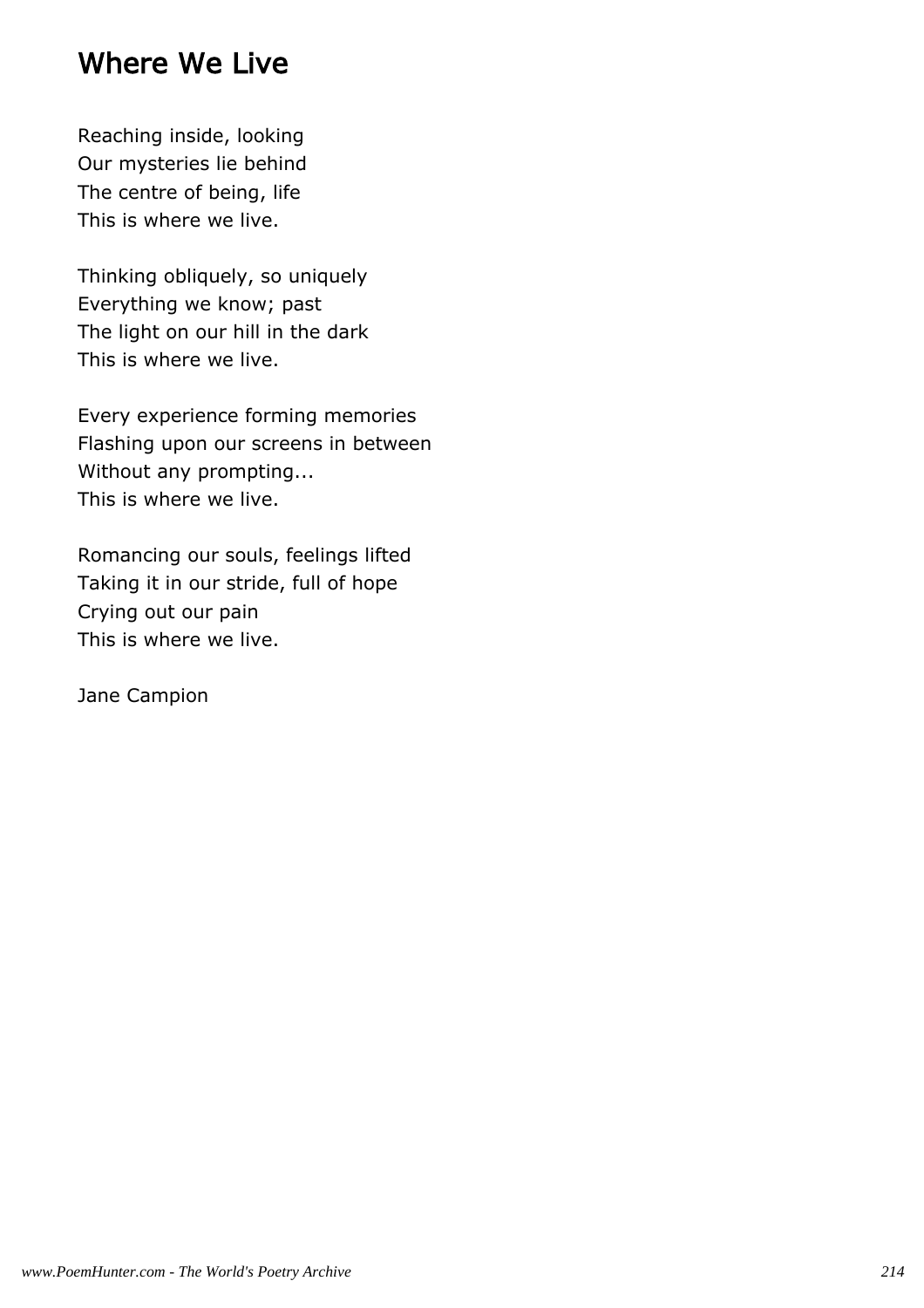# Wings Of Thoughts

Soaring on wings of thoughts Life teaches emptiness Reaching out we must touch night Here we see our Milky Way A lyrical girl dressed in white Winking diamonds from afar In thoughts we are able to see What we are meant to be Significant and insignificant Inside our souls that fly.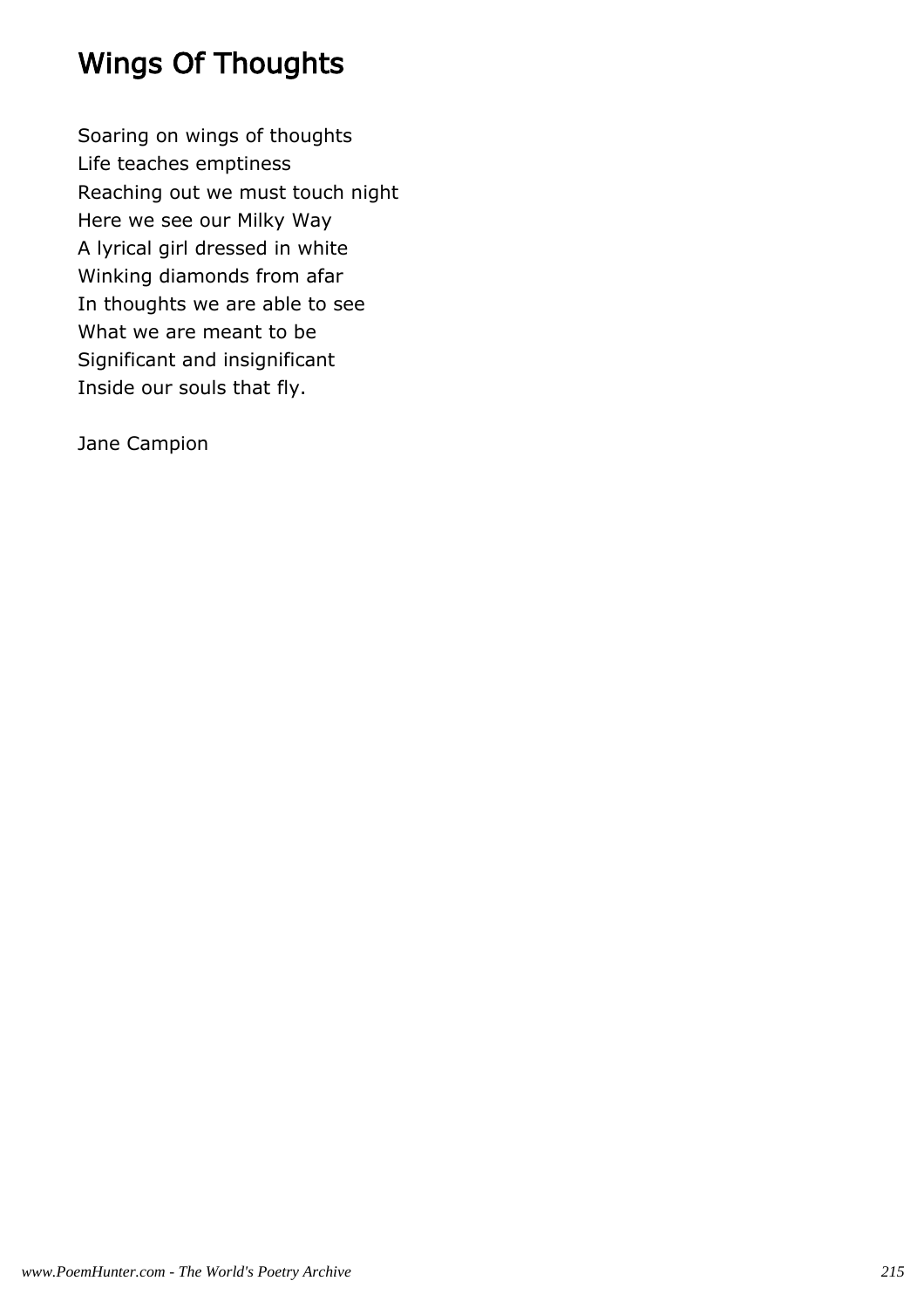# Winter Wonderland

Trees heavy with snow Drooping branches Reflect winter's show.

Cruel winds bite warmth As we ski in wonder Past and onwards.

Frozen in time a picture In our minds A winter wonderland.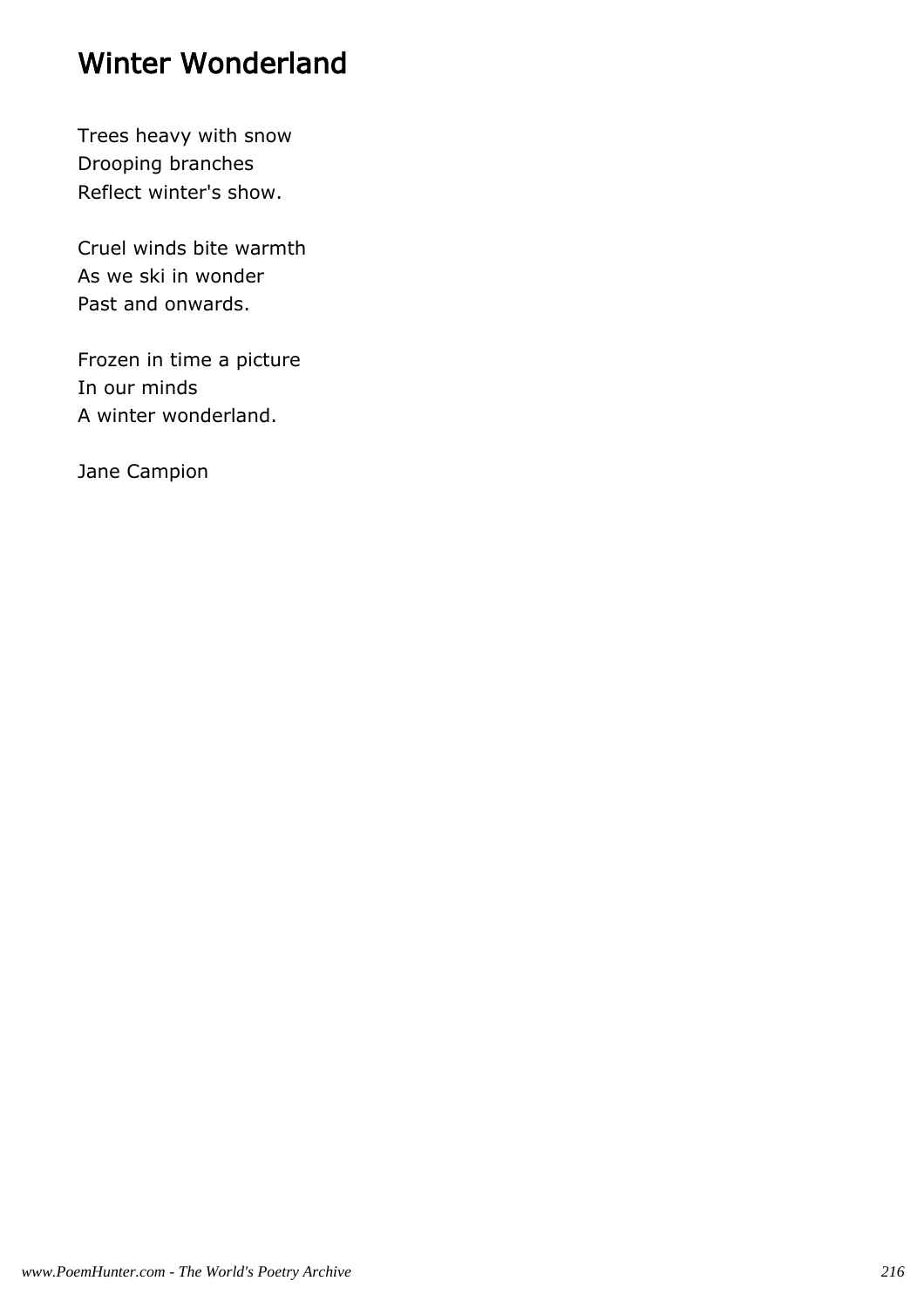### Winter's Eye

There is no youth in winter's eye old, clouded and stigmatized.

Let us into spring when birds sing to all budding things.

Leaping into summer, is fun and sun; bright blue skies and turquoise seas.

Let the fall creep out her dead brown leaves burnt alive for winter's gloom.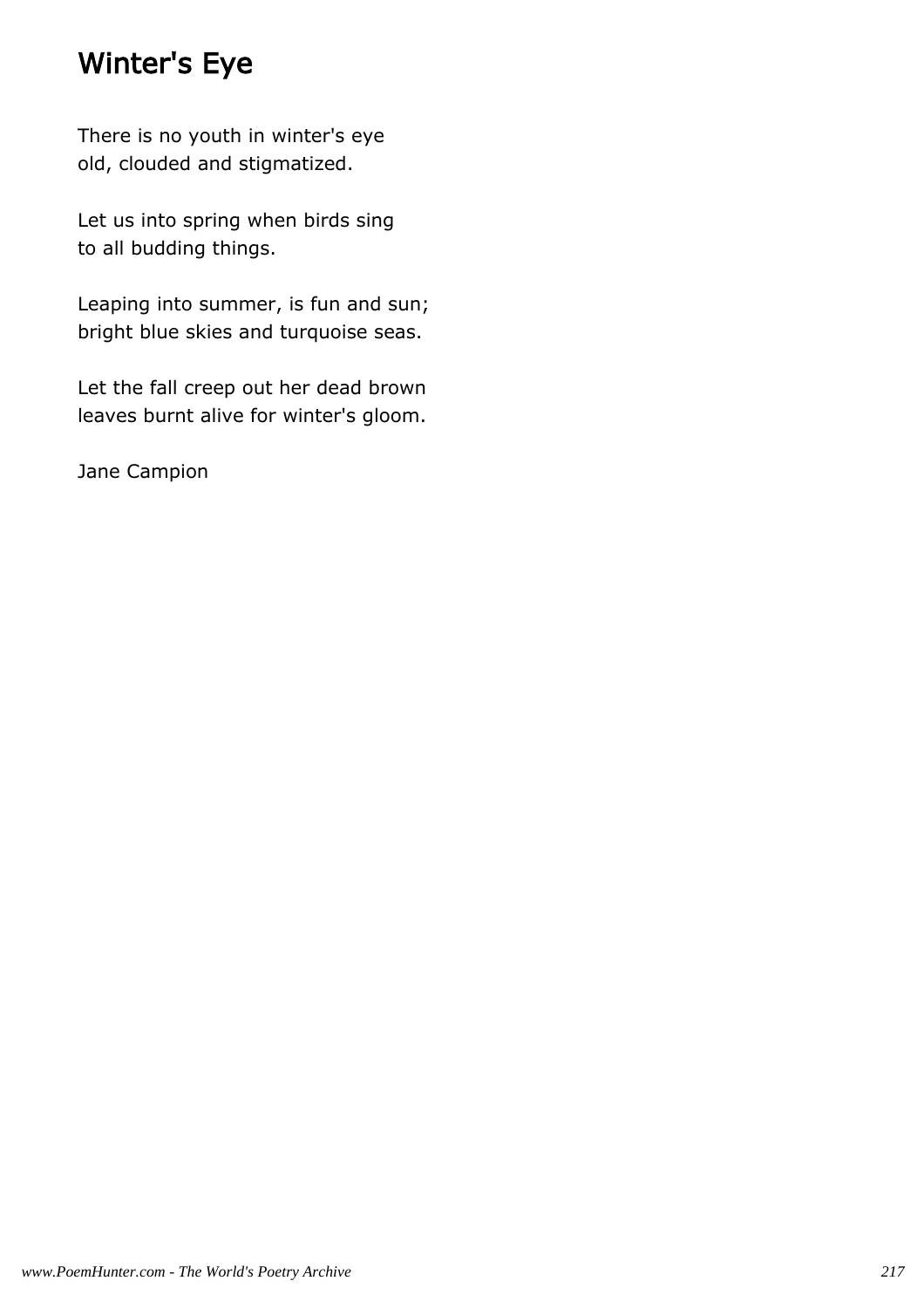# Words Deny Its Existence

Words deny its existence Yet, to persist they insist It is there without doubt Although it is not about Always there and so near We should always fear It watches over us And if we are faithless At the end it all adds up A corrupted soul dances In eternal fire Words deny its existence.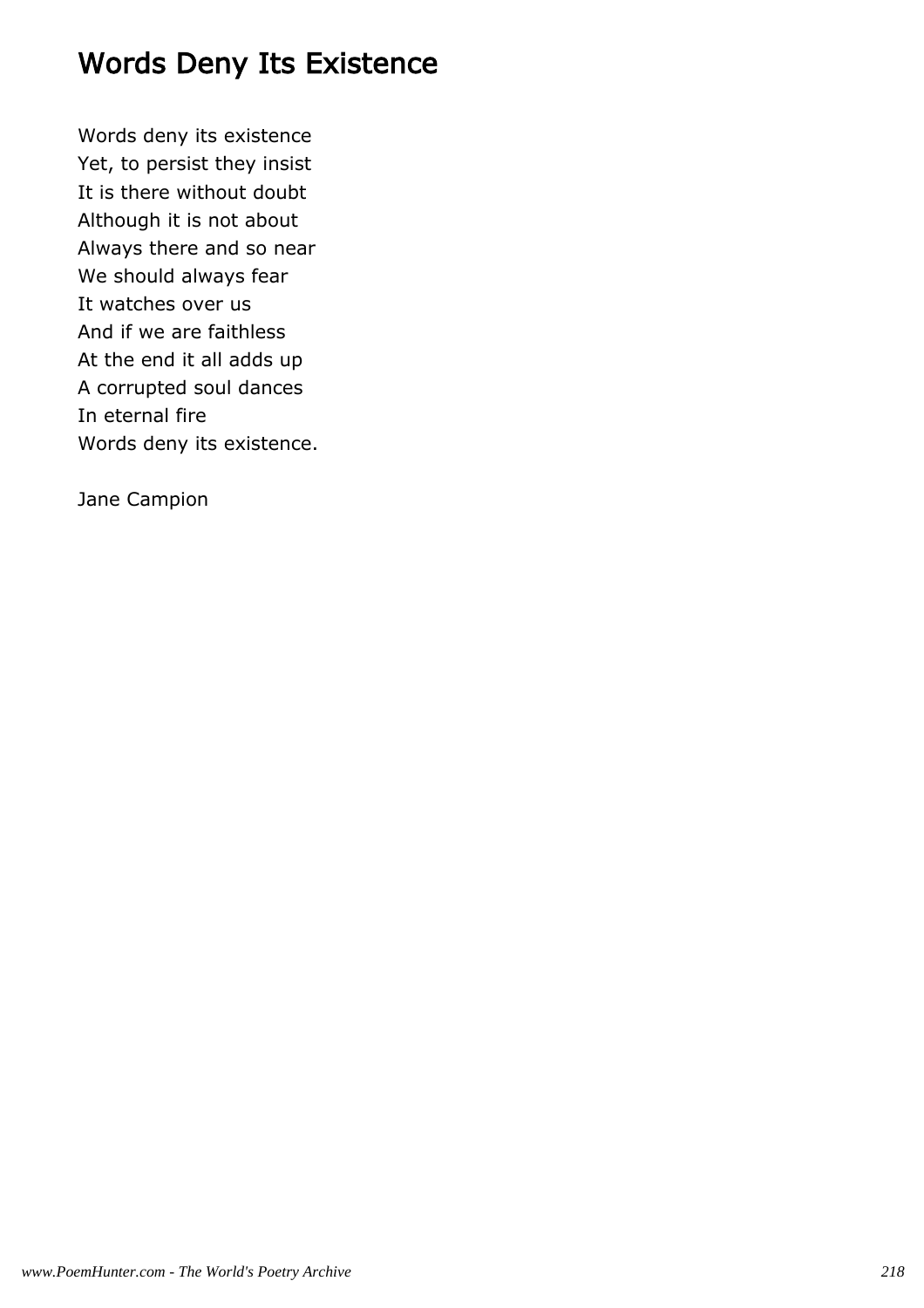# Words Need A Home

A poem is just a poem From the Bard or a retard It has imagined images From a talent or less Words have been caressed Some like to address and bless Others create what we call a mess Take them as you find them Words need a home why not a poem.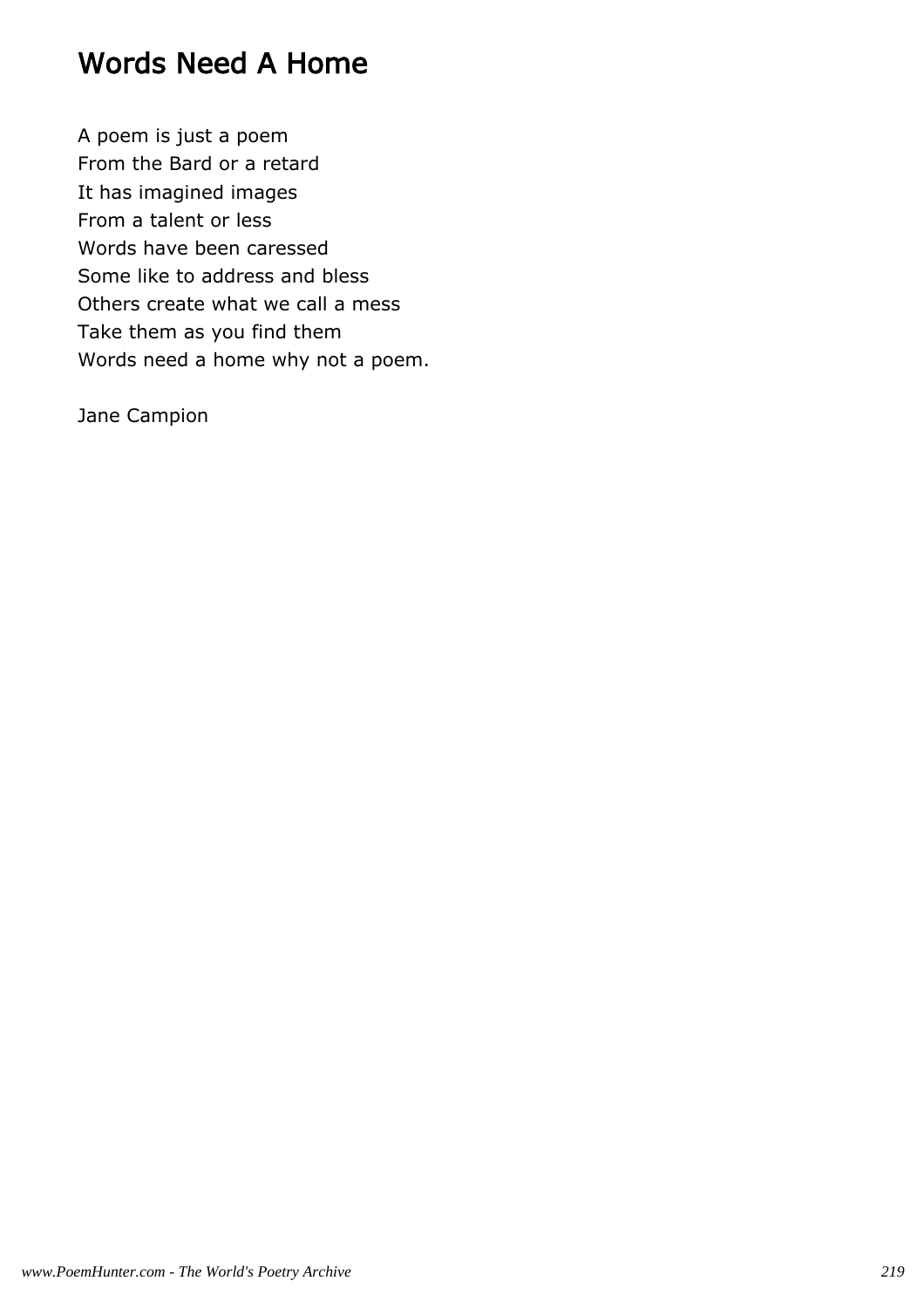# Words Waiting To Be Heard

There is no futility in words There strength stands before all Lovingly and crying out for justice.

To not speak is to think without an audience Speak up, express words that must be heard Eventually, they are heard.

No word lives alone as an island It is surrounded by others Just waiting to make a difference.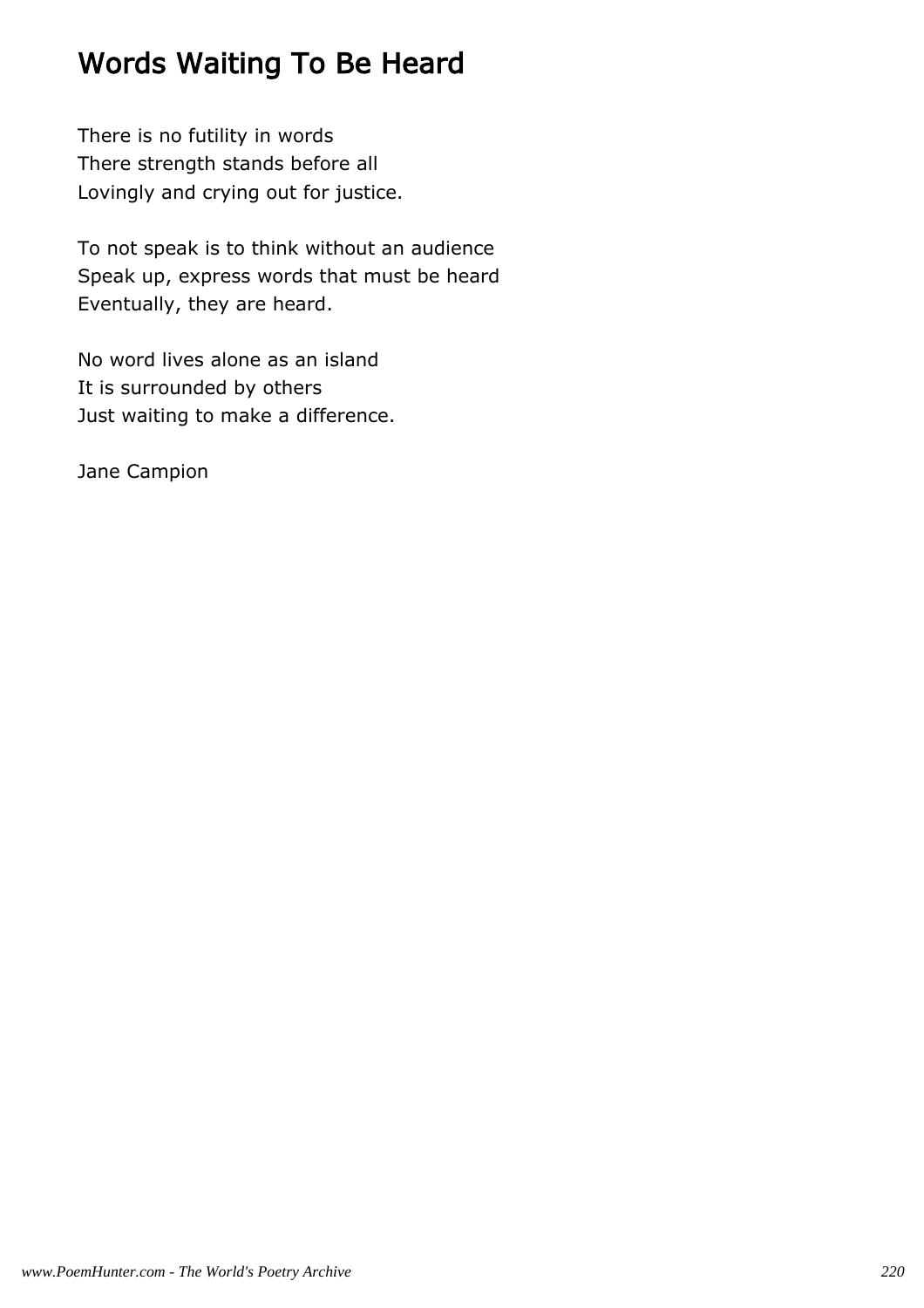# Written On The Wind

Written on the wind The sounds that sing Listen, this is a song.